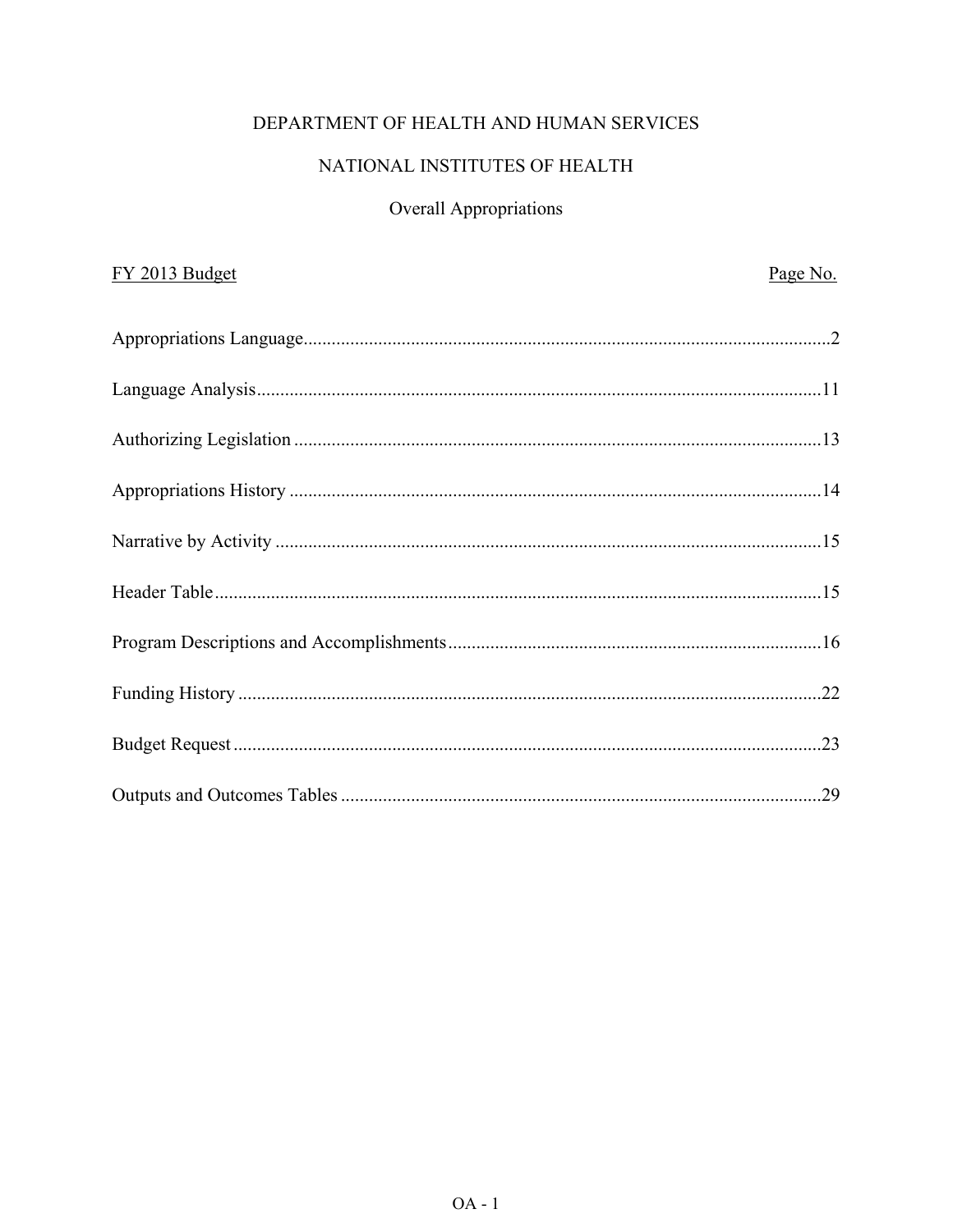#### **National Institutes of Health FY 2013 Congressional Justification**

### **2013 APPROPRIATIONS LANGUAGE**

## **NATIONAL CANCER INSTITUTE**

For carrying out section 301 and title IV of the PHS Act with respect to cancer, **[**\$5,081,788,000**]** *\$5,068,864,000,* of which up to \$8,000,000 may be used for facilities repairs and improvements at the National Cancer Institute—Frederick Federally Funded Research and Development Center in Frederick, Maryland.

## **NATIONAL HEART, LUNG, AND BLOOD INSTITUTE**

For carrying out section 301 and title IV of the PHS Act with respect to cardiovascular, lung, and blood diseases, and blood and blood products, **[**\$3,084,851,000**]** *\$3,076,067,000*.

## **NATIONAL INSTITUTE OF DENTAL AND CRANIOFACIAL RESEARCH**

For carrying out section 301 and title IV of the PHS Act with respect to dental *and craniofacial*  disease*s*, **[**\$411,488,000**]** *\$408,212,000*.

## **NATIONAL INSTITUTE OF DIABETES AND DIGESTIVE AND KIDNEY DISEASES**

For carrying out section 301 and title IV of the PHS Act with respect to diabetes and digestive and kidney disease, **[**\$1,800,447,000**]** *\$1,792,107,000*.

#### **NATIONAL INSTITUTE OF NEUROLOGICAL DISORDERS AND STROKE**

For carrying out section 301 and title IV of the PHS Act with respect to neurological disorders and stroke, **[**\$1,629,445,000**]** *\$1,624,707,000*.

#### **NATIONAL INSTITUTE OF ALLERGY AND INFECTIOUS DISEASES**

For carrying out section 301 and title IV of the PHS Act with respect to allergy and infectious diseases, **[**\$4,499,215,000**]** *\$4,495,307,000.* 

#### **NATIONAL INSTITUTE OF GENERAL MEDICAL SCIENCES**

For carrying out section 301 and title IV of the PHS Act with respect to general medical sciences, **[**\$2,434,637,000*:* Provided, That not less than \$276,480,000 is provided for the Institutional Development Awards Program] *\$2,378,835,000* .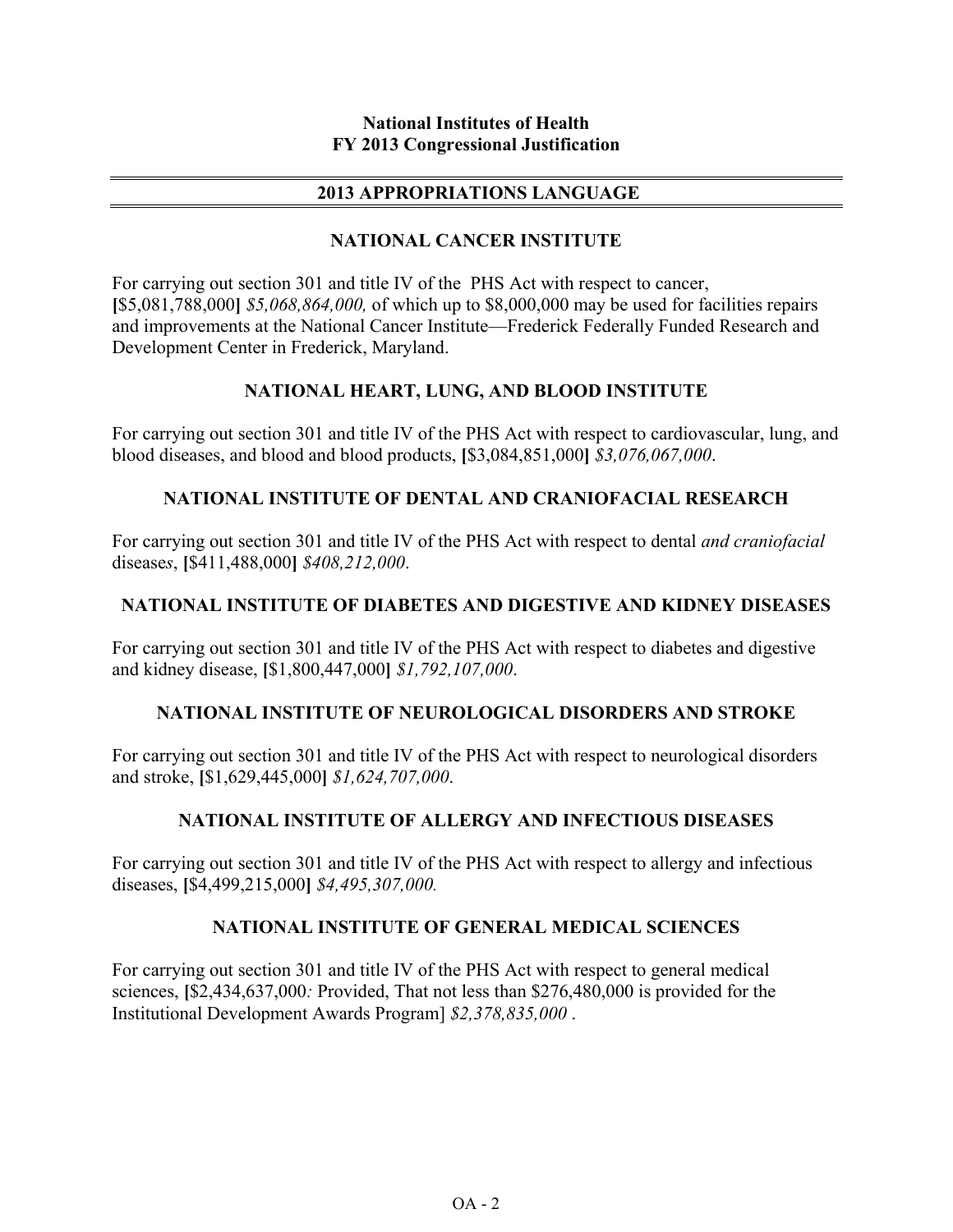## **EUNICE KENNEDY SHRIVER NATIONAL INSTITUTE OF CHILD HEALTH AND HUMAN DEVELOPMENT**

For carrying out section 301 and title IV of the PHS Act with respect to child health and human development, **[**\$1,323,900,000**]** *\$1,320,600,000*.

## **NATIONAL EYE INSTITUTE**

For carrying out section 301 and title IV of the PHS Act with respect to eye diseases and visual disorders, **[**\$704,043,000**]** *\$693,015,000*.

## **NATIONAL INSTITUTE OF ENVIRONMENTAL HEALTH SCIENCES**

For carrying out section 301 and title IV of the PHS Act with respect to environmental health sciences, **[**\$686,869,000**]** *\$684,030,000*.

## **NATIONAL INSTITUTE OF ENVIRONMENTAL HEALTH SCIENCES (Interior Appropriation)**

For necessary expenses for the National Institute of Environmental Health Sciences in carrying out activities set forth in section 311(a) of the Comprehensive Environmental Response, Compensation, and Liability Act of 1980, as amended, and section 126(g) of the Superfund Amendments and Reauthorization Act of 1986, **[**\$79,054,000**]** *\$78,928,000*.

## **NATIONAL INSTITUTE ON AGING**

For carrying out section 301 and title IV of the PHS Act with respect to aging, **[**\$1,105,530,000] *\$1,102,650,000*.

## **NATIONAL INSTITUTE OF ARTHRITIS AND MUSCULOSKELETAL AND SKIN DISEASES**

For carrying out section 301 and title IV of the PHS Act with respect to arthritis and musculoskeletal and skin diseases, **[**\$536,801,000**]** *\$535,610,000*.

#### **NATIONAL INSTITUTE ON DEAFNESS AND OTHER COMMUNICATION DISORDERS**

For carrying out section 301 and title IV of the PHS Act with respect to deafness and other communication disorders, **[**\$417,061,000**]** *\$417,297,000*.

#### **NATIONAL INSTITUTE OF NURSING RESEARCH**

For carrying out section 301 and title IV of the PHS Act with respect to nursing research, **[**\$145,043,000**]** *\$144,153,000*.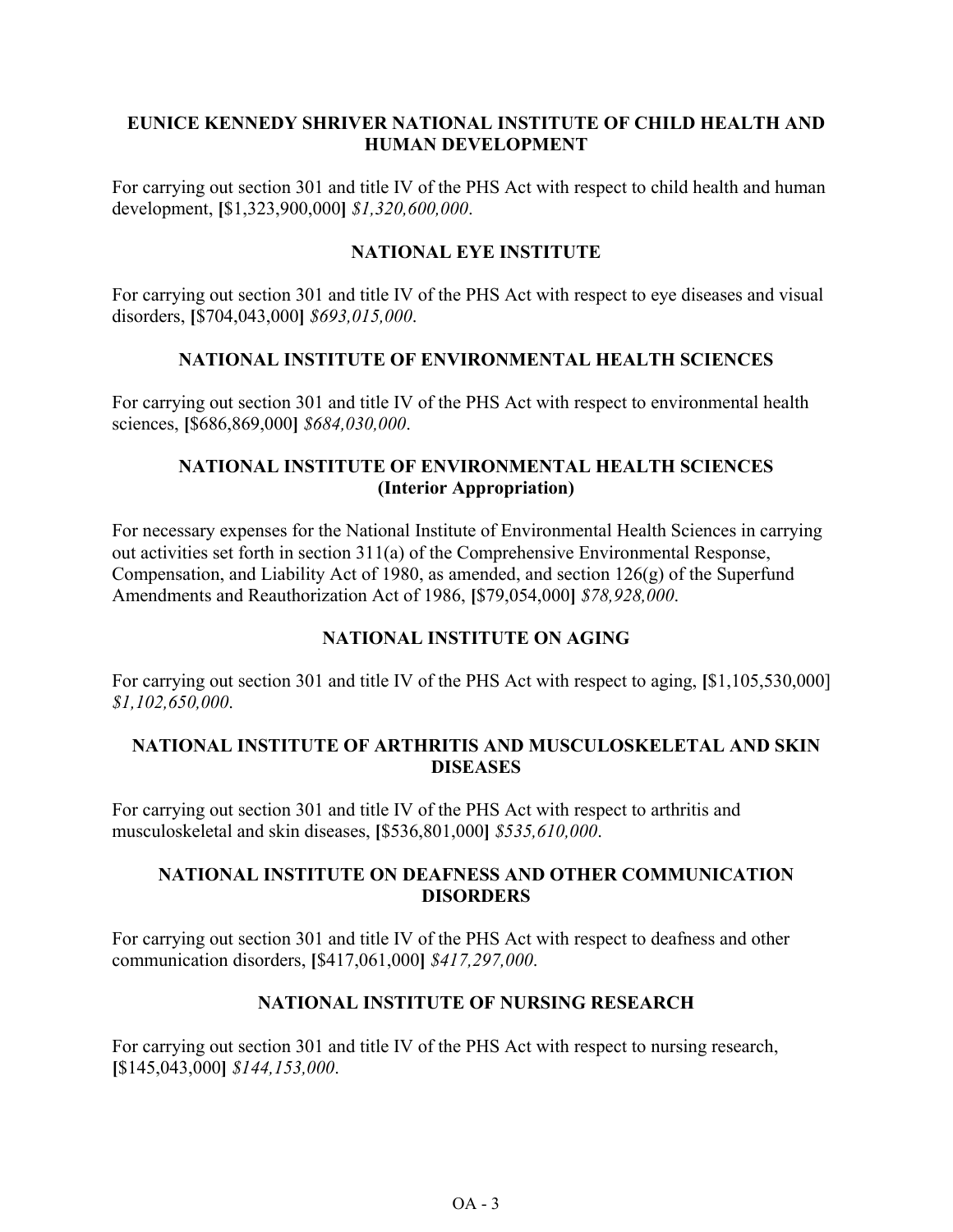## **NATIONAL INSTITUTE ON ALCOHOL ABUSE AND ALCOHOLISM**

For carrying out section 301 and title IV of the PHS Act with respect to alcohol abuse and alcoholism, **[**\$460,389,000**]** *\$457,104,000.*

## **NATIONAL INSTITUTE ON DRUG ABUSE**

For carrying out section 301 and title IV of the PHS Act with respect to drug abuse, **[**\$1,055,362,000**]** *\$1,054,001,000*.

## **NATIONAL INSTITUTE OF MENTAL HEALTH**

For carrying out section 301 and title IV of the PHS Act with respect to mental health, **[**\$1,483,068,000**]** *\$1479,204,000*.

## **NATIONAL HUMAN GENOME RESEARCH INSTITUTE**

For carrying out section 301 and title IV of the PHS Act with respect to human genome research, **[**\$513,844,000**]** *\$511,370,000*.

## **NATIONAL INSTITUTE OF BIOMEDICAL IMAGING AND BIOENGINEERING**

For carrying out section 301 and title IV of the PHS Act with respect to biomedical imaging and bioengineering research, **[**\$338,998,000**]** *\$336,896,000*.

## **NATIONAL CENTER FOR COMPLEMENTARY AND ALTERNATIVE MEDICINE**

For carrying out section 301 and title IV of the PHS Act with respect to complementary and alternative medicine, **[**\$128,299,000**]** *\$127,930,000*.

#### **NATIONAL INSTITUTE ON MINORITY HEALTH AND HEALTH DISPARITIES**

For carrying out section 301 and title IV of the PHS Act with respect to minority health and health disparities research, **[**\$276,963,000**]** *\$279,389,000*.

#### **JOHN E. FOGARTY INTERNATIONAL CENTER**

For carrying out the activities of the John E. Fogarty International Center (described in subpart 2 of part E of title IV of the PHS Act), **[**\$69,754,000**]** *\$69,758,000*.

#### **NATIONAL LIBRARY OF MEDICINE**

For carrying out section 301 and title IV of the PHS Act with respect to health information communications, **[**\$338,278,000**]** *\$372,651,000*, of which \$4,000,000 shall be available until September 30, [2013] *2014,* for improvement of information systems: *Provided,* That in fiscal year [2012] *2013*, the National Library of Medicine may enter into personal services contracts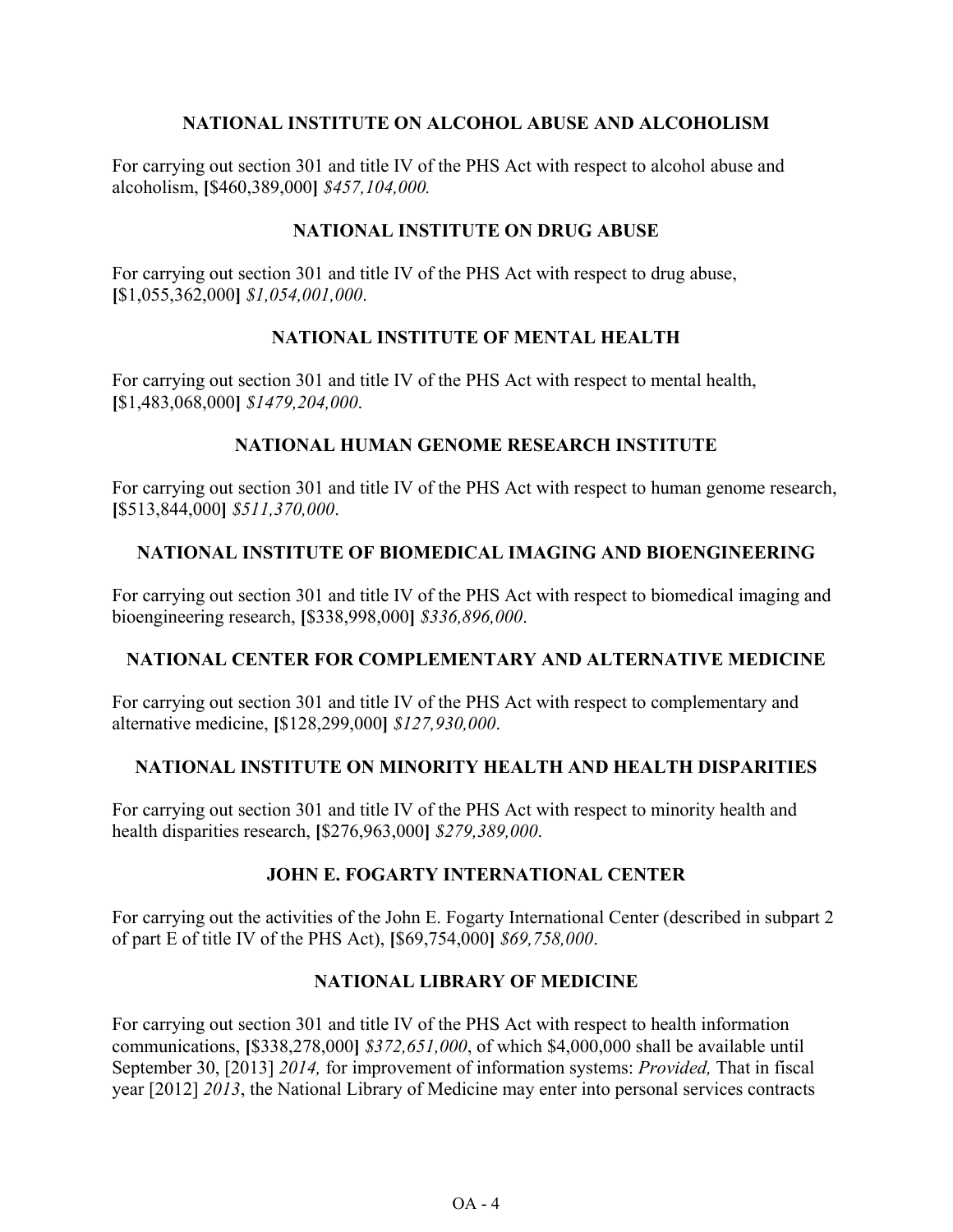for the provision of services in facilities owned, operated, or constructed under the jurisdiction of the National Institutes of Health (referred to in this title as "NIH"*)*: *Provided further*, That in addition to amounts provided herein, \$8,200,000 shall be available from amounts available under section 241 of the PHS Act to carry out the purposes of the National Information Center on Health Services Research and Health Care Technology established under section 478A of the PHS Act and related health services.

## **NATIONAL CENTER FOR ADVANCING TRANSLATIONAL SCIENCES**

For carrying out section 301 and title IV of the PHS Act with respect to translational sciences, [\$576,456,000] *\$639,033,000*: *Provided,* That up to [\$10,000,000] *\$50,000,000* shall be available to implement section 402C of the PHS Act, relating to the Cures Acceleration Network [: *Provided further*, That funds appropriated may be used to support the reorganization and activities required to eliminate the National Center for Research Resources: *Provided further*, That the Director of the NIH shall ensure that, of all funds made available to Institute, Center, and Office of the Director accounts within "Department of Health and Human Services, National Institutes of Health", at least \$487,767,000 is provided to the Clinical and Translational Sciences Awards program].

## **OFFICE OF THE DIRECTOR (Including Transfer of Funds)**

For carrying out the responsibilities of the Office of the Director, NIH, **[**\$1,461,880,000**]** *\$1,429,161,000,* of which up to \$25,000,000 shall be used to carry out section **[**213**]** *212* of this Act: *Provided*, That funding shall be available for the purchase of not to exceed 29 passenger motor vehicles for replacement only: *Provided further,* That NIH is authorized to collect third party payments for the cost of clinical services that are incurred in NIH research facilities and that such payments shall be credited to the NIH Management Fund: *Provided further,* That all funds credited to the NIH Management Fund shall remain available for one fiscal year after the fiscal year in which they are deposited: [*Provided further,* That \$193,880,000 shall be available for continuation of the National Children's Study:] *Provided further*, That **[**\$545,962,000**]** *\$544,930,000* shall be available for the Common Fund established under section 402A(c)(1) of the PHS Act: *Provided further*, That of the funds provided \$10,000 shall be for official reception and representation expenses when specifically approved by the Director of the NIH: *Provided further*, That the Office of AIDS Research within the Office of the Director of the NIH may spend up to \$8,000,000 to make grants for construction or renovation of facilities as provided for in section 2354(a)(5)(B) of the PHS Act: *Provided further, That the Director may direct up to 1 percent of the total made available in this or any other Act to all National Institutes of Health appropriations to activities that the Director may so designate: Provided further, That no such appropriation shall be decreased by more than 1 percent by any such transfers and that the Congress is promptly notified of the transfer.*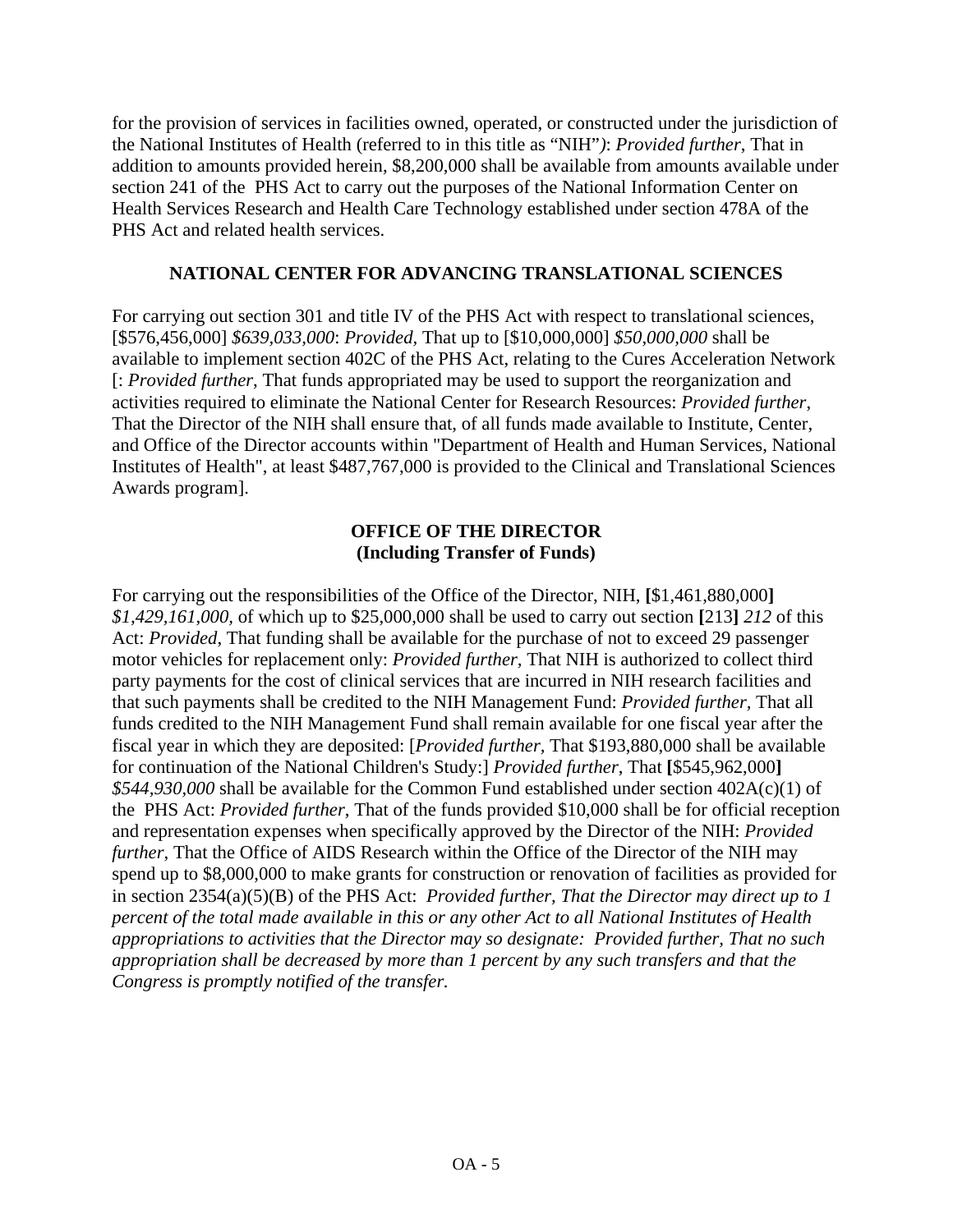## **BUILDINGS AND FACILITIES**

For the study of, construction of, renovation of, and acquisition of equipment for, facilities of or used by NIH, including the acquisition of real property, [\$125, 581,000] *\$125,308,000* to remain available until [September 30, 2016] *expended.*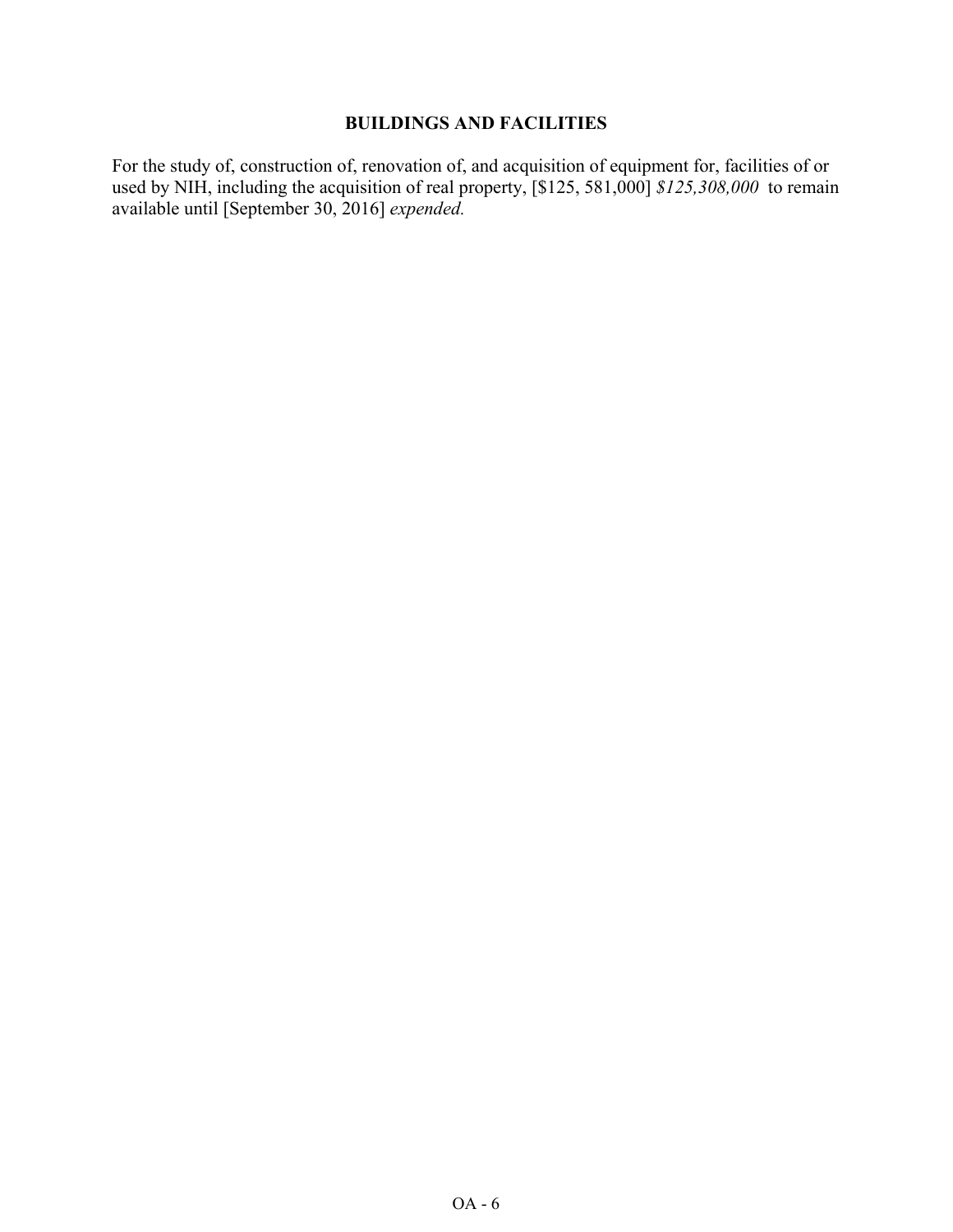## **GENERAL PROVISIONS**

SEC. 203. None of the funds appropriated in this title] *Act for the National Institutes of Health, the Agency for Healthcare Research and Quality, and the Substance Abuse and Mental Health Services Administration* shall be used to pay the salary of an individual, through a grant or other extramural mechanism, at a rate in excess of Executive Level II.

SEC. [207] *206*. The Director of the NIH, jointly with the Director of the Office of AIDS Research, may transfer up to 3 percent among institutes and centers from the total amounts identified by these two Directors as funding for research pertaining to the human immunodeficiency virus: *Provided*, that the Committees on Appropriations of the House of Representatives and the Senate are notified at least 15 days in advance of any transfer.

SEC. [208] *207*. Of the amounts made available in this Act for NIH, the amount for research related to the human immunodeficiency virus, as jointly determined by the Director of**]** NIH and the Director of the Office of AIDS Research, shall be made available to the ''Office of AIDS Research'' account. The Director of the Office of AIDS Research shall transfer from such account amounts necessary to carry out section 2353(d)(3) of the PHS Act.

SEC. **[**21*3***]** *212*. (a) AUTHORITY.—Notwithstanding any other provision of law, the Director of NIH *("*Director") may use funds available under section 402(b)(7) and 402(b)(12) of the PHS Act to enter into transactions (other than contracts, cooperative agreements, or grants) to carry out research identified pursuant to such section 402(b)(7) (pertaining to the Common Fund) or research and activities described in such section 402(b)(12).

(b) PEER REVIEW.—In entering into transactions under subsection (a), the Director may utilize such peer review procedures (including consultation with appropriate scientific experts) as the Director determines to be appropriate to obtain assessments of scientific and technical merit. Such procedures shall apply to such transactions in lieu of the peer review and advisory council review procedures that would otherwise be required under sections  $301(a)(3)$ , 405(b)(1)(B), 405(b)(2), 406(a)(3)(A), 492, and 494 of the PHS Act.

SEC. **[**216**]** *215*. Not to exceed \$45,000,000 of funds appropriated by this Act to the institutes and centers of the National Institutes of Health may be used for alteration, repair, or improvement of facilities, as necessary for the proper and efficient conduct of the activities authorized herein, at not to exceed \$3,500,000 per project.

SEC. **[**217**]** *216*. Of the amounts made available for NIH, 1 percent of the amount made available for National Research Service Awards ("NRSA") shall be made available to the Administrator of the Health Resources and Services Administration to make NRSA awards for research in primary medical care to individuals affiliated with entities who have received grants or contracts under Section 747 of the PHS Act, and 1 percent of the amount made available for NRSA shall be made available to the Director of the Agency for Healthcare Research and Quality to make NRSA awards for health service research.

## [SEC. 221. (a) ESTABLISHMENT OF NATIONAL CENTER FOR ADVANCING TRANSLATIONAL SCIENCES; ELIMINATION OF NATIONAL CENTER FOR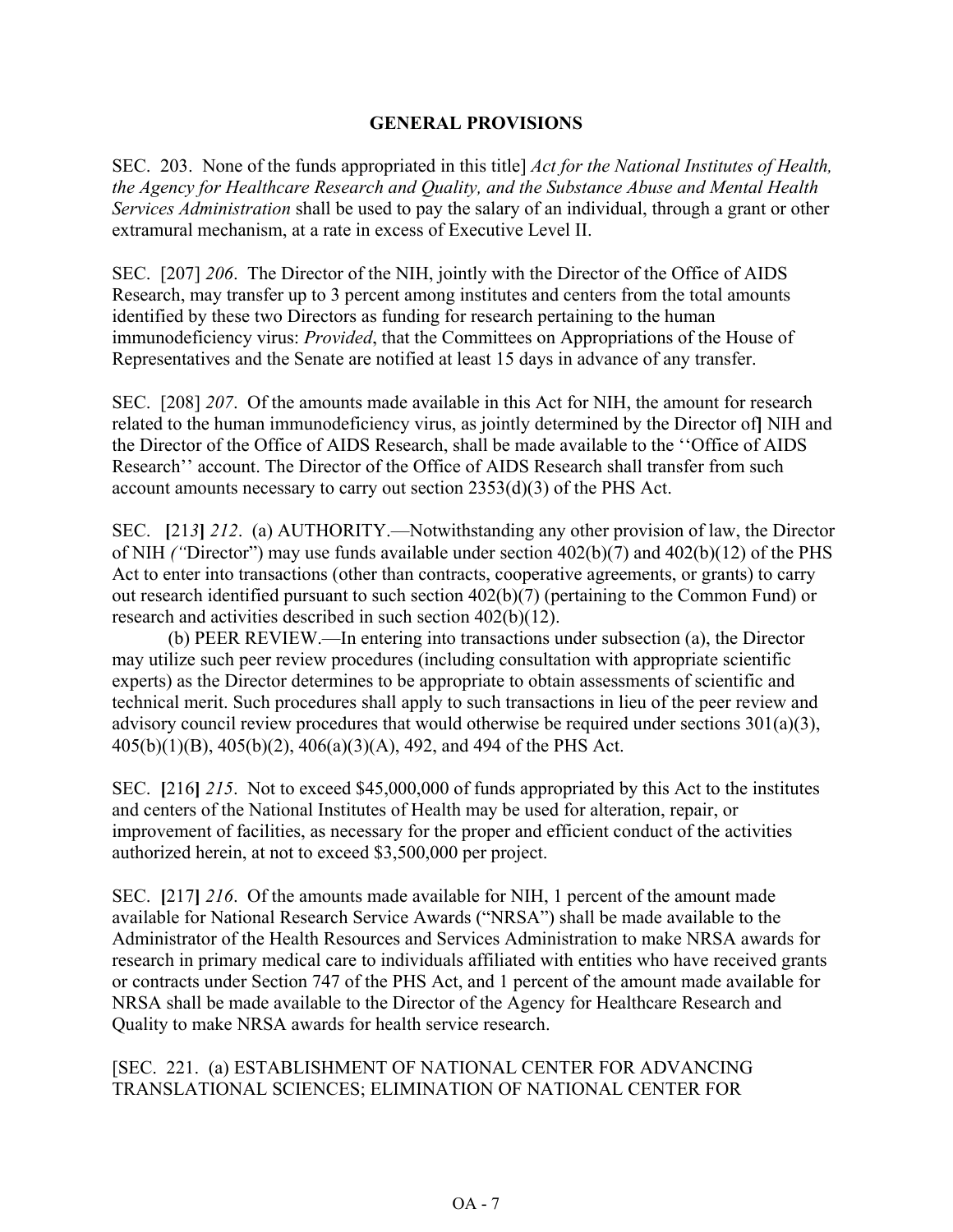RESEARCH RESOURCES.—(1) IN GENERAL.—Subpart 1 of part E of title IV of the Public Health Service Act (42 U.S.C. 287 et seq.) is amended— $(A)$  in the subpart heading, by striking ''National Center for Research Resources'' and inserting ''National Center for Advancing Translational Sciences''; (B) by striking sections 480 and 481; and (C) by amending section 479 to read as follows: **''SEC. 479. NATIONAL CENTER FOR ADVANCING TRANSLATIONAL SCIENCES.** ''(a) PURPOSE.—The purpose of the National Center for Advancing Translational Sciences (in this subpart referred to as the 'Center') is to advance translational sciences, including by—''(1) coordinating and developing resources that leverage basic research in support of translational science; and ''(2) developing partnerships and working cooperatively to foster synergy in ways that do not create duplication, redundancy, and competition with industry activities. ''(b) CLINICAL TRIAL ACTIVITIES.—''(1) IN GENERAL.—The Center may develop and provide infrastructure and resources for all phases of clinical trials research. Except as provided in paragraph (2), the Center may support clinical trials only through the end of phase IIA. ''(2) EXCEPTION.—The Center may support clinical trial activities through the end of phase IIB for a treatment for a rare disease or condition (as defined in section 526 of the Federal Food, Drug, and Cosmetic Act) so long as— ''(A) the Center gives public notice for a period of at least 120 days of the Center's intention to support the clinical trial activities in phase IIB; ''(B) no public or private organization provides credible written intent to the Center that the organization has timely plans to further the clinical trial activities or conduct clinical trials of a similar nature beyond phase IIA; and ''(C) the Center ensures that support of the clinical trial activities in phase IIB will not increase the Federal Government's liability beyond the award value of the Center's support. ''(c) ANNUAL REPORT.—The Center shall publish an annual report that, with respect to all research supported by the Center, includes a complete list of— ''(1) the molecules being studied; H. R. 2055—302 ''(2) clinical trial activities being conducted; ''(3) the methods and tools in development; ''(4) ongoing partnerships, including— ''(A) the rationale for each partnership; ''(B) the status of each partnership; "(C) the funding provided by the Center to other entities pursuant to each partnership, and ''(D) the activities which have been transferred to industry pursuant to each partnership; and ''(5) known research activity of other entities that is or will expand upon research activity of the Center.''. (2) LIST OF INSTITUTES AND CENTERS.—Section 401(b)(21) of the Public Health Service Act (42 U.S.C. 281(b)(21)) is amended by striking ''National Center for Research Resources'' and inserting ''National Center for Advancing Translational Sciences''.

(b) ASSIGNMENT OF CERTAIN FUNCTIONS OF FORMER NATIONALCENTER FOR RESEARCH RESOURCES.—(1) BIOMEDICAL AND BEHAVIORAL RESEARCH FACILITIES.—Section 481A of the Public Health Service Act (42 U.S.C. 287a–2)— (A) is redesignated as section 404I and is moved to follow section 404H of such Act (42 U.S.C. 283j); and (B) is amended— (i) in subsection (a)(1), by striking "acting through the Director of the Center or the Director of the National Institute of Allergy and Infectious Diseases'' and inserting ''acting through the Office of the Director of NIH or the Director of the National Institute of Allergy and Infectious Diseases''; (ii) in subsections (c), (d), (e), and (f)(2), by striking ''Director of the Center or the Director of the National Institute of Allergy and Infectious Diseases'' each place it appears and inserting "Director of NIH, acting through the Office of the Director of NIH or the National Institute of Allergy and Infectious Diseases,"; (iii) in subsection (b)(2), by striking ''Director of the Center'' each place it appears and inserting ''Director of NIH''; (iv) in subsections (b)(3)(A), (f)(1), and (g), by striking the comma at the end of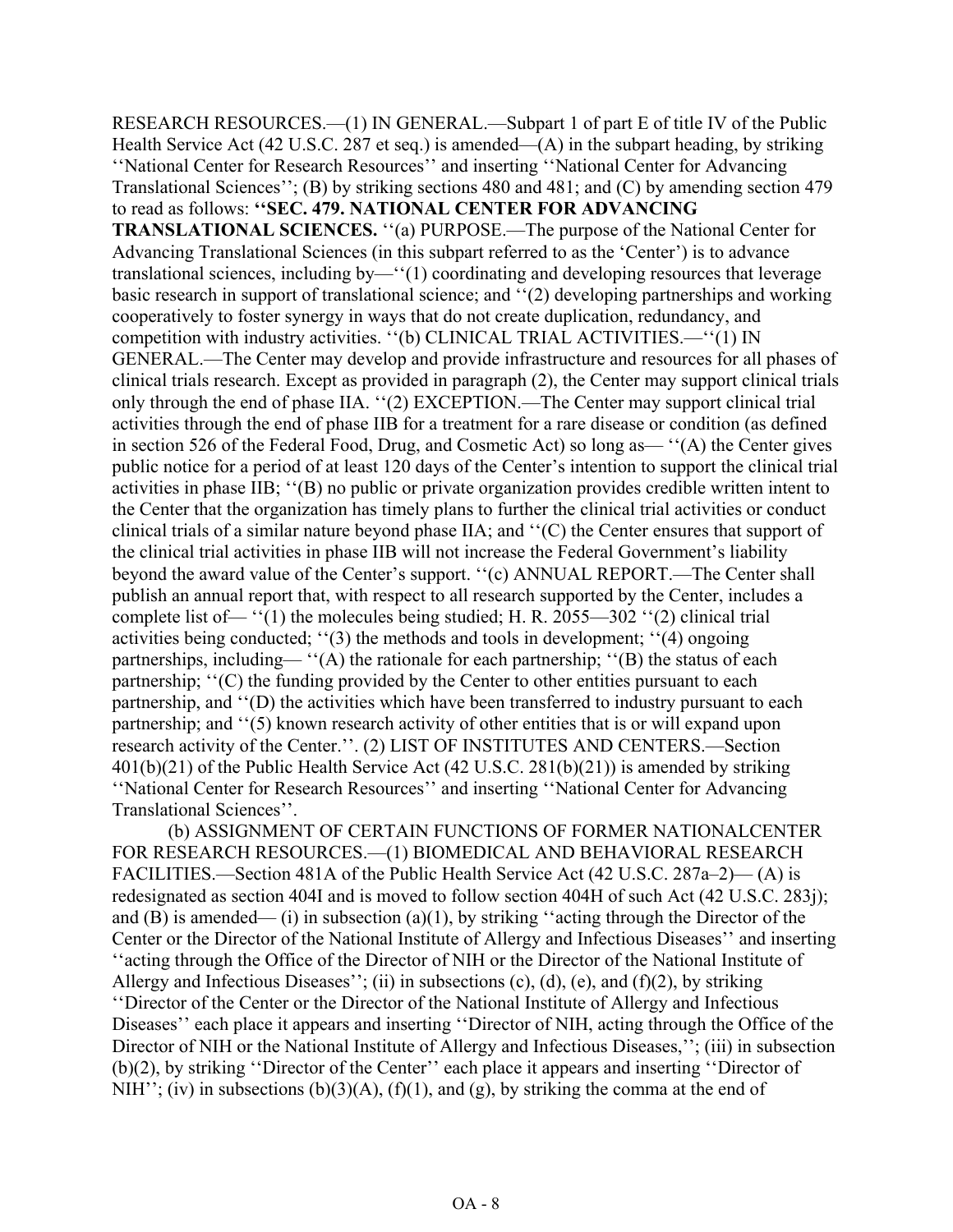''Director of the Center,'' each place it appears; (v) by striking ''Director of the Center'' each place it appears and inserting ''Director of NIH, acting through the Office of the Director of NIH,"; (vi) in subsection (b)—(I) in paragraph  $(1)(A)$ , by striking "within the Center"; and (II) in paragraph (2)— (aa) in subparagraph (A), by striking ''and the advisory council established under section 480 (in this section referred to as the 'Advisory Council')'' and inserting ''and the Council of Councils established under section 402(l) (in this section referred to as the 'Council')''; and H. R. 2055—303 (bb) in subparagraphs (B), (C), and (D), by striking ''Advisory'' each place it appears; and (vii) in subsection (g), by striking ''after consultation with the Advisory Council'' and inserting "after consultation with the Council''. (2) CONSTRUCTION OF REGIONAL CENTERS FOR RESEARCH ON PRIMATES.—Section 481B of the Public Health Service Act (42 U.S.C. 287a–3)— (A) is redesignated as section 404J and is moved to follow section 404I, as redesignated by paragraph (1); and (B) in subsection (a), is amended— (i) by striking ''by the National Center for Research Resources'' and inserting ''by the Director of NIH, acting through the Office of the Director of NIH,''; And (ii) by striking ''481A'' and inserting ''404I''. (3) SANCTUARY SYSTEM FOR SURPLUS CHIMPANZEES.—Section 481C of the Public Health Service Act (42 U.S.C. 287a– 3a)— (A) is redesignated as section 404K and is moved to follow section 404J, as redesignated by paragraph (2); and (B) in subsection  $(d)(4)(A)(ii)$ , is amended by striking "that is carried out by the National Center for Research Resources'' and inserting ''that is carried out by the Director of NIH, acting through the Office of the Director of NIH,''. (4) SHARED NSTRUMENTATION GRANT PROGRAM.—Section 305 of the Public Health Improvement Act (42 U.S.C. 287 note)— (A) is redesignated as section 404L of the Public Health Service Act and is moved to follow section 404K of that Act, as redesignated by paragraph  $(3)$ ; and  $(B)$  is amended— $(i)$  by striking subsection (a) and redesignating subsections (b) and (c) as subsections (a) and (b), respectively; (ii) in subsection (a), as so redesignated, by striking ''under the program described in subsection (a)'' and inserting ''under the Shared Instrumentation Grant Program''; (iii) by striking ''Director of the National Center for Research Resources'' each place it appears and inserting ''Director of NIH, acting through the Office of the Director of NIH,''; and (iv) in subsection (b), as so redesignated— (I) by striking "in subsection (a)" and inserting "in subsection (a), the"; and (II) by striking "of the Public Health Service Act (42 U.S.C. 289a)". (5) INSTITUTIONAL DEVELOPMENT AWARD PROGRAM.—Title IV of the Public Health Service Act (42 U.S.C. 281 et seq.) is amended— (A) in section 461, by striking the section heading and designation and all that follows through ''The general purpose'' and inserting the following: H. R. 2055—304 **''SEC. 461. NATIONAL INSTITUTE OF GENERAL MEDICAL SCIENCES.** "(a) GENERAL PURPOSE.—The general purpose"; (B) by moving subsection (g) of section 402 to the end of section 461, as amended, and redesignating that subsection as subsection (b); and (C) in section 461(b), as so redesignated— (i) by striking  $\lq\lq(b)(1)(A)$  In the case of" and inserting the following:  $\lq\lq(b)$  INSTITUTIONAL DEVELOPMENT AWARD PROGRAM.— " $(1)(A)$  In the case of"; (ii) by moving two ems to the right— (I) subparagraphs (B) and (C) of paragraph (1); (II) clauses (i), (ii), and (iii) of such subparagraph  $(C)$ ; and  $(III)$  paragraph  $(2)$ ; and  $(iii)$  in paragraph  $(1)(A)$ , by striking "acting through the Director of the National Center for Research Resources'' and inserting ''acting through the Director of the National Institute of General Medical Sciences''.

(c) ASSIGNMENT OF CERTAIN OFFICES AND FUNCTIONS TO NATIONAL CENTER FOR ADVANCING TRANSLATIONAL SCIENCES.—(1) CURES ACCELERATION NETWORK.—Section 402C of the Public Health Service Act (42 U.S.C.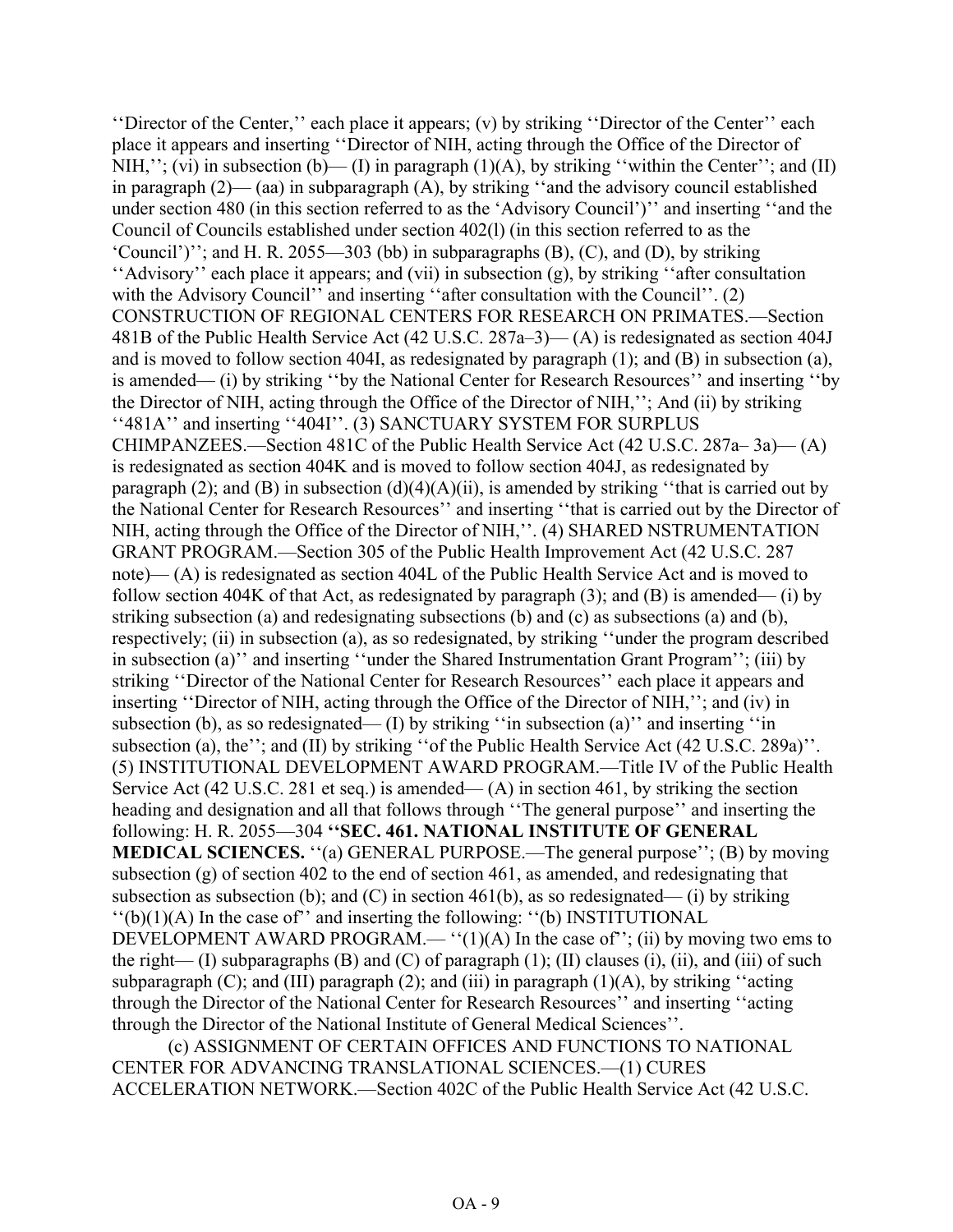282d)— (A) is redesignated as section 480 and is moved to follow section 479; (B) in subsection (b), is amended in the matter that precedes paragraph (1) by striking ''within the Office of the Director of NIH<sup>"</sup> and inserting "within the Center"; (C) by striking "Director of NIH" each place it appears and inserting ''Director of the Center''; and (D) in the headings of subsections  $(d)(4)$  and  $(d)(4)(B)$ , by striking "DIRECTOR OF NIH" each place it appears and inserting ''DIRECTOR OF THE CENTER''. (2) OFFICE OF RARE DISEASES.—Title IV of the Public Health Service Act (42 U.S.C. 281 et seq.) is amended— (A) in section 404F— (i) by redesignating such section as section 481 and moving such section to follow section 480, as redesignated by paragraph  $(1)$ ;  $(ii)$  in subsection  $(a)$ — $(I)$  by striking "within the Office of the Director of NIH<sup>"</sup> and inserting "within the Center"; and (II) by striking "Director of NIH" and inserting "Director of the Center"; and (iii) in subsection  $(b)(1)(C)$ , by striking "404G" and inserting "481A"; and (B) in section  $401(c)(2)(A)$ , by striking "the Office of Rare Diseases,". (3) RARE DISEASE REGIONAL CENTERS OF EXCELLENCE.— Section 404G of the Public Health Service Act (42 U.S.C. 283i) is redesignated as section 481A and is moved to follow section 481, as redesignated by paragraph (2). (4) GENERAL CLINICAL RESEARCH CENTERS.—Section 481D of the Public Health Service Act (42 U.S.C. 287a–4)— (A) is redesignated as section 481B; and H. R. 2055—305 (B) in subsection (a), is amended by striking ''Director of the National Center for Research Resources'' and inserting ''Director of the Center''.

(d) CONFORMING AMENDMENTS.—Title IV of the Public Health Service Act (42 U.S.C. 281 et seq.) is amended— (1) in section 402(b)(24) (42 U.S.C. 282(b)(24)), by striking  $\lq$ ''402C'' and inserting ''480''; (2) in section 404C(e)(3)(A) (42 U.S.C. 283e(e)(3)(A)), by striking ''and the Director of the Center for Research Resources''; (3) in section 464z–3(i)(1) (42 U.S.C. 285t(i)(1))— (A) by striking ''Director of National Institute for Research Resources'' and inserting "Director of NIH"; (B) by striking "481(c)(3)" and inserting "404I(c)(2)"; And (C) by inserting ''under such section'' after ''Institutions of Emerging Excellence''; (4) in section  $499(c)(1)(E)$  (42 U.S.C. 290b(c)(1)(E)), by striking "section 402C" and inserting "section  $480'$ '.]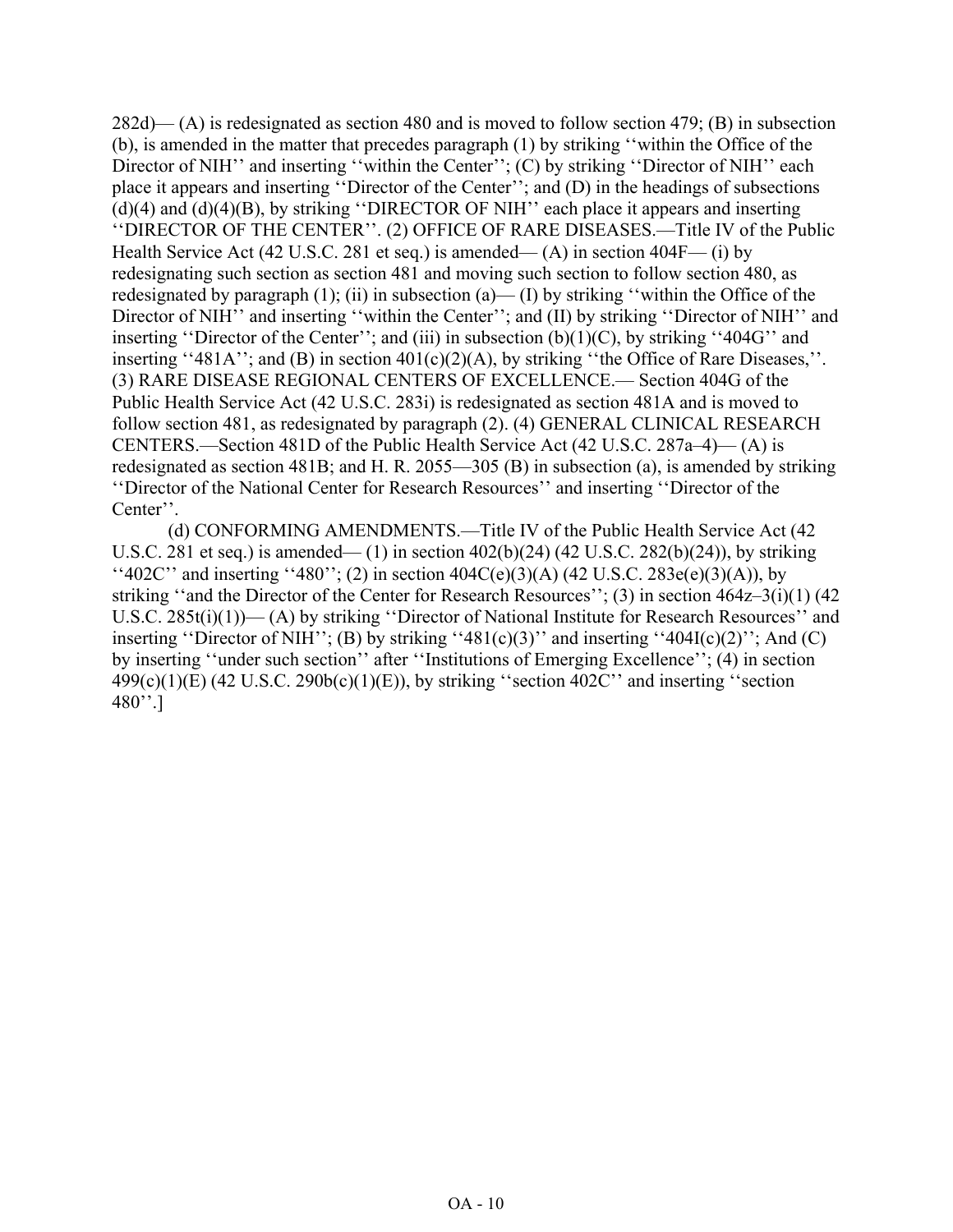## **National Institutes of Health FY 2013 Congressional Justification**

Language Analysis

| Language Provision                                                                                                                                                                                                                                                                                                                                                                                                                                                                                                                                                                                      | Explanation                                                                                                                                                                                                                                                                                                                                                                                                          |
|---------------------------------------------------------------------------------------------------------------------------------------------------------------------------------------------------------------------------------------------------------------------------------------------------------------------------------------------------------------------------------------------------------------------------------------------------------------------------------------------------------------------------------------------------------------------------------------------------------|----------------------------------------------------------------------------------------------------------------------------------------------------------------------------------------------------------------------------------------------------------------------------------------------------------------------------------------------------------------------------------------------------------------------|
| National Institute of General Medical<br>Sciences: [Provided that not less than<br>\$276,480,00 is provided for the Institutional<br>Development Awards program]                                                                                                                                                                                                                                                                                                                                                                                                                                        | NIH requests that this provision be removed to<br>provide NIH the flexibility to allocate funding<br>based on scientific needs and opportunity.                                                                                                                                                                                                                                                                      |
| National Library of Medicine: " of which<br>\$4,000,000 shall be available until September<br>30, [2013] 2014 for improvement of<br>information systems; Provided, That in fiscal<br>year [2012] 2013, the National Library of<br>Medicine may enter into personal services<br>contracts"                                                                                                                                                                                                                                                                                                               | Consistent with the FY 2012 bill, NIH is<br>requesting availability of funds for two years.                                                                                                                                                                                                                                                                                                                          |
| National Institute of Dental and Craniofacial<br>Research:  with respect to dental and<br><i>craniofacial</i> diseases,"                                                                                                                                                                                                                                                                                                                                                                                                                                                                                | Section 212 of the Departments of Labor,<br>Health and Human Services, and Education,<br>and Related Agencies Appropriations Act,<br>1999 (as contained in section 101(f) of division<br>A of P.L. 105-277) changed the name of NIDR<br>to the National Institute of Dental and<br>Craniofacial Research. Therefore, the<br>insertion of "and craniofacial" will make this<br>provision consistent with current law. |
| National Center for Advancing Translational<br>Sciences: [ Provided further, That funds<br>appropriated may be used to support the<br>reorganization and activities required to<br>eliminate the National Center for Research<br>Resources: Provided further, That the Director<br>of NIH shall ensure that, of all the funds made<br>available to Institute, Center, and Office of the<br>Director accounts within "Department of<br>Health and Human Services, National<br>Institutes of Health", at least \$487,767,000 is<br>provided to the Clinical and Translational<br>Sciences Awards program} | The first provision is no longer needed since<br>the reorganization has taken place.<br>NIH requests that the second provision be<br>removed to provide NIH the flexibility to<br>allocate funding based on scientific needs and<br>opportunity.                                                                                                                                                                     |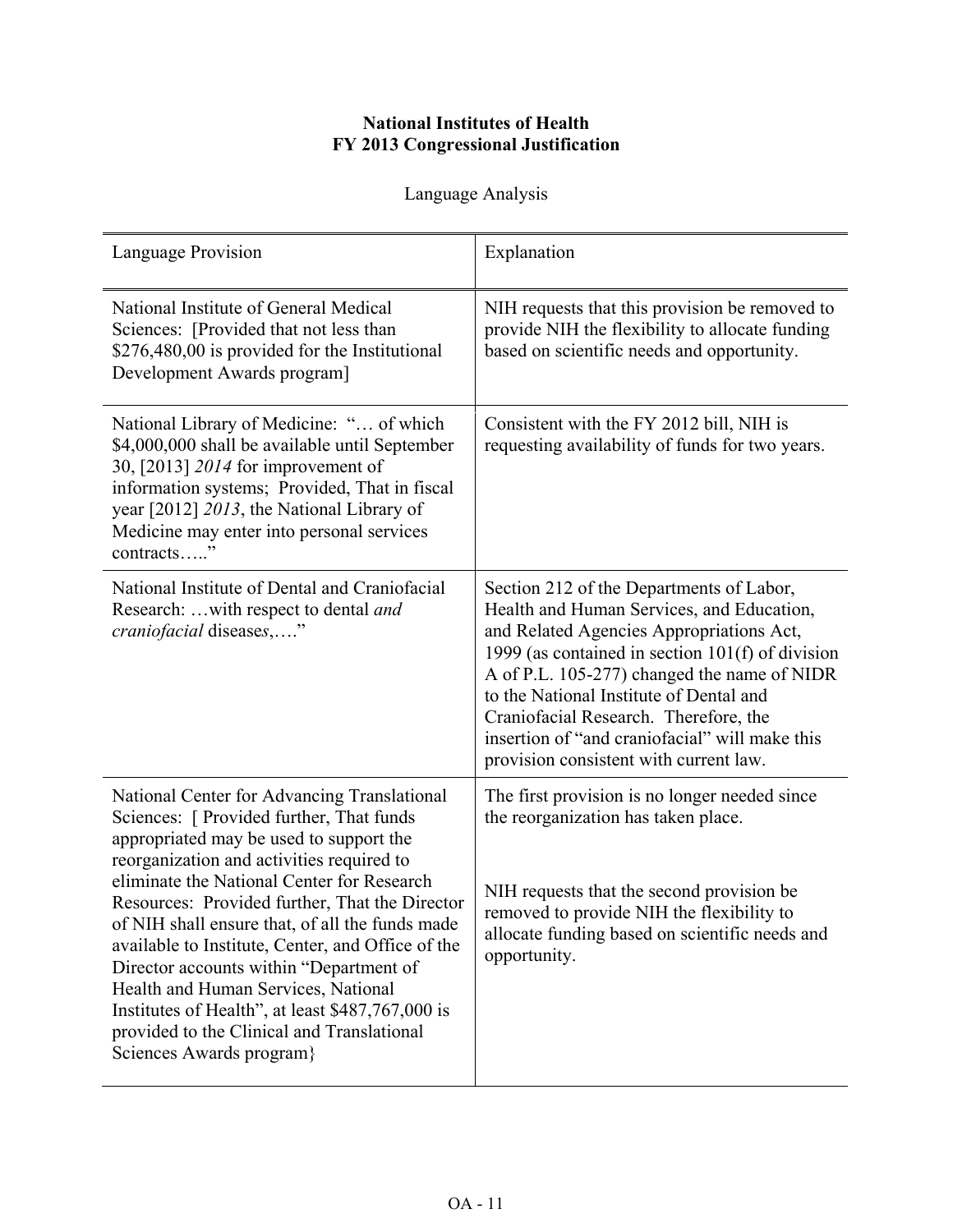| <b>Language Provision</b>                                                                                                                                                                                                                                                                                                                                                                                                                            | Explanation                                                                                                                                                                                                                                                                                                                                                                            |
|------------------------------------------------------------------------------------------------------------------------------------------------------------------------------------------------------------------------------------------------------------------------------------------------------------------------------------------------------------------------------------------------------------------------------------------------------|----------------------------------------------------------------------------------------------------------------------------------------------------------------------------------------------------------------------------------------------------------------------------------------------------------------------------------------------------------------------------------------|
| Office of the Director: [Provided further, That<br>\$193,880,000 shall be available for the<br>continuation of the National Children's Study;]                                                                                                                                                                                                                                                                                                       | NIH requests that this provision be removed to<br>provide NIH the flexibility to allocate funding<br>based on scientific needs and opportunity.<br>Funding requested for the National Children's<br>Study is identified within the Office of the<br>Director Congressional Justification and does<br>not need to be earmarked within appropriation<br>bill language to be carried out. |
| Office of the Director: "Provided further, That<br>the Director may direct up to 1 percent of the<br>total made available in this or any other Act to<br>all National Institutes of Health appropriations<br>to activities that the Director may so designate:<br>Provided further, That no such appropriation<br>shall be decreased by more than 1 percent by<br>any such transfers and that the Congress is<br>promptly notified of the transfer:" | This provision provides clarity regarding the<br>NIH Director's ability to use 1 percent transfer<br>authority.                                                                                                                                                                                                                                                                        |
| Buildings and Facilities: " to remain<br>available until [September 30, 2016]<br>expended"                                                                                                                                                                                                                                                                                                                                                           | Previous appropriations bills provided the<br>appropriations for B&F on a "no-year" basis.<br>The Consolidated Appropriations Act, 2012<br>(P.L. 112-74) changed "expended" to<br>"September 30, 2016." NIH proposes<br>reverting back to the previous language to<br>provide NIH maximum flexibility to<br>administer these resource.                                                 |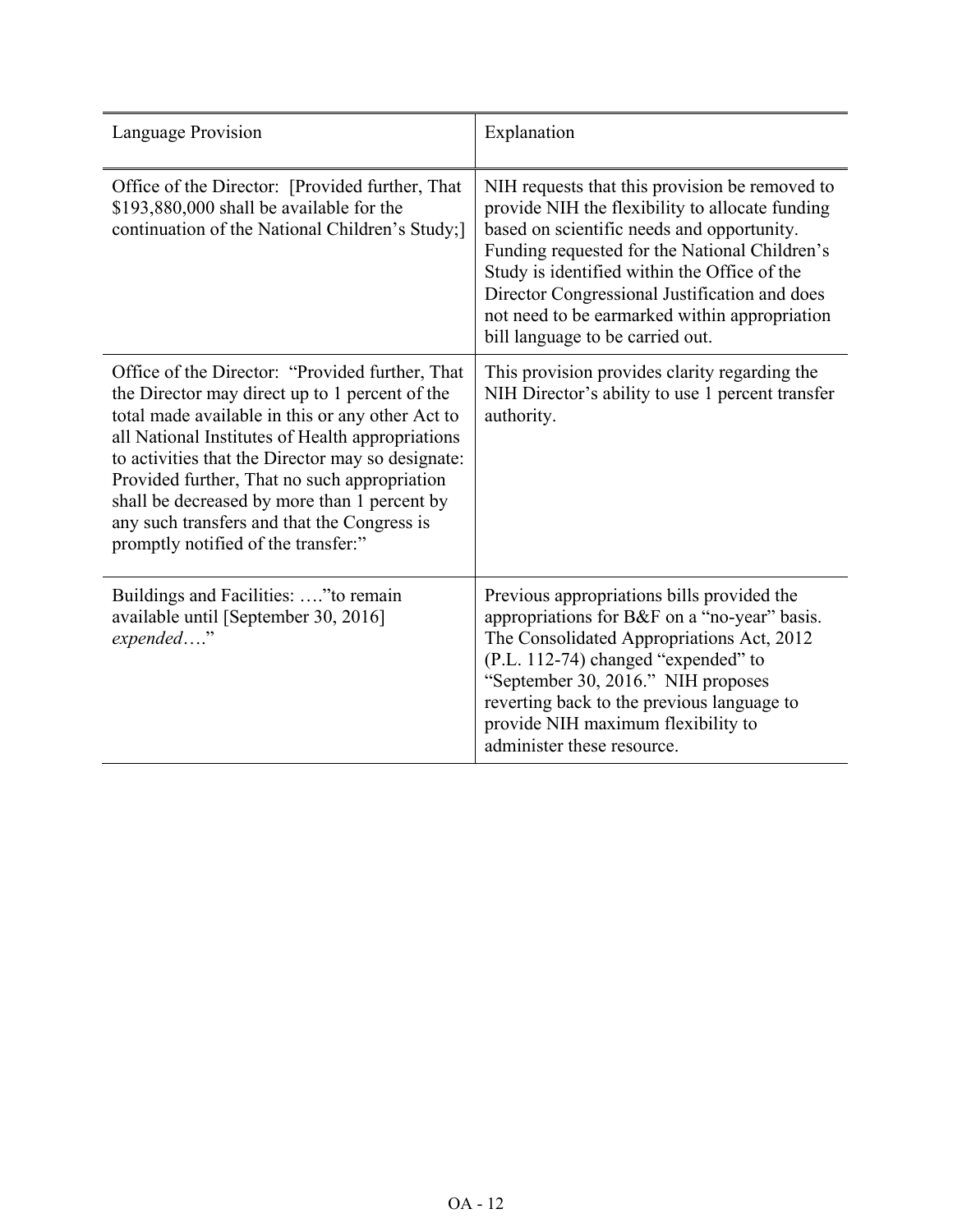## **National Institutes of Health FY 2013 Congressional Justification**

# **Authorizing Legislation**

(Dollars in Thousands)

|                                                                                                                                                                                                                                   | FY 2011 Actual | FY 2012 Enacted | FY 2013 President's<br><b>Budget</b> |
|-----------------------------------------------------------------------------------------------------------------------------------------------------------------------------------------------------------------------------------|----------------|-----------------|--------------------------------------|
| National Institutes of<br>Health:                                                                                                                                                                                                 |                |                 |                                      |
| Section 301 and Title IV of<br>the Public Health Service<br>Act                                                                                                                                                                   | \$30,688,288   | \$30,623,259    | \$30,623,259                         |
| Section $330B(b)(2)(c)$ of<br>the Public Health Service<br>Act                                                                                                                                                                    | \$150,000      | \$150,000       | \$150,000                            |
| Section $311(a)$ of the<br>Comprehensive<br>Environmental Response,<br>Compensation and Liability<br>Act of 1980, as amended,<br>and Section $126(g)$ of the<br><b>Superfund Amendments</b><br>and Reauthorization Act of<br>1985 | \$79,054       | \$78,928        | \$78,928                             |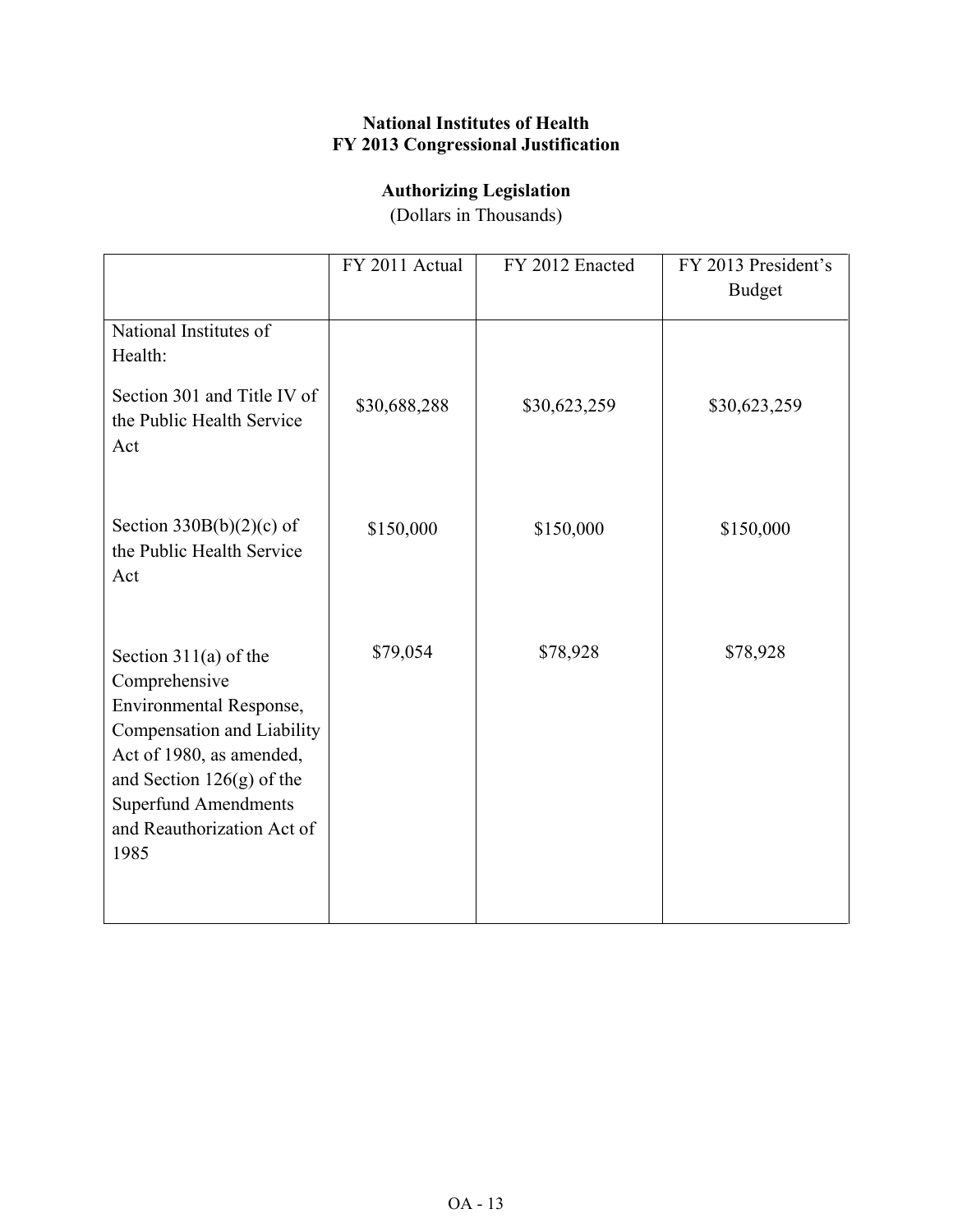#### **NATIONAL INSTITUTES OF HEALTH**

| Fiscal           | <b>Budget Request</b> | H ouse               | S enate              |                |    |
|------------------|-----------------------|----------------------|----------------------|----------------|----|
| Year             | to Congress           | <b>A</b> llowance    | <b>Allowance</b>     | Appropriation  |    |
| 2001             | 18,812,735,000        | 20,512,735,000       | 20,512,735,000       | 20,458,130,000 |    |
| 2002             | 23,112,130,000        | 22,945,199,000       | 23,765,488,000       | 23,296,382,000 |    |
| 2003             | 27,343,417,000        | 27,351,717,000       | 27,369,000,000       | 27,066,782,000 |    |
| 2004             | 27,892,765,000        | 28,043,991,000       | 28,369,548,000       | 27,887,512,000 |    |
| 2005             | 28,757,357,000        | 28,657,357,000       | 28,901,185,000       | 28,495,157,000 |    |
| 2006             | 28,740,073,000        | 28,737,094,000       | 29,644,804,000       | 28,461,417,000 | 9  |
| 2007             | 28,578,417,000        | 10<br>28,479,417,000 | 10<br>28,779,081,000 | 29,030,004,000 | 11 |
| 2008             | 28,849,675,000        | 29,899,004,000       | 30,129,004,000       | 29,312,311,000 | 12 |
| 2008 Supp.       |                       |                      |                      | 150,000,000    |    |
| 2009             | 29,457,070,000        | 30,607,598,000       | 13<br>30,404,524,000 | 30,545,098,000 |    |
| <b>2009 ARRA</b> |                       |                      |                      | 10,400,000,000 | 14 |
| 2010             | 30,988,000,000        | 31,488,000,000       | 30,988,000,000       | 30,934,413,000 | 15 |
| 2011             | 32,136,209,000        |                      | 31,989,000,000       | 30,935,000,000 | 16 |
| 2012             | 31,979,000,000        |                      | 30,630,423,000       | 30,852,187,000 | 17 |
| 2013 PB          | 30,852,187,000        |                      |                      |                |    |

#### **Appropriation History<sup>1</sup>**

**1** Does not include comparability adjustments. Superfund and Type 1 diabetes are included except where indicated. Separate appropriation for Superfund Research activities at NIEHS beginning in FY 2001. Includes amounts authorized to the NIDDK for Type 1 diabetes research beginning with the FY 2002 Appropriation.

**2** Reflects: \$2,111,224,000 for HIV research in the NIH Office of AIDS Research.

**3** Reflects: a) \$2,244,987,000 appropriated to the ICs for HIV research, b) across-the-board reduction of \$8,666,000 and c) \$5,800,000 transferred to the DHHS.

**4** Reflects: \$2,535,672,000 appropriated to the ICs for HIV research and \$10.5 million appropriated from the Emergency Relief Fund, b) across-the-board reduction of \$9,273,000, c) rescissions for Labor/HHS (\$22,946,000) and government-wide (\$34,243,000) and d) transfer of \$100M to the Global Fund for HIV/AIDS, Malaria, and Tuberculosis.

**5** Excludes \$583,000 transferred to the Department of Homeland Security.

**6** Reflects: a) \$2,747,463,000 appropriated to the ICs for HIV research and NIH's share of across-the-board reduction of \$177,085,000, b) transfers of \$99,350,000 to the Global Fund for HIV/AIDS, Malaria, and Tuberculosis, and \$583,000 to the Department of Homeland Security.

**7** Reflects: a) \$2,850,581,000 appropriated to the ICs for HIV research, b) across-the-board reduction of \$165,459,000, c) Labor/HHS rescission of \$17,492,000, and d) transfer of \$149,115,000 to the Global Fund for HIV/AIDS, Malaria, and Tuberculosis.

**8** Reflects: a) \$2,920,551,000 appropriated to the ICs for HIV research, b) aross-the-board reduction of \$229,390,000, b) Labor/HHS rescission of \$6,787,000, c) transfer of \$99,200,000 to the Global Fund for HIV/AIDS, Malaria, and Tuberculosis.

**9** Reflects: a) \$2,903,664,000 appropriated to the ICs for HIV research, b) NIH share of Government-wide rescission of \$287,356,000, and c) transfer of \$99,000,000 to the Global Fund for HIV/AIDS, Malaria, and Tuberculosis.

**10** Reflects funding levels approved by the Appropriations Committees.

**11** Reflects: a) \$2,905,802,000 appropriated to the ICs for HIV research, b) add-on for pay cost of \$18,087,000, c) transfer of \$99,000,000 to the Global Fund, and d) Supplemental Bill transfer of \$99,000,000.

**12** Reflects: a) \$2,928,345,000 appropriated to the ICs for HIV research, b) NIH share of the Government-wide rescission of \$520,929,000, c) transfer of \$294,759,000 to the Global Fund, and d) a supplemental appropriation of \$150,000,000.

**13** Excludes funding for Superfund Research activities for which the Appropriations Committee did not mark up a figure.

**14** Provided under P.L. 111-5.

**15** Reflects Labor/HHS appropriation of \$30,705,201,000; transfer of \$300,000,000 to Global AIDS funds; \$1,000,000 transfer from HHS for the Interagency Autism Coordinating Committee and Secretary's 1% transfer to HHS of \$4,587,000.

**16** Reflects: \$3,059,277,000 appropriated to the ICs for HIV research; \$998,000 transfer from HHS to the Interagency Autism Coordinating Committee.

<sup>17</sup> Reflects: \$3,074,921,000 appropriated to the ICs for HIV research; Omnibus Across-the-Board rescission of \$58,130,567 and the Secretary's transfer of \$8,726,791.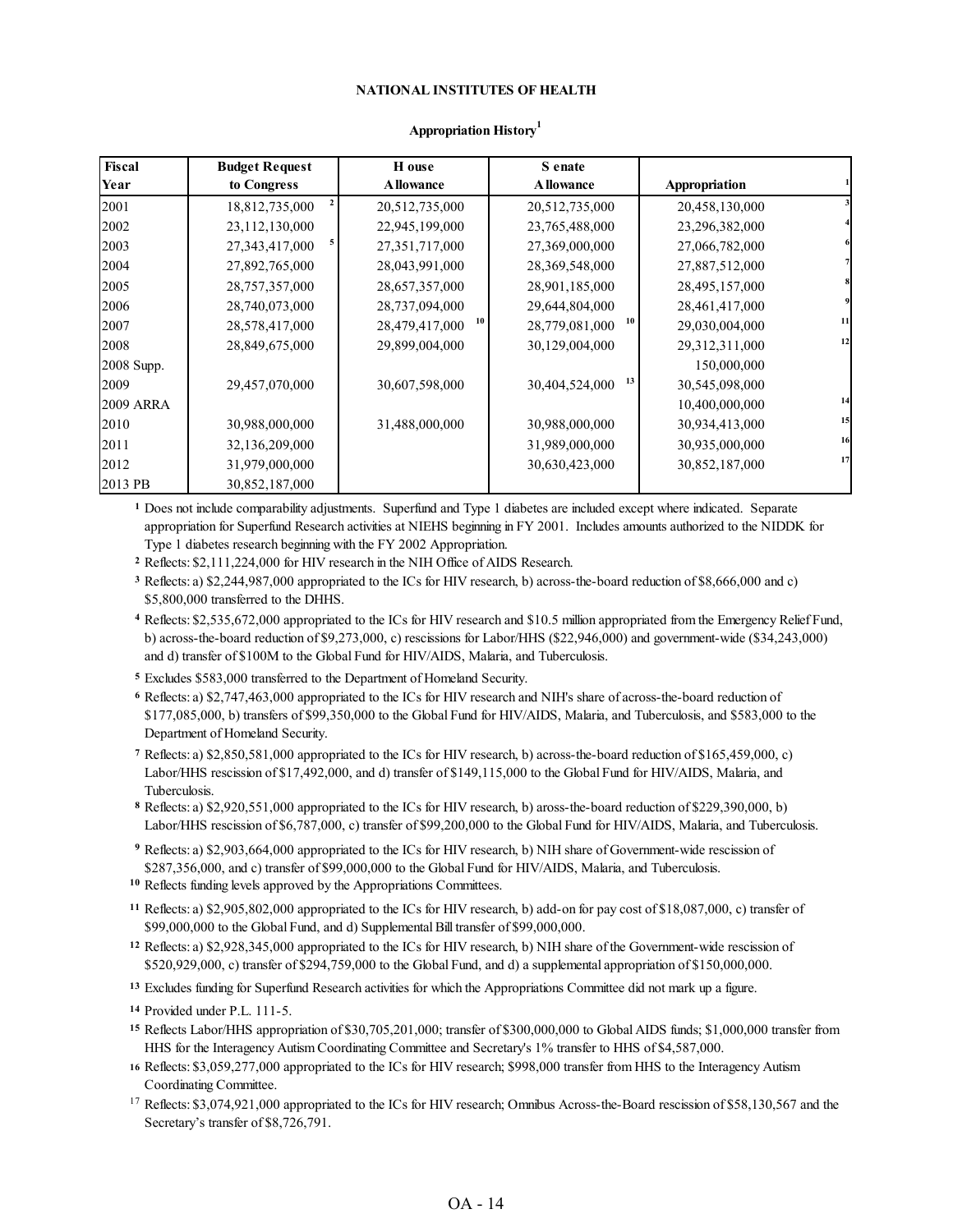#### **Narrative by Activity**

#### **National Institutes of Health**

(Dollars in Thousands)

|                             |                              |                 | <b>FY2013</b>             | $FY2013 +/-$   |
|-----------------------------|------------------------------|-----------------|---------------------------|----------------|
|                             | $FY2011$ Actual <sup>2</sup> | FY 2012 Enacted | <b>President's Budget</b> | <b>FY 2012</b> |
| Program Level $\frac{1}{2}$ | 30,925,542                   | 30,860,387      | 30,860,387                |                |
| <b>IFTE</b>                 | 18.569                       | 18.569          | 18,383                    | 186)           |

Note: FY 2011 and FY 2012 figures are shown on a comparability basis to FY 2013 (including the NCATS reorganization).

<sup>1</sup> Includes Mandatory Type 1 Diabetes, Superfund and NLM Program Evaluation of \$8.2

2 Labor/HHS Discretionary Budget Authority includes \$998 thousand for transfer from the General Departmental Management (GMD) fund to support the Inter-agency Autism Coordinating Committee (IACC)

in FY 2011.

Authorizing Legislation: Section 301 and Title IV of the Public Health Act, as amended.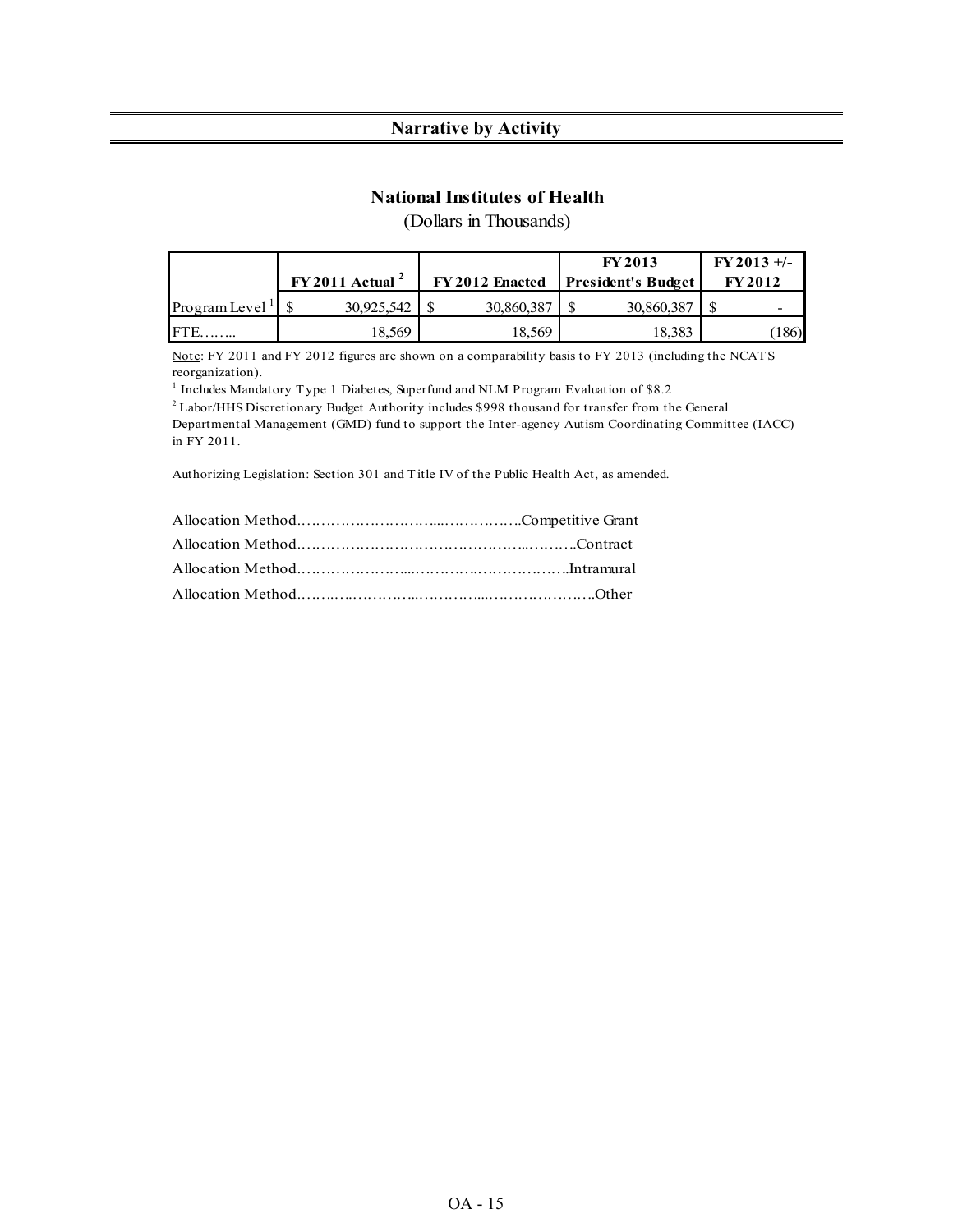#### **Program Description and Accomplishments**

NIH supports biomedical and behavioral research, with activities ranging from basic research, which explores the fundamental workings of biological systems and behavior, to studies that examine disease and treatments in clinical settings, to prevention and population-based analyses of health status and needs. The NIH mission also involves the collection, dissemination, and exchange of information in medicine and health. Since its formal establishment in 1930, when the construction of two buildings and the creation of a system of fellowships was authorized, NIH has evolved into its present day status as the largest source of funding for biomedical research in the world. NIH funding supports thousands of scientists in universities and other research institutions in every state across America and around the globe, and creates hundreds of thousands of high-quality jobs.

NIH is comprised of [27 Institutes and Centers](http://www.nih.gov/icd/) (ICs) that support an extensive extramural research community, as well as a much smaller intramural research program on NIH's main campus and satellite facilities. While some of the ICs focus on specific diseases (e.g., cancer, diabetes), others concentrate on organ systems (e.g., heart, eye, kidney); some examine a stage of development (e.g., childhood, the aging population), or address overarching opportunities (e.g., deciphering the human genome, understanding cellular biology) and technologies (e.g., biomedical imaging). ICs support research and training through extramural activities and also conduct "in-house" science and training through intramural activities. One of the ICs, the National Library of Medicine, provides the world's largest medical library, including electronic information services that deliver trillions of bytes of data to millions of users— researchers and the general public—every day.

#### *Extramural Research Program*

The extramural community is composed of over 300,000 non-Federal research personnel at over 2,500 institutions throughout the country and abroad. With NIH support, these investigators and their institutions conduct the majority of research that leads to improvements in the prevention, detection, diagnosis, and treatment of disease and disability. In tandem with the conduct of research, the extramural community also contributes to training the next generation of researchers, enhancing the skills and abilities of established investigators, and renewing the infrastructure for NIH-sponsored research. More than \$8 out of every \$10 appropriated to NIH flows out to the scientific community at large. NIH funds are awarded primarily as grants through a highly competitive, two-tiered independent peer-review process that ensures support of the most promising science and the most productive scientists. In FY 2011, NIH reviewed over 60,000 research project grant (RPG) applications.

#### *Intramural Research Program* (IRP)

A much smaller fraction of NIH annual budget authority, approximately 10-11 percent, supports a core program of basic, translational, and clinical research activities at NIH's own facilities. The IRP is administered and staffed by NIH physicians and scientists. Approximately 1,200 principal investigators lead intramural research projects that involve more than 5,500 trainees ranging from high school students to postdoctoral and clinical fellows. This in-house research program includes the NIH Clinical Center—a world class resource—that provides scientific, clinical, and educational benefits to citizens of the United States and the world. NIH ensures that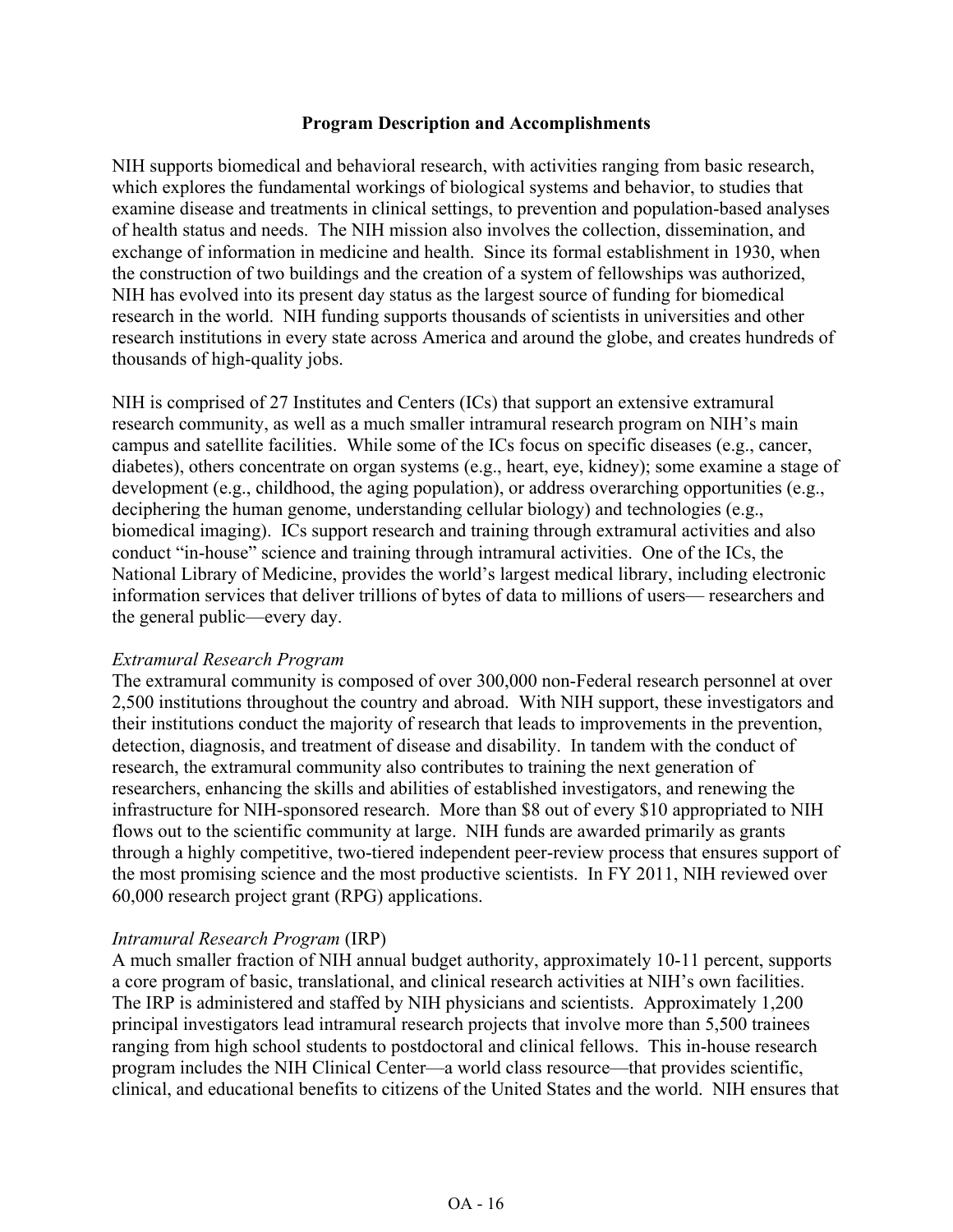the research conducted in its intramural laboratories is of the highest caliber by using a process in each IC that involves a board of scientific counselors, composed of external experts, that reviews the intramural programs and makes recommendations to the Institute Director.

The unique scientific environment within the IRP fosters high-risk, high-reward research. It is an environment conducive to research that cannot readily be funded or accomplished in traditional academia. This scientific system includes a vast and advanced infrastructure of shared resources, a broad range of expertise, and the world's largest clinical hospital. Characterized by relatively stable funding and intellectual freedom, this environment enables the pursuit of long-term research projects, and the ability to change directions quickly when the opportunity or need arises.

## *Organizational Initiatives and Reforms*

For FY 2012, NIH proposed and Congress funded the creation of a new National Center for Advancing Translational Sciences (NCATS) to strengthen the discipline of translational science and address the scientific and technical challenges in the development and effective utilization of diagnostics and therapeutics. The NCATS mission is to catalyze the development of innovative methods and technologies that will enhance the development, testing, and implementation of diagnostics and therapeutics across a wide range of human diseases and conditions. In doing so, NCATS will capitalize on significant scientific progress in fields such as genomics, biochemistry, and informatics. It will improve the processes of therapeutics and diagnostics development by experimenting with innovative approaches in an open-access model; choosing therapeutic projects to evaluate these innovative approaches; and promoting interactions among the private, public, and government sectors.

Establishing NCATS was budget neutral and consistent with a recommendation of the NIH Scientific Management Review Board (SMRB). The reorganization created the optimal infrastructure and environment to advance translational science by realigning several existing NIH programs previously located within the National Center for Research Resources (NCRR), the National Human Genome Research Institute (NHGRI), and the NIH Office of the Director (OD). Another component of NCATS is the new Cures Acceleration Network (CAN), which was authorized in 2010. The largest NCRR program, Clinical and Translational Science Awards, moved to NCATS, the remaining non-translational functions of the NCRR moved to the National Institute of General Medical Sciences (NIGMS), the National Institute of Biomedical Imaging and Bioengineering (NIBIB), the National Institute on Minority Health and Health Disparities (NIMHD), the National Heart, Lung, and Blood Institute (NHLBI), and the OD.

The SMRB also has made recommendations about the NIH Clinical Center and the organization of substance use, abuse, and addiction research at NIH. The Clinical Center recommendations, which focused on expanding its vision and role, streamlining its governance structure, and ensuring its fiscal viability and sustainability, are being reviewed and analyzed. The SMRB recommendation regarding the creation of a new institute to integrate relevant research portfolios on substance use, abuse, and addiction at NIH is under consideration for implementation in FY 2014.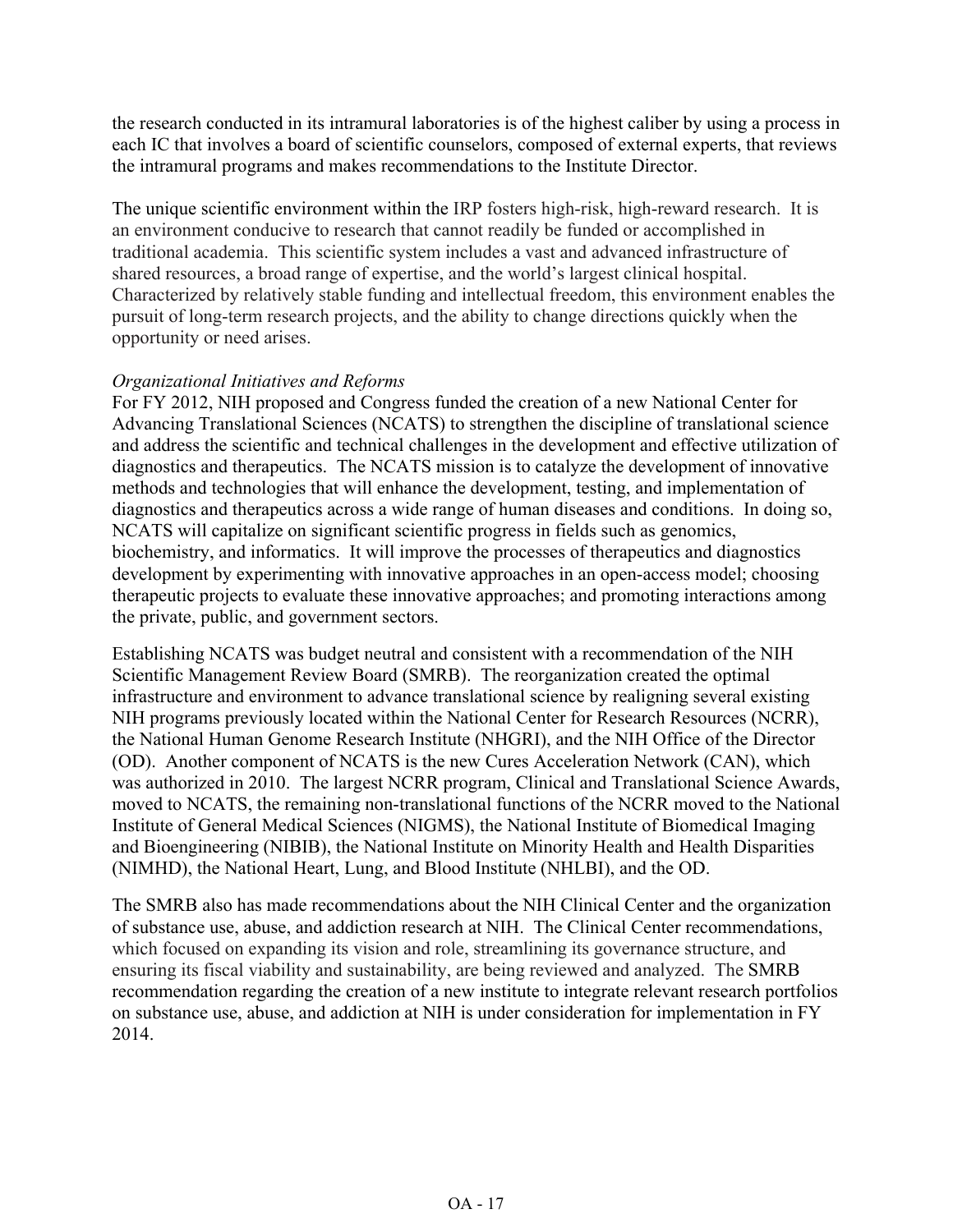## **Long Range NIH Research Contributions to Improvements in Health Care and Public Health: Selected Examples**

In the last 30 years, NIH biomedical research has yielded significant scientific discoveries that both extend lifespan and reduce illnesses in the U.S. and worldwide. Data from the National Long-term Care Survey shows that from 1982 to 2004, the age-standardized prevalence of reported chronic disability among American seniors (age 65 and older) dropped nearly 30 percent. A major component of this drop comes from improvements in prevention and treatment of heart attacks and strokes, including control of cholesterol levels and hypertension with pharmaceuticals, as well as improvements in materials and devices such as drug-eluting stents. NIH played a large role in creating these improvements. Other specific advances include treatment of arthritis with pharmaceuticals and joint replacements, early detection tools for cancer, and improvement in technologies, such as safe and effective outpatient cataract surgery.

Other examples of health improvements over the last several decades that largely originated from NIH-funded research are:

*Age-Related Macular Degeneration (AMD)***:** Forty years ago there was little or nothing one could do to prevent or treat advanced AMD and blindness. Because of new treatments and procedures based on NIH research, 750,000 Americans who would have gone blind over the next five years instead will continue to have useful vision.

*Breast Cancer:* The five-year survival rate for women diagnosed with breast cancer was 75 percent in the mid-1970s and mastectomy was the only surgical treatment option. Primarily because of NIH-supported research, genetic testing now allows for tailored, safer, and more efficient treatments for breast cancer and the five-year survival rate has risen to over 90 percent.

*Cervical Cancer:* Cervical cancer is the fifth most deadly cancer in women. Due to groundbreaking NIH research, an FDA-approved vaccine now is available to prevent the development of 70 percent of cervical cancers.

*Colorectal Cancer:* From 1974-76, in an NIH-sponsored study, the five-year survival rate for patients with colon and rectum cancer was 50 percent. In 2009, based on NIH-supported clinical trials using new diagnostics and treatments, a comparable patient group had a five-year survival rate of over 70 percent. Due in part to improved surgical techniques, 90 percent of colorectal cancers can now be surgically cured if detected early.

*Cochlear Implants:* Because of NIH-supported research, profoundly deaf children that receive a cochlear implant within the first two years of life now have the same skills, opportunities, and potential as their hearing classmates. A cochlear implant can save close to \$1 million in services, special education, and adaptation related to a single child that is deaf before age three.

*Type 1 Diabetes:* Fifty years ago, over 30 percent of patients died within 25 years of a diagnosis of type 1diabetes and about 90 percent developed diabetic retinopathy. Today, due to tight blood glucose control, babies born to mothers with the disease have survival rates similar to the general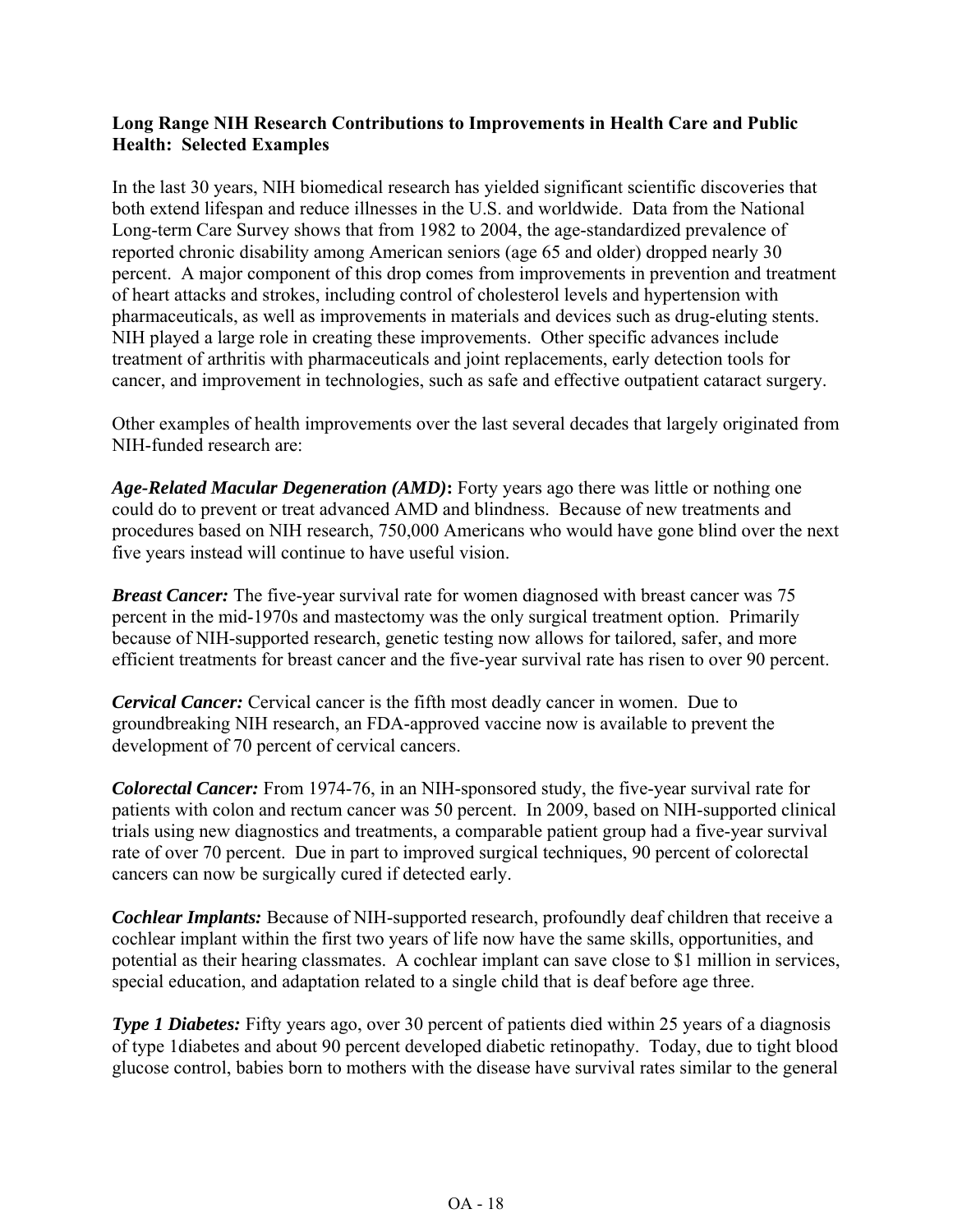population, and heart disease, stroke, eye, kidney, and nerve disease in type 1 diabetics have all been reduced by over 50 percent.

*Hepatitis B:* In the mid-1980s, hepatitis B infection caused untreatable and fatal liver disease and was among the top ten causes of death in the world. Due to intensive vaccination programs based on NIH research, the rate of acute hepatitis B in the U.S. has fallen by more than 80 percent and worldwide chronic hepatitis B levels also have fallen dramatically.

*HIV/AIDS:* In the 1980s, the diagnosis of HIV infection was a virtual death sentence. Due to antiretroviral drugs, many of which were developed with NIH support, today an HIV-positive 20-year-old can be expected to reach the age of 70.

*Rheumatoid Arthritis:* Rheumatoid arthritis is a progressive autoimmune disorder that causes pain, swelling, stiffness, and loss of function in the joints in about 1.3 million adults in the U.S. NIH-funded basic research led directly to the development of drugs that block the inflammatory cascade, providing treatment, rather than palliative care, to patients worldwide.

## **Science Advances**

NIH funded research leads to thousands of new findings every year. While it can take more time for new scientific and technological developments to translate into significant improvements in health, important scientific discoveries are made every day. These incremental advances are the building blocks on which further progress is made. Highlighted below are just a few of the many recent accomplishments from NIH research:

- Investigators recently reported the detection of a single metastatic cell from lung cancer among one billion normal blood cells. This could allow for early detection of tumor invasion into the bloodstream long before distant metastases are detected, improving the management and treatment of this devastating disease.
- In 2010, intramural researchers discovered that ketamine, an anesthetic medication, provides rapid and effective treatment for depressive symptoms among bipolar disorder patients. A 2011 study in mice has now identified the molecular players involved in the rapid antidepressant effects of ketamine, since the drug's side effects make it impractical for longterm use. The findings could lead to better, faster-acting antidepressant medications in the future.
- Toddlers with autism showed measurable and lasting improvements in social, cognitive and language skills after just six months of targeted, interpersonal behavioral intervention. The intervention provides autistic children with a scaffold for the development of social communication skills once they graduate from treatment.
- Researchers in an NIH-funded study were able to diagnose autism spectrum disorders (ASD) in children aged 1-3 years by tracking eye gaze patterns in response to a 1-minute video of computer screensavers next to images of dancing children. Diagnosis of ASD by 14 months of age is now a realistic possibility.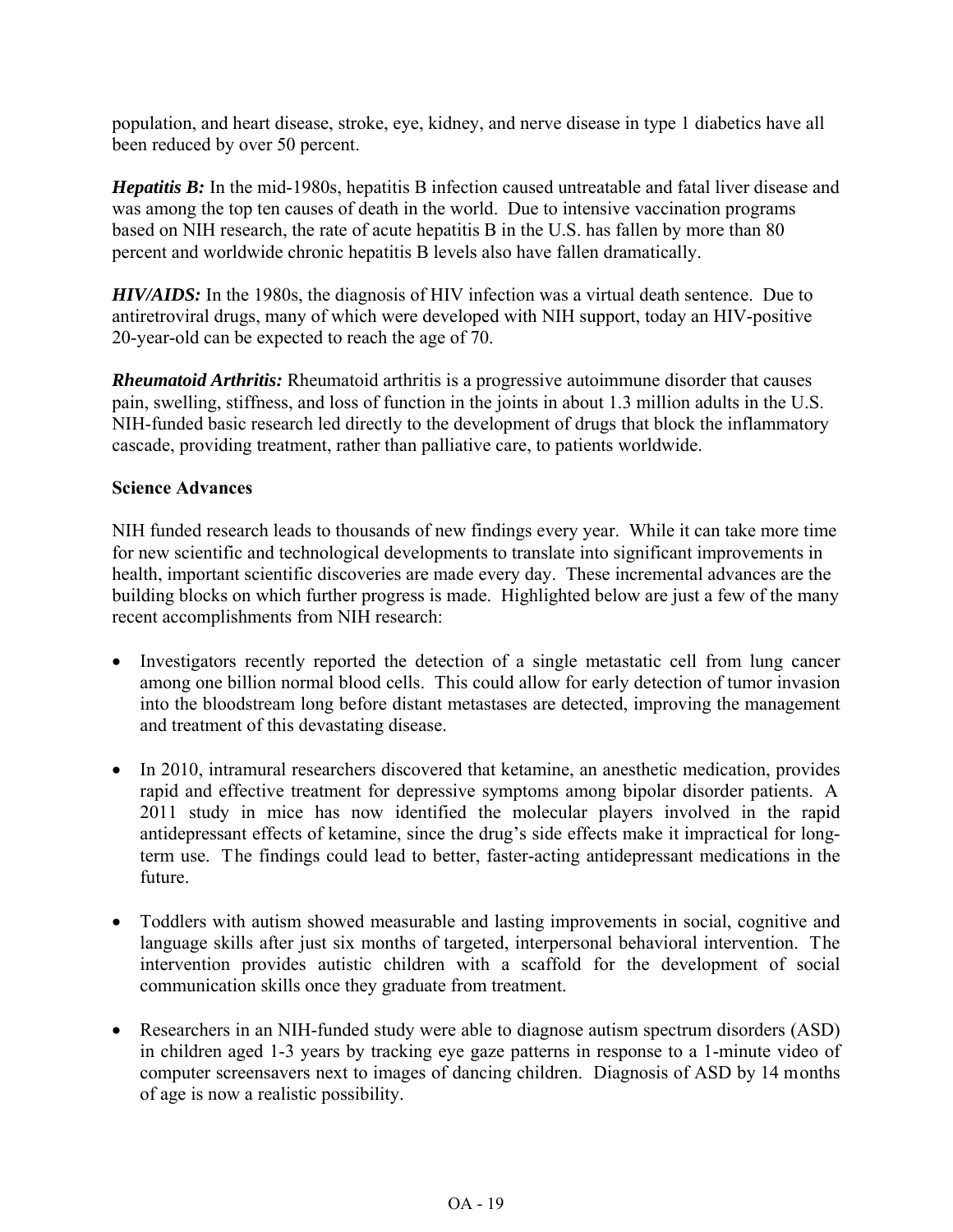- Scientists have developed an automated test that can rapidly and accurately detect tuberculosis and drug-resistant TB bacteria in patients. This finding could pave the way for earlier diagnosis and more targeted treatment of this disease, which still is a leading cause of death in many countries of the world.
- An NIH-funded international study demonstrated that HIV-infected men and women can significantly reduce the risk of sexual transmission of HIV to an uninfected partner by lowering their viral load by taking antiretroviral medicines.
- Significant progress was made toward the development of a universal flu vaccine that would confer longer term protection against multiple influenza virus strains. N IAID-supported researchers have identified the regions of influenza viral proteins that remain unchanged among seasonal and pandemic strains. T hese findings will inform the development of influenza vaccines that might one day provide universal protection against the broad range of influenza strains. Such a universal influenza vaccine would make yearly flu shots a thing of the past and save thousands of lives while also preventing countless days of lost work.
- Scientists have devised an artificial human liver that, when implanted in mice, continues to make human proteins and break down certain drugs as the human liver would. The technique of "humanizing" an animal model for testing drug toxicity hopefully will lead to more accurate testing of potential medications as well as faster drug development.
- A cutting edge research tool called optogenetics now allows researchers to activate or suppress, with millisecond precision, cells in the brains of mouse models of human disease. Using optogenetics, researchers identified a brain circuit that directly regulates anxious behavior and could therefore be a promising therapeutic target for psychiatric diseases such as anxiety and depression.
- Scientists have developed a 3-D imaging method that uses both light and sound waves to spot fatty deposits within tissues. The technique holds promise for a non-invasive means to detect atherosclerosis and other disorders that involve fatty buildup.

## **Economic Benefits of NIH Research**

Although NIH's core mission is to improve human health, in pursuit of that mission, the agency produces both immediate and enduring economic benefits that are of local, state, national, and indeed global significance. For example, documented study conducted by United for Medical Research (*An Economic Engine)* in 2010 estimated that NIH funding led to the creation of 487,900 quality jobs; produced \$68.035 billion in new economic activity and allowed 16 states to experience job growth of 10,000 jobs or more.

A published report, the *Economic Impact of the Human Genome Project,* prepared by the Battelle Technology Partnership Practice, estimated a stunning \$796 billion in economic benefits to the U.S. from the initial federal investment of \$3.8 billion in the Human Genome Project. That's a 141 to 1 return on investment. In 2010 alone, human genome sequencing activities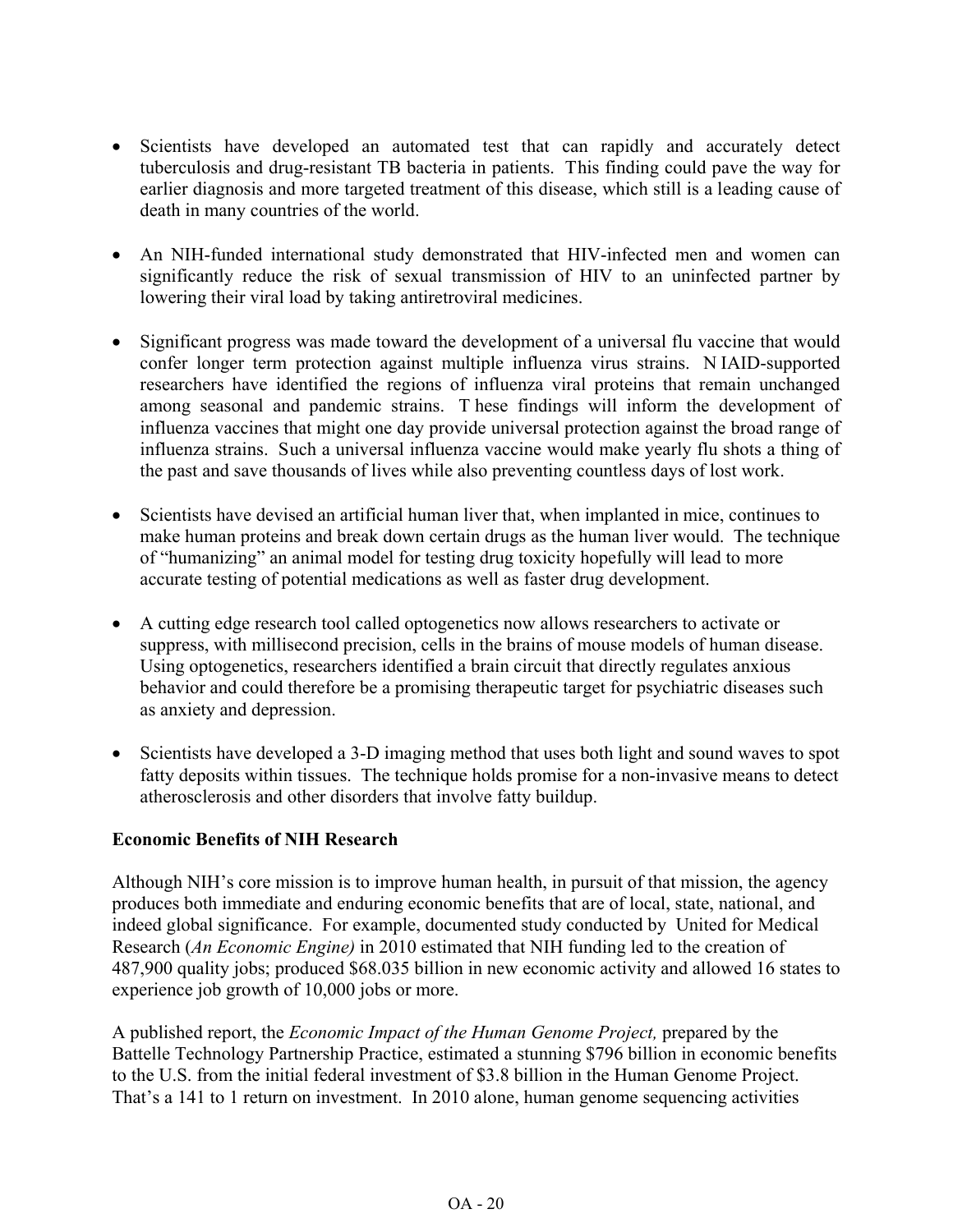generated \$67 billion in U.S. economic output, \$20 billion in personal income for Americans, and 310,000 U.S. jobs.

## **NIH Research Drives Innovation and Supports the Global Competitive Stature of the U.S.**

NIH research and discoveries have led to dramatic growth in the field of medical innovation. These industries innovate and compete by leveraging NIH research and knowledge. The medical innovation sector employs almost 1 million people and paid total wages of \$84 billion as of 2008; and exported \$90 billion of goods and services in  $2010<sup>1</sup>$ 

But other countries are clearly gaining ground. On June 29, 2011, the European Commission proposed to increase spending on research and innovation by about 45 percent over the next seven years.<sup>2</sup> The proposal includes three main objectives: excelling in science, meeting "grand challenges," and improving competitiveness.

Although NIH led the human genome project starting in 1990, successfully mapped the human genome by 2003, and continues to discover many causes of genetic diseases, China may soon take the lead in genome sequencing. At the end of this year, the Chinese genomics center in Shenzhen, BGI, will have the world's largest next-generation sequencing capacity. It will surpass the DNA sequencing capacity of the entire U.S., representing a third of the world's sequencing capacity, and be able to sequence an individual's genes for less than \$10,000 U.S.<sup>3</sup>

ı

<sup>1</sup> *An Economic Engine: NIH Research, Employment, and the Future of the Medical Innovation Sector*, published by United for Medical Research, Spring 2011.

<sup>2</sup> Macilwain C. "Europe lines up hefty science-funding hike." *Nature* 475, 14-15 (July 2011).

<sup>&</sup>lt;sup>3</sup> An Economic Engine: NIH Research, Employment, and the Future of the Medical Innovation Sector, published by United for Medical Research, Spring 2011.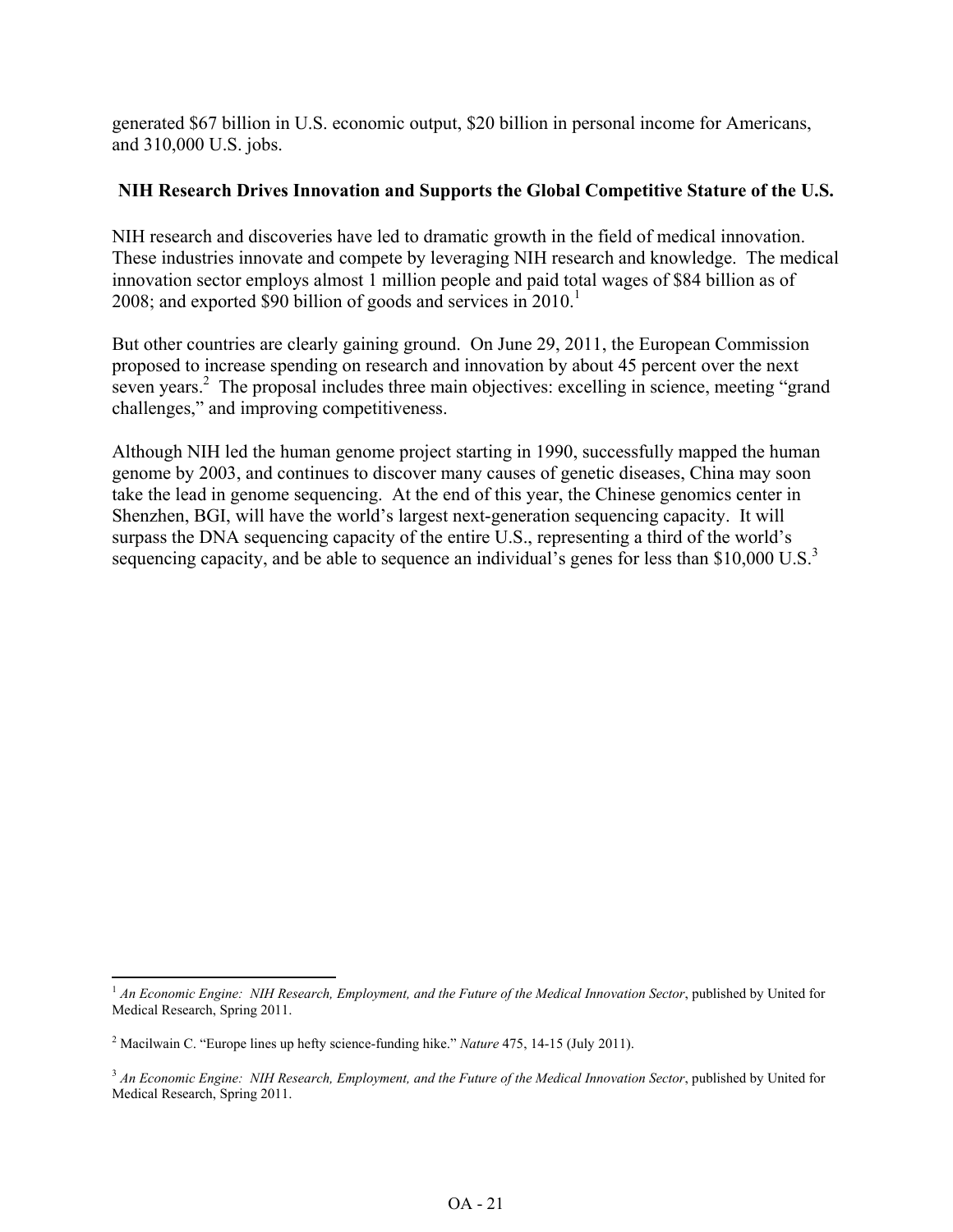## **National Institutes of Health FY 2013 Congressional Justification**

| 2008        | \$29,312,311,000 |
|-------------|------------------|
| 2008 Supp.  | \$150,000,000    |
| 2009        | \$30,545,098,000 |
| 2009 (ARRA) | \$10,400,000,000 |
| 2010        | \$31,242,613,000 |
| 2011        | \$30,935,000,000 |
| 2012        | \$30,852,187,000 |
| 2013 PB     | \$30,852,187,000 |

# **Funding History<sup>1</sup>**

<sup>1</sup> Annual amount includes budget authority from: (1) Special Type 1 Diabetes Research program received via Treasury (mandatory); (2) Global HIV/AIDS program resources later transferred to U.S. Dept. of State; and (3) Superfund Research program derived from Interior Appropriations. Also includes (4) transfer-in dollars from HHS for NLM Program Evaluation and \$998,000 General Departmental Management (GDM) transfer for Interagency Autism Coordinating Committee for FY 2010 and FY 2011.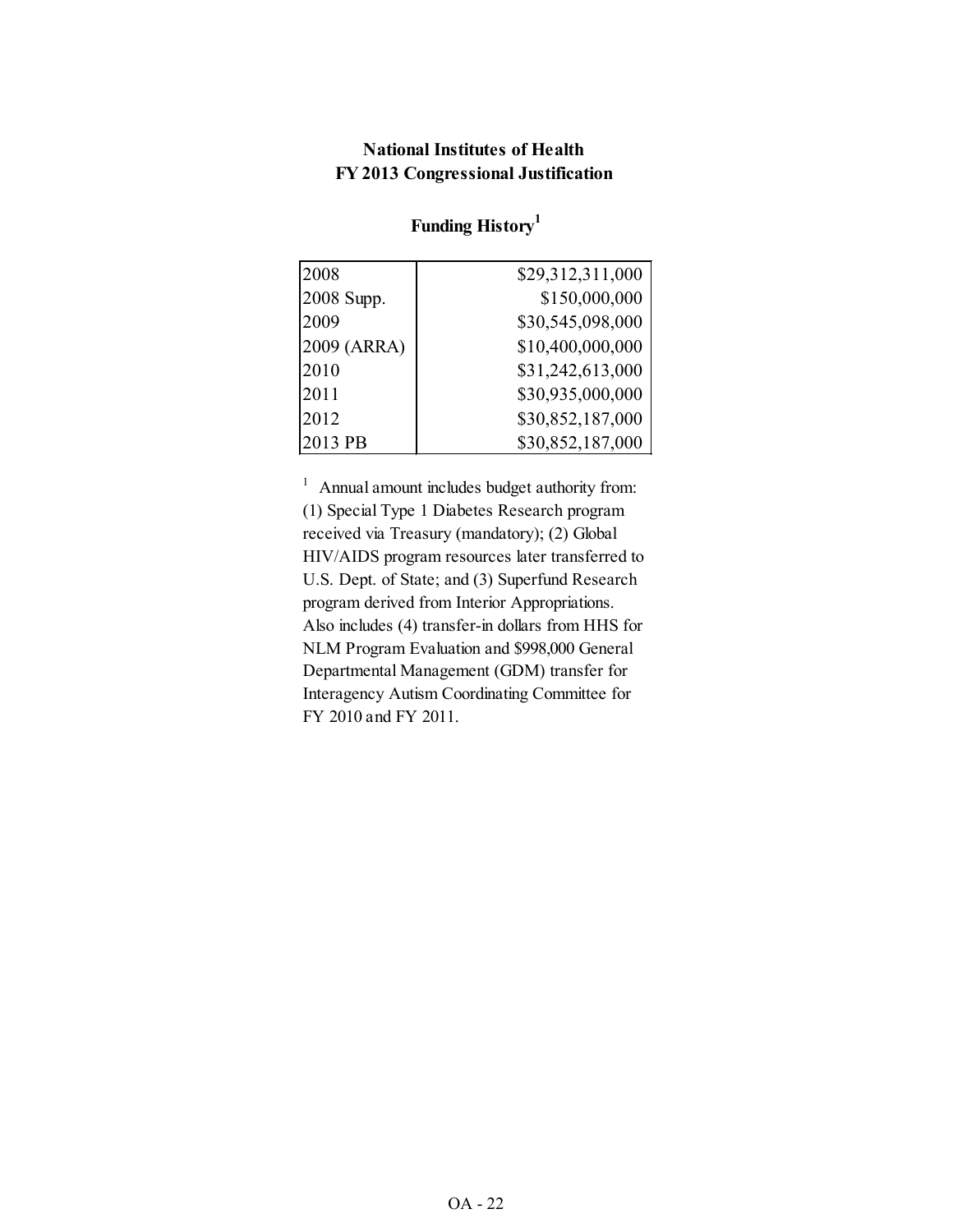## **Budget Request**

## **Summary of the Request: Narrative<sup>4</sup>**

For FY 2013, NIH requests a program level of \$30.860 billion, which is flat from the FY 2012 Enacted level. NIH will invest in areas of the most extraordinary promise for biomedical research and continue to support the scientific workforce, working to recruit and retain the best and brightest from all of our nation's diverse populations, to tackle the major health challenges facing the Nation in the future. The Request advances NIH's highest priority activities within overall budgetary constraints.

**Research Project Grants**: Research project grants (RPGs) are the primary mechanism for funding of investigator-initiated biomedical research. These grants support new and experienced investigators in broad-based research programs. The use of RPGs as a mechanism of support covers the entire medical research continuum, from basic scientific research at the molecular and cellular levels to studies of human beings in both healthy and diseased states. Most grant applications originate with individual investigators who develop proposals for research in their area of interest. Research project grants awarded to institutions on behalf of a principal investigator support medical research activities in the areas of both the specific interests and competence of the principal investigators and in areas identified as high priority by the NIH Institutes and Centers (ICs).

NIH uses several RPG activities to support the best research applications from the most talented researchers. The most common, the traditional R01 grant, accounts for 63 percent of RPGs awarded and approximately 55 percent of competing RPG funding (FY 2011 data). The R01 supports a single project with a principal investigator or co-investigators. Another frequently used grant is the P01, a multi-project grant, which supports a variety of broad-based multidisciplinary projects conducted by numerous investigators working on various aspects of a specific major research objective or theme.

Budget Policy: This high-priority mechanism would be funded at \$16.464 billion in FY 2013, a decrease of \$25.8 million, or 0.2 percent, from the FY 2012 Enacted level. NIH estimates that it will support 9,415 new and competing research project grants (RPGs) in FY 2013, an increase of 672 above FY 2012. The total number of RPGs is expected to be 35,888. NIH-wide, the average cost of a new and competing RPG in FY 2013 is estimated to be about \$431,000. In order to maximize resources in FY 2013 for investigator-initiated grants, and to continue to focus on resources for young, first-time researchers, NIH proposes to reduce non-competing RPGs by one percent from the FY 2012 level, and to negotiate the budgets of competing RPGs to avoid growth in the average award size (policy estimate of -1 percent). It will continue to follow policies that allow new investigators to receive grants at rates equal to those of established investigators. NIH will also establish a process for additional scrutiny and review by an Institute

 $\overline{\phantom{0}}$ 

<sup>&</sup>lt;sup>4</sup> All referenced amounts reflect adjustments for comparability to FY 2013 for the elimination of the Global AIDS transfer and the establishment of NCATS in FY 2012.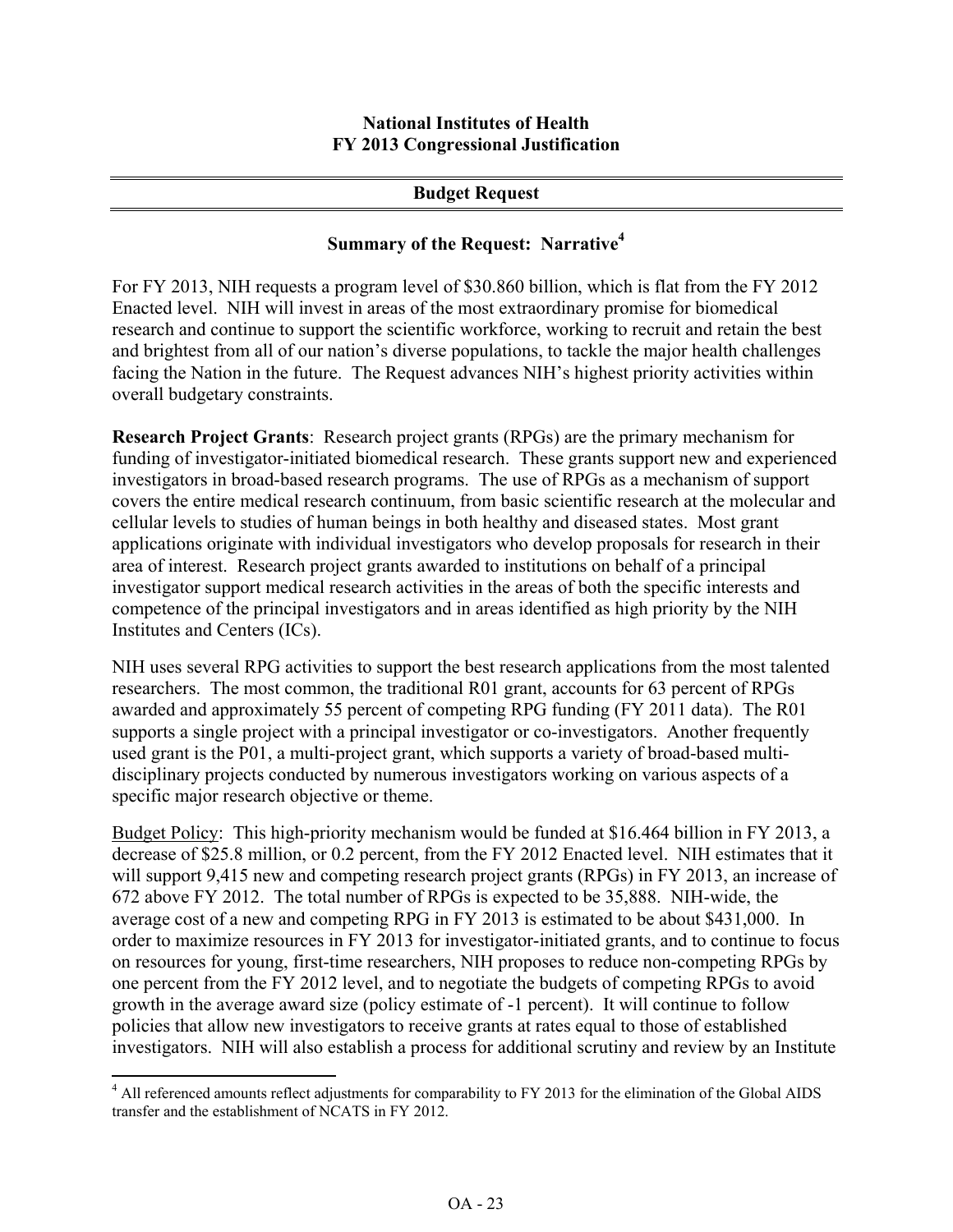or Center's Advisory Council of awards to any principal investigator with existing grants of \$1.5 million or more in total costs. Finally, NIH will no longer build in the inflationary increases that were included for planning purposes in the out-years of competing and non-competing awards.

**Research Centers**: Research center grants are awarded to institutions on behalf of a program director and a group of collaborating investigators to: (a) provide long-term support for leadingedge research; (b) conduct multi-disciplinary programs of biomedical research; and (c) develop research resources. The Research Centers program aims to integrate basic research with applied research and transfer activities; to promote research in the areas of clinical applications with an emphasis on intervention, including prototype development and refinement of products, techniques, processes, methods, and practices; to develop and maintain the biotechnology and research model resources needed by NIH-supported biomedical investigators for conducting research; and, to assist minority institutions in improving their research infrastructure.

Budget Policy: NIH proposes to decrease support for research centers to \$2.966 billion, a decrease of about \$64.3 million or 2.1 percent below the FY 2012 Enacted level. NIH will support 1,416 awards, 50 below FY 2012.

**Other Research:** NIH continues to support a variety of investigator-initiated activities through other types of research grants. Through the Research Careers program, NIH provides increased career opportunities in medical research to scientists of superior potential. The program provides support for young investigators who desire advanced development and scientists who need experience to qualify for senior positions. Other Research mechanisms include support for research initiatives in the cooperative clinical research sub-mechanism to encourage regionallybased clinical evaluations of methods of therapy and prevention strategies. Minority Biomedical Research Support Grants fund research that enriches the biomedical research environment at undergraduate institutions. Moreover, these grants strengthen the research training capabilities of minority faculty and students. Other Research also supports grants for: shared resources for grantee institutions; purchase of equipment; implementation of the Nanotechnology program; and conference grants to support investigator-initiated meetings, conferences or workshops to promote sharing of scientific knowledge and address specific issues.

Budget Policy: This mechanism's funding level would decrease by \$9.807 million compared to FY 2012 or 0.53 percent – to \$1.823 billion in FY 2013. The Budget will support 6,718 grants, a decrease of 36 awards, or 0.53 percent, below the FY 2012 Enacted level.

**Research Training:** The purpose of the Ruth L. Kirschstein National Research Service Awards (NRSA) program is to strengthen the Nation's corps of biomedical and behavioral research investigators. Through institutional awards and individual fellowships, NIH supports both basic and applied research training in the biomedical and behavioral sciences. Institutional awards provide the foundation for the manpower development effort by supporting the national capacity for excellent, up-to-date training in a variety of institutional settings. They enable NIH to aid institutions in maintaining vigorous and effective research training programs and, in particular, to support research training programs in areas of national need. Funds are awarded for predoctoral and postdoctoral stipends and for tuition where warranted, with an allocation to the institution to defray training-related expenses not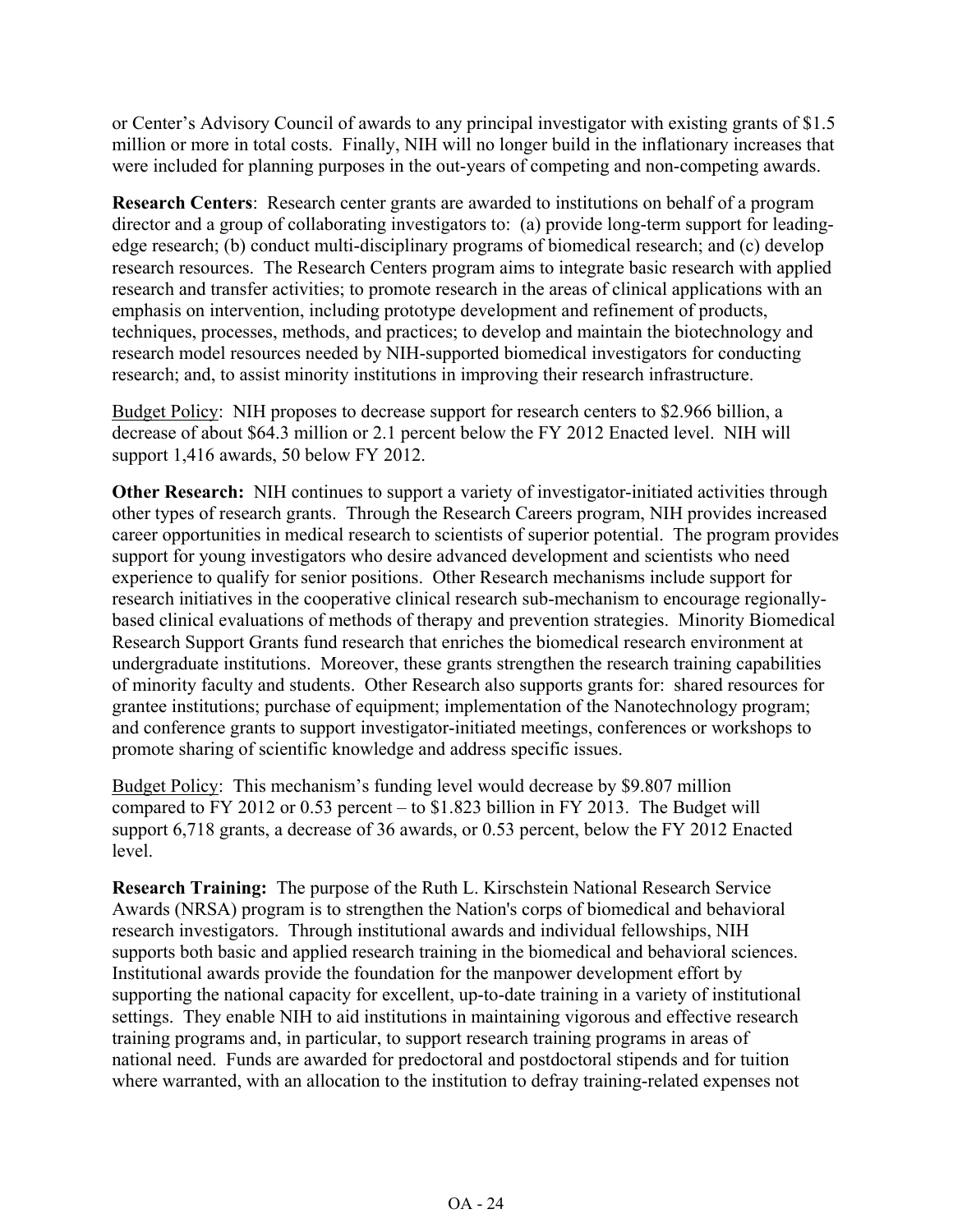covered by tuition. NRSAs also include funds for travel, fees, indirect costs, and other expenses. Stipend levels constitute the largest portion of NRSA funding.

Budget Policy: NIH plans to fund Research Training at \$775.318 million, or 0.3 percent below the FY 2012 Enacted level. Continuing efforts to provide NRSA trainees with sufficient financial support, and improve NIH's ability to attract high-quality research investigators to the field of biomedical research, a two percent stipend increase is proposed for FY 2013. NRSA trainees currently receive stipends of about \$40,000 per year, far below the pay they could receive in alternative fields. NIH will support 16,361 Full-Time Training Positions (FTTPs) a decrease of 309 positions or 1.9 percent below the number of FTTP supported at the FY 2012 Enacted level.

**Research and Development Contracts:** NIH awards Research and Development (R&D) contracts to acquire specific products, services or studies from academic institutions and nonprofit and commercial organizations. This mechanism also includes collaborative research efforts with other agencies, small business innovation research and architect-engineering services contracts.

Budget Policy: FY 2013 funding for this mechanism of \$3.076 billion would represent an increase of \$107.99 million, or 3.6 percent, above the FY 2012 Enacted level.

**Intramural Research:** Through the Intramural Research Program (IRP), NIH conducts basic and clinical research at its on-campus research facilities in Bethesda, Maryland, and at offcampus locations such as the Gerontology Research Center in Baltimore, Maryland; Research Triangle Park, North Carolina; the Rocky Mountain laboratories in Hamilton, Montana; and Phoenix, Arizona. Fundamental research performed by intramural scientists provides the basis upon which advances in medical and dental care are built. An important byproduct of this research productivity is the cadre of young physicians and basic scientists who are trained in the techniques and approaches of intramural scientists. Many of these young researchers become extramural and intramural investigators. A valuable and unique feature of the NIH IRP is the Clinical Research Center. This world-class national resource promotes translational research - that is, the transference of scientific laboratory research into applications that benefit patient health and medical care. The "bench-to-bedside" approach adopted in 1953, locates patient care units in close proximity to cutting-edge laboratories conducting related research, which facilitates interaction and collaboration among clinicians and researchers. Most importantly, patients and their families at the Clinical Center benefit from the signature elements of NIH, i.e. cutting-edge technologies, research programs, and compassionate care.

The IRP supports research being conducted at NIH by some of this nation's top scientists. This network of investigators is an integral part of the greater national research network devoted to advancing the knowledge needed to develop treatments, tests, and prevention strategies to benefit the public as quickly as possible. A strong intramural program at NIH complements and reinforces the work being carried out in the extramural biomedical research community.

Budget Policy: This mechanism would receive \$3.420 billion in FY 2013, an increase of \$20.9 million or 0.6 percent above the FY 2012 Enacted level. Also, NIH's intramural budget takes into account a projected federal pay raise of 0.5 percent beginning in FY 2013. Supporting NIH's intramural program is an essential component to achieve NIH's mission.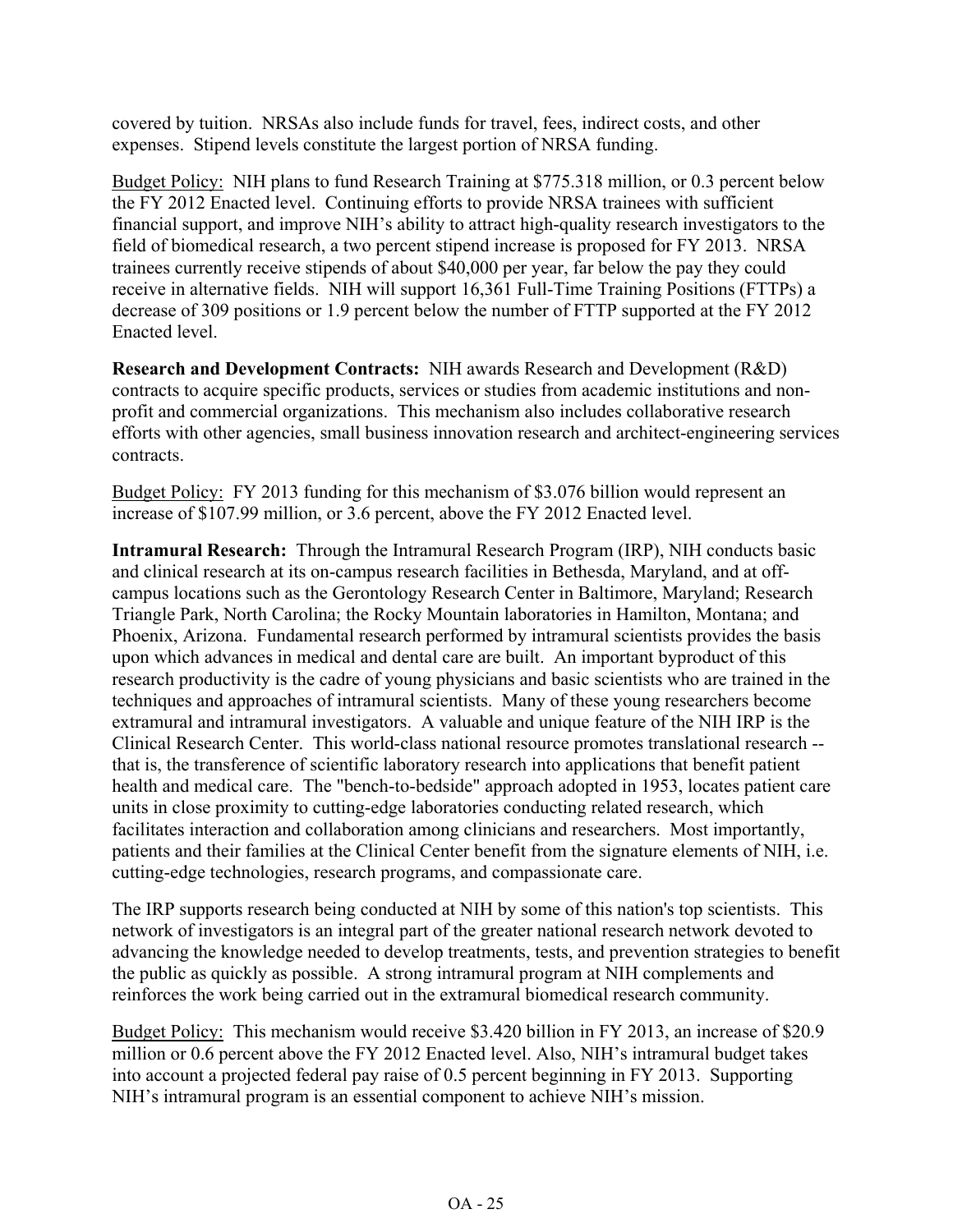**Research Management and Support (RMS):** This mechanism supports many functions, including: scientific direction and management by NIH staff in the review, award, and performance monitoring of extramural awards (research grants, training awards, and research and development contracts); administrative and technical support for Congressionally-mandated review groups and advisory councils; liaison among NIH and Departmental components, as well as among applicants, grantees, advisory bodies, and special interest organizations; and monitoring of advances emerging from basic science laboratories to determine possible clinical applications for treatment and prevention. Management and administrative functions for each IC also are supported by this mechanism. Examples of such functions include: interpreting, analyzing, and implementing new legislation and administrative orders; formulating and executing IC budgets; performing management evaluation studies; determining manpower requirements; assessing the condition of both NIH and extramural grantee laboratory facilities and equipment; supporting prevention and education activities, including development of educational and informational materials for both the medical community and the general public; and providing the leadership and business functions for the ICs.

Budget Policy: RMS would be funded at \$1.535 billion in FY 2013, an increase of \$1.69 million, or 0.1 percent, above the FY 2012 Enacted level. The projected pay raise factor of 0.5 percent beginning in FY 2013 is also accounted for in the budget. Although NIH continues to develop and implement operational efficiencies, support for these functions is essential to enable NIH to manage the most promising extramural research and comply with all operational requirements.

**Office of the Director:** The Office of the Director (OD) provides leadership, coordination, and guidance in the formulation of policy and procedures related to biomedical research and research training programs. To provide this direction, the OD centrally coordinates NIH's extramural and intramural research activities; science policy and related social, ethical, and legal issues; technology transfer and intellectual property protection policies; health information dissemination and public education functions; legislative activities; and, oversight of the agency's stewardship of public funds.

OD encourages and fosters cross-Institute NIH research and research training efforts in the prevention and treatment of disease through program coordination offices that complement the efforts of the ICs. These offices focus on Acquired Immune Deficiency Syndrome (AIDS); women's health; disease prevention; science education; dietary supplements; rare diseases and disorders; and behavioral and social sciences research. While OD provides the overall direction, coordination and oversight of these programs, the ICs manage the actual research operations.

The OD request also includes the NIH Common Fund that supports cross-cutting, trans-NIH programs that require participation by at least two NIH ICs. The requirements for the Common Fund encourage collaboration across the ICs, while providing NIH with the flexibility to determine priorities for Common Fund support. As a result of the NCATS reorganization in FY 2012, the OD request also now includes the Office of Research Infrastructure Programs and the Science Education Partnership Awards.

Budget Policy: The proposed OD level of \$1.429 billion for FY 2013 represents a decrease of \$28.22 million from the FY 2012 Enacted level. The Office of Research Infrastructure Programs and Science Education Partnership Awards are proposed at \$303.98 million in FY 2013; the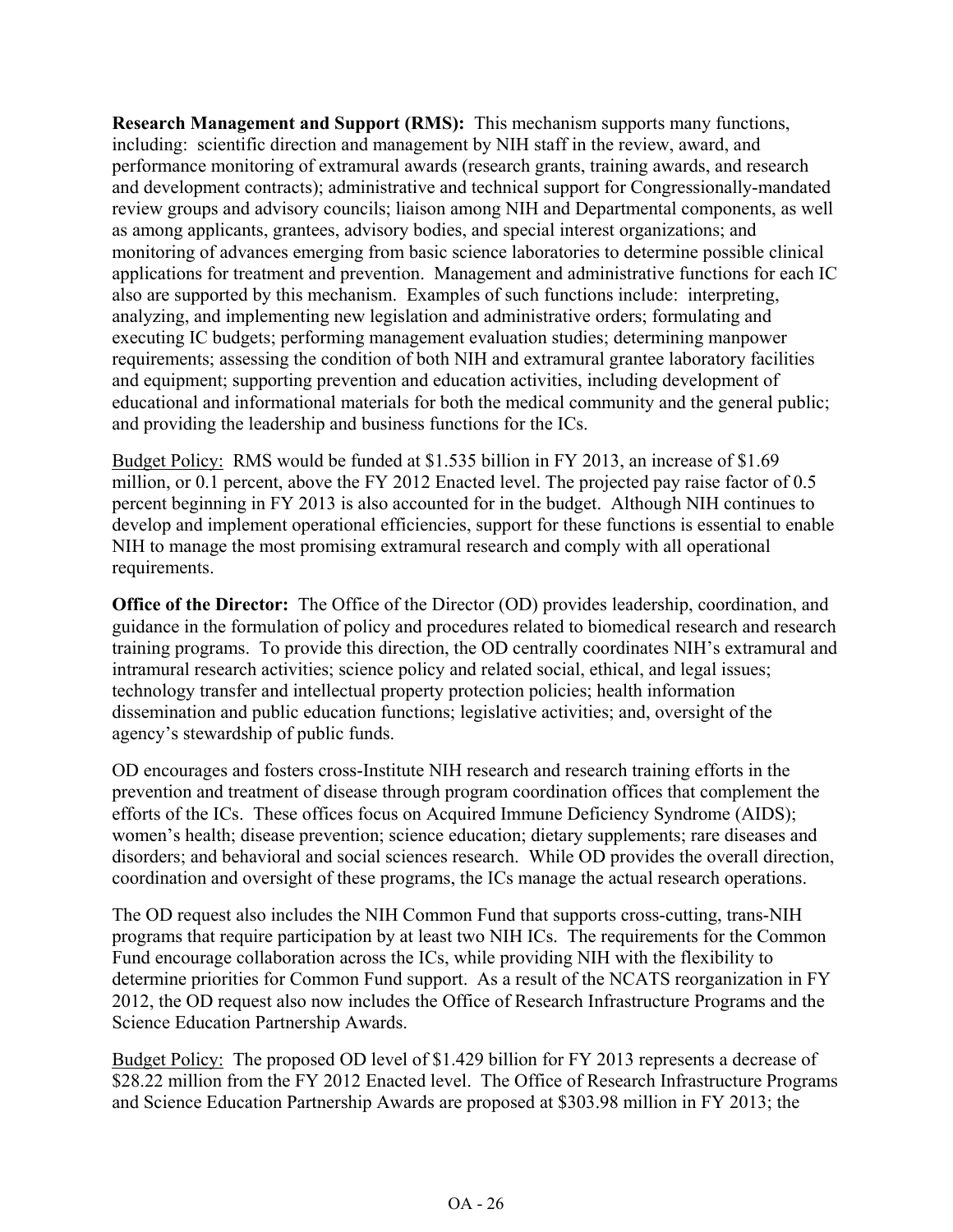Common Fund would receive \$544.93 million, which is the same as the FY 2012 Enacted Level.

**Buildings and Facilities:** The buildings and facilities (B&F) program is responsible for the design, construction, improvement, and major repair of clinical and laboratory buildings and supporting facilities essential to NIH's research mission. This account has two major elements: the design and construction of new facilities as well as, the continuing repair and improvement of existing facilities.

NIH recently updated its inventory of investments in sustainable resource use in accordance with Executive Order (E.O.) 13514, which was issued in October 2009. The inventory covers areas such as energy efficiency, conservation of water resources, and pollution prevention, including the use of environmentally compatible materials for use in the design, upgrade, and maintenance of NIH's buildings and facilities. Low cost changes have been identified. Some of these changes already have been implemented; additional changes are planned for FY 2012 and will be implemented over the next few years. Future improvements will require the development of strategies to meet the long-term objectives of the EO.

Budget Policy: This request would provide \$125.3 million for B&F—excluding \$8.0 million identified for construction or repair of facilities located in Frederick, Maryland and administered by the National Cancer Institute. The request is the same as the FY 2012 Enacted level. The funding would help maintain the condition of NIH's facilities infrastructure, to enable cuttingedge scientific research and promote the sustainable use of natural resources.

## **Explanation - Other Activities**

**Type 1 Diabetes:** A special funding program for research on Type 1 Diabetes (also known as Juvenile Diabetes) was established by law in 1998 and is supported through a mandatory appropriation.

Budget Policy: The request includes \$150 million for these activities which is equal to the FY 2012 Enacted level.

**Superfund:** NIH's contribution to the Superfund Program is to improve human health by addressing and preventing diseases and injuries associated with environmental contaminants. The Superfund Research Program (SRP) and the Worker Training Program (WTP) complement each other to create effective community and workplace public health interventions aimed at preventing harmful exposures.

Budget Policy: The request provides \$78.9 million for this account, which is the same as the FY 2012 Enacted level.

**Human Immunodeficiency Virus/ Acquired Immunodeficiency Syndrome (HIV/AIDS):**  NIH supports an extensive portfolio of research within the National Institute of Allergy and Infectious Diseases (NIAID) and across the other 26 ICs. This research has helped to dramatically improve the lives of those living with AIDS and reduce the transmission of HIV both in the United States and globally. NIH will continue to support HIV/AIDS research to reduce the cost of treatment and develop more effective prevention tools.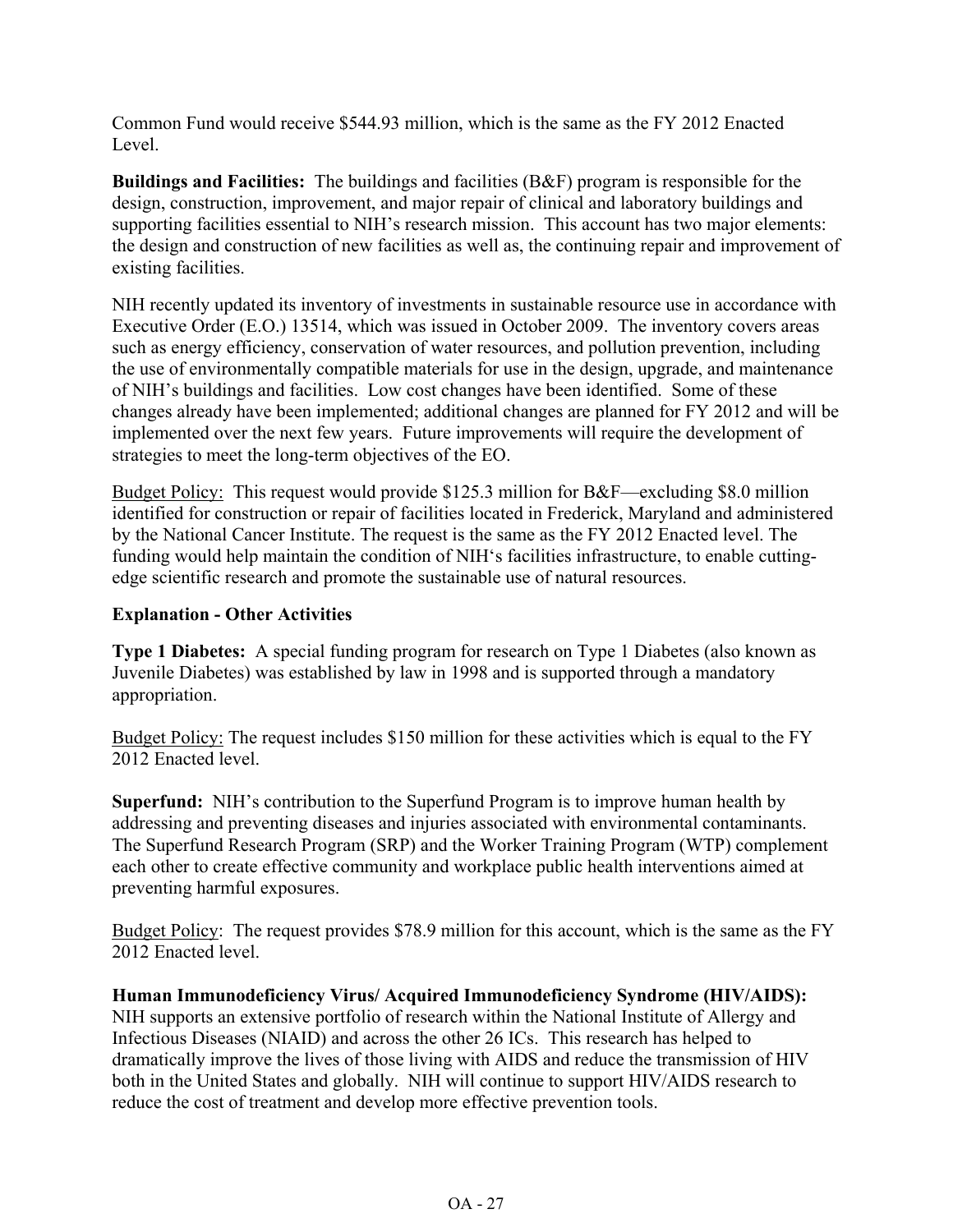Budget Policy**:** NIH will fund HIV/AIDS research at \$3.075 billion, which is the same as the FY 2012 Enacted level. In addition, NIH does not request \$300 million for the Global Fund to Fight HIV/AIDS, Tuberculosis and Malaria as it has done in past years, an amount that was transferred to the U.S. Department of State subsequent to appropriation. Instead, this funding is included in the Budget request for USAID.

**National Center for Biotechnology Information / Public Access:** The Budget includes \$35.7 million within to the National Library of Medicine's (NLM) budget request to allow the National Center for Biotechnology Information (NCBI) to meet the challenge of collecting, organizing, analyzing, and disseminating the deluge of data emanating from research in molecular biology and genomics. The additional funds will take the place of the funds that are now obtained from other NIH sources and transferred to NLM in the year of execution. Providing direct funding to NLM decreases administrative burden, increases transparency and enhances NCBI's ability to provide an integrated, genomic information resource for biomedical researchers at NIH and around the world.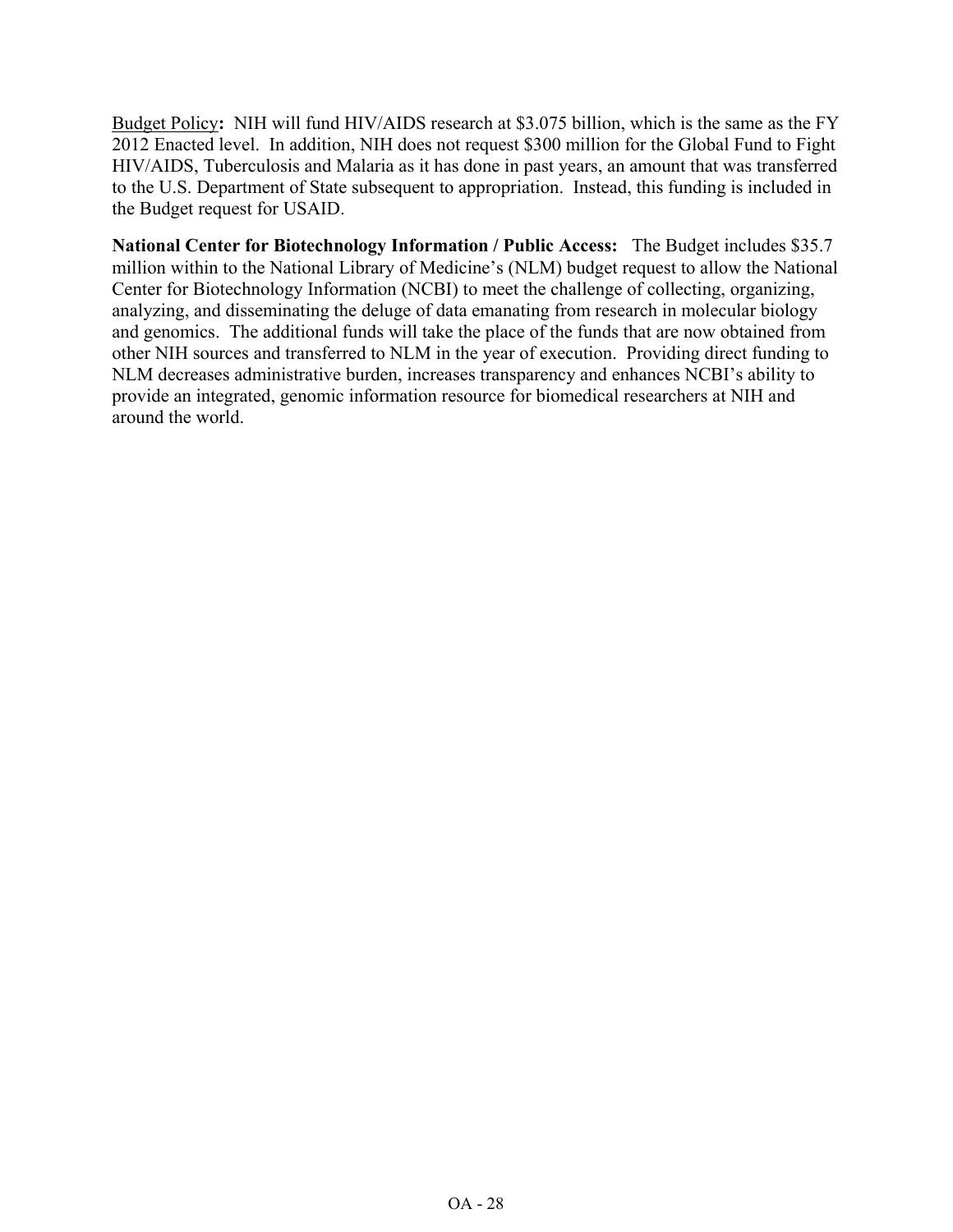## **National Institutes of Health FY 2013 Congressional Justification**

# **NIH Key Outcomes and Outputs Table**

| <b>Measure</b>                                                                                                                                                                    | <b>Year and Most Recent</b><br>Result /<br><b>Target for Recent</b><br>Result /                                                                                                                                                                                                                                                | <b>FY 2012</b><br><b>Target</b>                                                                                          | <b>FY 2013</b><br><b>Target</b> | <b>FY</b><br>2013<br><b>Target</b><br>$+/-FY$<br>2012 |
|-----------------------------------------------------------------------------------------------------------------------------------------------------------------------------------|--------------------------------------------------------------------------------------------------------------------------------------------------------------------------------------------------------------------------------------------------------------------------------------------------------------------------------|--------------------------------------------------------------------------------------------------------------------------|---------------------------------|-------------------------------------------------------|
| SRO-1.4 By 2012,<br>identify signatures of<br>gene expression in<br>peripheral tissues that<br>are associated with<br>alcohol-induced<br>disorders. (Outcome)                     | (Summary of Result)<br>FY 2011: NIH<br>researchers examined<br>the effects on gene<br>expression caused by<br>gene variants that<br>influence risk for<br>alcohol dependence<br>using lymphoblastoid<br>cell lines (LCLs).<br>Target: Identify gene<br>expression profiles for<br>one alcohol use<br>disorder.<br>(Target Met) | Complete gene<br>expression studies<br>with peripheral<br>tissues and identify<br>signature gene<br>expression profiles. |                                 | <b>Target</b><br>N/A                                  |
| SRO-1.5 (RA) By<br>2012, develop a<br>comprehensive IT<br>platform that can<br>facilitate evaluation<br>of diverse behavioral<br>interventions to<br>promote health.<br>(Outcome) | FY 2012: Seven pilot<br>tests of the Way to<br>Health portal were<br>conducted.<br>Target: Conduct at least<br>1 pilot project to test the<br>functionality of the IT<br>platform.<br>(Target Met)                                                                                                                             | Conduct at least 1<br>pilot project to test<br>the functionality of<br>the IT platform.                                  |                                 | N/A                                                   |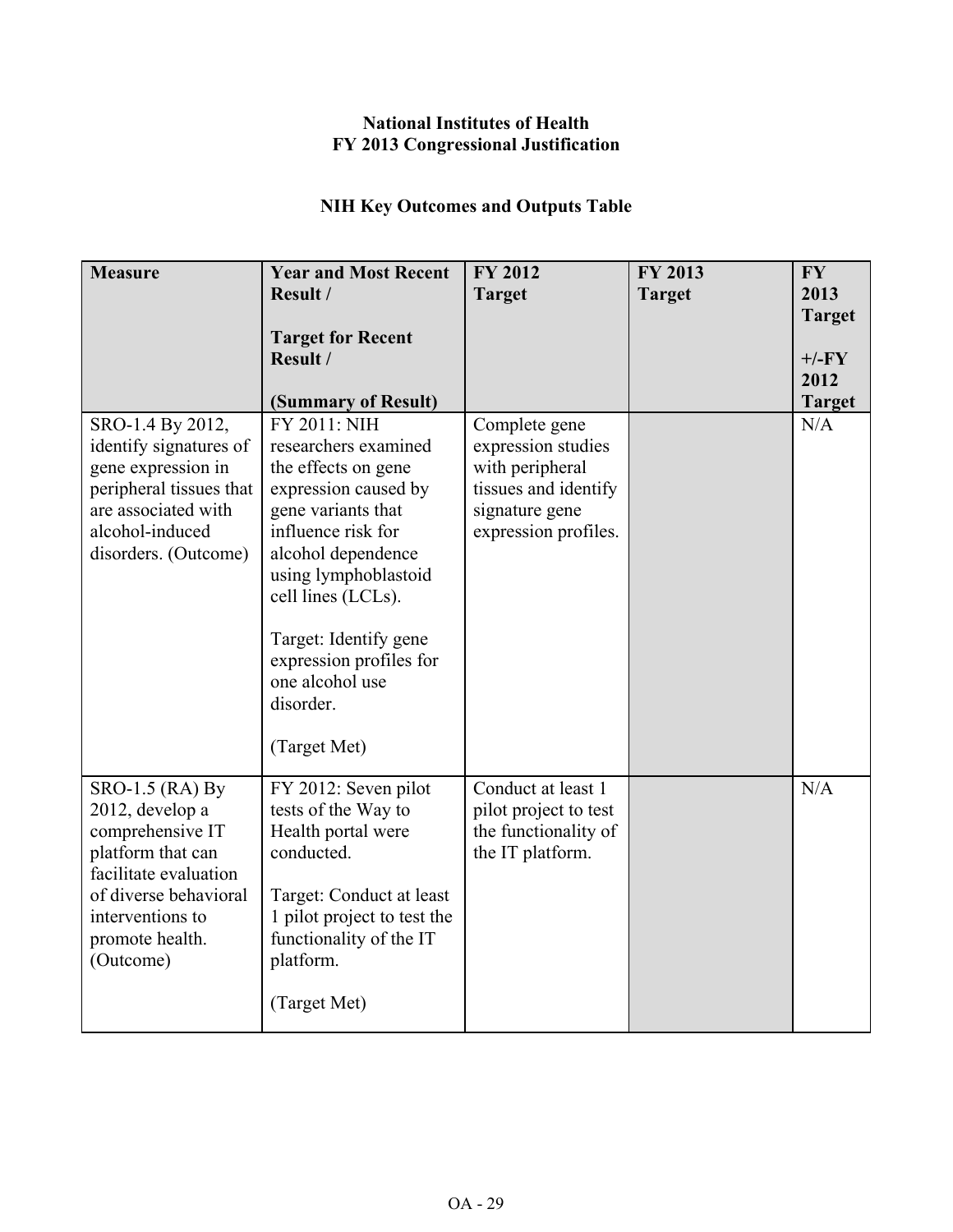| <b>Measure</b>                                                                                                                               | <b>Year and Most Recent</b><br><b>Result /</b><br><b>Target for Recent</b><br>Result /<br>(Summary of Result)                                                                                                                   | <b>FY 2012</b><br><b>Target</b>                                                                                                                                                                                                                                                             | <b>FY 2013</b><br><b>Target</b> | <b>FY</b><br>2013<br><b>Target</b><br>$+/-FY$<br>2012<br><b>Target</b> |
|----------------------------------------------------------------------------------------------------------------------------------------------|---------------------------------------------------------------------------------------------------------------------------------------------------------------------------------------------------------------------------------|---------------------------------------------------------------------------------------------------------------------------------------------------------------------------------------------------------------------------------------------------------------------------------------------|---------------------------------|------------------------------------------------------------------------|
| SRO-1.6 (RA) By<br>2012, present<br>preliminary findings<br>from the three-<br>pronged approach to<br>curtail the HIV<br>pandemic. (Outcome) | FY 2011: Researchers<br>identified three new<br>strategies to target<br>residual HIV in treated<br>patients.<br>Target: Identify at least<br>one new strategy to<br>target residual HIV in<br>treated patients.<br>(Target Met) | Present preliminary<br>findings from the<br>three-pronged<br>approach to curtail<br>the HIV pandemic,<br>which includes<br>Test, Link to Care,<br>Plus Treat (TLC-<br>Plus) and Pre-<br>Exposure<br>Prophylaxis (PrEP)<br>studies, and basic<br>research to<br>eliminate HIV<br>reservoirs. |                                 | N/A                                                                    |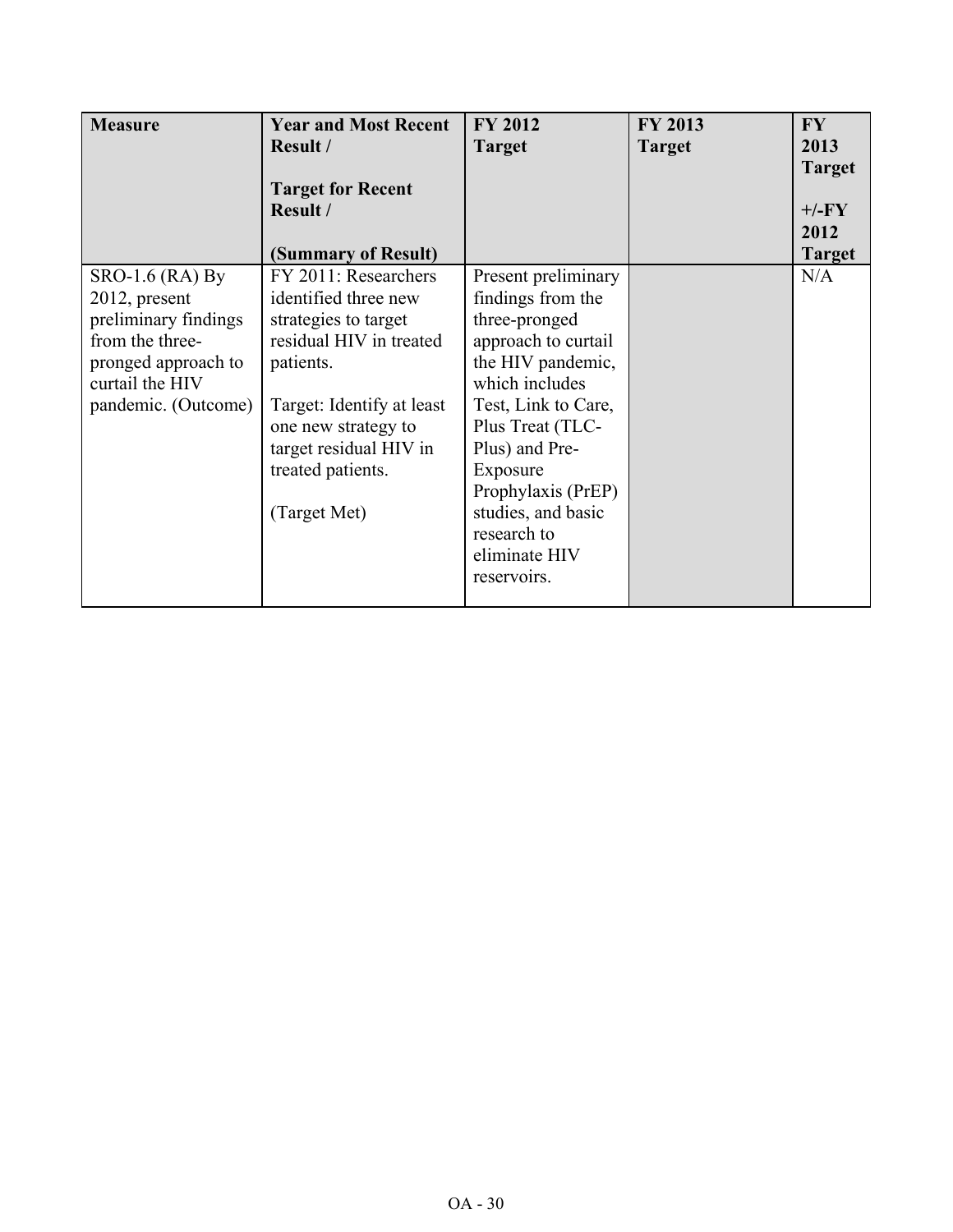| <b>Measure</b>                                                                                                                                                                                                                                                                                                                  | <b>Year and Most Recent</b><br>Result /<br><b>Target for Recent</b><br>Result /                                                                                                                                                                                                                                                                                                                                                                                                                                                  | <b>FY 2012</b><br><b>Target</b>                                                                                                                                                                         | FY 2013<br><b>Target</b> | <b>FY</b><br>2013<br><b>Target</b><br>$+/-FY$ |
|---------------------------------------------------------------------------------------------------------------------------------------------------------------------------------------------------------------------------------------------------------------------------------------------------------------------------------|----------------------------------------------------------------------------------------------------------------------------------------------------------------------------------------------------------------------------------------------------------------------------------------------------------------------------------------------------------------------------------------------------------------------------------------------------------------------------------------------------------------------------------|---------------------------------------------------------------------------------------------------------------------------------------------------------------------------------------------------------|--------------------------|-----------------------------------------------|
|                                                                                                                                                                                                                                                                                                                                 | (Summary of Result)                                                                                                                                                                                                                                                                                                                                                                                                                                                                                                              |                                                                                                                                                                                                         |                          | 2012<br><b>Target</b>                         |
| SRO-1.7 (RA) By<br>2012, incorporate<br>scientific human<br>development<br>concepts, in order to<br>develop and<br>rigorously test at<br>least 2 childhood<br>learning approaches<br>that can be integrated<br>into science,<br>technology,<br>engineering and<br>mathematics (STEM)<br>K-12 educational<br>programs. (Outcome) | FY 2011: Completed<br>data collection for a<br>study of fine motor<br>skills interventions to<br>enhance math learning.<br>Enrolled 100% of<br>participants needed for<br>another study learning<br>math and science skills<br>intervention in at-risk<br>children aged 3-5.<br>Target: Complete data<br>collection for outcome<br>measures for at least one<br>study of STEM learning.<br>Enroll 50% of<br>participants needed for<br>at least one additional<br>study of STEM learning<br>in at-risk children.<br>(Target Met) | Complete testing<br>of at least 2<br>childhood learning<br>approaches for<br>integration into<br>science,<br>technology,<br>engineering and<br>mathematics<br>$(STEM) K-12$<br>educational<br>programs. |                          | N/A                                           |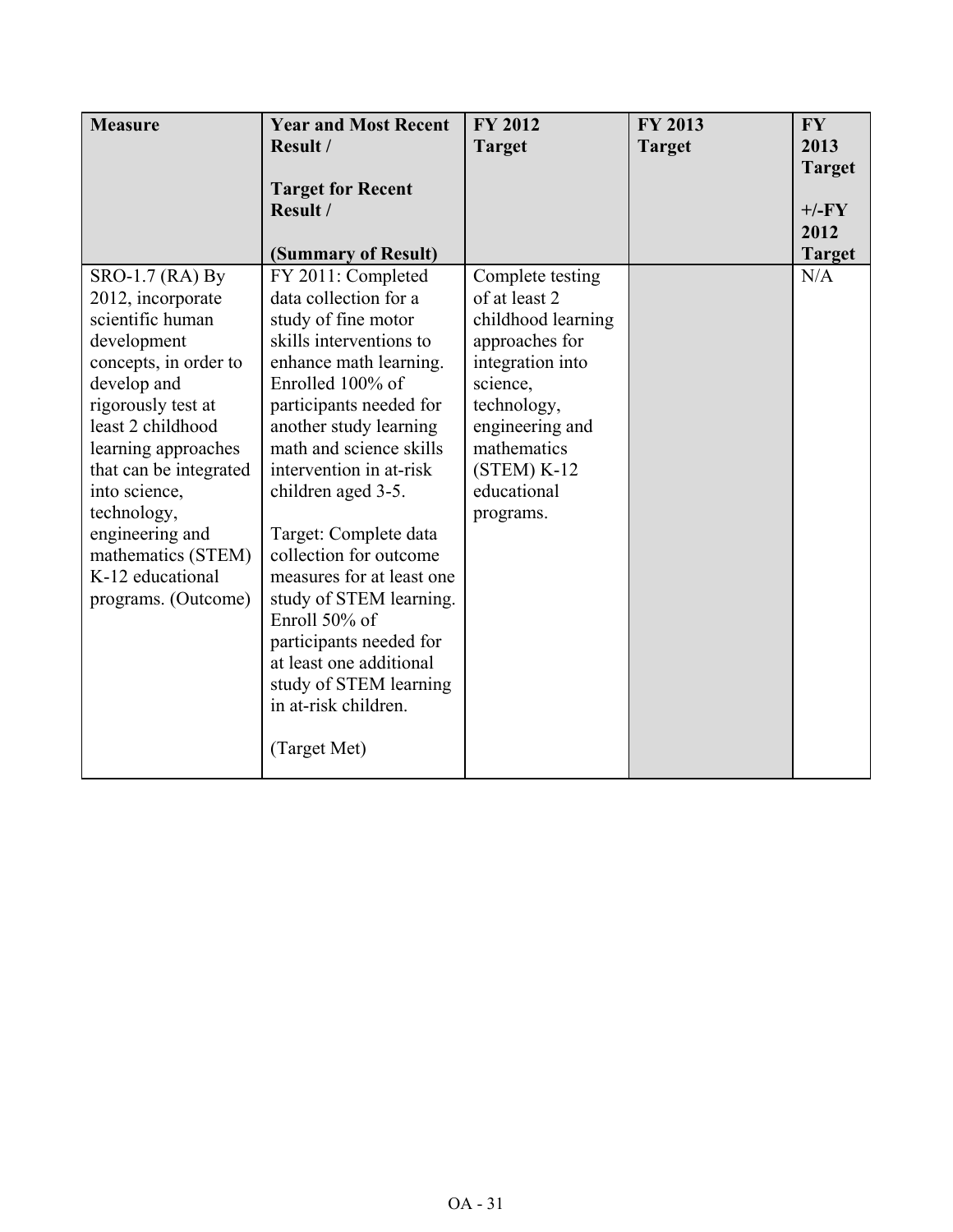| <b>Measure</b>          | <b>Year and Most Recent</b>              | FY 2012              | FY 2013       | <b>FY</b>     |
|-------------------------|------------------------------------------|----------------------|---------------|---------------|
|                         | Result /                                 | <b>Target</b>        | <b>Target</b> | 2013          |
|                         |                                          |                      |               | <b>Target</b> |
|                         | <b>Target for Recent</b>                 |                      |               |               |
|                         | Result /                                 |                      |               | $+/-FY$       |
|                         |                                          |                      |               | 2012          |
|                         | (Summary of Result)                      |                      |               | <b>Target</b> |
| SRO-1.8 (RA) By         | FY 2011: NIH                             | Build upon           |               | N/A           |
| 2012, identify three    | researchers identified                   | research findings to |               |               |
| research findings that  | three approaches that                    | advance              |               |               |
| will advance            | could improve early                      | understanding of     |               |               |
| understanding of the    | detection and diagnosis                  | the biological basis |               |               |
| biological basis        | of ASD - a                               | underlying the       |               |               |
| underlying the          | neuroimaging                             | heterogeneity of     |               |               |
| heterogeneity of        | technology to trace                      | autism spectrum      |               |               |
| autism spectrum         | genes associated with                    | disorder (ASD) and   |               |               |
| disorder (ASD) and      | language development                     | complete initial     |               |               |
| conduct initial testing | and speech,                              | testing of three     |               |               |
| of three treatment or   | neuroimaging to show                     | treatment or         |               |               |
| service delivery        | differences in early                     | service delivery     |               |               |
| strategies. (Outcome)   | brain development, and                   | strategies.          |               |               |
|                         | genomic analysis to                      |                      |               |               |
|                         | identify genetic<br>mutations associated |                      |               |               |
|                         | with an increased risk of                |                      |               |               |
|                         | ASD.                                     |                      |               |               |
|                         |                                          |                      |               |               |
|                         | Target: Identify three                   |                      |               |               |
|                         | research findings that                   |                      |               |               |
|                         | will aid identification of               |                      |               |               |
|                         | risk factors and inform                  |                      |               |               |
|                         | the early detection or                   |                      |               |               |
|                         | diagnosis of ASD using                   |                      |               |               |
|                         | research methods such                    |                      |               |               |
|                         | as genomic analysis,                     |                      |               |               |
|                         | neuroimaging, or                         |                      |               |               |
|                         | behavioral screening.                    |                      |               |               |
|                         |                                          |                      |               |               |
|                         | (Target Met)                             |                      |               |               |
|                         |                                          |                      |               |               |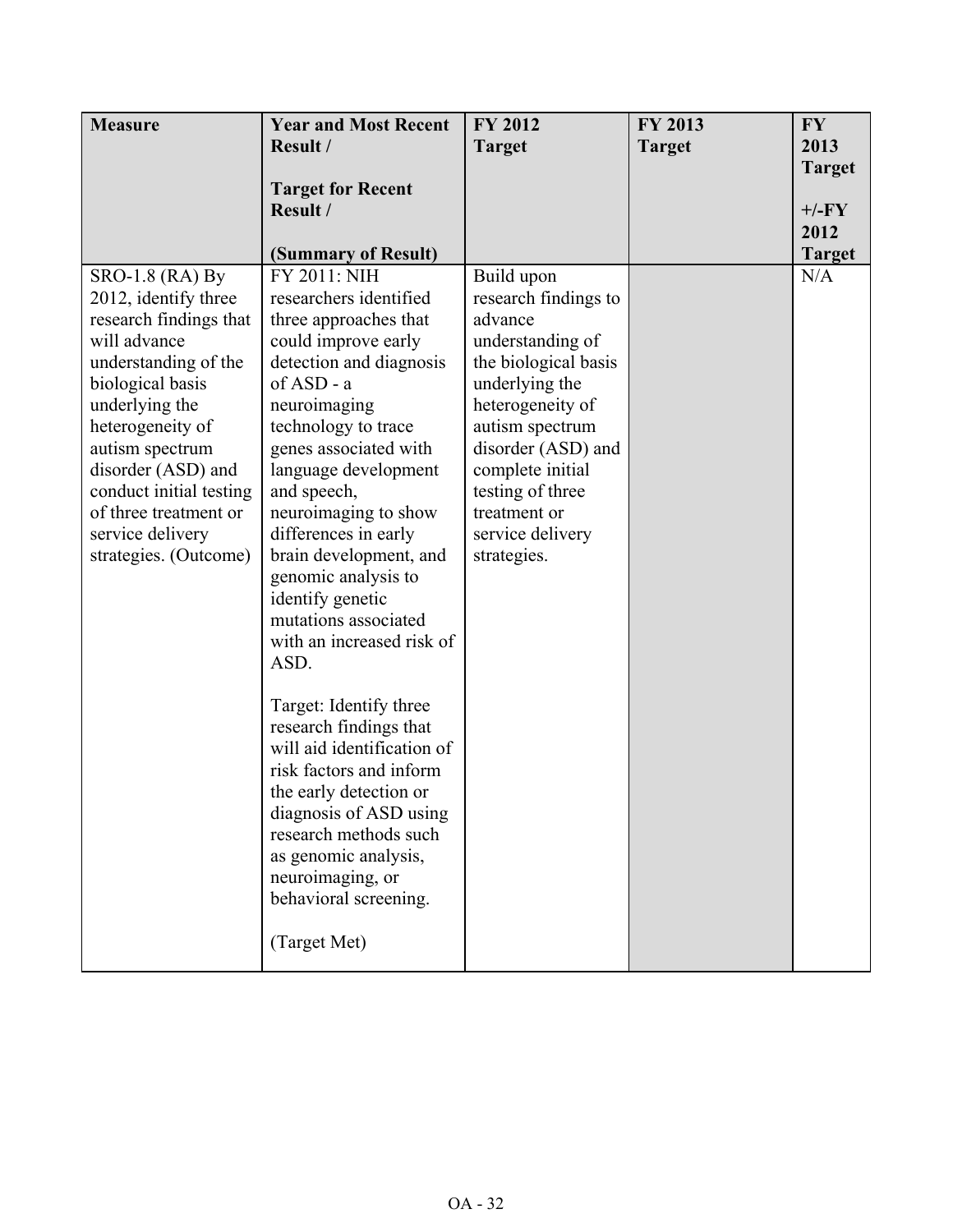| <b>Measure</b>                                                                                                                                                                                   | <b>Year and Most Recent</b>                                                                                                                                                                                                                                                                                                                                                                                              | <b>FY 2012</b>                                       | <b>FY 2013</b>                                                                                                   | <b>FY</b>                        |
|--------------------------------------------------------------------------------------------------------------------------------------------------------------------------------------------------|--------------------------------------------------------------------------------------------------------------------------------------------------------------------------------------------------------------------------------------------------------------------------------------------------------------------------------------------------------------------------------------------------------------------------|------------------------------------------------------|------------------------------------------------------------------------------------------------------------------|----------------------------------|
|                                                                                                                                                                                                  | Result /                                                                                                                                                                                                                                                                                                                                                                                                                 | <b>Target</b>                                        | <b>Target</b>                                                                                                    | 2013<br><b>Target</b>            |
|                                                                                                                                                                                                  | <b>Target for Recent</b><br>Result /<br>(Summary of Result)                                                                                                                                                                                                                                                                                                                                                              |                                                      |                                                                                                                  | $+/-FY$<br>2012<br><b>Target</b> |
| SRO-2.1 By 2015,<br>evaluate islet<br>transplantation in<br>combination with<br>immune modulation<br>strategies for the<br>treatment of type 1<br>diabetes in clinical<br>trials. (Outcome)      | FY 2011: Four pilot<br>trials were reassessed<br>for continuation. Based<br>on safety, efficacy, and<br>the ability to enroll<br>patients, and enrollment<br>was terminated in three<br>studies. The fourth study<br>was allowed to enroll 2<br>additional subjects.<br>Target: Reassess four<br>pilot trials for<br>continuation based on<br>the safety and ability to<br>enroll.<br>(Target Met)                       | Complete data<br>collection for<br>Phase II studies. | Complete<br>enrollment in CIT-<br>07 (Phase III trial);<br>continue to enroll<br>in CIT-06 (Phase<br>III trial). | N/A                              |
| SRO-2.5 By 2011,<br>identify and evaluate<br>5 novel molecular-<br>targeted interventions<br>for cancer, and<br>determine suitability<br>for use in early phase<br>clinical trials.<br>(Outcome) | FY 2011: NIH<br>investigators evaluated 3<br>novel targeted cancer<br>interventions using<br>preclinical testing. Of<br>the five novel targeted<br>cancer interventions<br>identified, two of these<br>interventions are now<br>being tested in early<br>phase clinical trials for<br>their use in humans.<br>Target: Evaluate 3 novel<br>targeted cancer<br>interventions using<br>preclinical testing.<br>(Target Met) |                                                      |                                                                                                                  | N/A                              |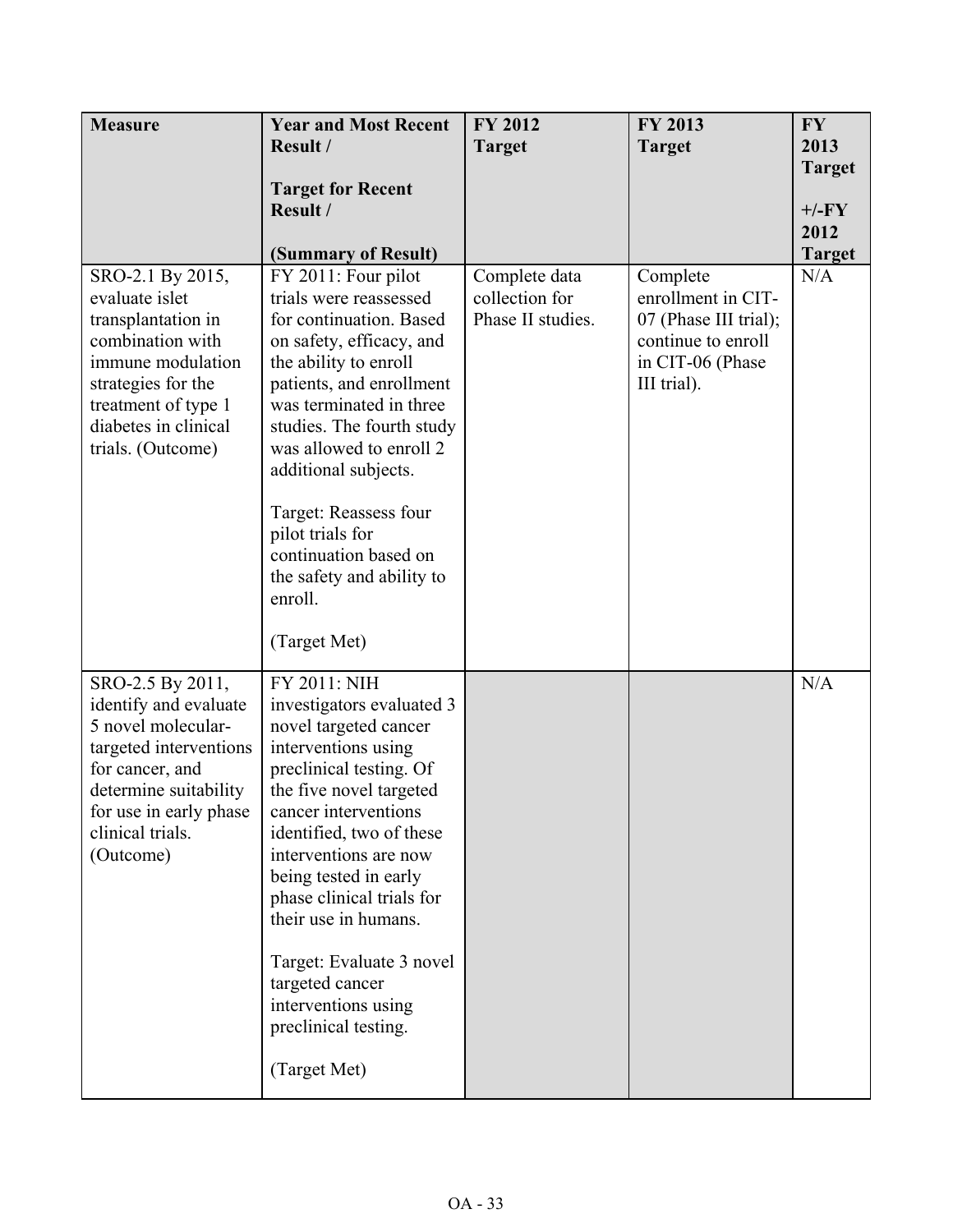| <b>Measure</b>       | <b>Year and Most Recent</b> | <b>FY 2012</b> | <b>FY 2013</b> | <b>FY</b>     |
|----------------------|-----------------------------|----------------|----------------|---------------|
|                      | Result /                    | <b>Target</b>  | <b>Target</b>  | 2013          |
|                      |                             |                |                | <b>Target</b> |
|                      | <b>Target for Recent</b>    |                |                |               |
|                      | Result /                    |                |                | $+/-FY$       |
|                      |                             |                |                | 2012          |
|                      | (Summary of Result)         |                |                | <b>Target</b> |
| SRO-2.6 By 2011,     | FY 2011: A wearable         |                |                | N/A           |
| develop one field    | field deployable sensor     |                |                |               |
| deployable sensor    | was developed and           |                |                |               |
| device for use in    | validated in field tests.   |                |                |               |
| human studies and    | A tool has also been        |                |                |               |
| develop one          | developed and tested for    |                |                |               |
| biomarker to         | detecting biomarkers in     |                |                |               |
| characterize the     | human cells resulting       |                |                |               |
| impact of            | from exposure to a          |                |                |               |
| environmental        | range of environmental      |                |                |               |
| exposures on         | stressors.                  |                |                |               |
| biological pathways. |                             |                |                |               |
| (Outcome)            | Target: Complete            |                |                |               |
|                      | development of a field      |                |                |               |
|                      | deployable sensor           |                |                |               |
|                      | device and a biomarker      |                |                |               |
|                      | to characterize the         |                |                |               |
|                      | impact of environmental     |                |                |               |
|                      | exposures on biological     |                |                |               |
|                      | pathways suitable for       |                |                |               |
|                      | initial application in      |                |                |               |
|                      | human studies.              |                |                |               |
|                      | (Target Met)                |                |                |               |
|                      |                             |                |                |               |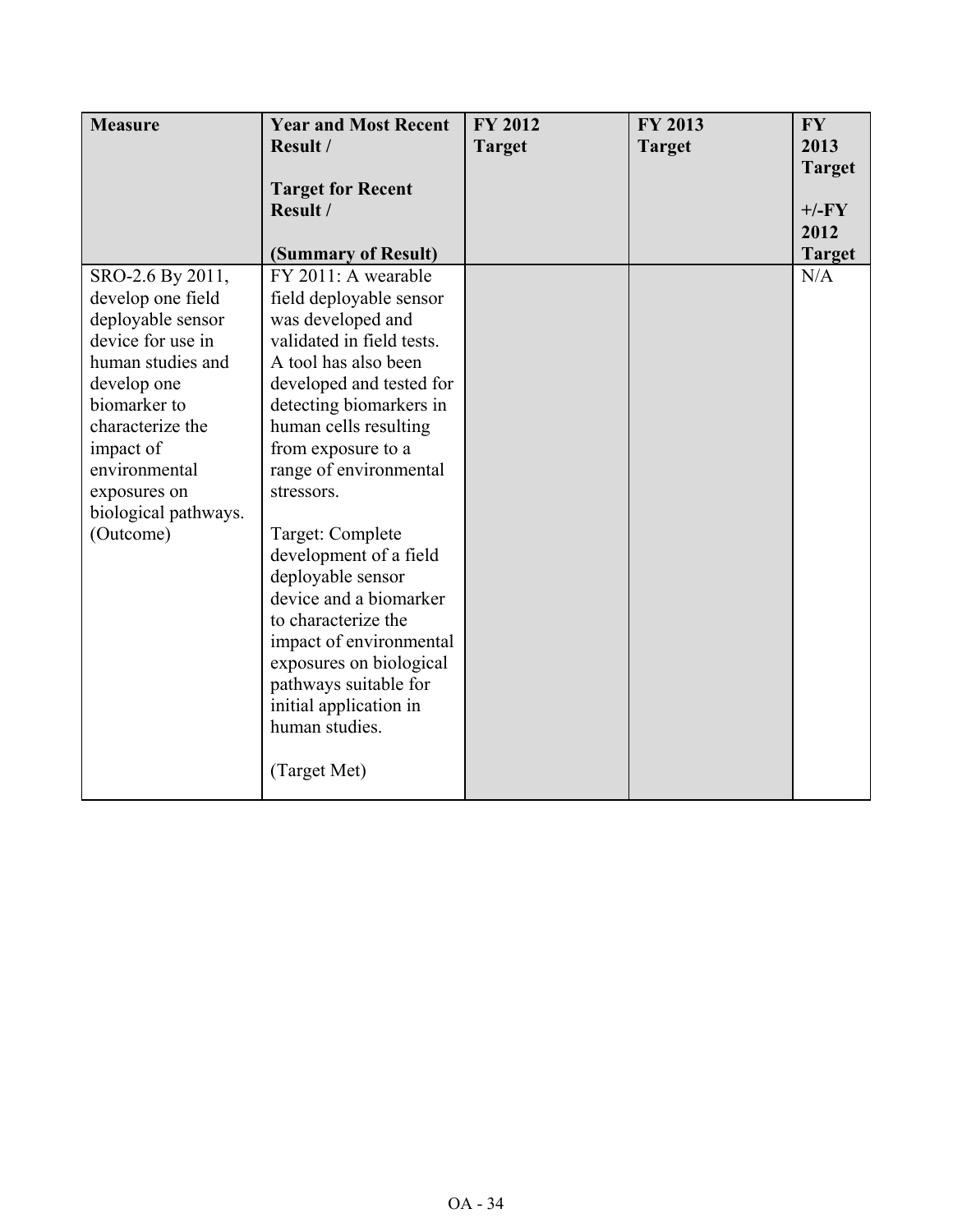| <b>Measure</b>        | <b>Year and Most Recent</b> | <b>FY 2012</b> | FY 2013       | <b>FY</b>     |
|-----------------------|-----------------------------|----------------|---------------|---------------|
|                       | Result /                    | <b>Target</b>  | <b>Target</b> | 2013          |
|                       |                             |                |               | <b>Target</b> |
|                       | <b>Target for Recent</b>    |                |               |               |
|                       | Result /                    |                |               | $+/-FY$       |
|                       |                             |                |               | 2012          |
|                       | (Summary of Result)         |                |               | <b>Target</b> |
| SRO-2.7 By 2011,      | FY 2011: Completed          |                |               | N/A           |
| complete clinical     | testing of a simpler way    |                |               |               |
| testing of one        | to deliver a medical        |                |               |               |
| candidate medical     | countermeasure for          |                |               |               |
| countermeasure that   | seizures in emergency       |                |               |               |
| could be used to      | settings, and conducted     |                |               |               |
| diagnose or treat     | pre-clinical testing on     |                |               |               |
| victims of a chemical | antidotes for cyanide       |                |               |               |
| terrorist attack or   | and organophophorous        |                |               |               |
| accident, and         | poisons.                    |                |               |               |
| complete preclinical  |                             |                |               |               |
| testing for two       | Target: Identify one        |                |               |               |
| others. (Outcome)     | candidate medical           |                |               |               |
|                       | countermeasure that         |                |               |               |
|                       | could be used to            |                |               |               |
|                       | diagnose or treat victims   |                |               |               |
|                       | of a chemical terrorist     |                |               |               |
|                       | attack or accident, and     |                |               |               |
|                       | complete preclinical        |                |               |               |
|                       | testing for two others.     |                |               |               |
|                       | (Target Met)                |                |               |               |
|                       |                             |                |               |               |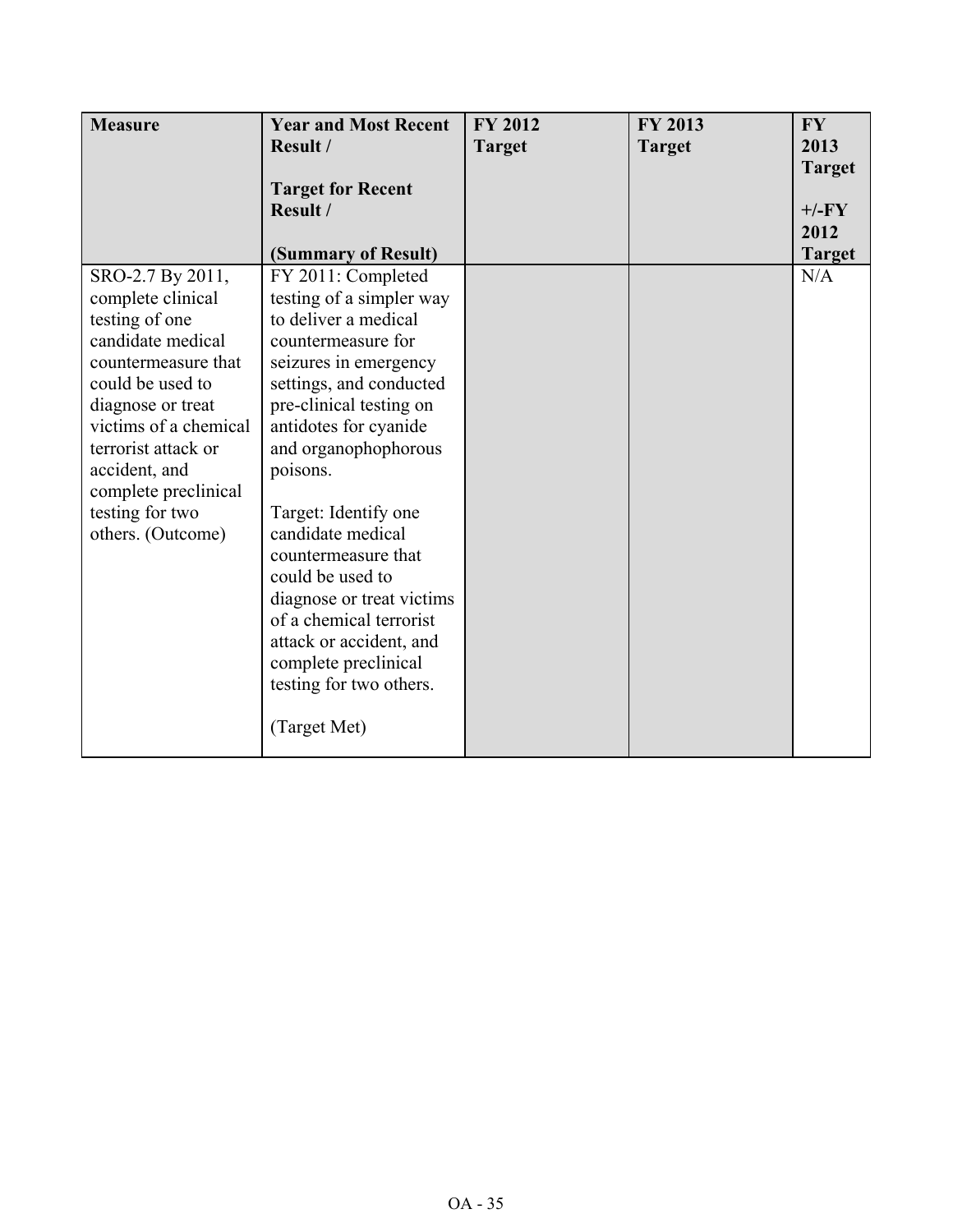| <b>Measure</b>          | <b>Year and Most Recent</b> | <b>FY 2012</b>      | FY 2013             | FY.           |
|-------------------------|-----------------------------|---------------------|---------------------|---------------|
|                         | Result /                    | <b>Target</b>       | <b>Target</b>       | 2013          |
|                         |                             |                     |                     | <b>Target</b> |
|                         | <b>Target for Recent</b>    |                     |                     |               |
|                         | Result /                    |                     |                     | $+/-FY$       |
|                         |                             |                     |                     | 2012          |
|                         | (Summary of Result)         |                     |                     | <b>Target</b> |
| SRO-2.8 By 2013,        | FY 2011: Effective          | Test an antisense   | Advance two         | N/A           |
| advance two             | protocols for gene          | oligonucleotide-    | emerging new        |               |
| emerging new            | delivery and immune         | based therapeutic   | strategies for      |               |
| strategies for treating | suppression have been       | strategy that could | treating muscular   |               |
| muscular dystrophy      | developed and have          | be applicable to    | dystrophy to the    |               |
| to the point of         | undergone preclinical       | multiple MD-        | point of            |               |
| preparedness for        | testing.                    | causing mutations   | preparedness for    |               |
| clinical trials.        |                             | that require exon   | clinical trials.    |               |
| (Outcome)               | Target: Complete            | skipping.           |                     |               |
|                         | preclinical testing of an   |                     | Test two new        |               |
|                         | appropriate delivery        |                     | strategies for      |               |
|                         | protocol and an             |                     | treating muscular   |               |
|                         | immune-suppression          |                     | dystrophy in        |               |
|                         | regimen for a gene          |                     | preclinical models. |               |
|                         | therapy approach in MD      |                     |                     |               |
|                         | patients.                   |                     |                     |               |
|                         | (Target Met)                |                     |                     |               |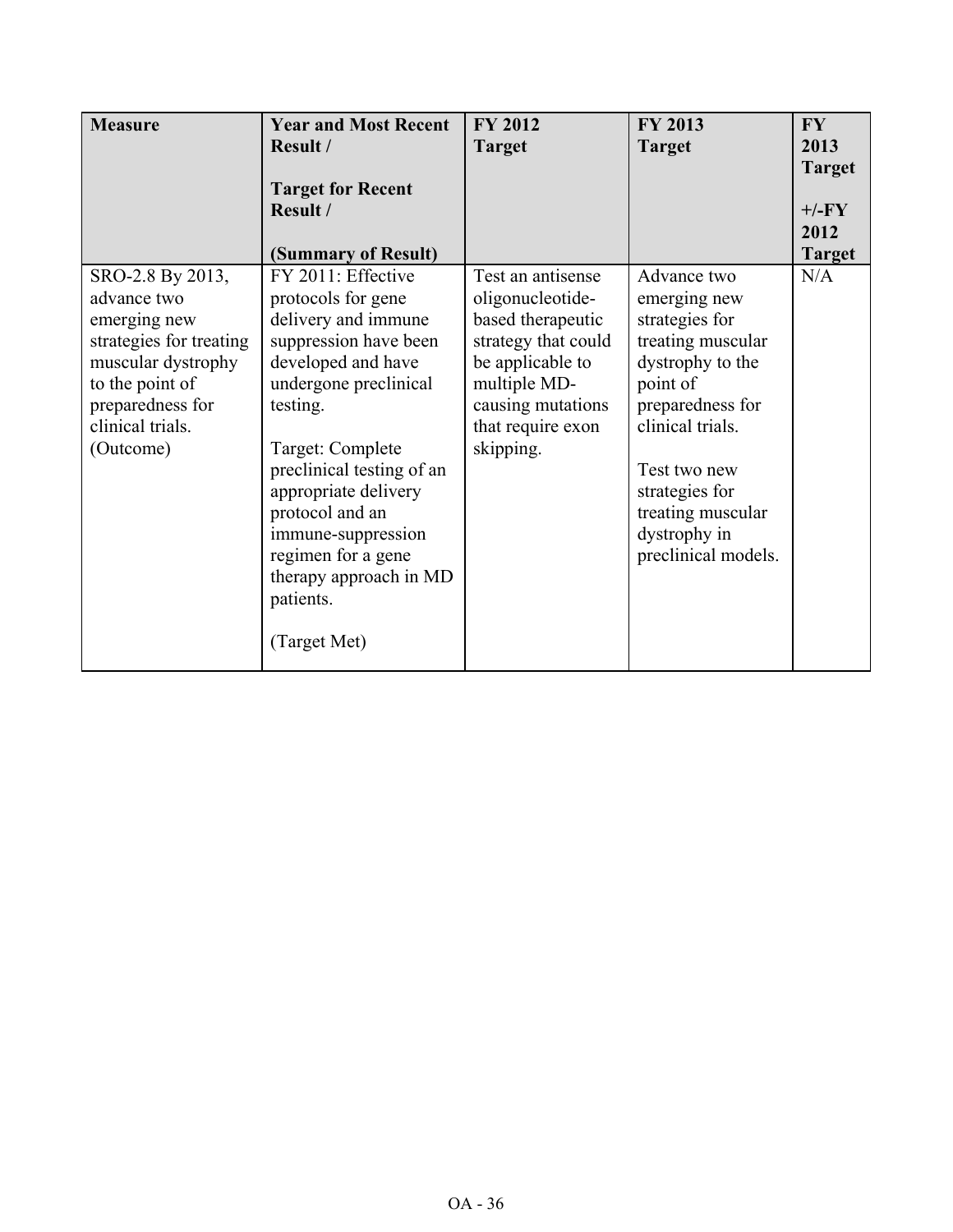| <b>Measure</b>                                                                                                                                                                                    | <b>Year and Most Recent</b>                                                                                                                                                                                                                                                                                             | <b>FY 2012</b>                                                                                                                                       | <b>FY 2013</b>                                                                                                                                      | <b>FY</b>                        |
|---------------------------------------------------------------------------------------------------------------------------------------------------------------------------------------------------|-------------------------------------------------------------------------------------------------------------------------------------------------------------------------------------------------------------------------------------------------------------------------------------------------------------------------|------------------------------------------------------------------------------------------------------------------------------------------------------|-----------------------------------------------------------------------------------------------------------------------------------------------------|----------------------------------|
|                                                                                                                                                                                                   | Result /                                                                                                                                                                                                                                                                                                                | <b>Target</b>                                                                                                                                        | <b>Target</b>                                                                                                                                       | 2013                             |
|                                                                                                                                                                                                   | <b>Target for Recent</b><br>Result /                                                                                                                                                                                                                                                                                    |                                                                                                                                                      |                                                                                                                                                     | <b>Target</b><br>$+/-FY$<br>2012 |
| SRO-2.9 By 2015,<br>advance<br>understanding of<br>social determinants<br>of health and health<br>disparities using<br>multilevel,<br>transdisciplinary                                           | (Summary of Result)<br>FY 2011: NIH<br>developed new<br>comprehensive training<br>strategies and programs<br>that focus on graduate<br>students, post-doctoral<br>candidates, junior<br>faculty, as well as                                                                                                             | Build teams of<br>transdisciplinary<br>scientists,<br>including those<br>newly trained, to<br>conduct cross-<br>center analysis to<br>understand and | Develop<br>interventions<br>directed at more<br>than two factors<br>(such as both)<br>individual level<br>and social context)<br>and more than just | <b>Target</b><br>N/A             |
| team science<br>approaches by<br>developing<br>intervention models<br>of how various<br>factors affect<br>individual health<br>outcomes and their<br>distribution in<br>populations.<br>(Outcome) | established investigators<br>who wish to develop or<br>refocus their careers on<br>health<br>disparities/inequities<br>research. These training<br>programs emphasize<br>transdisciplinary science<br>and multi-level<br>approaches to address<br>health disparities, and<br>often have strong<br>mentoring components. | address health<br>inequities.                                                                                                                        | individual behavior<br>change.                                                                                                                      |                                  |
|                                                                                                                                                                                                   | Target: Develop new<br>comprehensive training<br>strategies and programs<br>for junior scientists that<br>emphasize collaborative<br>transdisciplinary team<br>science approaches for<br>addressing health<br>disparities.<br>(Target Met)                                                                              |                                                                                                                                                      |                                                                                                                                                     |                                  |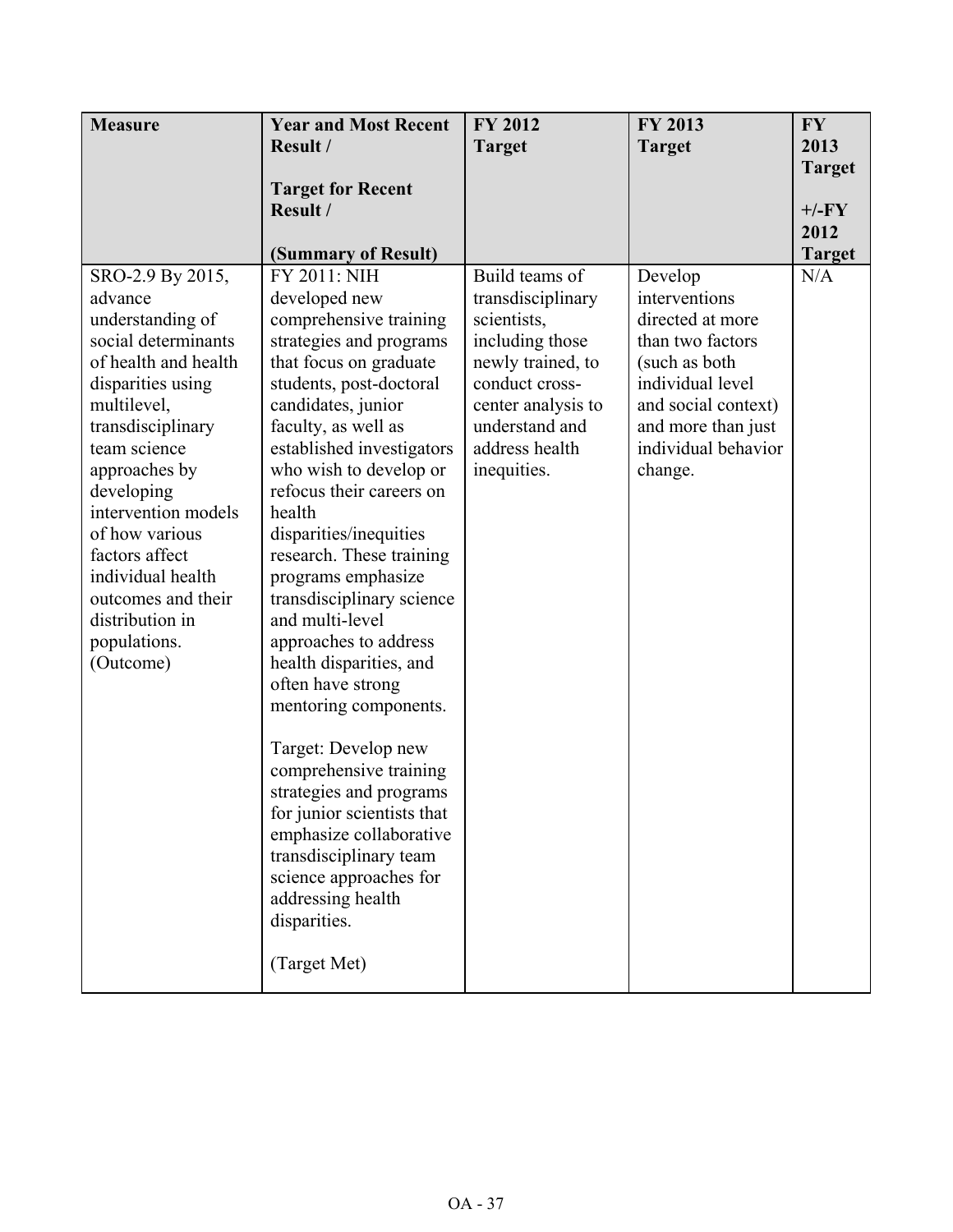| <b>Measure</b>                               | <b>Year and Most Recent</b>                  | FY 2012                        | FY 2013                                   | <b>FY</b>     |
|----------------------------------------------|----------------------------------------------|--------------------------------|-------------------------------------------|---------------|
|                                              | Result /                                     | <b>Target</b>                  | <b>Target</b>                             | 2013          |
|                                              |                                              |                                |                                           | <b>Target</b> |
|                                              | <b>Target for Recent</b>                     |                                |                                           |               |
|                                              | Result /                                     |                                |                                           | $+/-FY$       |
|                                              |                                              |                                |                                           | 2012          |
|                                              | (Summary of Result)                          |                                |                                           | <b>Target</b> |
| SRO-2.10 By 2014,<br>identify three clinical | FY 2011: Lead<br>compounds were              | Begin pilot<br>projects on the | Conduct safety and<br>efficacy tests such | N/A           |
| candidate compounds                          | selected for five rare or                    | selected rare                  | as medicinal                              |               |
| for rare or neglected                        | neglected diseases and                       | disease lead                   | chemistry                                 |               |
| diseases. (Outcome)                          | will be studied in pre-                      | compound series to             | optimization,                             |               |
|                                              | clinical studies. The                        | assess their                   | pharmacokinetics,                         |               |
|                                              | diseases for which lead                      | capabilities as                | pharmacodynamics                          |               |
|                                              | compounds are being                          | potential                      | , efficacy, stability,                    |               |
|                                              | investigated are:                            | therapeutics.                  | toxicity, and other                       |               |
|                                              | Hereditary Inclusion                         |                                | related studies on                        |               |
|                                              | Body Myopathy, a rare                        |                                | promising                                 |               |
|                                              | inherited adult-onset                        |                                | compounds in                              |               |
|                                              | neuromuscular disorder;                      |                                | conjunction with                          |               |
|                                              | Niemann-Pick type C                          |                                | the initiation of                         |               |
|                                              | (NPC) disease, a rare                        |                                | regulatory efforts                        |               |
|                                              | inherited                                    |                                | on the selected rare                      |               |
|                                              | neurodegenerative                            |                                | and neglected                             |               |
|                                              | disease; Schistosomiasis                     |                                | disease lead                              |               |
|                                              | and Hookworm, two                            |                                | compound series.                          |               |
|                                              | neglected parasitic<br>diseases prevalent in |                                |                                           |               |
|                                              | developing countries;                        |                                |                                           |               |
|                                              | Sickle Cell Disease, a                       |                                |                                           |               |
|                                              | rare inherited blood                         |                                |                                           |               |
|                                              | disorder; and Chronic                        |                                |                                           |               |
|                                              | Lymphocytic Leukemia                         |                                |                                           |               |
|                                              | (CLL), a rare cancer.                        |                                |                                           |               |
|                                              |                                              |                                |                                           |               |
|                                              | Target: Select rare                          |                                |                                           |               |
|                                              | disease lead compounds                       |                                |                                           |               |
|                                              | that will be further                         |                                |                                           |               |
|                                              | studied to assess for                        |                                |                                           |               |
|                                              | potential therapeutics.                      |                                |                                           |               |
|                                              | (Target Met)                                 |                                |                                           |               |
|                                              |                                              |                                |                                           |               |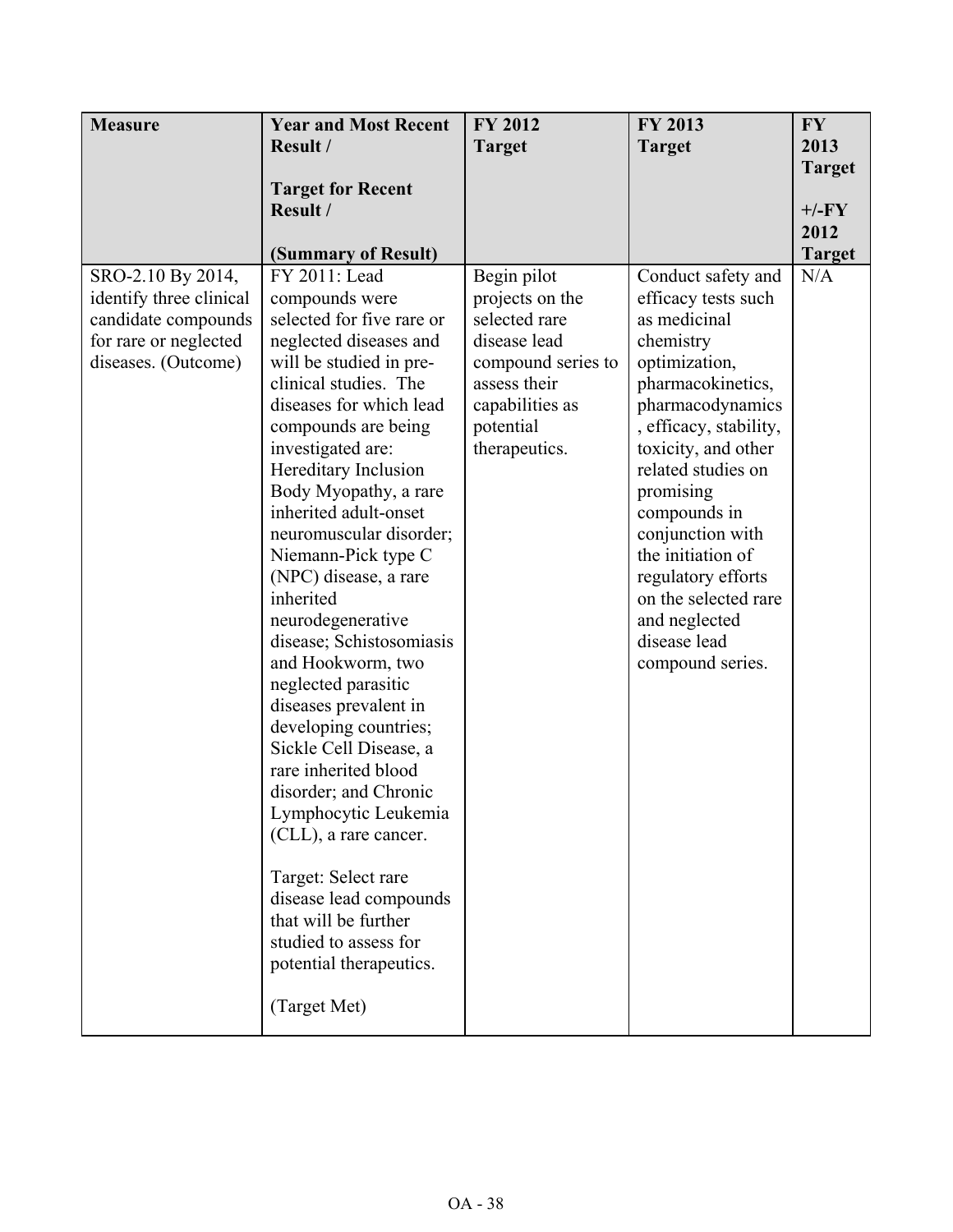| <b>Measure</b>                                                                                                                                                           | <b>Year and Most Recent</b>                                                                                                                                                                                                                                                                                                                                                                                                                                                                                                                   | <b>FY 2012</b>                                                                                                                                                                                                                    | FY 2013                                                                                                                            | <b>FY</b>       |
|--------------------------------------------------------------------------------------------------------------------------------------------------------------------------|-----------------------------------------------------------------------------------------------------------------------------------------------------------------------------------------------------------------------------------------------------------------------------------------------------------------------------------------------------------------------------------------------------------------------------------------------------------------------------------------------------------------------------------------------|-----------------------------------------------------------------------------------------------------------------------------------------------------------------------------------------------------------------------------------|------------------------------------------------------------------------------------------------------------------------------------|-----------------|
|                                                                                                                                                                          | Result /                                                                                                                                                                                                                                                                                                                                                                                                                                                                                                                                      | <b>Target</b>                                                                                                                                                                                                                     | <b>Target</b>                                                                                                                      | 2013            |
|                                                                                                                                                                          |                                                                                                                                                                                                                                                                                                                                                                                                                                                                                                                                               |                                                                                                                                                                                                                                   |                                                                                                                                    | <b>Target</b>   |
|                                                                                                                                                                          | <b>Target for Recent</b>                                                                                                                                                                                                                                                                                                                                                                                                                                                                                                                      |                                                                                                                                                                                                                                   |                                                                                                                                    |                 |
|                                                                                                                                                                          | Result /                                                                                                                                                                                                                                                                                                                                                                                                                                                                                                                                      |                                                                                                                                                                                                                                   |                                                                                                                                    | $+/-FY$<br>2012 |
|                                                                                                                                                                          |                                                                                                                                                                                                                                                                                                                                                                                                                                                                                                                                               |                                                                                                                                                                                                                                   |                                                                                                                                    | <b>Target</b>   |
| SRO-2.11 By 2016,<br>conduct studies of<br>young children to<br>determine whether<br>the plant estrogens in<br>soy formula produce<br>hormone-like effects.<br>(Outcome) | (Summary of Result)<br>FY 2011: Researchers<br>enrolled 123 mothers<br>prenatally or at<br>birth.  Sixty-six<br>prenatal visits were<br>completed as well as 97<br>birth visits and 892-<br>week<br>examinations.<br>However, only 12<br>toddlers were enrolled<br>and completed 1-year<br>evaluations.<br>Target: Enroll 112<br>mothers prenatally or at<br>birth. Complete 70<br>prenatal visits, 80 birth<br>visits and 80 2-week<br>examinations. Enroll<br>200 Toddlers and<br>complete their 1-year<br>evaluations.<br>(Target Not Met) | Enroll an<br>additional 112<br>mothers prenatally<br>or at birth.<br>Complete 70<br>prenatal visits, 80<br>birth visits and 80<br>2-week<br>examinations.<br>Enroll 200<br>Toddlers and<br>complete their 1-<br>year evaluations. | Complete 50 Infant<br>Phase study visits.<br>Enroll an<br>additional 100<br>Toddlers and<br>complete their 1-<br>year evaluations. | N/A             |
|                                                                                                                                                                          |                                                                                                                                                                                                                                                                                                                                                                                                                                                                                                                                               |                                                                                                                                                                                                                                   |                                                                                                                                    |                 |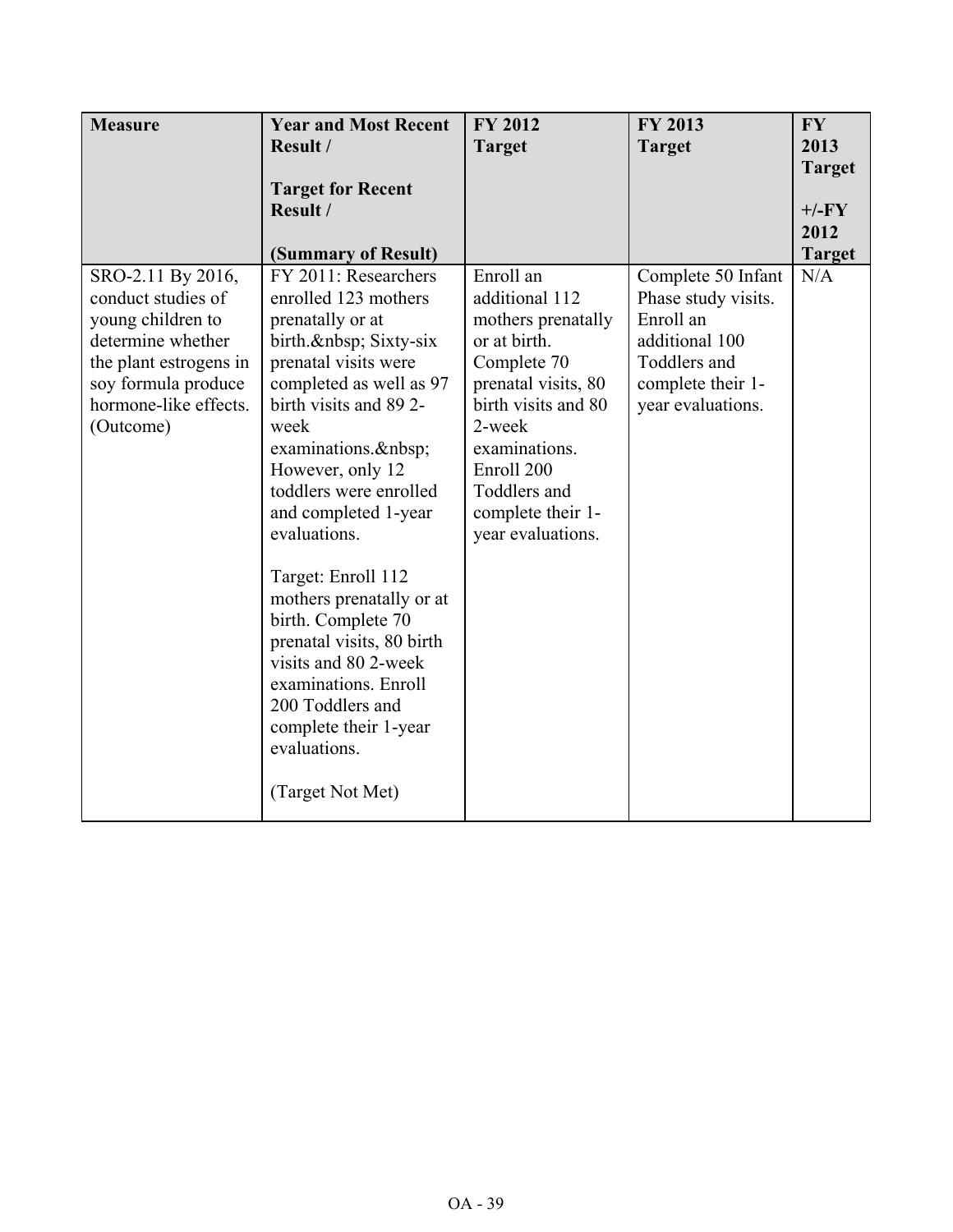| <b>Measure</b>                                 | <b>Year and Most Recent</b>                                      | <b>FY 2012</b>                            | <b>FY 2013</b>                            | <b>FY</b>     |
|------------------------------------------------|------------------------------------------------------------------|-------------------------------------------|-------------------------------------------|---------------|
|                                                | Result /                                                         | <b>Target</b>                             | <b>Target</b>                             | 2013          |
|                                                | <b>Target for Recent</b>                                         |                                           |                                           | <b>Target</b> |
|                                                | Result /                                                         |                                           |                                           | $+/-FY$       |
|                                                |                                                                  |                                           |                                           | 2012          |
|                                                | (Summary of Result)                                              |                                           |                                           | <b>Target</b> |
| SRO-3.1 By 2013,                               | FY 2011: Researchers                                             | Complete baseline                         | Complete                                  | N/A           |
| identify at least one<br>clinical intervention | completed recruitment<br>for the IVIg study.                     | imaging studies to<br>facilitate analysis | treatment phase for<br>the IVIg study and |               |
| that will delay the                            |                                                                  | of the effects of                         | analyze data.                             |               |
| progression, delay                             | Target: Complete                                                 | IVIg on relevant                          |                                           |               |
| the onset, or prevent                          | recruitment to a Phase                                           | biomarkers of AD.                         |                                           |               |
| Alzheimer's disease                            | III clinical trial of                                            |                                           |                                           |               |
| (AD). (Outcome)                                | intravenous<br>immunoglobulin (IVIg)                             |                                           |                                           |               |
|                                                | for the treatment of mild                                        |                                           |                                           |               |
|                                                | to moderate AD.                                                  |                                           |                                           |               |
|                                                | (Target Met)                                                     |                                           |                                           |               |
|                                                | FY 2011: NIH                                                     |                                           |                                           |               |
|                                                | established a phase III                                          |                                           |                                           |               |
|                                                | clinical trial of                                                |                                           |                                           |               |
|                                                | intravenous<br>immunoglobulin (IVIg)                             |                                           |                                           |               |
|                                                | for the treatment of mild                                        |                                           |                                           |               |
|                                                | to moderate Alzheimer's                                          |                                           |                                           |               |
|                                                | disease.                                                         |                                           |                                           |               |
|                                                | Target: Start a phase III                                        |                                           |                                           |               |
|                                                | clinical trial based on<br>existing Phase II clinical<br>trials. |                                           |                                           |               |
|                                                | (Target Exceeded)                                                |                                           |                                           |               |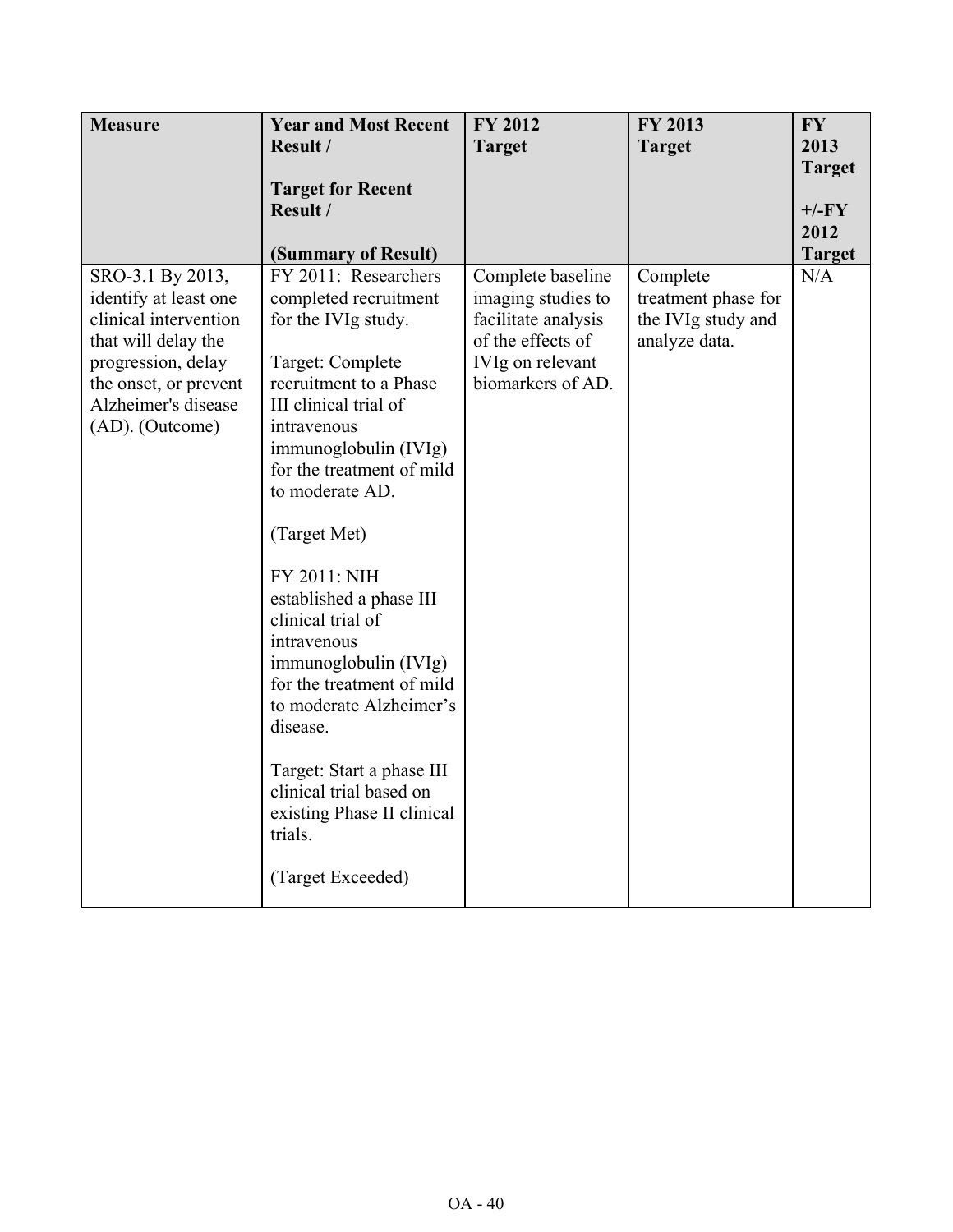| <b>Measure</b>                                                                                                                                                     | <b>Year and Most Recent</b><br>Result /<br><b>Target for Recent</b><br>Result /<br>(Summary of Result)                                                                                                                                                                                                                                                       | <b>FY 2012</b><br><b>Target</b>                                                                                                                                                                          | FY 2013<br><b>Target</b> | <b>FY</b><br>2013<br><b>Target</b><br>$+/-FY$<br>2012<br><b>Target</b> |
|--------------------------------------------------------------------------------------------------------------------------------------------------------------------|--------------------------------------------------------------------------------------------------------------------------------------------------------------------------------------------------------------------------------------------------------------------------------------------------------------------------------------------------------------|----------------------------------------------------------------------------------------------------------------------------------------------------------------------------------------------------------|--------------------------|------------------------------------------------------------------------|
| SRO-3.3 By 2012,<br>determine the<br>efficacy of using<br>salivary diagnostics<br>to monitor health and<br>diagnose at least one<br>systemic disease.<br>(Outcome) | FY 2011: Researchers<br>gathered 201 clinical<br>samples from head and<br>neck cancer patients,<br>and 366 control<br>samples.<br>Target: Demonstrate the<br>clinical value of the<br>compact instrument by<br>collecting and testing<br>saliva samples from 80<br>patients with head or<br>neck cancer against 120<br>control samples.<br>(Target Exceeded) | Begin the data<br>collection phase of<br>clinical trials in<br>Sjogren $&\#39;$ s<br>syndrome and head<br>and neck cancers<br>so that diagnostic<br>and therapeutic<br>applications can be<br>developed. |                          | N/A                                                                    |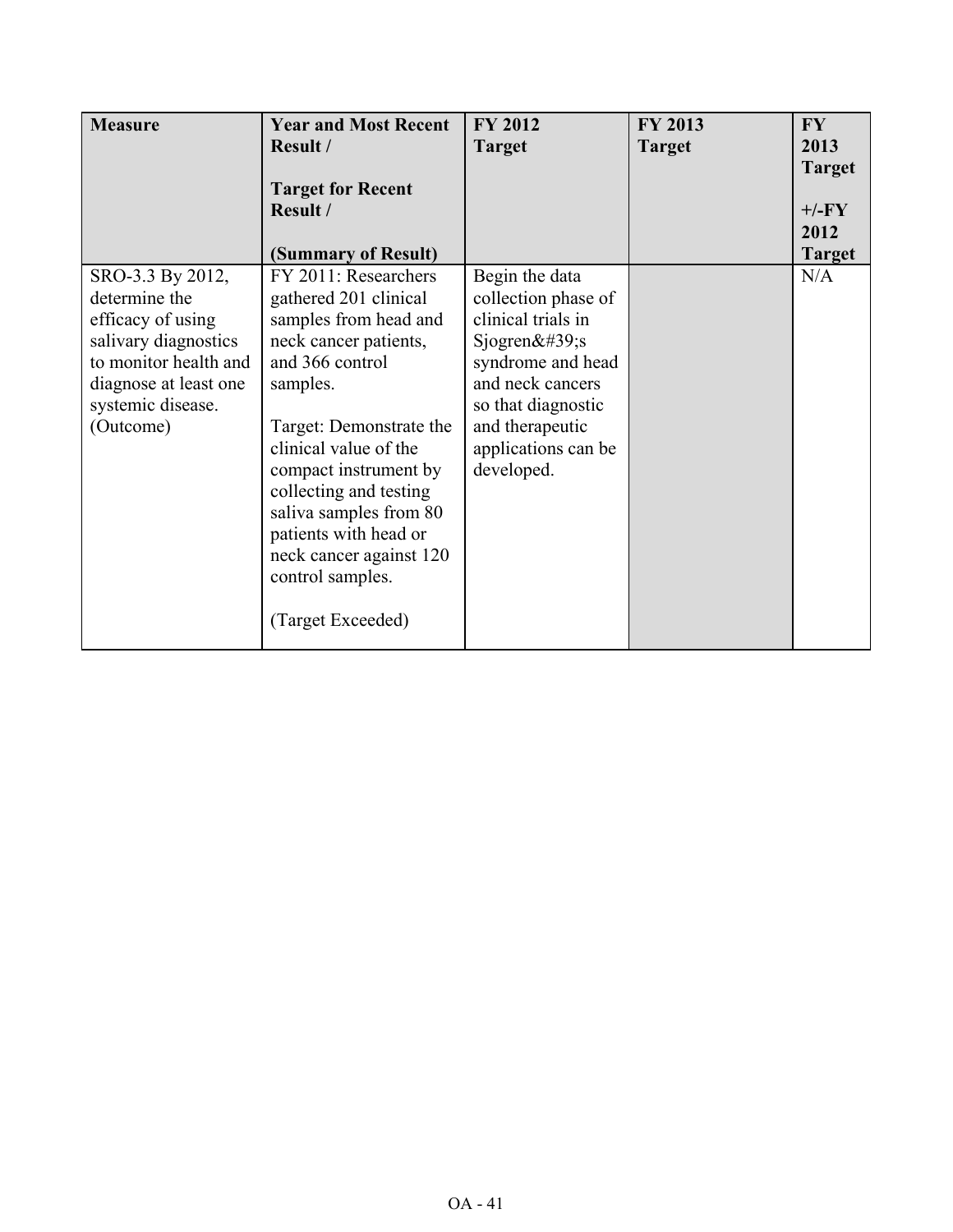| <b>Measure</b>         | <b>Year and Most Recent</b> | <b>FY 2012</b>       | <b>FY 2013</b>         | <b>FY</b>     |
|------------------------|-----------------------------|----------------------|------------------------|---------------|
|                        | Result /                    | <b>Target</b>        | <b>Target</b>          | 2013          |
|                        |                             |                      |                        | <b>Target</b> |
|                        | <b>Target for Recent</b>    |                      |                        |               |
|                        | Result /                    |                      |                        | $+/-FY$       |
|                        |                             |                      |                        | 2012          |
|                        | (Summary of Result)         |                      |                        | <b>Target</b> |
| SRO-3.4 By 2015,       | FY 2011: Researchers        | Develop one or       | Advance at least       | N/A           |
| evaluate an HIV        | developed two               | more alternative     | one promising          |               |
| vaccine candidate in   | additional                  | macaque models       | candidate vaccine      |               |
| a test of concept      | methodologies to            | that more            | into a phase II trial. |               |
| (phase IIB) efficacy   | evaluate the immune         | accurately reflect   |                        |               |
| trial in order to move | responses induced by        | human exposure       |                        |               |
| towards an             | candidate HIV vaccines      | and that can be      |                        |               |
| HIV/AIDS vaccine.      | using T-cell or B-cell      | used to determine    |                        |               |
| (Outcome)              | assays.                     | the ability of       |                        |               |
|                        |                             | candidate vaccines   |                        |               |
|                        | Target: Develop two         | to provide           |                        |               |
|                        | additional                  | protection against   |                        |               |
|                        | methodologies to            | challenge viruses    |                        |               |
|                        | evaluate the immune         | that are genetically |                        |               |
|                        | responses induced by        | distinct from the    |                        |               |
|                        | candidate HIV vaccines,     | vaccine (i.e., a     |                        |               |
|                        | in order to assess          | heterologous         |                        |               |
|                        | whether those responses     | challenge).          |                        |               |
|                        | correlate with the          |                      |                        |               |
|                        | efficacy of HIV/AIDS        |                      |                        |               |
|                        | vaccines in future Phase    |                      |                        |               |
|                        | III clinical trials.        |                      |                        |               |
|                        |                             |                      |                        |               |
|                        | (Target Met)                |                      |                        |               |
|                        |                             |                      |                        |               |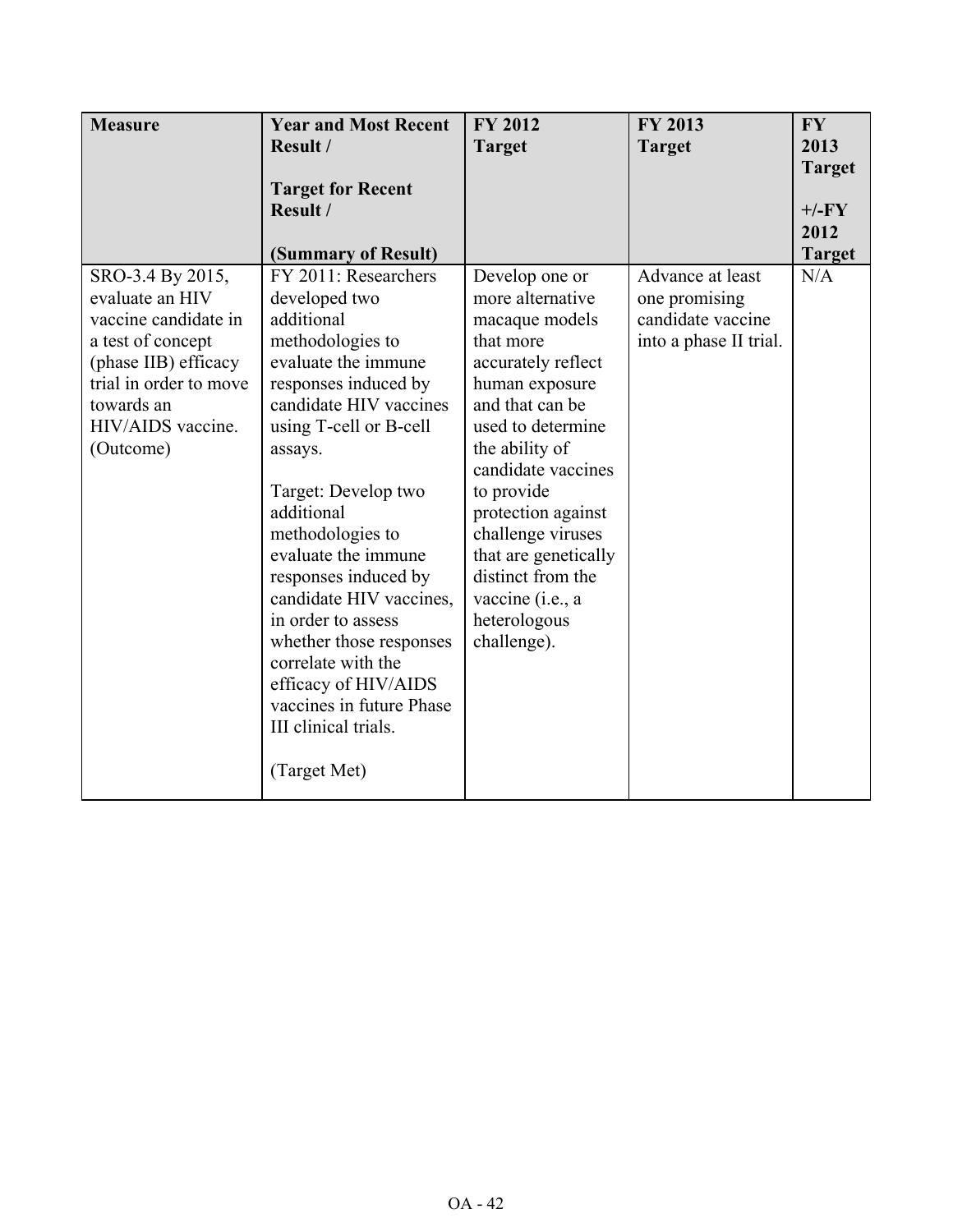| <b>Measure</b>                                                                                                                                                                                                                                                                                | <b>Year and Most Recent</b><br>Result /                                                                                                                                                                                                                                                                                                                         | <b>FY 2012</b><br><b>Target</b>                                                                                                                          | FY 2013<br><b>Target</b>                                                                                                                                                                        | <b>FY</b><br>2013<br><b>Target</b> |
|-----------------------------------------------------------------------------------------------------------------------------------------------------------------------------------------------------------------------------------------------------------------------------------------------|-----------------------------------------------------------------------------------------------------------------------------------------------------------------------------------------------------------------------------------------------------------------------------------------------------------------------------------------------------------------|----------------------------------------------------------------------------------------------------------------------------------------------------------|-------------------------------------------------------------------------------------------------------------------------------------------------------------------------------------------------|------------------------------------|
|                                                                                                                                                                                                                                                                                               | <b>Target for Recent</b><br>Result /<br>(Summary of Result)                                                                                                                                                                                                                                                                                                     |                                                                                                                                                          |                                                                                                                                                                                                 | $+/-FY$<br>2012<br><b>Target</b>   |
| SRO-3.5 By 2013,<br>identify and<br>characterize at least 2<br>human candidate<br>genes that have been<br>shown to influence<br>risk for substance use<br>disorders and risk for<br>psychiatric disorders<br>using high-risk<br>family, twin, and<br>special population<br>studies. (Outcome) | FY 2011: NIH<br>researchers conducted<br>functional studies of<br>gene variants that are<br>associated with<br>increased risk for<br>alcohol dependence<br>through population-<br>based research in<br>European-Americans<br>and African Americans.<br>Target: Conduct<br>functional studies of<br>candidate genes in<br>different populations.<br>(Target Met) | Initiate replication<br>and refinement of<br>genome wide<br>association and<br>functional analysis<br>data.                                              | Complete genome<br>wide association<br>and functional<br>studies and identify<br>potential genomic<br>variants associated<br>with risk for<br>substance use<br>and/or psychiatric<br>disorders. | N/A                                |
| SRO-3.6 By 2012,<br>develop and apply<br>clinically one new<br>imaging technique to<br>enable tracking the<br>mobility of stem cells<br>within cardiovascular<br>tissues. (Outcome<br>and Efficiency)                                                                                         | FY 2011: Preliminary<br>results demonstrate that<br>encapsulated MSCs<br>remain highly viable in<br>ischemic tissue.<br>Target: Using a rat hind<br>limb ischemia model,<br>test the hypothesis that<br>encapsulation increases<br>MSC survival in a<br>hypoxic environment.<br>(Target Met)                                                                    | Develop and apply<br>clinically one new<br>imaging technique<br>to enable tracking<br>the mobility of<br>stem cells within<br>cardiovascular<br>tissues. |                                                                                                                                                                                                 | N/A                                |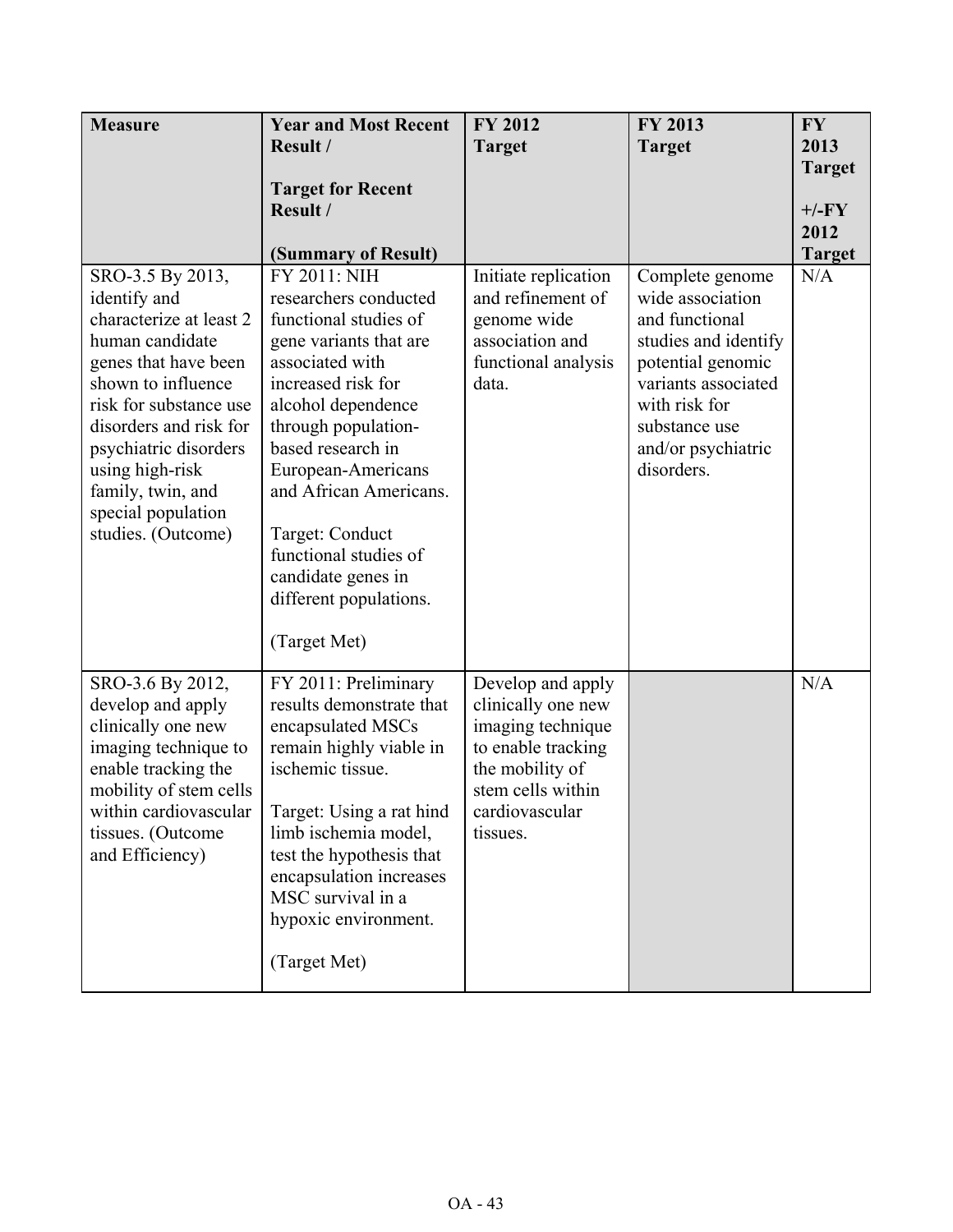| <b>Measure</b>                         | <b>Year and Most Recent</b>              | FY 2012                                 | FY 2013                         | <b>FY</b>     |
|----------------------------------------|------------------------------------------|-----------------------------------------|---------------------------------|---------------|
|                                        | Result /                                 | <b>Target</b>                           | <b>Target</b>                   | 2013          |
|                                        |                                          |                                         |                                 | <b>Target</b> |
|                                        | <b>Target for Recent</b>                 |                                         |                                 |               |
|                                        | Result /                                 |                                         |                                 | $+/-FY$       |
|                                        |                                          |                                         |                                 | 2012          |
|                                        | (Summary of Result)                      |                                         |                                 | <b>Target</b> |
| SRO-3.7 By 2019,                       | FY 2011: Treatment in                    | Complete data                           | Conduct long-term               | N/A           |
| develop at least two                   | the study of rabbit and<br>horse ATG was | analysis of the                         | follow-up of<br>patients in the |               |
| novel therapies for<br>immune-mediated | completed and identified                 | study of rabbit and<br>horse ATG in the | study of rabbit and             |               |
| disease. (Outcome)                     | that the horse ATG was                   | treatment of severe                     | horse ATG in the                |               |
|                                        | superior.                                | aplastic anemia and                     | treatment of severe             |               |
|                                        |                                          | publish results.                        | aplastic anemia,                |               |
|                                        | Target: Complete                         |                                         | and conduct                     |               |
|                                        | treatment in the study of                |                                         | laboratory                      |               |
|                                        | rabbit and horse ATG in                  |                                         | experiments to                  |               |
|                                        | the treatment of severe                  |                                         | explore in greater              |               |
|                                        | aplastic anemia, and                     |                                         | detail pre- and                 |               |
|                                        | begin analysis.                          |                                         | post-therapy                    |               |
|                                        |                                          |                                         | samples.                        |               |
|                                        | (Target Met)                             |                                         |                                 |               |
| SRO-3.8 By 2017,                       | FY 2011: Central testing                 | Complete hormone                        | Complete hormone                | N/A           |
| determine the                          | of hormone receptors                     | receptor scoring for                    | receptor scoring for            |               |
| optimal tailored                       | was performed per                        | 30% of all cases.                       | 60% of all cases.               |               |
| treatment regimen for                  | amended protocol.                        |                                         |                                 |               |
| patients with early                    |                                          |                                         |                                 |               |
| stage breast cancer                    | Target: Perform central                  |                                         |                                 |               |
| that maximizes the                     | testing of hormone                       |                                         |                                 |               |
| benefits of                            | receptors per amended                    |                                         |                                 |               |
| chemotherapy while                     | protocol.                                |                                         |                                 |               |
| minimizing the side-<br>effects of     |                                          |                                         |                                 |               |
| unnecessary                            | (Target Met)                             |                                         |                                 |               |
| treatment. (Outcome)                   |                                          |                                         |                                 |               |
|                                        |                                          |                                         |                                 |               |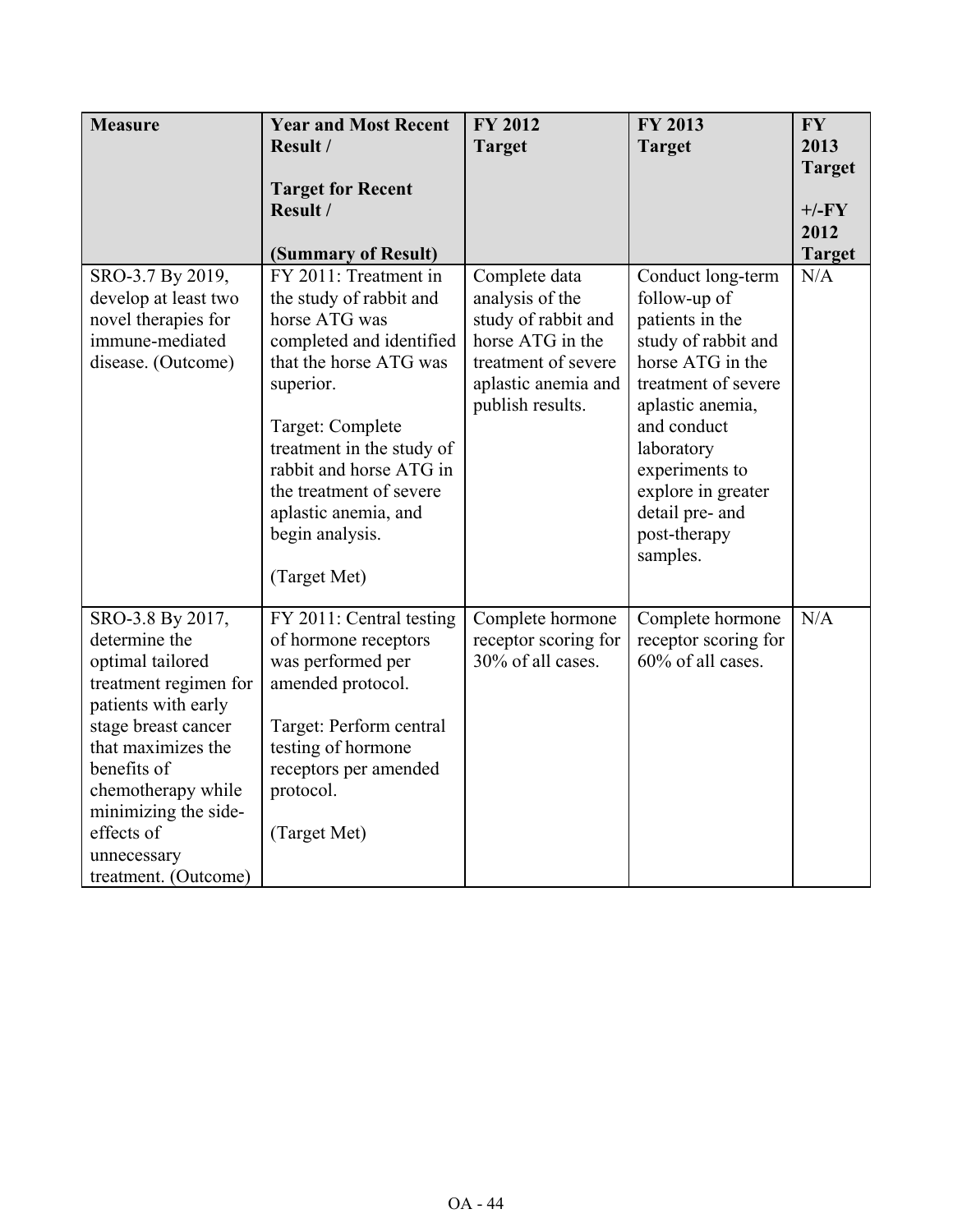| <b>Measure</b>                                                                                                                                                | <b>Year and Most Recent</b><br>Result /                                                                                                                                                                                                                                                                                  | FY 2012<br><b>Target</b>                                                                                                                                          | FY 2013<br><b>Target</b>                                                                                                            | <b>FY</b><br>2013                                 |
|---------------------------------------------------------------------------------------------------------------------------------------------------------------|--------------------------------------------------------------------------------------------------------------------------------------------------------------------------------------------------------------------------------------------------------------------------------------------------------------------------|-------------------------------------------------------------------------------------------------------------------------------------------------------------------|-------------------------------------------------------------------------------------------------------------------------------------|---------------------------------------------------|
|                                                                                                                                                               | <b>Target for Recent</b><br>Result /<br>(Summary of Result)                                                                                                                                                                                                                                                              |                                                                                                                                                                   |                                                                                                                                     | <b>Target</b><br>$+/-FY$<br>2012<br><b>Target</b> |
| SRO-3.9 By 2020,<br>identify two<br>molecular-targeted<br>therapies for<br>disorders of the<br>immune system in<br>children. (Outcome)                        | FY 2011: NIH<br>researchers completed<br>recruitment of a cohort<br>of well-characterized<br>patients with systemic-<br>onset juvenile idiopathic<br>arthritis through an<br>international consortium<br>of investigators.<br>Target: Complete<br>phenotypic<br>characterization of a<br>patient cohort.<br>(Target Met) | Complete genetic,<br>biochemical, or<br>cellular studies<br>aimed at<br>identifying a<br>molecular pathway<br>underlying the<br>disease in the<br>patient cohort. | Identify at least<br>one molecular<br>pathway suitable<br>for targeting in the<br>patient cohort.                                   | N/A                                               |
| SRO-3.10 By 2017,<br>advance two<br>candidate<br>medications for<br>treatment of<br>substance use<br>disorders to clinical<br>studies in humans.<br>(Outcome) | FY 2011: NIH<br>researchers used rat and<br>mouse models to study<br>the effects of a new<br>compound (a delta-<br>opioid antagonist) on<br>alcohol dependence.<br>Target: Conduct<br>preclinical studies on<br>one candidate<br>compound.<br>(Target Met)                                                               | Test one compound<br>in proof-of-concept<br>trials.                                                                                                               | Conduct<br>pharmacogenetic<br>studies to identify<br>genetic variations<br>that influence<br>treatment response<br>to one compound. | N/A                                               |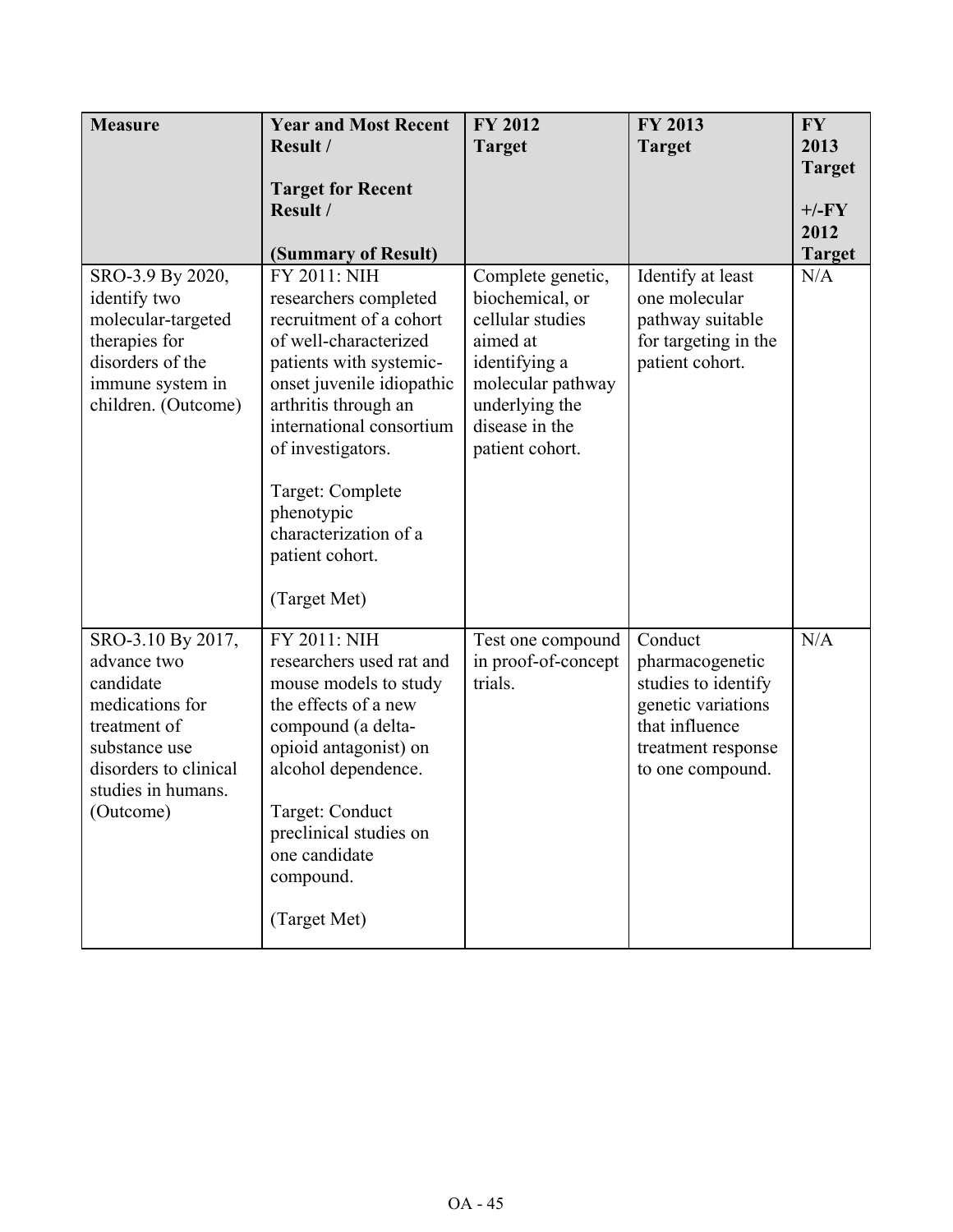| <b>Measure</b>       | <b>Year and Most Recent</b> | FY 2012                   | FY 2013              | <b>FY</b>     |
|----------------------|-----------------------------|---------------------------|----------------------|---------------|
|                      | Result /                    | <b>Target</b>             | <b>Target</b>        | 2013          |
|                      |                             |                           |                      | <b>Target</b> |
|                      | <b>Target for Recent</b>    |                           |                      |               |
|                      | Result /                    |                           |                      | $+/-FY$       |
|                      |                             |                           |                      | 2012          |
|                      | (Summary of Result)         |                           |                      | <b>Target</b> |
| SRO-3.11 By 2015,    |                             | Establish                 | Initiate research on | N/A           |
| advance the          |                             | mechanisms to             | the therapeutics     |               |
| discovery of high    |                             | operationalize the        | discovery and        |               |
| need cures through   |                             | <b>Cures Acceleration</b> | development          |               |
| the development of   |                             | Network.                  | process and "high    |               |
| novel compounds,     |                             |                           | need cures"          |               |
| the repurposing of   |                             |                           | projects.            |               |
| abandoned products,  |                             |                           |                      |               |
| and innovations in   |                             |                           |                      |               |
| the therapeutics     |                             |                           |                      |               |
| discovery and        |                             |                           |                      |               |
| development process. |                             |                           |                      |               |
| (Outcome)            |                             |                           |                      |               |
| SRO-4.4 By 2011,     | FY 2011: Scientists         |                           |                      | N/A           |
| identify or study    | identified 9 new genetic    |                           |                      |               |
| additional genes     | loci that cause hearing     |                           |                      |               |
| involved in          | loss, described 3 novel     |                           |                      |               |
| communication        | hearing-loss-related        |                           |                      |               |
| disorders in humans  | mutations in another        |                           |                      |               |
| and animal models.   | gene, and identified a      |                           |                      |               |
| (Outcome)            | new gene important for      |                           |                      |               |
|                      | hearing.                    |                           |                      |               |
|                      |                             |                           |                      |               |
|                      | Target: Identify            |                           |                      |               |
|                      | additional genes            |                           |                      |               |
|                      | involved in                 |                           |                      |               |
|                      | communication               |                           |                      |               |
|                      | disorders in humans and     |                           |                      |               |
|                      | animal models.              |                           |                      |               |
|                      |                             |                           |                      |               |
|                      | (Target Met)                |                           |                      |               |
|                      |                             |                           |                      |               |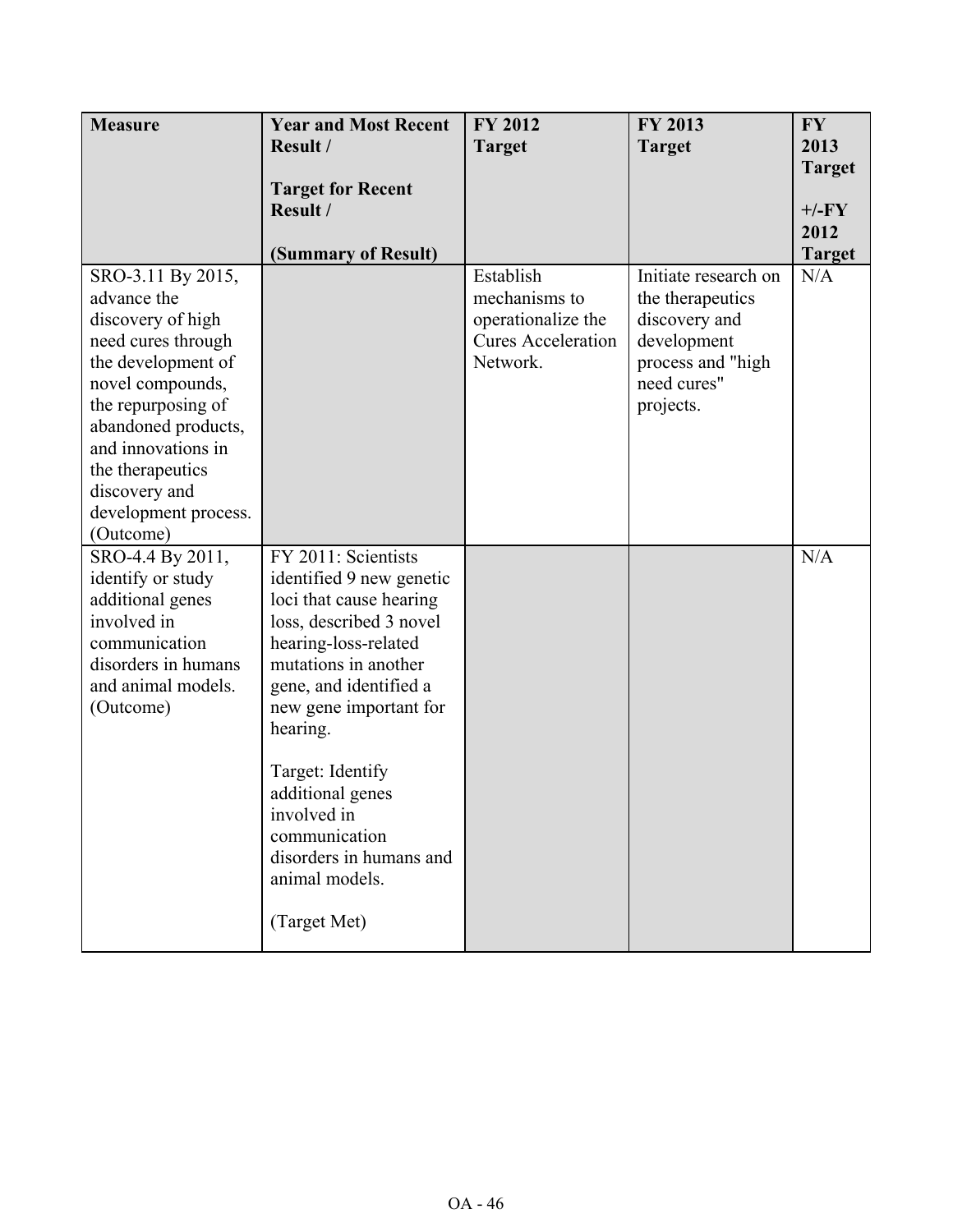| <b>Measure</b><br>SRO-4.5 By 2011,                                                                                                                                                                                                     | <b>Year and Most Recent</b><br>Result /<br><b>Target for Recent</b><br>Result /<br>(Summary of Result)<br>FY 2011: Genome-wide                                                                                                                                                                                                                              | <b>FY 2012</b><br><b>Target</b>                                                                                                                                                                                                                                                                                              | FY 2013<br><b>Target</b> | <b>FY</b><br>2013<br><b>Target</b><br>$+/-FY$<br>2012<br><b>Target</b><br>N/A |
|----------------------------------------------------------------------------------------------------------------------------------------------------------------------------------------------------------------------------------------|-------------------------------------------------------------------------------------------------------------------------------------------------------------------------------------------------------------------------------------------------------------------------------------------------------------------------------------------------------------|------------------------------------------------------------------------------------------------------------------------------------------------------------------------------------------------------------------------------------------------------------------------------------------------------------------------------|--------------------------|-------------------------------------------------------------------------------|
| identify genetic and<br>environmental factors<br>which predispose to<br>three complex<br>diseases. (Outcome)                                                                                                                           | association studies were<br>completed for an<br>additional 7 complex<br>diseases: alcohol<br>dependence, autism,<br>chronic kidney disease,<br>glaucoma, low<br>birthweight, prostate<br>cancer, and type 2<br>diabetes.<br>Target: Identify genetic<br>and environmental<br>factors which predispose<br>to three complex<br>diseases.<br>(Target Exceeded) |                                                                                                                                                                                                                                                                                                                              |                          |                                                                               |
| $SRO-4.6$ (RA) By<br>2012, develop a<br>technology to<br>facilitate patient-<br>controlled, secure<br>image sharing<br>between medical<br>centers and at least<br>one clinic operating<br>in an underserved<br>community.<br>(Outcome) | FY 2011: The medical<br>image sharing project is<br>up and running and<br>planning is underway to<br>extend the network to 15<br>other clinical sites and 8<br>research sites.<br>Target: Demonstrate<br>sharing of medical<br>images among at least 4<br>different medical centers<br>with different image<br>storage systems.<br>(Target Met)             | Complete need<br>analysis surveys in<br>underserved areas<br>and based on these<br>identified needs<br>develop at least<br>one feasibility test<br>of technology to<br>facilitate patient-<br>controlled, secure<br>image sharing<br>between medical<br>centers and a clinic<br>operating in an<br>underserved<br>community. |                          | N/A                                                                           |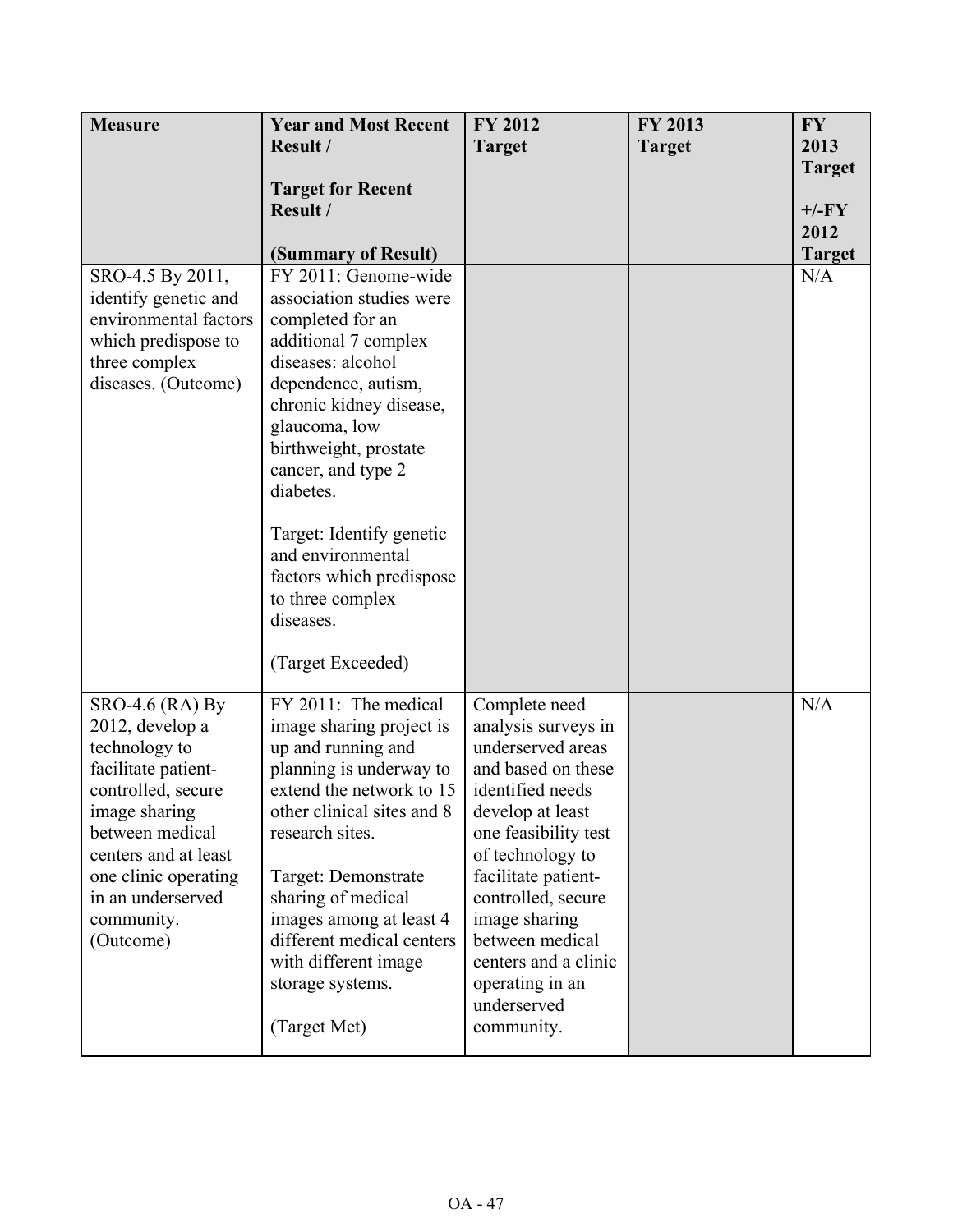| <b>Measure</b>       | <b>Year and Most Recent</b> | <b>FY 2012</b> | FY 2013       | <b>FY</b>     |
|----------------------|-----------------------------|----------------|---------------|---------------|
|                      | Result /                    | <b>Target</b>  | <b>Target</b> | 2013          |
|                      |                             |                |               | <b>Target</b> |
|                      | <b>Target for Recent</b>    |                |               |               |
|                      | Result /                    |                |               | $+/-FY$       |
|                      |                             |                |               | 2012          |
|                      | (Summary of Result)         |                |               | <b>Target</b> |
| SRO-4.7 (RA) By      | FY 2011: One well-          |                |               | N/A           |
| 2011, evaluate at    | characterized               |                |               |               |
| least one novel      | pluripotent stem cell       |                |               |               |
| animal model of type | line derived from a         |                |               |               |
| 1 diabetes.          | patient with type 1         |                |               |               |
| (Outcome)            | diabetes was                |                |               |               |
|                      | established, and tested     |                |               |               |
|                      | using standard              |                |               |               |
|                      | biological assays.          |                |               |               |
|                      |                             |                |               |               |
|                      | Target: At least one        |                |               |               |
|                      | well-characterized          |                |               |               |
|                      | pluripotent stem cell       |                |               |               |
|                      | line derived from a         |                |               |               |
|                      | patient with type 1         |                |               |               |
|                      | diabetes will be            |                |               |               |
|                      | established. Cell line(s)   |                |               |               |
|                      | will be assayed for         |                |               |               |
|                      | pluripotency markers,       |                |               |               |
|                      | differentiation potential,  |                |               |               |
|                      | and characterization of     |                |               |               |
|                      | chromosomal integrity.      |                |               |               |
|                      |                             |                |               |               |
|                      | (Target Met)                |                |               |               |
|                      |                             |                |               |               |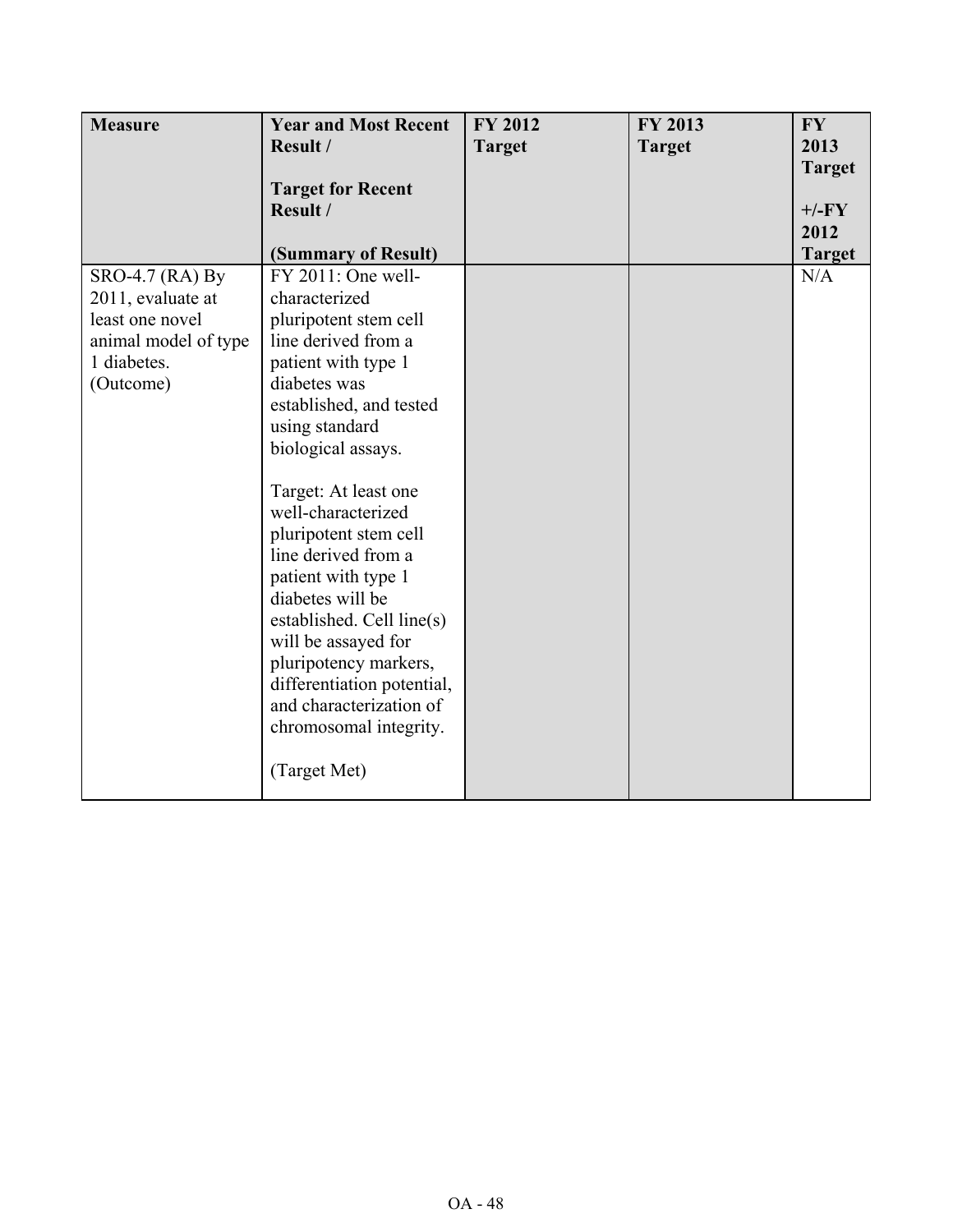| <b>Measure</b>                              | <b>Year and Most Recent</b>                       | <b>FY 2012</b> | <b>FY 2013</b> | <b>FY</b>            |
|---------------------------------------------|---------------------------------------------------|----------------|----------------|----------------------|
|                                             | Result /                                          | <b>Target</b>  | <b>Target</b>  | 2013                 |
|                                             |                                                   |                |                | <b>Target</b>        |
|                                             | <b>Target for Recent</b>                          |                |                |                      |
|                                             | Result /                                          |                |                | $+/-FY$              |
|                                             |                                                   |                |                | 2012                 |
| <b>SRO-4.8 (RA) By</b>                      | (Summary of Result)<br>FY 2011: One strategy      |                |                | <b>Target</b><br>N/A |
| 2011, develop and/or                        | for enhancing quality of                          |                |                |                      |
| test at least one                           | life through improved                             |                |                |                      |
| strategy for                                | end-of-life care and/or                           |                |                |                      |
| improving end-of-life                       | palliative care was                               |                |                |                      |
| care or palliative                          | tested. Researchers                               |                |                |                      |
| care. (Outcome)                             | assessed the feasibility                          |                |                |                      |
|                                             | of an internet-based<br>intervention to improve   |                |                |                      |
|                                             | nurses' management of                             |                |                |                      |
|                                             | pain in children.                                 |                |                |                      |
|                                             |                                                   |                |                |                      |
|                                             | Target: Complete                                  |                |                |                      |
|                                             | development and/or                                |                |                |                      |
|                                             | testing of at least one<br>strategy for enhancing |                |                |                      |
|                                             | quality of life through                           |                |                |                      |
|                                             | improved end-of-life                              |                |                |                      |
|                                             | care and/or palliative                            |                |                |                      |
|                                             | care.                                             |                |                |                      |
|                                             | (Target Met)                                      |                |                |                      |
|                                             |                                                   |                |                |                      |
| SRO-4.9 (RA) By                             | FY 2011: The groups                               |                |                | N/A                  |
| 2011, enhance the                           | involved in the DNA                               |                |                |                      |
| capacity of                                 | sequencing of                                     |                |                |                      |
| researchers to                              | participants in well-<br>phenotyped cohorts       |                |                |                      |
| investigate genetic<br>causes of disease by | have submitted their                              |                |                |                      |
| DNA sequencing of                           | data to dbGaP.                                    |                |                |                      |
| participants in well-                       |                                                   |                |                |                      |
| phenotyped cohorts.                         | Target: Deposit results                           |                |                |                      |
| (Outcome)                                   | in the database (dbGaP)                           |                |                |                      |
|                                             | to enable further<br>research and analysis.       |                |                |                      |
|                                             |                                                   |                |                |                      |
|                                             | (Target Met)                                      |                |                |                      |
|                                             |                                                   |                |                |                      |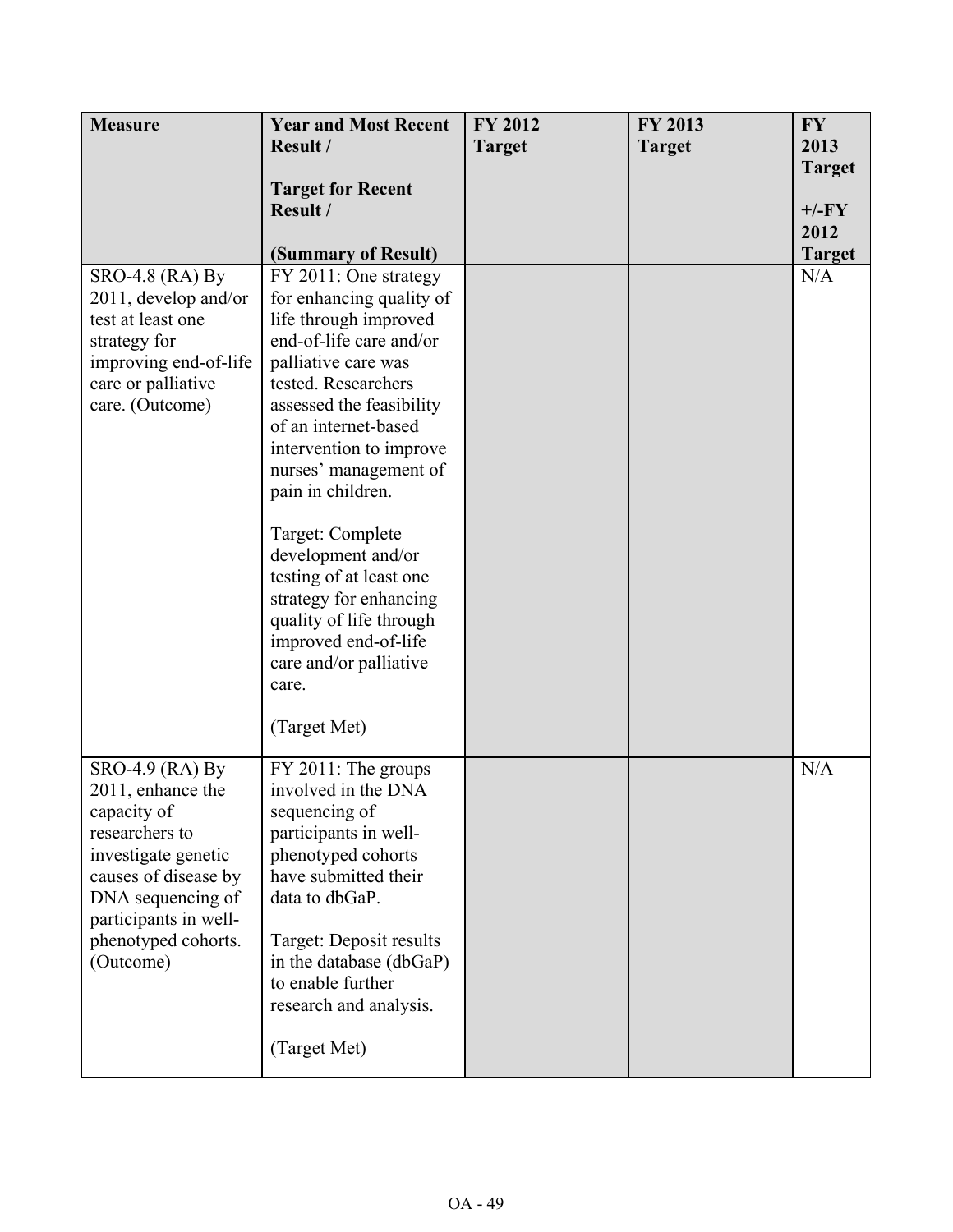| <b>Measure</b>                            | <b>Year and Most Recent</b>            | <b>FY 2012</b> | FY 2013       | <b>FY</b>     |
|-------------------------------------------|----------------------------------------|----------------|---------------|---------------|
|                                           | Result /                               | <b>Target</b>  | <b>Target</b> | 2013          |
|                                           |                                        |                |               | <b>Target</b> |
|                                           | <b>Target for Recent</b>               |                |               |               |
|                                           | Result /                               |                |               | $+/-FY$       |
|                                           |                                        |                |               | 2012          |
|                                           | (Summary of Result)                    |                |               | <b>Target</b> |
| SRO-4.10 (RA) By                          | FY 2011: NIH made                      |                |               | N/A           |
| 2011, accelerate                          | significant progress in                |                |               |               |
| progress toward                           | identifying relevant                   |                |               |               |
| identifying relevant                      | genomic alterations in<br>tumors. TCGA |                |               |               |
| genomic alterations<br>in 10 tumor types. | characterized over 4,100               |                |               |               |
| (Outcome)                                 | cases (above the target                |                |               |               |
|                                           | of 3000). However, due                 |                |               |               |
|                                           | to difficulties getting                |                |               |               |
|                                           | some samples, only 4                   |                |               |               |
|                                           | tumor projects were                    |                |               |               |
|                                           | completed. Projects for                |                |               |               |
|                                           | 8 more tumors are well                 |                |               |               |
|                                           | underway. In addition,                 |                |               |               |
|                                           | the TCGA has been                      |                |               |               |
|                                           | expanded to include 20                 |                |               |               |
|                                           | new tumor types.                       |                |               |               |
|                                           |                                        |                |               |               |
|                                           | Target: Complete                       |                |               |               |
|                                           | identification of                      |                |               |               |
|                                           | genomic alterations in                 |                |               |               |
|                                           | 10 tumor types.                        |                |               |               |
|                                           |                                        |                |               |               |
|                                           | (Target Not Met)                       |                |               |               |
|                                           |                                        |                |               |               |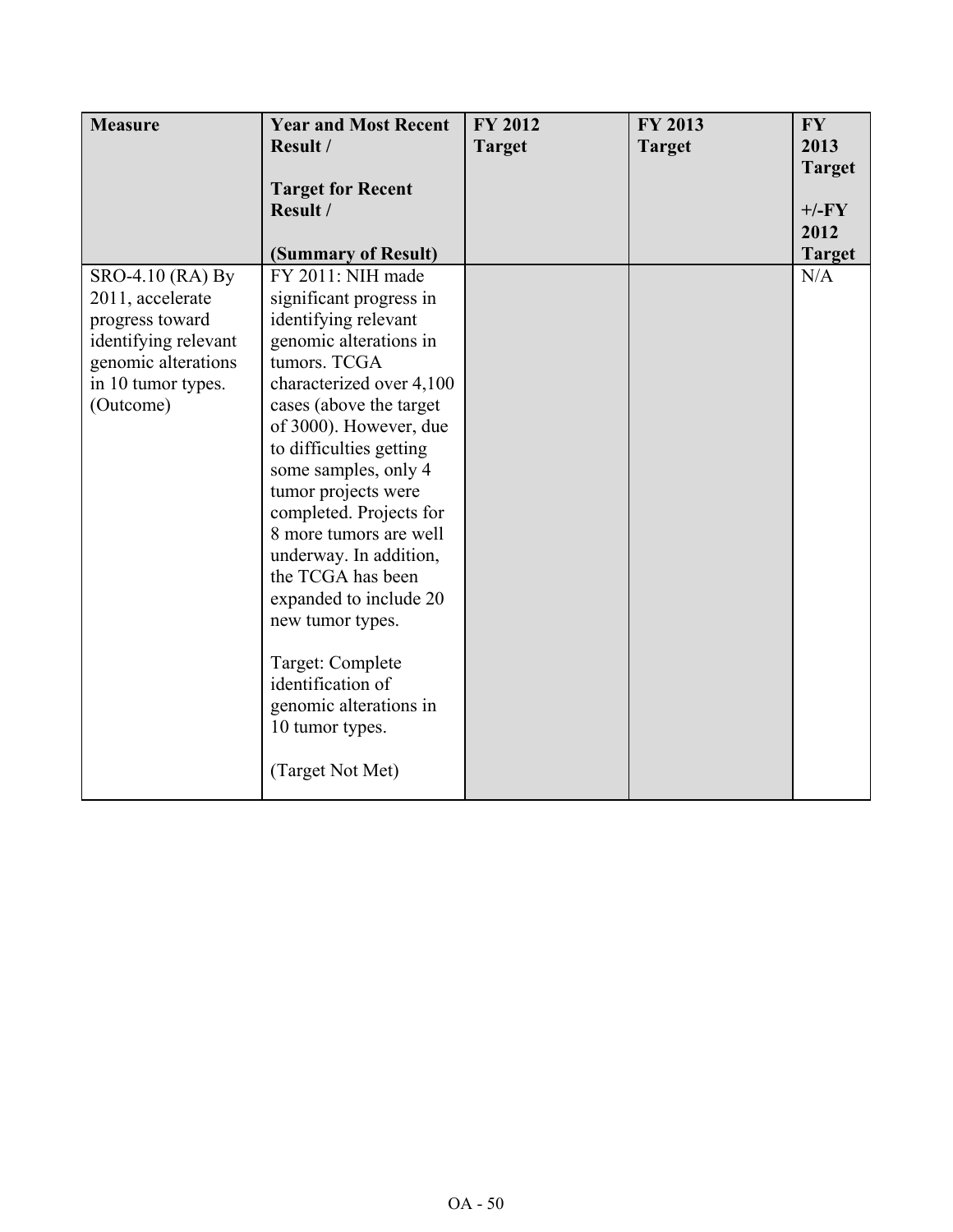| <b>Measure</b>          | <b>Year and Most Recent</b>                       | <b>FY 2012</b>      | FY 2013       | <b>FY</b>     |
|-------------------------|---------------------------------------------------|---------------------|---------------|---------------|
|                         | Result /                                          | <b>Target</b>       | <b>Target</b> | 2013          |
|                         | <b>Target for Recent</b>                          |                     |               | <b>Target</b> |
|                         | Result /                                          |                     |               | $+/-FY$       |
|                         |                                                   |                     |               | 2012          |
|                         | (Summary of Result)                               |                     |               | <b>Target</b> |
| SRO-4.11 (RA) By        | FY 2011: Researchers                              | Analyze and         |               | N/A           |
| 2012, analyze oral      | completed initial                                 | annotate the        |               |               |
| cancer genomes          | screening of 356                                  | genome sequences    |               |               |
| using high              | samples.                                          | of 94 samples       |               |               |
| throughput methods      |                                                   | taken from oral and |               |               |
| to develop a blueprint  | Target: Complete initial                          | tongue cancers and  |               |               |
| of genetic alterations. | screening of 300 tissue                           | compare with        |               |               |
| (Outcome)               | samples from existing                             | matched normal      |               |               |
|                         | biorepositories to refer                          | human tissue (total |               |               |
|                         | for secondary, quality                            | of 188 samples).    |               |               |
|                         | control screening to<br>ensure sufficient quality |                     |               |               |
|                         | and quantity of cancer                            |                     |               |               |
|                         | and normal tissue for                             |                     |               |               |
|                         | genomic analysis.                                 |                     |               |               |
|                         | Previous target: Analyze                          |                     |               |               |
|                         | 124 additional samples                            |                     |               |               |
|                         | and validate and                                  |                     |               |               |
|                         | integrate data to                                 |                     |               |               |
|                         | complete blueprint of                             |                     |               |               |
|                         | oral cancer genome.                               |                     |               |               |
|                         |                                                   |                     |               |               |
|                         | (Target Met)                                      |                     |               |               |
|                         |                                                   |                     |               |               |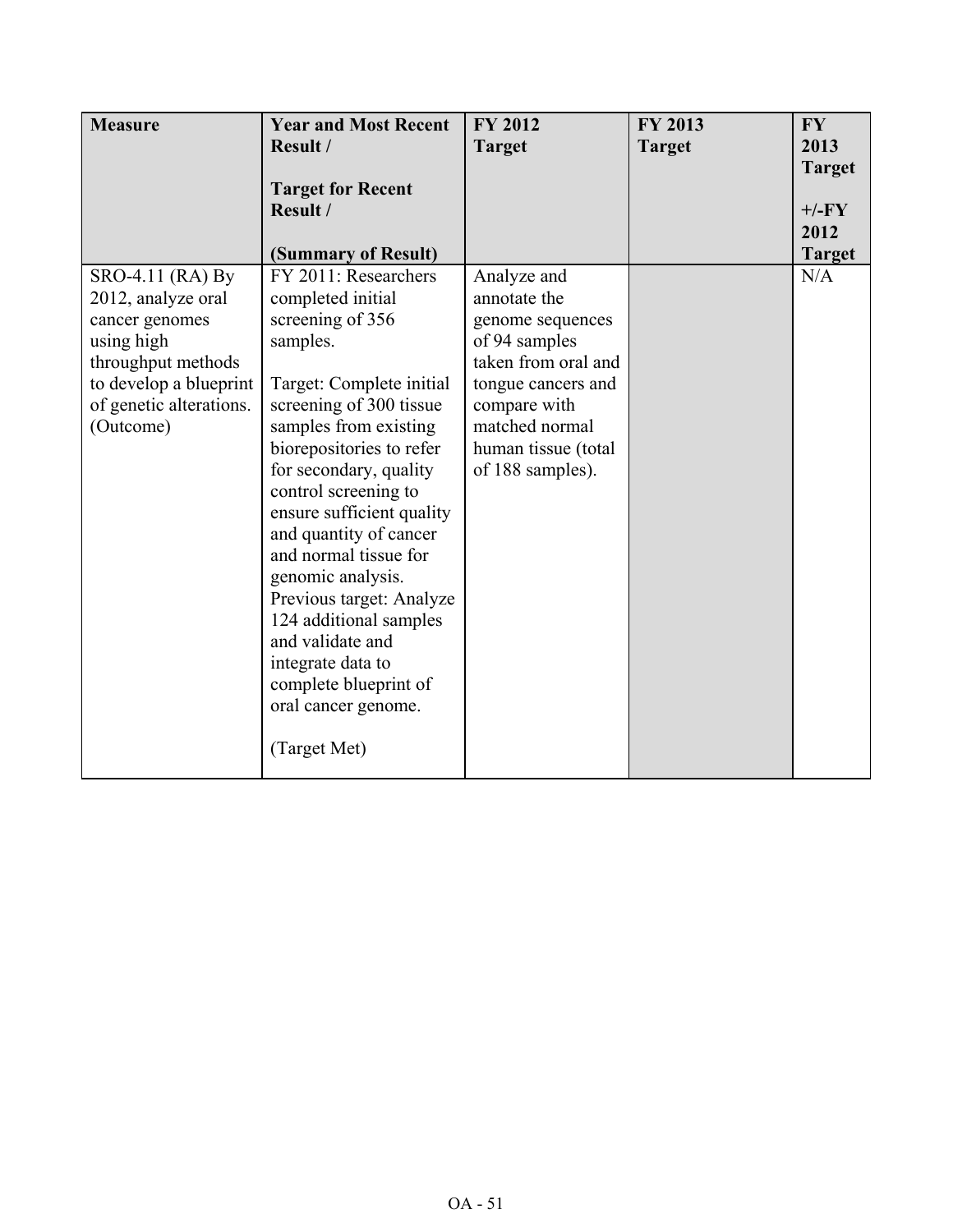| <b>Measure</b>                                                                                                                                                    | <b>Year and Most Recent</b><br>Result /<br><b>Target for Recent</b><br>Result /<br>(Summary of Result)                                                                                                                                                                                                                                                 | FY 2012<br><b>Target</b>                                                                                                        | FY 2013<br><b>Target</b> | <b>FY</b><br>2013<br><b>Target</b><br>$+/-FY$<br>2012<br><b>Target</b> |
|-------------------------------------------------------------------------------------------------------------------------------------------------------------------|--------------------------------------------------------------------------------------------------------------------------------------------------------------------------------------------------------------------------------------------------------------------------------------------------------------------------------------------------------|---------------------------------------------------------------------------------------------------------------------------------|--------------------------|------------------------------------------------------------------------|
| SRO-4.12 (RA) By<br>2011, demonstrate<br>the feasibility of a<br>new therapeutic<br>strategy in a<br>preclinical model of a<br>neurological disease.<br>(Outcome) | FY 2011: Demonstrated<br>the feasibility of new<br>therapeutic strategies in<br>preclinical models of<br>spinal muscular atrophy,<br>tumor associated<br>epilepsy, and<br>Parkinson's disease.<br>Target: Demonstrate the<br>feasibility of a new<br>therapeutic strategy in a<br>preclinical model of a<br>neurological disease.<br>(Target Exceeded) |                                                                                                                                 |                          | N/A                                                                    |
| SRO-5.8 By 2012,<br>improve device $(s)$ to<br>measure hot flashes<br>and test in clinical<br>studies of hot flash<br>therapies. (Outcome)                        | FY 2011: 180 women<br>have been successfully<br>enrolled in the trial<br>$(100\% \text{ of enrollment}).$<br>Target: Complete 90%<br>of planned study subject<br>accrual and continue<br>quantitative data<br>collection.<br>(Target Exceeded)                                                                                                         | Device to measure<br>hot flashes<br>developed and<br>tested in clinical<br>studies is improved<br>compared to other<br>devices. |                          | N/A                                                                    |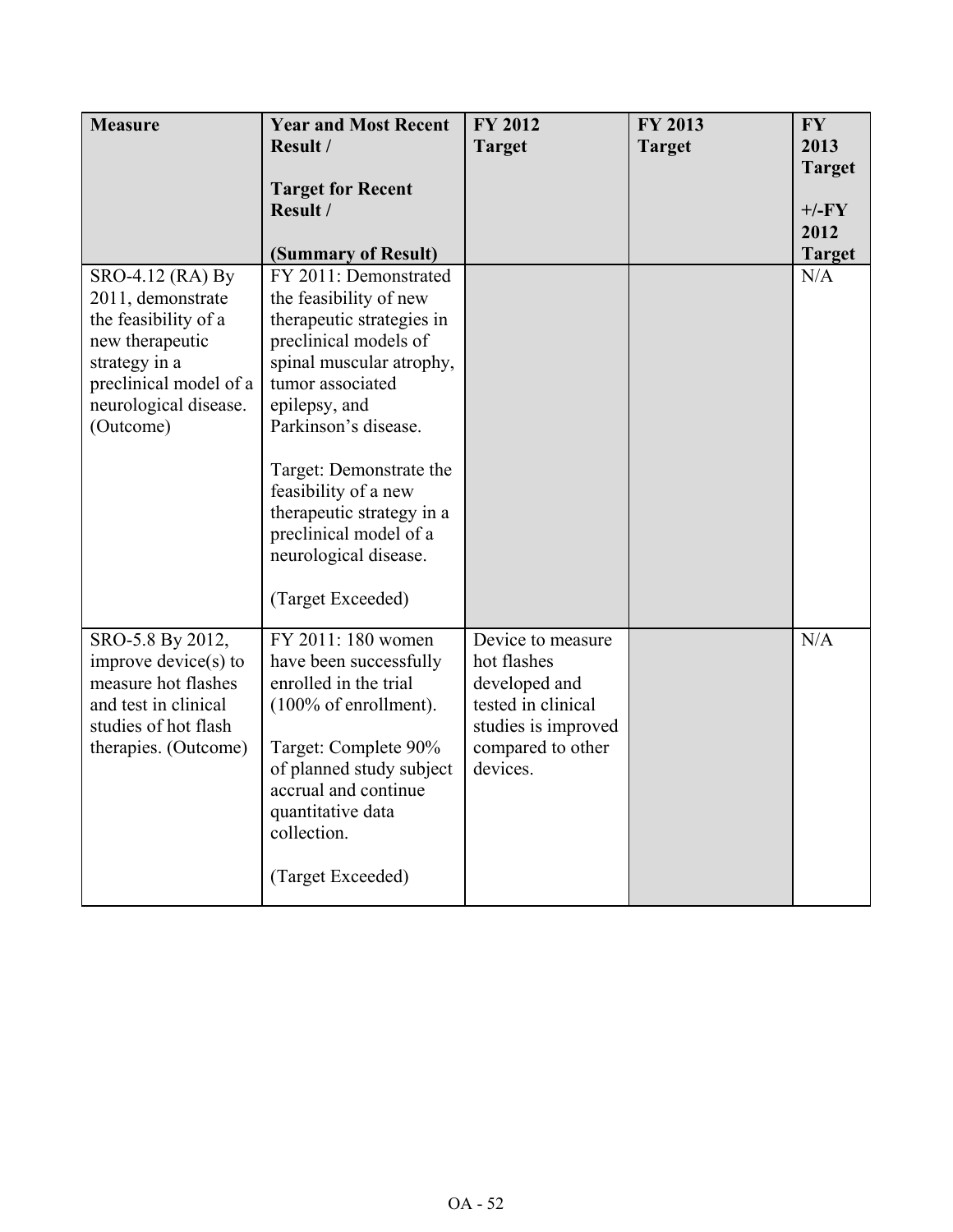| <b>Measure</b>       | <b>Year and Most Recent</b> | <b>FY 2012</b> | FY 2013       | <b>FY</b>     |
|----------------------|-----------------------------|----------------|---------------|---------------|
|                      | Result /                    | <b>Target</b>  | <b>Target</b> | 2013          |
|                      |                             |                |               | <b>Target</b> |
|                      | <b>Target for Recent</b>    |                |               |               |
|                      | Result /                    |                |               | $+/-FY$       |
|                      |                             |                |               | 2012          |
|                      | (Summary of Result)         |                |               | <b>Target</b> |
| SRO-5.10 By 2011,    | FY 2011: Conducted          |                |               | N/A           |
| conduct studies of   | studies of girls aged 6     |                |               |               |
| girls aged 6 through | through 8 to                |                |               |               |
| 8 years to determine | characterize                |                |               |               |
| the associations     | environmental               |                |               |               |
| between the age of   | exposures, including        |                |               |               |
| onset of puberty and | some metals and certain     |                |               |               |
| progression through  | chemicals in plastics as    |                |               |               |
| puberty with 12      | well as some industrial     |                |               |               |
| environmental        | contaminants, and their     |                |               |               |
| exposures.           | associations of puberty     |                |               |               |
| (Outcome)            | onset and progression       |                |               |               |
|                      | through puberty.            |                |               |               |
|                      | Instituted a more robust    |                |               |               |
|                      | data processing and         |                |               |               |
|                      | coordinating center to      |                |               |               |
|                      | better analyze data for     |                |               |               |
|                      | further insights into how   |                |               |               |
|                      | the environment             |                |               |               |
|                      | influences changes          |                |               |               |
|                      | during important            |                |               |               |
|                      | developmental periods.      |                |               |               |
|                      |                             |                |               |               |
|                      | Target: Determine the       |                |               |               |
|                      | associations between the    |                |               |               |
|                      | age of onset of puberty     |                |               |               |
|                      | and progression through     |                |               |               |
|                      | puberty with 12             |                |               |               |
|                      | environmental               |                |               |               |
|                      | exposures.                  |                |               |               |
|                      |                             |                |               |               |
|                      | (Target Met)                |                |               |               |
|                      |                             |                |               |               |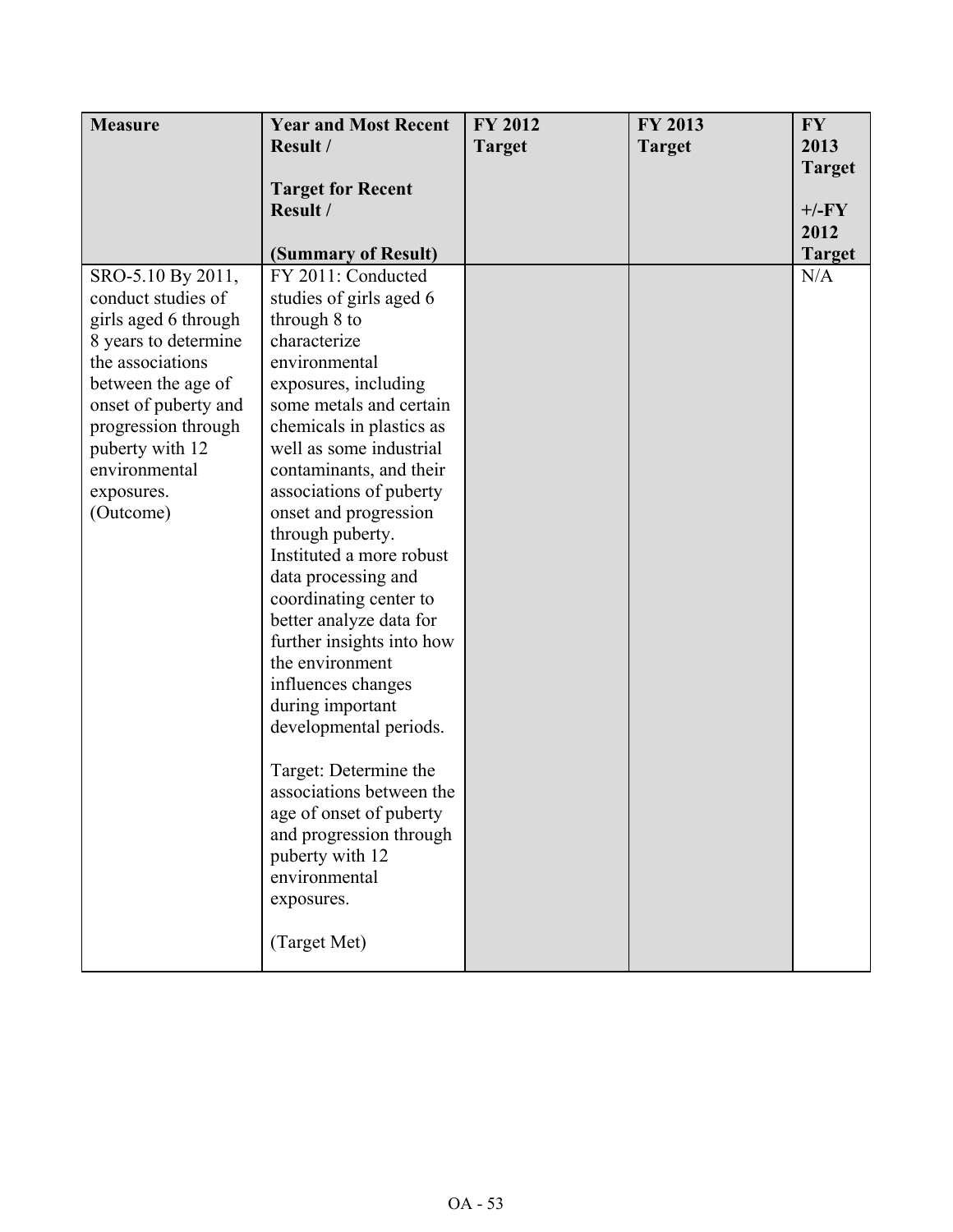| <b>Measure</b>                               | <b>Year and Most Recent</b>                     | <b>FY 2012</b>      | FY 2013       | <b>FY</b>             |
|----------------------------------------------|-------------------------------------------------|---------------------|---------------|-----------------------|
|                                              | Result /                                        | <b>Target</b>       | <b>Target</b> | 2013                  |
|                                              |                                                 |                     |               | <b>Target</b>         |
|                                              | <b>Target for Recent</b>                        |                     |               |                       |
|                                              | Result /                                        |                     |               | $+/-FY$               |
|                                              | (Summary of Result)                             |                     |               | 2012<br><b>Target</b> |
| SRO-5.11 By 2012,                            | FY 2011: One strategy                           | Test at least two   |               | N/A                   |
| develop and test at                          | identified and tested                           | behavior-based      |               |                       |
| least two behavioral                         | interventions to reduce                         | strategies that     |               |                       |
| strategies for the                           | sleep disturbance in                            | manage at least one |               |                       |
| management of                                | nursing home and                                | candidate symptom   |               |                       |
| symptoms to reduce                           | assisted living residents,                      | and improve         |               |                       |
| the effects of disease,                      | many of whom have                               | quality of life and |               |                       |
| disability, or                               | cognitive impairment.                           | health outcomes.    |               |                       |
| psychological                                |                                                 |                     |               |                       |
| distress on quality of<br>life and outcomes. | Target: Identify at least<br>one behavior-based |                     |               |                       |
| (Outcome)                                    | strategy that manages at                        |                     |               |                       |
|                                              | least one candidate                             |                     |               |                       |
|                                              | symptom and improves                            |                     |               |                       |
|                                              | quality of life and health                      |                     |               |                       |
|                                              | outcomes.                                       |                     |               |                       |
|                                              |                                                 |                     |               |                       |
|                                              | (Target Met)                                    |                     |               |                       |
|                                              |                                                 |                     |               |                       |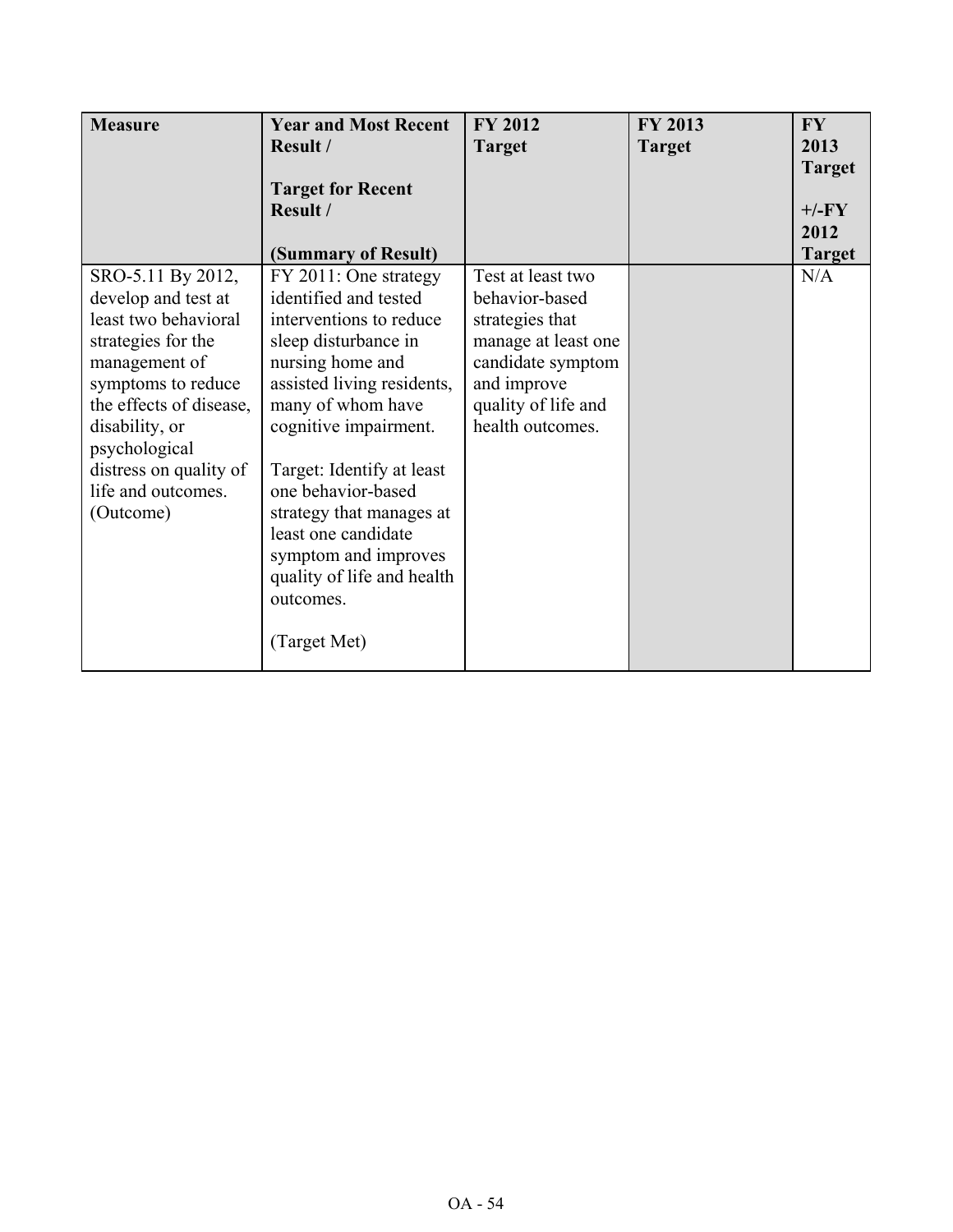| <b>Measure</b>                                                                                                                                                                                                                                                        | <b>Year and Most Recent</b><br>Result /                                                                                                                                                                                                                                                                                                                                                                                                  | <b>FY 2012</b><br><b>Target</b>                                                                                                                                                                     | <b>FY 2013</b><br><b>Target</b>                                                                                                                                                                         | <b>FY</b><br>2013                                 |
|-----------------------------------------------------------------------------------------------------------------------------------------------------------------------------------------------------------------------------------------------------------------------|------------------------------------------------------------------------------------------------------------------------------------------------------------------------------------------------------------------------------------------------------------------------------------------------------------------------------------------------------------------------------------------------------------------------------------------|-----------------------------------------------------------------------------------------------------------------------------------------------------------------------------------------------------|---------------------------------------------------------------------------------------------------------------------------------------------------------------------------------------------------------|---------------------------------------------------|
|                                                                                                                                                                                                                                                                       | <b>Target for Recent</b><br>Result /<br>(Summary of Result)                                                                                                                                                                                                                                                                                                                                                                              |                                                                                                                                                                                                     |                                                                                                                                                                                                         | <b>Target</b><br>$+/-FY$<br>2012<br><b>Target</b> |
| SRO-5.12 By 2013,<br>identify several<br>potential targets<br>and/or molecules that<br>modulate or enhance<br>the extinction of<br>learned behaviors<br>and conditioned<br>associations<br>supporting addiction,<br>compulsion, or<br>anxiety disorders.<br>(Outcome) | FY 2011: Several<br>compounds including D-<br>cycloserine, PEPA, and<br>BHF177were found to<br>improve extinction of<br>cocaine self-<br>administration and in<br>animal models of<br>relapse, i.e.,<br>reinstatement of drug<br>seeking behavior.<br>Target: Confirm in<br>replication studies the<br>effectiveness of<br>compounds reported to<br>date in animal models of<br>extinction of drug-<br>seeking behavior.<br>(Target Met) | Test one additional<br>compound in<br>animal models of<br>extinction of drug<br>seeking behavior<br>and confirm in<br>replication studies<br>the effectiveness of<br>compounds<br>reported to date. | Test whether<br>compounds that<br>have been shown<br>to affect the<br>extinction of drug<br>seeking behavior<br>for some drugs of<br>abuse are equally<br>effective against<br>other drugs of<br>abuse. | N/A                                               |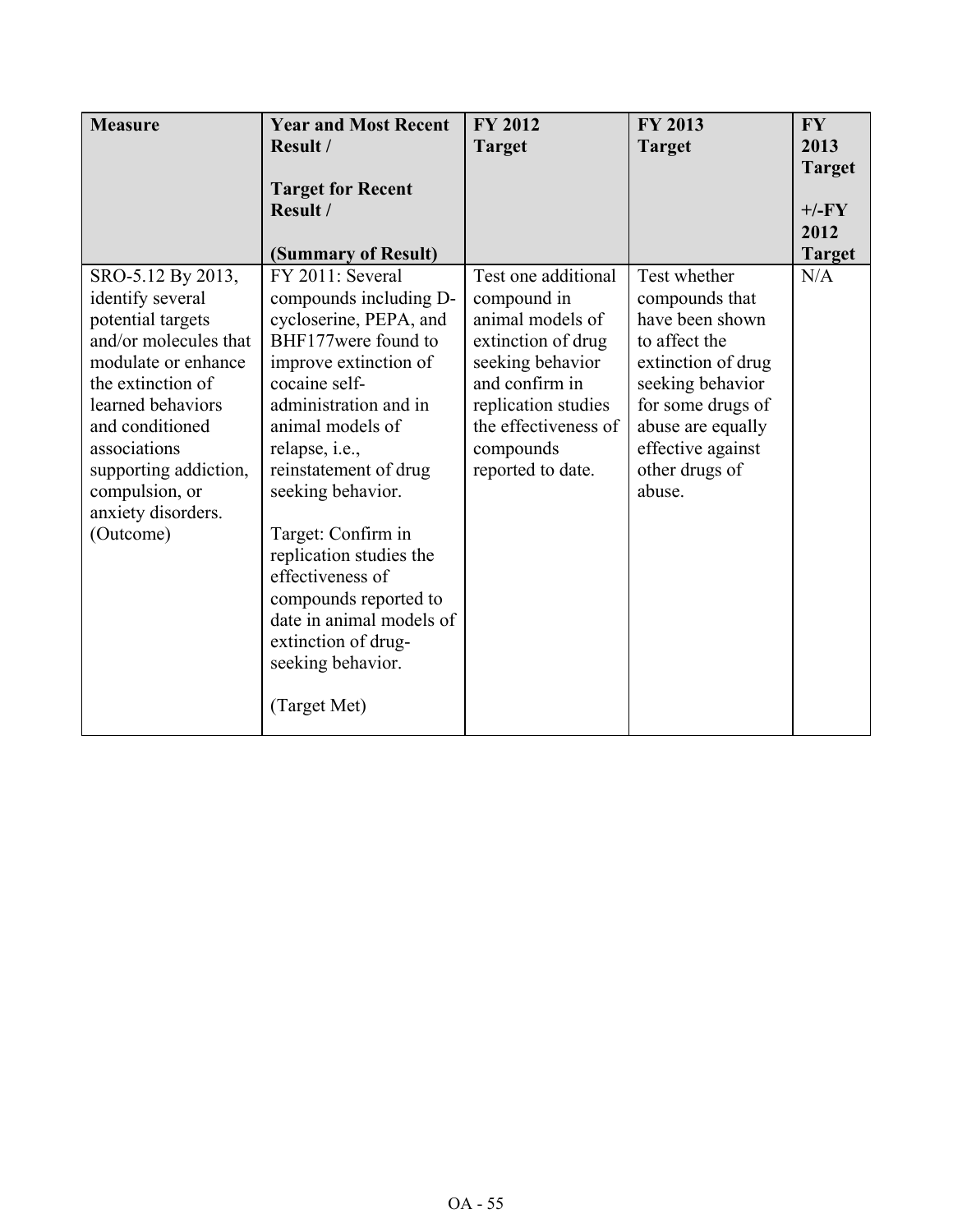| <b>Measure</b>                                                                                                                                                                                        | <b>Year and Most Recent</b><br>Result /                                                                                                                                                                                                                                                                                                                        | <b>FY 2012</b>                                                                                               | FY 2013                                                                                                                                                                                                         | <b>FY</b><br>2013    |
|-------------------------------------------------------------------------------------------------------------------------------------------------------------------------------------------------------|----------------------------------------------------------------------------------------------------------------------------------------------------------------------------------------------------------------------------------------------------------------------------------------------------------------------------------------------------------------|--------------------------------------------------------------------------------------------------------------|-----------------------------------------------------------------------------------------------------------------------------------------------------------------------------------------------------------------|----------------------|
|                                                                                                                                                                                                       |                                                                                                                                                                                                                                                                                                                                                                | <b>Target</b>                                                                                                | <b>Target</b>                                                                                                                                                                                                   | <b>Target</b>        |
|                                                                                                                                                                                                       | <b>Target for Recent</b>                                                                                                                                                                                                                                                                                                                                       |                                                                                                              |                                                                                                                                                                                                                 |                      |
|                                                                                                                                                                                                       | Result /                                                                                                                                                                                                                                                                                                                                                       |                                                                                                              |                                                                                                                                                                                                                 | $+/-FY$              |
|                                                                                                                                                                                                       | (Summary of Result)                                                                                                                                                                                                                                                                                                                                            |                                                                                                              |                                                                                                                                                                                                                 | 2012                 |
| SRO-5.13 By 2015,<br>establish and<br>evaluate a process to<br>prioritize compounds<br>that have not yet<br>been adequately<br>tested for more in-<br>depth toxicological<br>evaluation.<br>(Outcome) | FY 2011: The 10K<br>library was completed.<br>Performance on mid-<br>throughput assays<br>surpassed the target.<br>Analytical or chemical<br>analysis is in progress<br>but not yet completed.<br>Target: Identify an<br>additional 3,000<br>compounds to the<br>library for testing,<br>complete compound<br>analytical analysis, and<br>test 50 compounds in | Test 10,000<br>compound main<br>library in 50 qHTS<br>and test 50<br>compounds in mid-<br>throughput assays. | Test 10,000<br>compound main<br>library in 25 qHTS<br>and test 180<br>compounds in<br>densely sequenced<br>human<br>lymphoblastoid<br>cell lines to assess<br>genetic diversity in<br>response to<br>toxicants. | <b>Target</b><br>N/A |
|                                                                                                                                                                                                       | mid-throughput assays.<br>(Target Not Met)                                                                                                                                                                                                                                                                                                                     |                                                                                                              |                                                                                                                                                                                                                 |                      |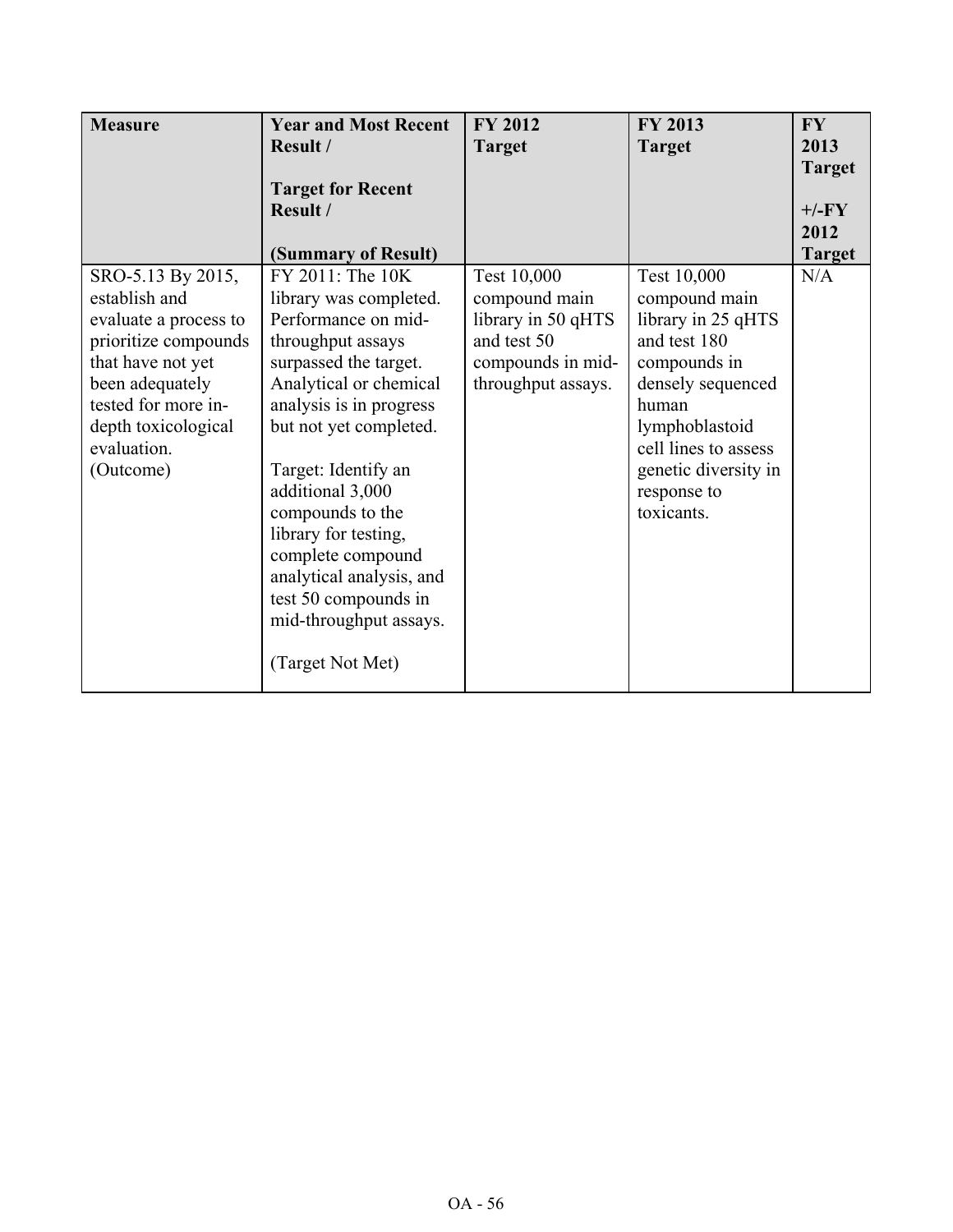| <b>Measure</b>                                                                                                                                  | <b>Year and Most Recent</b>                                                                                                                                                                                                                                                                                                                                                                                                                                                                                                                                                                                                                                                   | <b>FY 2012</b>                                                                                                                                                                                                                                 | FY 2013                                                                                                                                                              | <b>FY</b>                                         |
|-------------------------------------------------------------------------------------------------------------------------------------------------|-------------------------------------------------------------------------------------------------------------------------------------------------------------------------------------------------------------------------------------------------------------------------------------------------------------------------------------------------------------------------------------------------------------------------------------------------------------------------------------------------------------------------------------------------------------------------------------------------------------------------------------------------------------------------------|------------------------------------------------------------------------------------------------------------------------------------------------------------------------------------------------------------------------------------------------|----------------------------------------------------------------------------------------------------------------------------------------------------------------------|---------------------------------------------------|
|                                                                                                                                                 | Result /                                                                                                                                                                                                                                                                                                                                                                                                                                                                                                                                                                                                                                                                      | <b>Target</b>                                                                                                                                                                                                                                  | <b>Target</b>                                                                                                                                                        | 2013                                              |
|                                                                                                                                                 | <b>Target for Recent</b><br>Result /<br>(Summary of Result)                                                                                                                                                                                                                                                                                                                                                                                                                                                                                                                                                                                                                   |                                                                                                                                                                                                                                                |                                                                                                                                                                      | <b>Target</b><br>$+/-FY$<br>2012<br><b>Target</b> |
| SRO-5.14 By 2013,<br>reduce tobacco<br>prevalence among<br>youth by preventing<br>initiation and<br>increasing rates of<br>cessation. (Outcome) | FY 2011: Preliminary<br>results from ongoing<br>smokeless and smoking<br>prevention and cessation<br>studies provide the basis<br>for further research on<br>intervention strategies<br>and implementation.<br>Thus far, results have<br>led to improvements in<br>logistics and recruitment<br>strategies to better target<br>high risk populations<br>(e.g., low-income<br>populations).<br>Target: Complete<br>preliminary analysis of<br>intervention data on<br>smokeless tobacco use<br>prevention and<br>cessation, and for<br>effectiveness of<br>smoking cessation<br>interventions and<br>programs in low income<br>youth and adult<br>populations.<br>(Target Met) | Based on results of<br>preliminary<br>analysis,<br>implement<br>evidence-based<br>behavioral<br>cessation<br>programs, and<br>continue to assess<br>the efficacy of<br>cessation<br>medicines in low<br>income youth and<br>adult populations. | Identify best<br>evidence-based<br>strategies to reduce<br>tobacco prevalence<br>among youth by<br>preventing<br>initiation and<br>increasing rates of<br>cessation. | N/A                                               |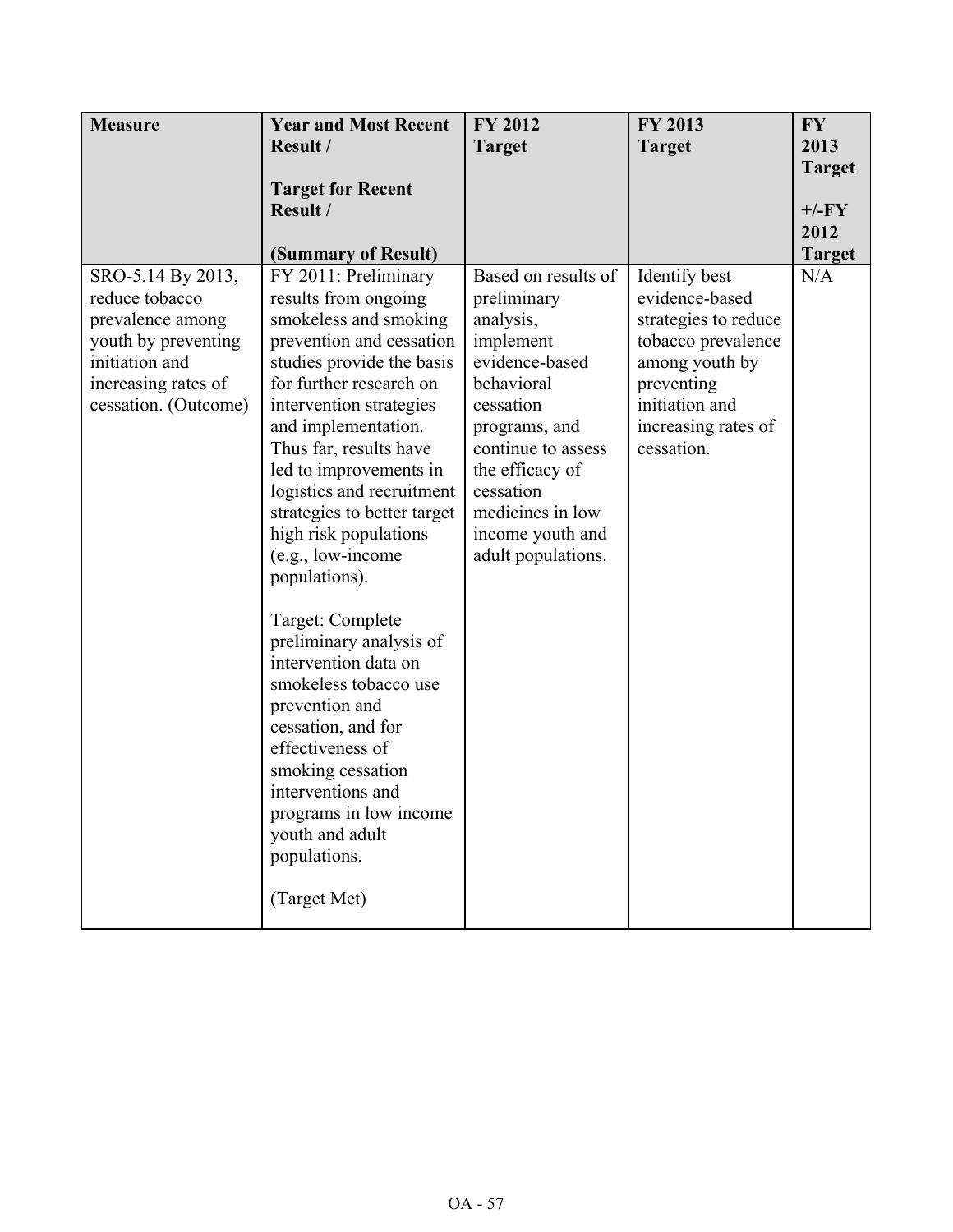| <b>Measure</b>                                                                                                                                                            | <b>Year and Most Recent</b><br>Result /<br><b>Target for Recent</b><br>Result /<br>(Summary of Result)                                                                                                                                                                                                                                                                                               | <b>FY 2012</b><br><b>Target</b>                                                                                                                                             | FY 2013<br><b>Target</b> | <b>FY</b><br>2013<br><b>Target</b><br>$+/-FY$<br>2012<br><b>Target</b> |
|---------------------------------------------------------------------------------------------------------------------------------------------------------------------------|------------------------------------------------------------------------------------------------------------------------------------------------------------------------------------------------------------------------------------------------------------------------------------------------------------------------------------------------------------------------------------------------------|-----------------------------------------------------------------------------------------------------------------------------------------------------------------------------|--------------------------|------------------------------------------------------------------------|
| SRO-6.1 By 2012,<br>identify the genes<br>that control the risk<br>of development of<br>age-related macular<br>degeneration (AMD)<br>and glaucoma in<br>humans. (Outcome) | FY 2011: Researchers<br>completed the largest<br>POAG GWAS to date<br>with 3,146 glaucoma<br>patients and 3,487<br>controls identified<br>CDKN2BAS gene,<br>implicating the TGF-B<br>molecular pathway in<br>glaucoma susceptibility.<br>Target: Conduct<br>Genome-Wide<br>Association studies<br>(GWAS) of glaucoma<br>cohorts and make data<br>available for research<br>purposes.<br>(Target Met) | Complete goal of<br>identifying the<br>genes that control<br>the risk of<br>development of<br>age-related<br>macular<br>degeneration<br>(AMD) and<br>glaucoma in<br>humans. |                          | N/A                                                                    |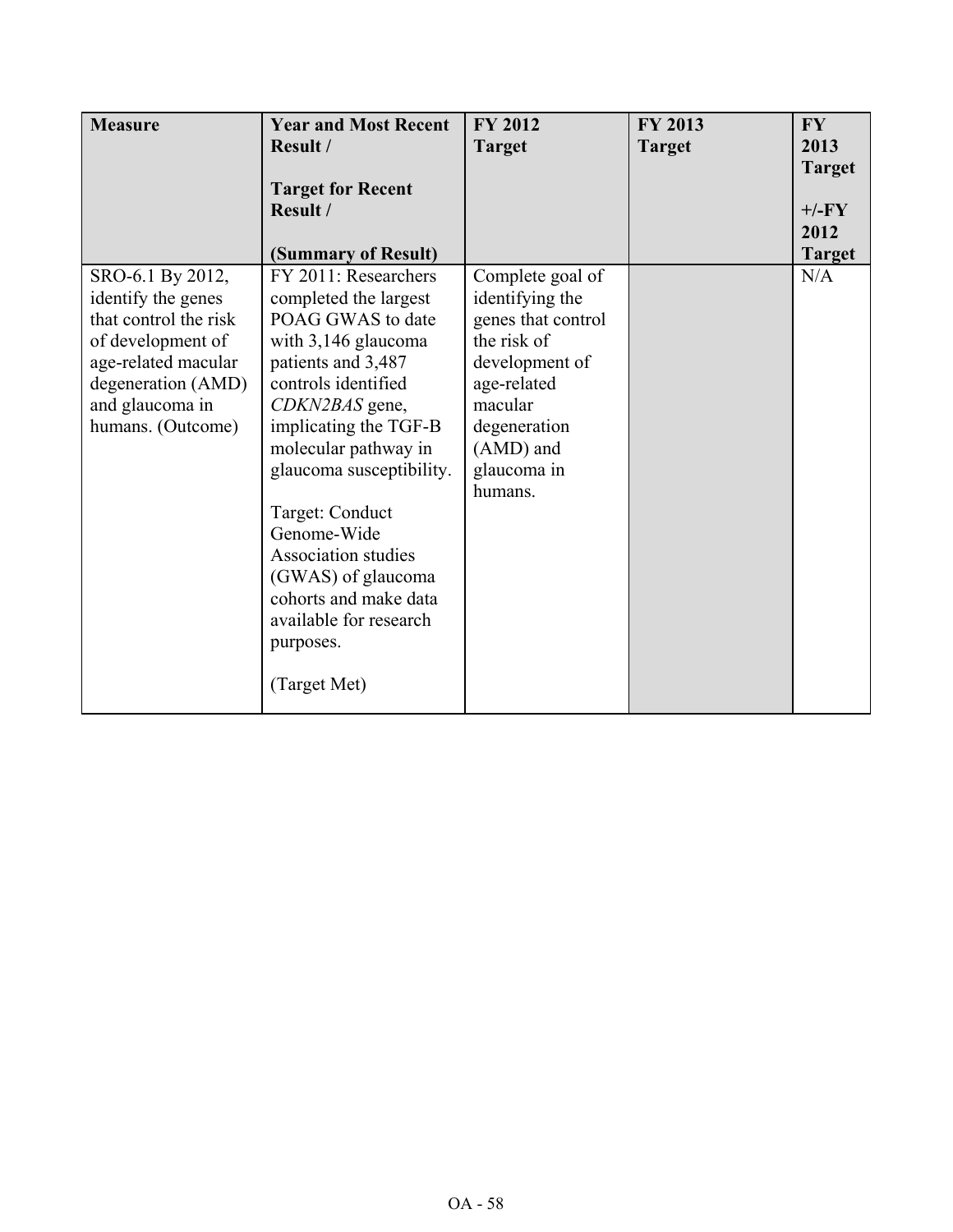| <b>Measure</b>         | <b>Year and Most Recent</b><br>Result / | <b>FY 2012</b> | <b>FY 2013</b> | <b>FY</b>             |
|------------------------|-----------------------------------------|----------------|----------------|-----------------------|
|                        |                                         | <b>Target</b>  | <b>Target</b>  | 2013<br><b>Target</b> |
|                        | <b>Target for Recent</b>                |                |                |                       |
|                        | Result /                                |                |                | $+/-FY$               |
|                        |                                         |                |                | 2012                  |
|                        | (Summary of Result)                     |                |                | <b>Target</b>         |
| SRO-6.2 By 2011,       | FY 2011: Researchers                    |                |                | N/A                   |
| assess the efficacy of | assessed the efficacy of                |                |                |                       |
| at least three new     | five new treatment                      |                |                |                       |
| treatment strategies   | strategies to reduce                    |                |                |                       |
| to reduce              | cardiovascular                          |                |                |                       |
| cardiovascular         | morbidity/mortality in                  |                |                |                       |
| morbidity/mortality    | patients with type 2                    |                |                |                       |
| in patients with type  | diabetes and/or chronic                 |                |                |                       |
| 2 diabetes and/or      | kidney disease.                         |                |                |                       |
| chronic kidney         |                                         |                |                |                       |
| disease. (Outcome)     | Target: Assess the                      |                |                |                       |
|                        | efficacy of at least three              |                |                |                       |
|                        | new treatment strategies                |                |                |                       |
|                        | to reduce cardiovascular                |                |                |                       |
|                        | morbidity/mortality in                  |                |                |                       |
|                        | patients with type 2                    |                |                |                       |
|                        | diabetes and/or chronic                 |                |                |                       |
|                        | kidney disease.                         |                |                |                       |
|                        | (Target Met)                            |                |                |                       |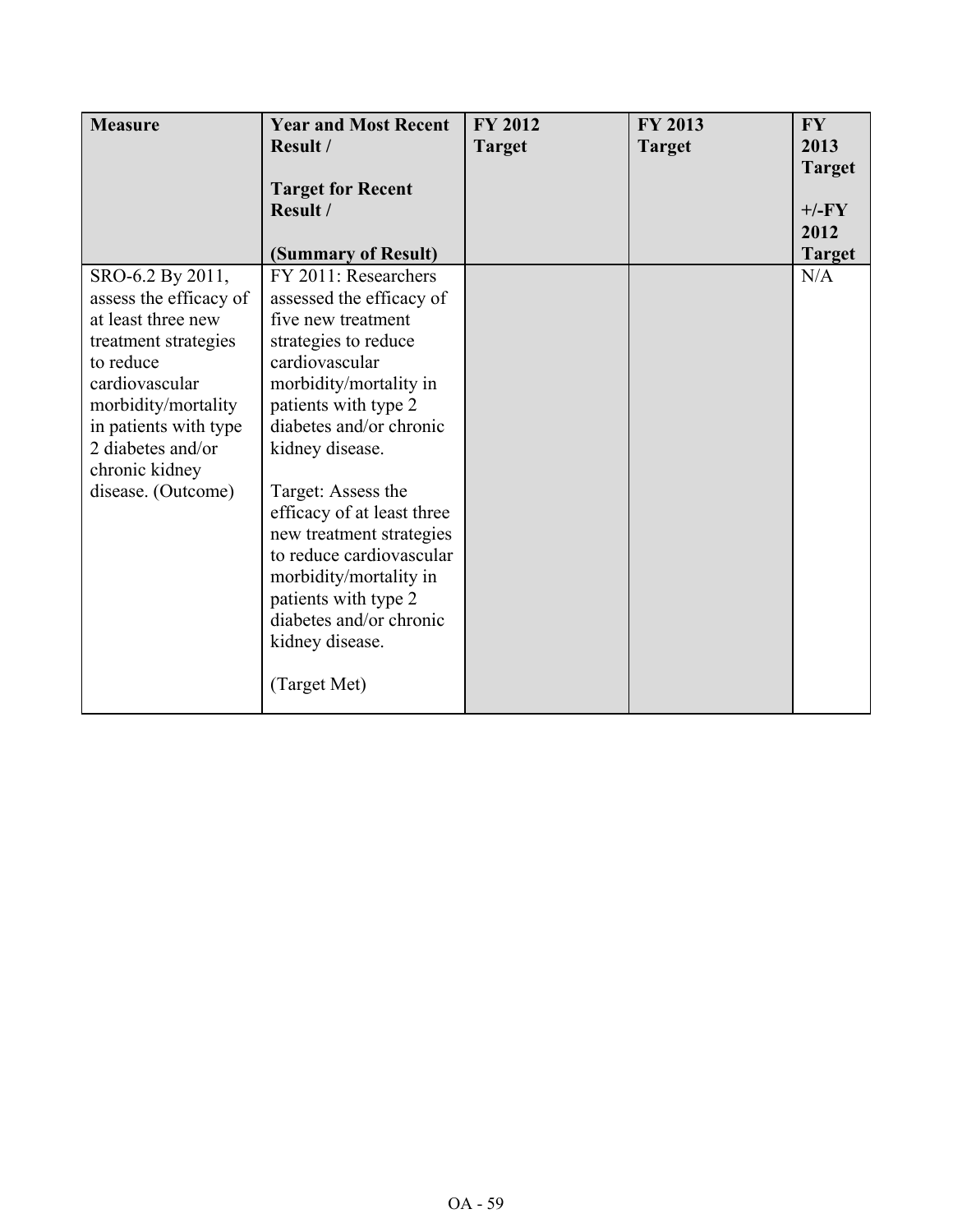| <b>Measure</b>                                                                                                                                                                                                                                                   | <b>Year and Most Recent</b>                                                                                                                                                                                                                                                                                                                                                                                                                                                                                                                                                                          | <b>FY 2012</b>                                                                                      | <b>FY 2013</b>                                                                                                   | <b>FY</b>            |
|------------------------------------------------------------------------------------------------------------------------------------------------------------------------------------------------------------------------------------------------------------------|------------------------------------------------------------------------------------------------------------------------------------------------------------------------------------------------------------------------------------------------------------------------------------------------------------------------------------------------------------------------------------------------------------------------------------------------------------------------------------------------------------------------------------------------------------------------------------------------------|-----------------------------------------------------------------------------------------------------|------------------------------------------------------------------------------------------------------------------|----------------------|
|                                                                                                                                                                                                                                                                  | Result /                                                                                                                                                                                                                                                                                                                                                                                                                                                                                                                                                                                             | <b>Target</b>                                                                                       | <b>Target</b>                                                                                                    | 2013                 |
|                                                                                                                                                                                                                                                                  |                                                                                                                                                                                                                                                                                                                                                                                                                                                                                                                                                                                                      |                                                                                                     |                                                                                                                  | <b>Target</b>        |
|                                                                                                                                                                                                                                                                  | <b>Target for Recent</b>                                                                                                                                                                                                                                                                                                                                                                                                                                                                                                                                                                             |                                                                                                     |                                                                                                                  |                      |
|                                                                                                                                                                                                                                                                  | Result /                                                                                                                                                                                                                                                                                                                                                                                                                                                                                                                                                                                             |                                                                                                     |                                                                                                                  | $+/-FY$<br>2012      |
|                                                                                                                                                                                                                                                                  |                                                                                                                                                                                                                                                                                                                                                                                                                                                                                                                                                                                                      |                                                                                                     |                                                                                                                  |                      |
| SRO-6.4 By 2015,<br>identify and<br>characterize two<br>molecular pathways<br>of potential clinical<br>significance that may<br>serve as the basis for<br>discovering new<br>medications for<br>preventing and<br>treating asthma<br>exacerbations.<br>(Outcome) | (Summary of Result)<br>FY 2011: Scientists<br>characterized the<br>molecular pathways in<br>fibroblasts (the principal<br>active cells of<br>connective tissue) from<br>two regions of the lung.<br>Their findings suggest<br>that fibroblasts from the<br>distal lung may be the<br>more important<br>fibroblast cell type in<br>processes that contribute<br>to disease progression<br>and severity in asthma.<br>Target: Characterize<br>cellular and molecular<br>inflammation in the<br>distal lung that may<br>contribute to severe<br>disease with frequent<br>exacerbations.<br>(Target Met) | Investigate the role<br>of mucus gel<br>formation in<br>healthy controls<br>and asthma<br>patients. | Conduct<br>investigations to<br>elucidate the<br>dynamic,<br>pathophysiologic<br>phenotypes of<br>severe asthma. | <b>Target</b><br>N/A |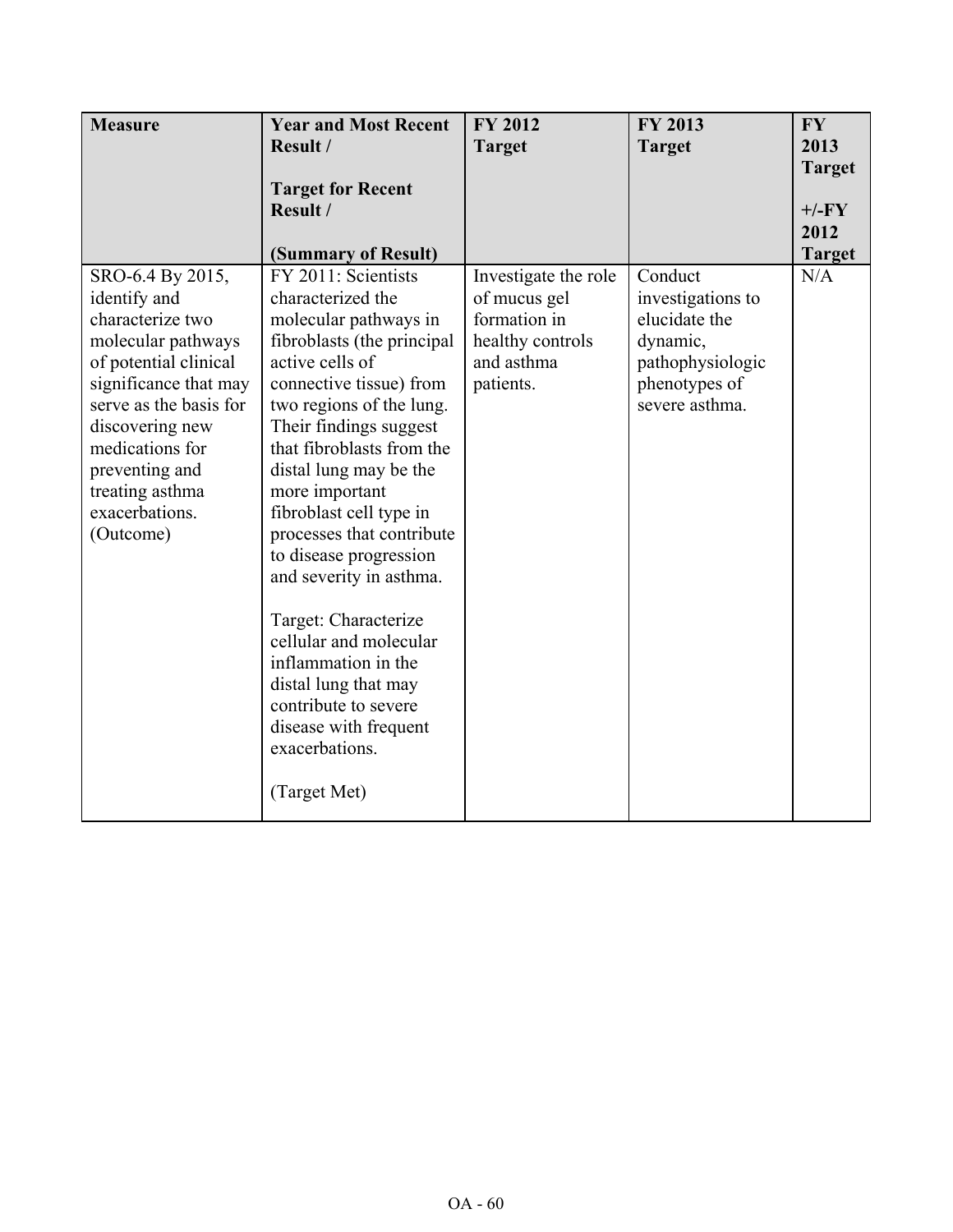| <b>Measure</b>        | <b>Year and Most Recent</b> | <b>FY 2012</b>     | <b>FY 2013</b>      | <b>FY</b>     |
|-----------------------|-----------------------------|--------------------|---------------------|---------------|
|                       | Result /                    | <b>Target</b>      | <b>Target</b>       | 2013          |
|                       |                             |                    |                     | <b>Target</b> |
|                       | <b>Target for Recent</b>    |                    |                     |               |
|                       | Result /                    |                    |                     | $+/-FY$       |
|                       |                             |                    |                     | 2012          |
|                       | (Summary of Result)         |                    |                     | <b>Target</b> |
| SRO-6.5 By 2014,      | FY 2011: Enrollment         | Complete           | Complete the first  | N/A           |
| develop and evaluate  | was completed for           | enrollment into a  | study to compare    |               |
| two new               | HPTN 052 with 1,763         | comparative study  | the safety,         |               |
| interventions for the | serodiscordant couples.     | of three non-      | acceptability and   |               |
| prevention and/or     | The study ended early       | nucleoside reverse | efficacy of oral    |               |
| treatment of HIV      | because an interim          | transcriptase      | pre-exposure        |               |
| disease utilizing the | review of the study data    | inhibitor (NNRTI)- | prophylaxis (PrEP)  |               |
| newly restructured    | showed that the             | sparing            | and topical         |               |
| HIV/AIDS clinical     | treatment was very          | antiretroviral     | microbicides for    |               |
| trials networks.      | effective and reduced       | regimens for       | prevention of       |               |
| (Outcome)             | HIV transmission by         | treatment-naïve    | sexual transmission |               |
|                       | 96%.                        | HIV-1-infected     | of HIV in women.    |               |
|                       |                             | individuals.       |                     |               |
|                       | Target: Complete            |                    |                     |               |
|                       | enrollment of study         |                    |                     |               |
|                       | examining the               |                    |                     |               |
|                       | effectiveness of            |                    |                     |               |
|                       | antiretroviral (ARV)        |                    |                     |               |
|                       | therapy for prevention      |                    |                     |               |
|                       | of HIV transmission in      |                    |                     |               |
|                       | serodiscordant (one         |                    |                     |               |
|                       | partner with and one        |                    |                     |               |
|                       | without HIV) couples.       |                    |                     |               |
|                       | (Target Met)                |                    |                     |               |
|                       |                             |                    |                     |               |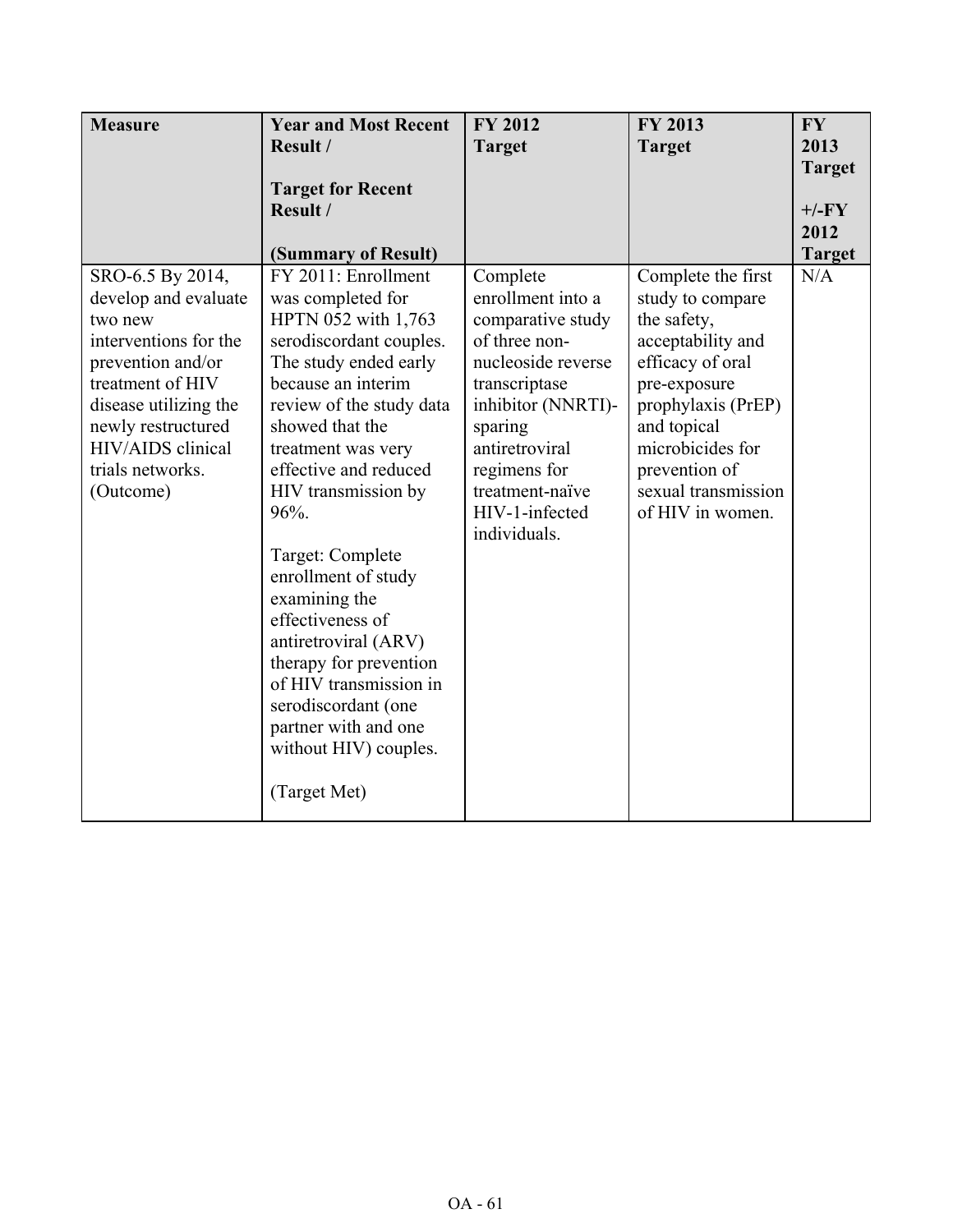| <b>Measure</b>                                                                                                                                                                                      | <b>Year and Most Recent</b><br>Result /<br><b>Target for Recent</b><br>Result /<br>(Summary of Result)                                                                                                                                                                                                                                                                                                                                                                                                                                                                                                                                                                                                                                                                               | <b>FY 2012</b><br><b>Target</b>                            | FY 2013<br><b>Target</b>                                                                                                                                                                                  | <b>FY</b><br>2013<br><b>Target</b><br>$+/-FY$<br>2012<br><b>Target</b> |
|-----------------------------------------------------------------------------------------------------------------------------------------------------------------------------------------------------|--------------------------------------------------------------------------------------------------------------------------------------------------------------------------------------------------------------------------------------------------------------------------------------------------------------------------------------------------------------------------------------------------------------------------------------------------------------------------------------------------------------------------------------------------------------------------------------------------------------------------------------------------------------------------------------------------------------------------------------------------------------------------------------|------------------------------------------------------------|-----------------------------------------------------------------------------------------------------------------------------------------------------------------------------------------------------------|------------------------------------------------------------------------|
| SRO-6.6 By 2015,<br>provide at least one<br>new or significantly<br>improved minimally-<br>invasive treatment<br>for clinical use in<br>patients using image-<br>guided interventions.<br>(Outcome) | FY 2011: One IGI<br>system for "palpation"<br>of deep structures by<br>MRI has been<br>developed to the point<br>of first in human<br>studies. Early work has<br>focused on intra-<br>abdominal imaging,<br>specifically<br>distinguishing normal<br>patients from those with<br>suspected pancreatic<br>diseases. Another<br>IGI project focusing on<br>real time imaging<br>guidance for cardiac<br>ablation (arrhythmia)<br>therapy is incorporating<br>CT, US, and thermal<br>monitoring to short<br>procedure time and<br>improve outcomes.<br>Target: Support<br>translation of at least<br>two additional image-<br>guided interventions. At<br>least one additional IGI<br>system will be<br>developed to the point<br>of "first-in-human" pilot<br>studies.<br>(Target Met) | Support clinical<br>studies in at least<br>one IGI system. | Conduct one<br>additional<br>feasibility study on<br>new IGI<br>technologies for<br>the diagnosis of<br>lymph node cancer,<br>treatment of skin<br>cancer, and<br>treatment of<br>cardiac<br>arrhythmias. | N/A                                                                    |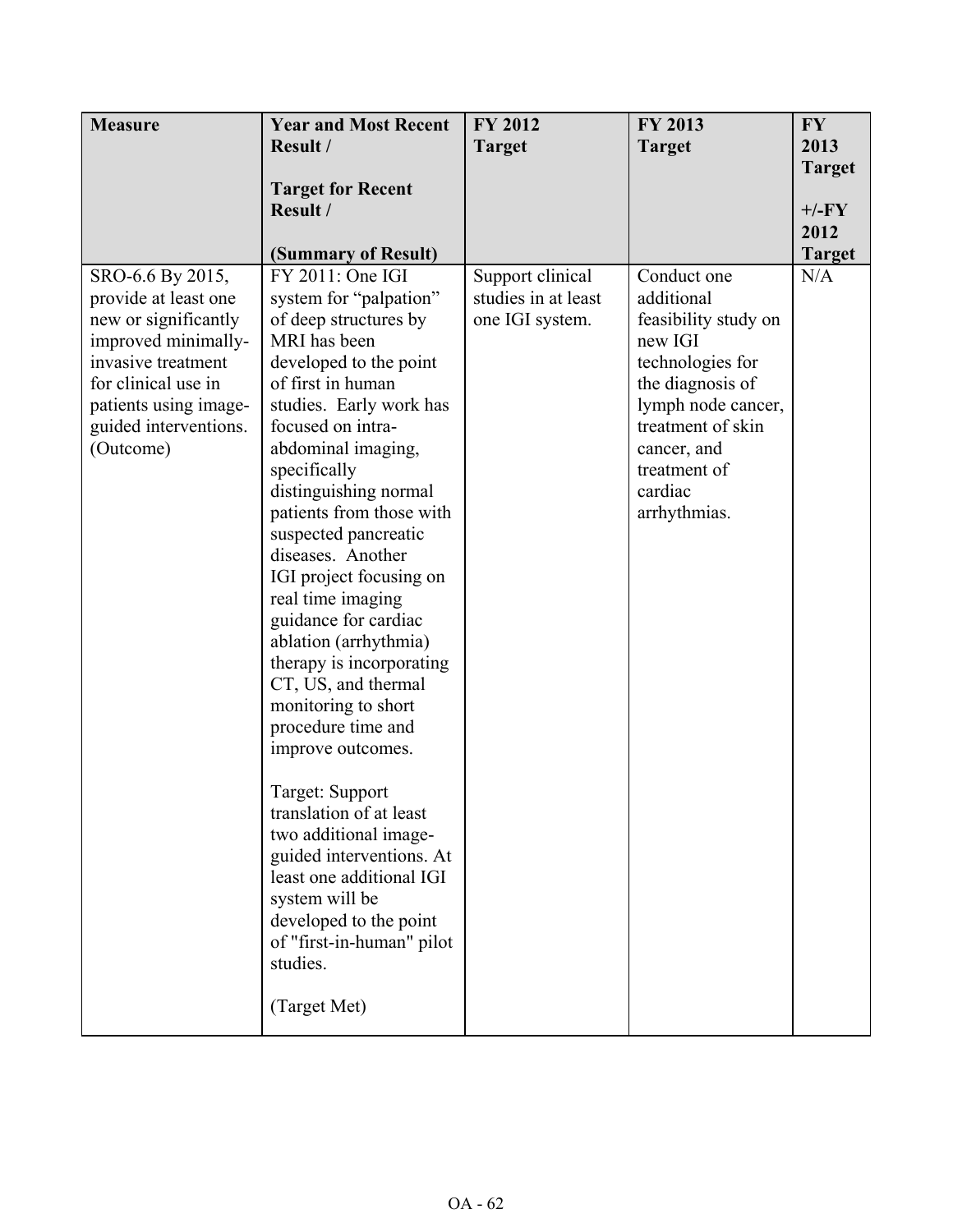| <b>Measure</b>      | <b>Year and Most Recent</b> | FY 2012       | FY 2013       | <b>FY</b>     |
|---------------------|-----------------------------|---------------|---------------|---------------|
|                     | Result /                    | <b>Target</b> | <b>Target</b> | 2013          |
|                     |                             |               |               | <b>Target</b> |
|                     | <b>Target for Recent</b>    |               |               |               |
|                     | Result /                    |               |               | $+/-FY$       |
|                     |                             |               |               | 2012          |
|                     | (Summary of Result)         |               |               | <b>Target</b> |
| SRO-7.7 By 2011,    | FY 2011: The                |               |               | N/A           |
| assess community-   | community based             |               |               |               |
| based methods for   | methods implemented at      |               |               |               |
| facilitating cancer | the NCCCP hospitals         |               |               |               |
| research and        | facilitated research and    |               |               |               |
| providing patients  | provided access to          |               |               |               |
| access to optimal   | optimal care by             |               |               |               |
| cancer care.        | increasing the number       |               |               |               |
| (Outcome)           | of clinical trials          |               |               |               |
|                     | available and increasing    |               |               |               |
|                     | accrual to those trials,    |               |               |               |
|                     | reducing healthcare         |               |               |               |
|                     | disparities and             |               |               |               |
|                     | increasing the sites'       |               |               |               |
|                     | ability to collect high     |               |               |               |
|                     | quality biospecimens        |               |               |               |
|                     | and connection to           |               |               |               |
|                     | databases for an            |               |               |               |
|                     | increased contribution to   |               |               |               |
|                     | research.                   |               |               |               |
|                     |                             |               |               |               |
|                     | Target: Provide             |               |               |               |
|                     | assessment of               |               |               |               |
|                     | community-based             |               |               |               |
|                     | methods for facilitating    |               |               |               |
|                     | cancer research and         |               |               |               |
|                     | providing patients with     |               |               |               |
|                     | access to optimal cancer    |               |               |               |
|                     | care.                       |               |               |               |
|                     |                             |               |               |               |
|                     | (Target Met)                |               |               |               |
|                     |                             |               |               |               |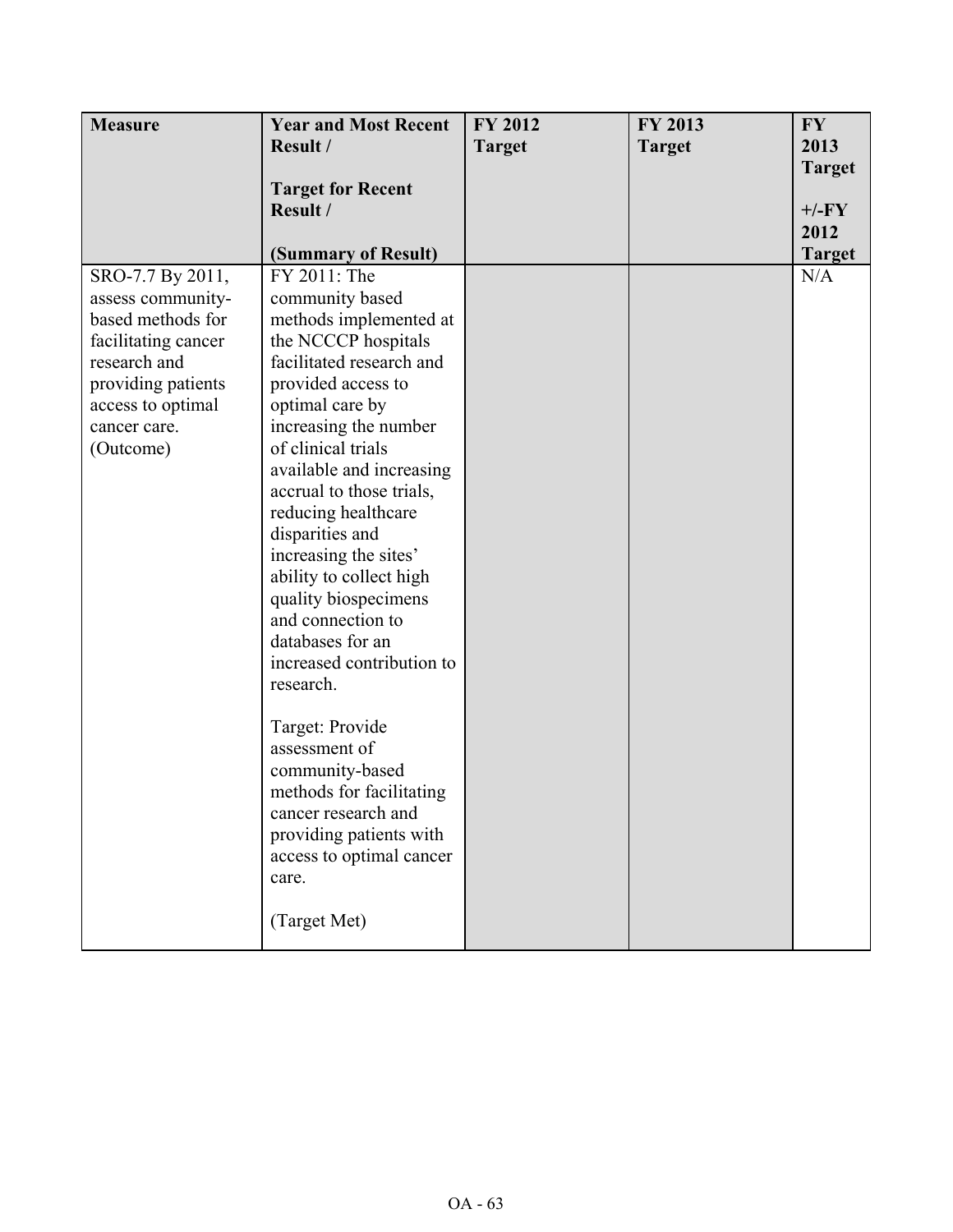| <b>Measure</b>        | <b>Year and Most Recent</b>                 | FY 2012       | FY 2013       | <b>FY</b>     |
|-----------------------|---------------------------------------------|---------------|---------------|---------------|
|                       | Result /                                    | <b>Target</b> | <b>Target</b> | 2013          |
|                       |                                             |               |               | <b>Target</b> |
|                       | <b>Target for Recent</b>                    |               |               |               |
|                       | Result /                                    |               |               | $+/-FY$       |
|                       |                                             |               |               | 2012          |
|                       | (Summary of Result)                         |               |               | <b>Target</b> |
| SRO-7.8 (RA) By       | FY 2011: High                               |               |               | N/A           |
| 2011, create genomic  | throughput exomic                           |               |               |               |
| resources to identify | sequencing of 300                           |               |               |               |
| rare genetic variants | POAG cases was                              |               |               |               |
| that contribute to    | compared to controls                        |               |               |               |
| primary open angle    | imputed from other                          |               |               |               |
| glaucoma. (Outcome)   | studies using newly                         |               |               |               |
|                       | developed                                   |               |               |               |
|                       | computational                               |               |               |               |
|                       | algorithms. Genomic<br>resources from 6,633 |               |               |               |
|                       | POAG cases and                              |               |               |               |
|                       | controls are available to                   |               |               |               |
|                       | researchers on dbGaP                        |               |               |               |
|                       | website including                           |               |               |               |
|                       | clinical phenotypes,                        |               |               |               |
|                       | GWAS GeneChip data,                         |               |               |               |
|                       | and exomic sequences.                       |               |               |               |
|                       |                                             |               |               |               |
|                       | Target: Apply recently                      |               |               |               |
|                       | developed genome                            |               |               |               |
|                       | sequence capture and                        |               |               |               |
|                       | high throughput                             |               |               |               |
|                       | sequencing to a subset                      |               |               |               |
|                       | of 200 POAG patients                        |               |               |               |
|                       | and 200 control subjects                    |               |               |               |
|                       | to discover rare genetic                    |               |               |               |
|                       | variants within exons                       |               |               |               |
|                       | and flanking intronic                       |               |               |               |
|                       | sequences that                              |               |               |               |
|                       | contribute to POAG.                         |               |               |               |
|                       |                                             |               |               |               |
|                       | (Target Met)                                |               |               |               |
|                       |                                             |               |               |               |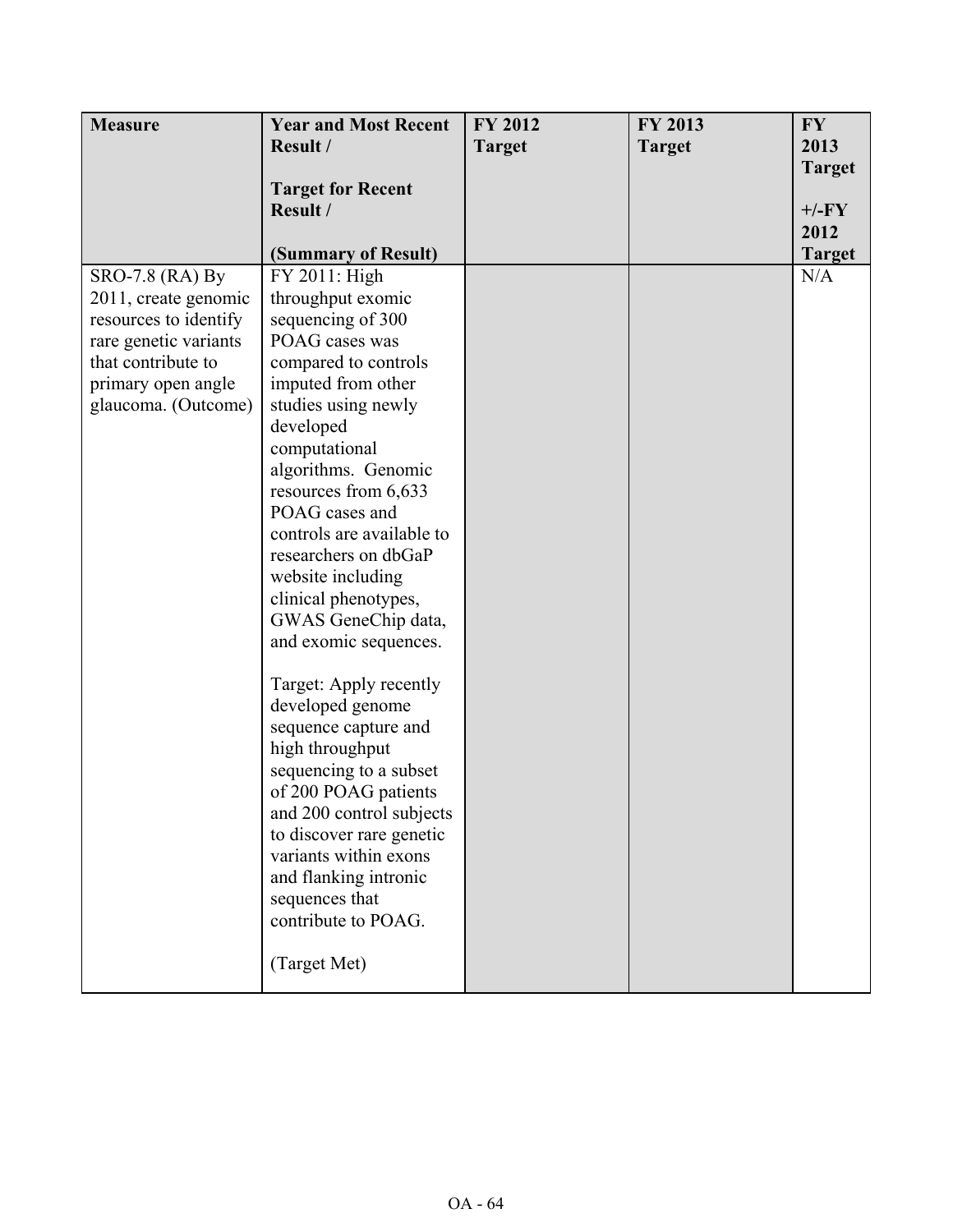| <b>Measure</b>                             | <b>Year and Most Recent</b>                        | FY 2012       | <b>FY 2013</b> | <b>FY</b>             |
|--------------------------------------------|----------------------------------------------------|---------------|----------------|-----------------------|
|                                            | Result /                                           | <b>Target</b> | <b>Target</b>  | 2013<br><b>Target</b> |
|                                            | <b>Target for Recent</b>                           |               |                |                       |
|                                            | Result /                                           |               |                | $+/-FY$<br>2012       |
|                                            | (Summary of Result)                                |               |                | <b>Target</b>         |
| SRO-7.9 (RA) By                            | FY 2011: Four research                             |               |                | N/A                   |
| 2011, enhance                              | teams refined cell lines                           |               |                |                       |
| understanding of the<br>characteristics of | for use in analytical<br>studies. These cell lines |               |                |                       |
| differentiated heart,                      | are enabling research                              |               |                |                       |
| lung, and blood cells                      | that increases our                                 |               |                |                       |
| derived by                                 | understanding of heart,                            |               |                |                       |
| reprogramming                              | lung, and blood                                    |               |                |                       |
| human embryonic<br>and induced             | diseases.                                          |               |                |                       |
| pluripotent stem                           | Target: Refine cell lines                          |               |                |                       |
| cells. (Outcome)                           | for use in analytical                              |               |                |                       |
|                                            | studies.                                           |               |                |                       |
|                                            | (Target Met)                                       |               |                |                       |
|                                            |                                                    |               |                |                       |
| SRO-7.10 (RA) By                           | FY 2011: The database                              |               |                | N/A                   |
| $2011$ , create a<br>publically accessible | has been populated with<br>22,000 images in the    |               |                |                       |
| database of novel and                      | annotation module and                              |               |                |                       |
| highly-detailed cell                       | 6500 images are                                    |               |                |                       |
| images, videos, and                        | available on the public                            |               |                |                       |
| animations from a<br>variety of organisms. | site.                                              |               |                |                       |
| (Outcome)                                  | Target: Populate the                               |               |                |                       |
|                                            | database with                                      |               |                |                       |
|                                            | approximately 15,000                               |               |                |                       |
|                                            | cell images.                                       |               |                |                       |
|                                            | (Target Exceeded)                                  |               |                |                       |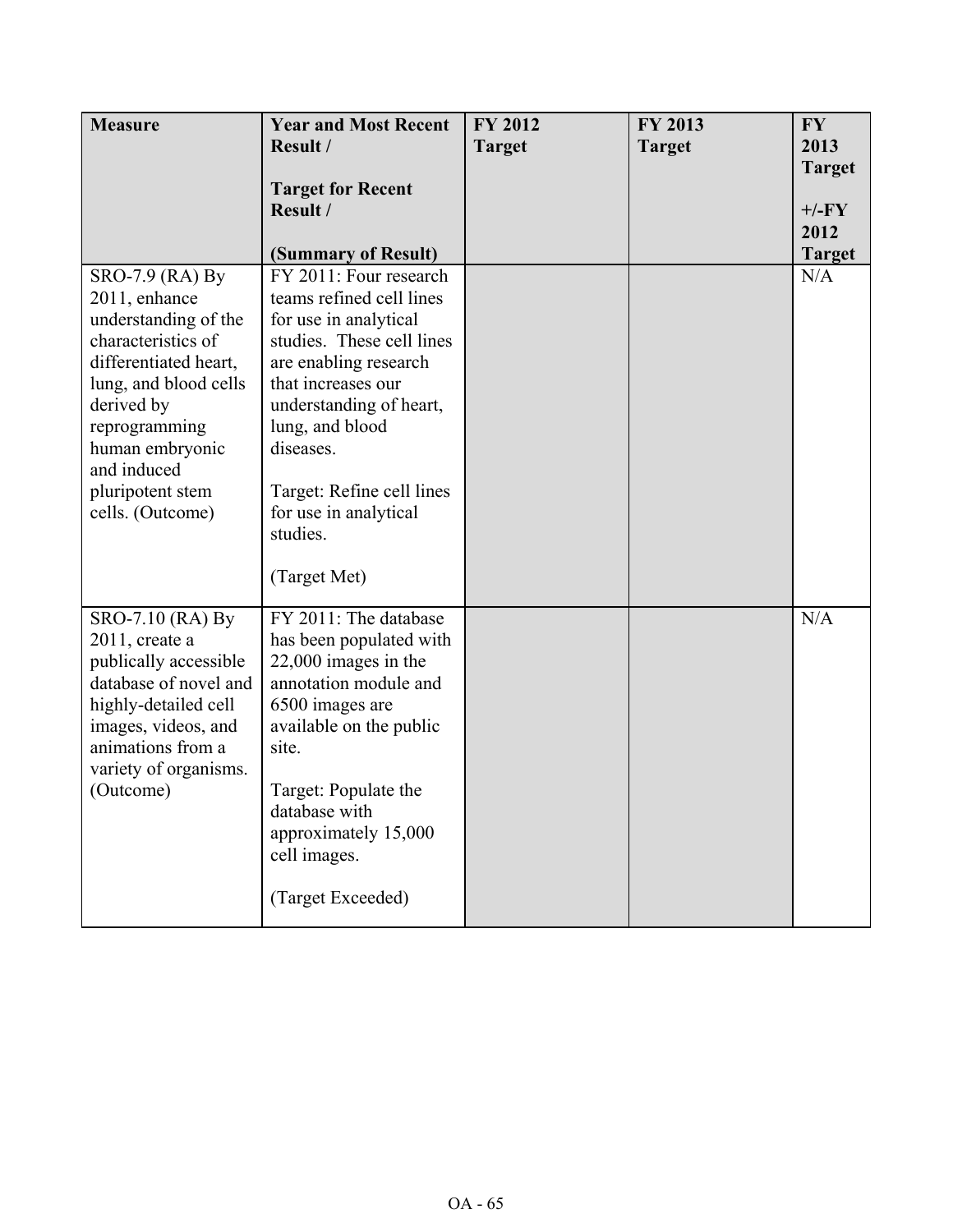| <b>Measure</b>                                                                                                                                                                                                             | <b>Year and Most Recent</b><br>Result /                                                                                                                                                                                                                                                                                                                                                                                                                       | <b>FY 2012</b><br><b>Target</b>                                                                                                                                                         | FY 2013<br><b>Target</b>                                                                                              | <b>FY</b><br>2013<br><b>Target</b> |
|----------------------------------------------------------------------------------------------------------------------------------------------------------------------------------------------------------------------------|---------------------------------------------------------------------------------------------------------------------------------------------------------------------------------------------------------------------------------------------------------------------------------------------------------------------------------------------------------------------------------------------------------------------------------------------------------------|-----------------------------------------------------------------------------------------------------------------------------------------------------------------------------------------|-----------------------------------------------------------------------------------------------------------------------|------------------------------------|
|                                                                                                                                                                                                                            | <b>Target for Recent</b><br>Result /<br>(Summary of Result)                                                                                                                                                                                                                                                                                                                                                                                                   |                                                                                                                                                                                         |                                                                                                                       | $+/-FY$<br>2012<br><b>Target</b>   |
| SRO-7.11 (RA) By<br>$2013$ , gather<br>sufficient data to<br>support the<br>development of a<br>national standard for<br>normal fetal growth.<br>(Outcome)                                                                 | FY 2011:<br>Approximately 60% of<br>the study participants<br>needed have been<br>recruited.<br>Target: Recruit at least<br>50% of the study<br>participants needed.<br>(Target Met)                                                                                                                                                                                                                                                                          | Conduct outreach<br>activities and<br>complete a web-<br>based data<br>management<br>structure for<br>ultrasound images,<br>to better manage<br>the volume of the<br>ultrasound images. | Complete data<br>collection to<br>support the<br>development of a<br>national standard<br>for normal fetal<br>growth. | N/A                                |
| SRO-8.6 By 2011,<br>develop stable<br>national estimates of<br>vision impairment by<br>extending the vision<br>component of the<br>National Health and<br>Nutrition<br><b>Examination Survey</b><br>(NHANES).<br>(Outcome) | FY 2011: Stable<br>estimates of visual<br>impairment due to<br>uncorrected refractive<br>errors are available on a<br>federal website and<br>form the baseline for the<br>goal on uncorrected<br>refractive error in<br>Healthy People 2020.<br>Target: Report stable<br>national estimates of<br>vision impairment by<br>extending the vision<br>component of the<br>National Health and<br><b>Nutrition Examination</b><br>Survey (NHANES).<br>(Target Met) |                                                                                                                                                                                         |                                                                                                                       | N/A                                |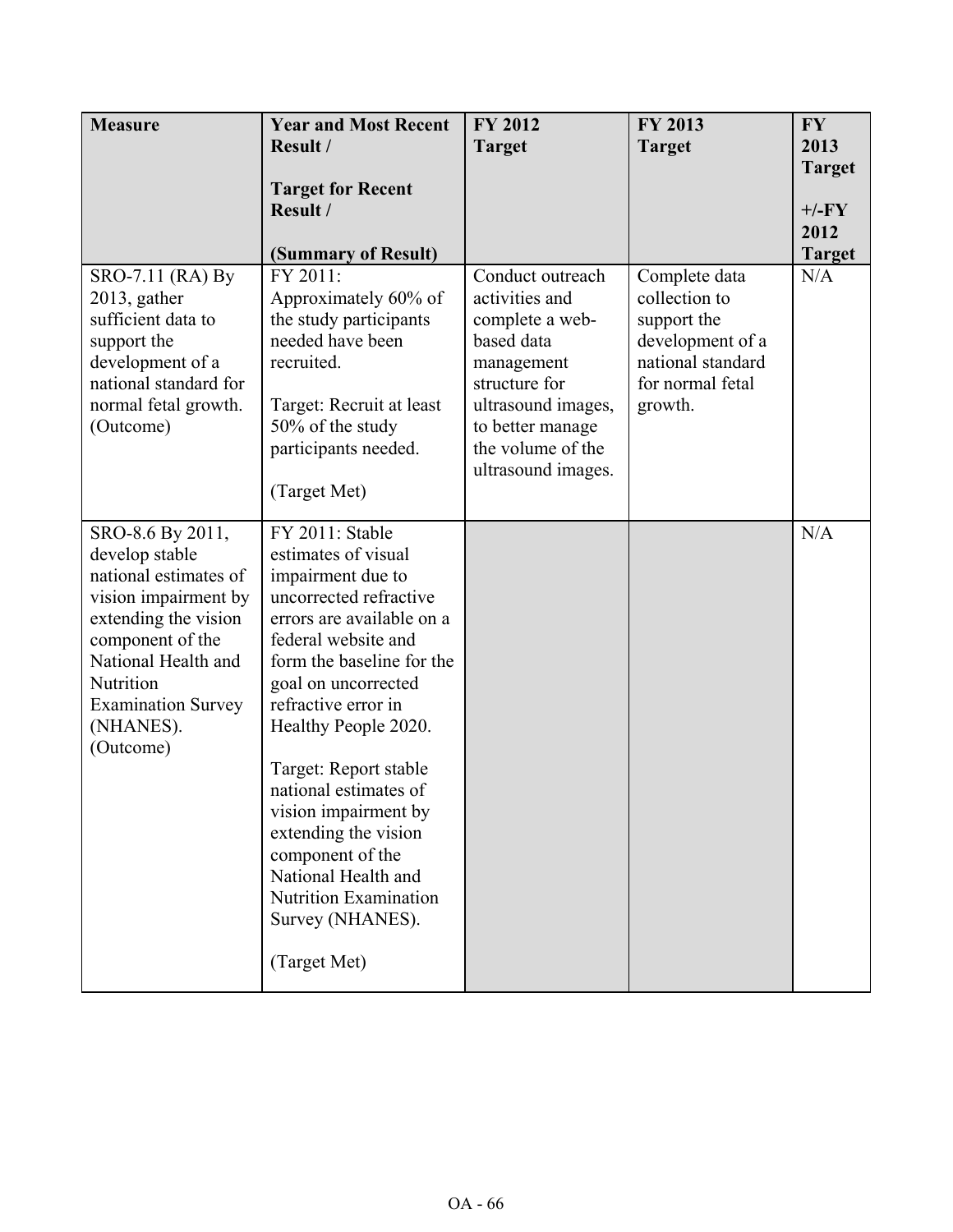| <b>Measure</b>                                                                                                                                                                                                                                                | <b>Year and Most Recent</b><br>Result /<br><b>Target for Recent</b><br>Result /                                                                                                                                                                                                                                                                                                                                                                      | <b>FY 2012</b><br><b>Target</b>                                                                                                                                                                                                                       | FY 2013<br><b>Target</b>                                                                                                                                                                               | <b>FY</b><br>2013<br><b>Target</b><br>$+/-FY$<br>2012 |
|---------------------------------------------------------------------------------------------------------------------------------------------------------------------------------------------------------------------------------------------------------------|------------------------------------------------------------------------------------------------------------------------------------------------------------------------------------------------------------------------------------------------------------------------------------------------------------------------------------------------------------------------------------------------------------------------------------------------------|-------------------------------------------------------------------------------------------------------------------------------------------------------------------------------------------------------------------------------------------------------|--------------------------------------------------------------------------------------------------------------------------------------------------------------------------------------------------------|-------------------------------------------------------|
| SRO-8.7 By 2015,<br>identify three (3) key<br>factors influencing<br>the scaling up of<br>research-tested<br>interventions across<br>large networks of<br>services systems such<br>as primary care,<br>specialty care and<br>community practice.<br>(Outcome) | (Summary of Result)<br>FY 2011: Three<br>mechanisms for tracking<br>successful<br>implementation within<br>studies were identified<br>to improve the uptake of<br>research-tested<br>interventions in health<br>care settings.<br>Target: Identify at least<br>3 mechanisms for<br>tracking successful<br>implementation within<br>studies to improve the<br>uptake of research-<br>tested interventions in<br>health care settings.<br>(Target Met) | Complete target by<br>identifying three<br>effective<br>implementation<br>strategies that<br>enhance the uptake<br>of research-tested<br>interventions in<br>service systems<br>such as primary<br>care, specialty care<br>and community<br>practice. | Identify three key<br>factors influencing<br>the sustainability<br>of research-tested<br>interventions in<br>service systems<br>such as primary<br>care, specialty care,<br>and community<br>practice. | <b>Target</b><br>N/A                                  |
| SRO-8.8 By 2012,<br>identify at least one<br>candidate<br>intervention that<br>extends median<br>lifespan in an animal<br>model. (Outcome)                                                                                                                    | FY 2012: Investigators<br>found that rapamycin<br>extended lifespan in all<br>mice, and NDGA<br>extended lifespan in<br>male mice.<br>Target: Identify one<br>candidate intervention<br>that extends median life<br>span in an animal<br>model.<br>(Target Met)                                                                                                                                                                                      | Identify one<br>candidate<br>intervention that<br>extends median life<br>span in an animal<br>model.                                                                                                                                                  |                                                                                                                                                                                                        | N/A                                                   |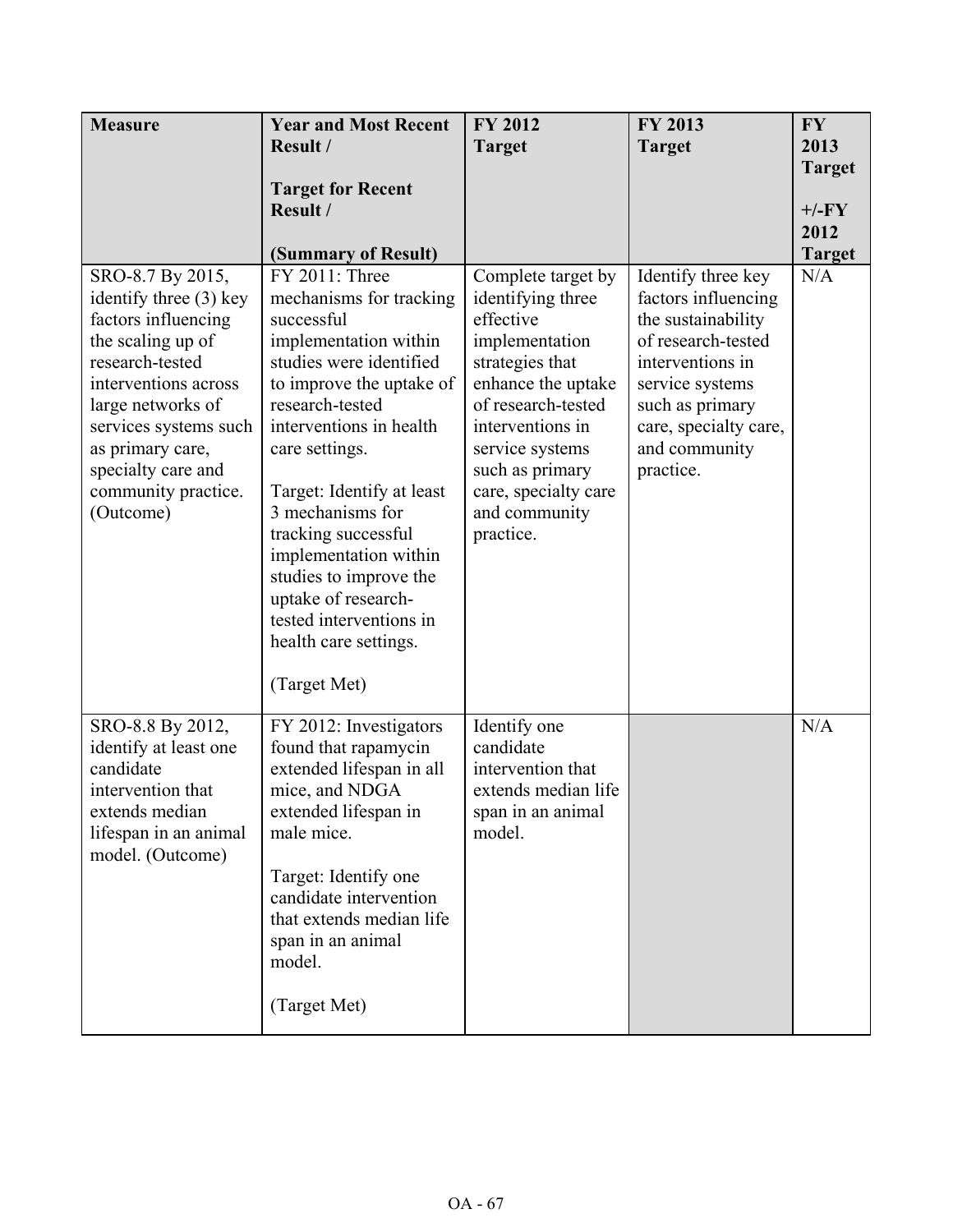| <b>Measure</b>                      | <b>Year and Most Recent</b>                      | <b>FY 2012</b>                   | FY 2013                           | <b>FY</b>     |
|-------------------------------------|--------------------------------------------------|----------------------------------|-----------------------------------|---------------|
|                                     | Result /                                         | <b>Target</b>                    | <b>Target</b>                     | 2013          |
|                                     |                                                  |                                  |                                   | <b>Target</b> |
|                                     | <b>Target for Recent</b>                         |                                  |                                   |               |
|                                     | Result /                                         |                                  |                                   | $+/-FY$       |
|                                     |                                                  |                                  |                                   | 2012          |
|                                     | (Summary of Result)                              |                                  |                                   | <b>Target</b> |
| SRO-8.9 By 2014,                    | FY 2011: Three                                   | Identify three                   | Identify three                    | N/A           |
| identify 12 pathogen                | pathogens and/or host                            | pathogen and/or<br>host factors. | pathogens and/or<br>host factors. |               |
| and/or host factors<br>critical for | factors were identified<br>that are critical for |                                  |                                   |               |
|                                     |                                                  |                                  |                                   |               |
| understanding the<br>molecular and  | understanding<br>pathogenesis and show           |                                  |                                   |               |
| cellular basis of                   | promise for the                                  |                                  |                                   |               |
| pathogenesis of                     | development of new                               |                                  |                                   |               |
| Category A-C                        | therapeutics.                                    |                                  |                                   |               |
| biodefense pathogens                |                                                  |                                  |                                   |               |
| and/or pathogens                    | Target: Identify two                             |                                  |                                   |               |
| causing emerging                    | pathogen and/or host                             |                                  |                                   |               |
| infectious diseases.                | factors.                                         |                                  |                                   |               |
| (Outcome)                           |                                                  |                                  |                                   |               |
|                                     | (Target Exceeded)                                |                                  |                                   |               |
|                                     |                                                  |                                  |                                   |               |
| SRO-9.2 By 2018,                    | FY 2011: Completed                               | Complete 75% of                  | Complete testing                  | N/A           |
| identify culturally                 | testing of a culturally                          | patient recruitment              | of a culturally                   |               |
| appropriate, effective              | sensitive education                              | for testing an                   | tailored                          |               |
| stroke                              | program to increase                              | educational                      | intervention to                   |               |
| prevention/interventi               | stroke awareness and                             | intervention and a               | improve stroke                    |               |
| on programs in                      | emergency department                             | secondary stroke                 | awareness and time                |               |
| minority                            | arrival time in a tri-                           | prevention                       | to hospital arrival               |               |
| communities.                        | ethnic community.                                | program in                       | in order to increase              |               |
| (Outcome and                        | Target: Complete the                             | underserved,                     | utilization of tissue             |               |
| Efficiency)                         | testing of a tailored                            | African American,<br>urban       | plasminogen<br>activator (tPA)    |               |
|                                     | educational intervention                         | communities.                     | treatment in                      |               |
|                                     | to increase stroke                               |                                  | minority                          |               |
|                                     | awareness and need for                           |                                  | populations.                      |               |
|                                     | urgent action in a                               |                                  |                                   |               |
|                                     | diverse community.                               |                                  |                                   |               |
|                                     |                                                  |                                  |                                   |               |
|                                     | (Target Met)                                     |                                  |                                   |               |
|                                     |                                                  |                                  |                                   |               |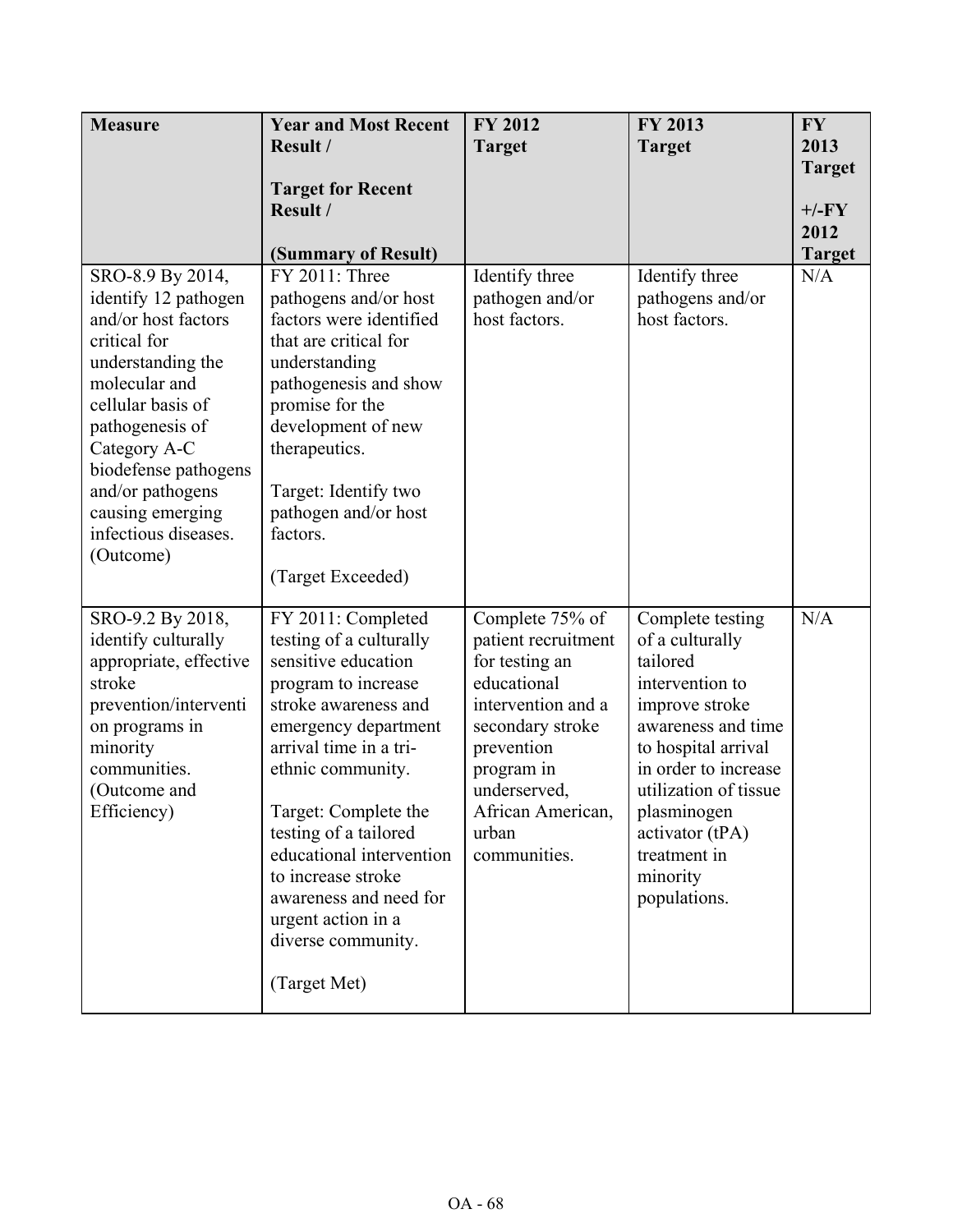| <b>Measure</b>                 | <b>Year and Most Recent</b>                            | FY 2012       | FY 2013       | <b>FY</b>     |
|--------------------------------|--------------------------------------------------------|---------------|---------------|---------------|
|                                | Result /                                               | <b>Target</b> | <b>Target</b> | 2013          |
|                                |                                                        |               |               | <b>Target</b> |
|                                | <b>Target for Recent</b>                               |               |               |               |
|                                | Result /                                               |               |               | $+/-FY$       |
|                                |                                                        |               |               | 2012          |
|                                | (Summary of Result)                                    |               |               | <b>Target</b> |
| SRO-9.3 By 2011,               | FY 2011: Researchers                                   |               |               | N/A           |
| characterize the               | completed a database                                   |               |               |               |
| progression of                 | containing an array of                                 |               |               |               |
| normal, healthy brain          | brain images and                                       |               |               |               |
| development in a               | clinical/behavioral data                               |               |               |               |
| nationally                     | from over 500 children,                                |               |               |               |
| representative sample          | newborn to aged 18.                                    |               |               |               |
| of children in the             | This resource is                                       |               |               |               |
| United States by               | available to the                                       |               |               |               |
| creating a database of         | scientific community to                                |               |               |               |
| MRI and<br>clinical/behavioral | characterize brain                                     |               |               |               |
|                                | maturation.                                            |               |               |               |
| data and analytical            |                                                        |               |               |               |
| software. (Outcome             | Target: Complete the                                   |               |               |               |
| and Efficiency)                | creation of a database                                 |               |               |               |
|                                | that contains MRI and                                  |               |               |               |
|                                | clinical/behavioral data                               |               |               |               |
|                                | and analytical software<br>to characterize the         |               |               |               |
|                                |                                                        |               |               |               |
|                                | progression of normal,                                 |               |               |               |
|                                | healthy brain<br>development in a                      |               |               |               |
|                                |                                                        |               |               |               |
|                                | nationally representative<br>sample of children in the |               |               |               |
|                                | United States.                                         |               |               |               |
|                                |                                                        |               |               |               |
|                                | (Target Met)                                           |               |               |               |
|                                |                                                        |               |               |               |
|                                |                                                        |               |               |               |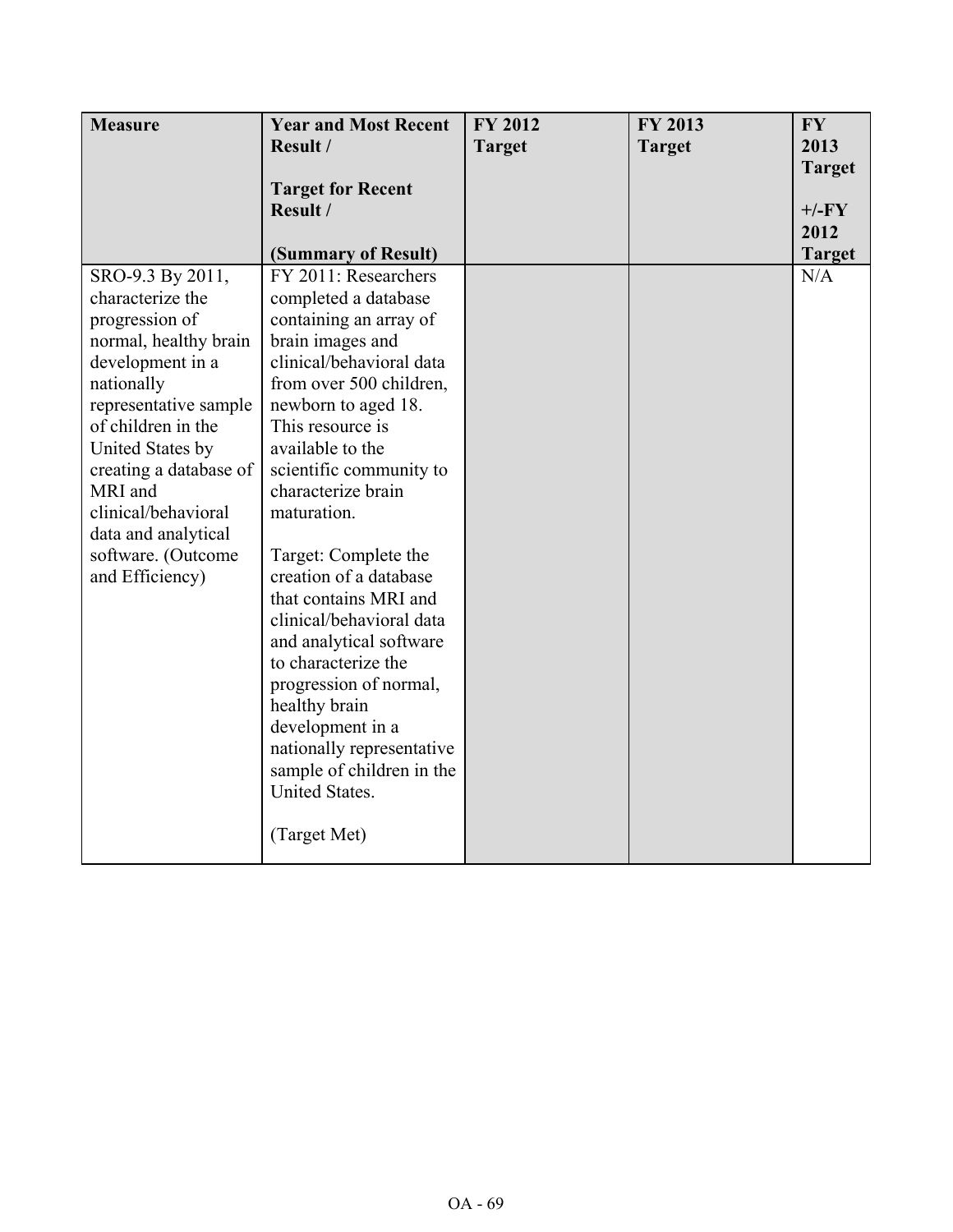| <b>Measure</b>                                                                                                                                                                                                                                                                   | <b>Year and Most Recent</b><br>Result /<br><b>Target for Recent</b><br>Result /                                                                                                                                                                                                                                                                               | <b>FY 2012</b><br><b>Target</b>                                                                    | FY 2013<br><b>Target</b>                                                                                                                                              | <b>FY</b><br>2013<br><b>Target</b><br>$+/-FY$<br>2012 |
|----------------------------------------------------------------------------------------------------------------------------------------------------------------------------------------------------------------------------------------------------------------------------------|---------------------------------------------------------------------------------------------------------------------------------------------------------------------------------------------------------------------------------------------------------------------------------------------------------------------------------------------------------------|----------------------------------------------------------------------------------------------------|-----------------------------------------------------------------------------------------------------------------------------------------------------------------------|-------------------------------------------------------|
| SRO-9.4 By 2013,<br>develop and evaluate<br>the efficacy of<br>neonatal screening<br>for congenital<br>cytomegalovirus<br>(CMV) infection to<br>permit identification<br>of infants who will<br>develop CMV-<br>induced hearing loss<br>in the first years of<br>life. (Outcome) | (Summary of Result)<br>FY 2011: The Hearing<br>Screening Sites report<br>that they have enrolled a<br>total of 389 CMV-<br>infected children in the<br>follow-up study to<br>monitor hearing<br>function.<br>Target: Enroll children<br>who tested positive for<br>CMV infection in the<br>follow-up study to<br>monitor hearing<br>function.<br>(Target Met) | Begin hearing<br>testing on<br>asymptomatic<br>children who test<br>positive for CMV<br>infection. | Evaluate the<br>efficacy of<br>proposed neonatal<br>screens to identify<br>CMV-infected<br>infants who will<br>develop hearing<br>loss in the first<br>years of life. | <b>Target</b><br>N/A                                  |
| SRO-9.5 By 2015,<br>assess the efficacy of<br>long-term oxygen<br>treatment in patients<br>with COPD and<br>moderate hypoxemia.<br>(Outcome)                                                                                                                                     | FY 2011: The trial has<br>enrolled a total of 387<br>subjects.<br>Target: Continue<br>recruitment to 611<br>subjects.<br>(Target Not Met)                                                                                                                                                                                                                     | Continue<br>recruitment to 808<br>subjects.                                                        | Continue<br>recruitment to 1134<br>subjects.                                                                                                                          | N/A                                                   |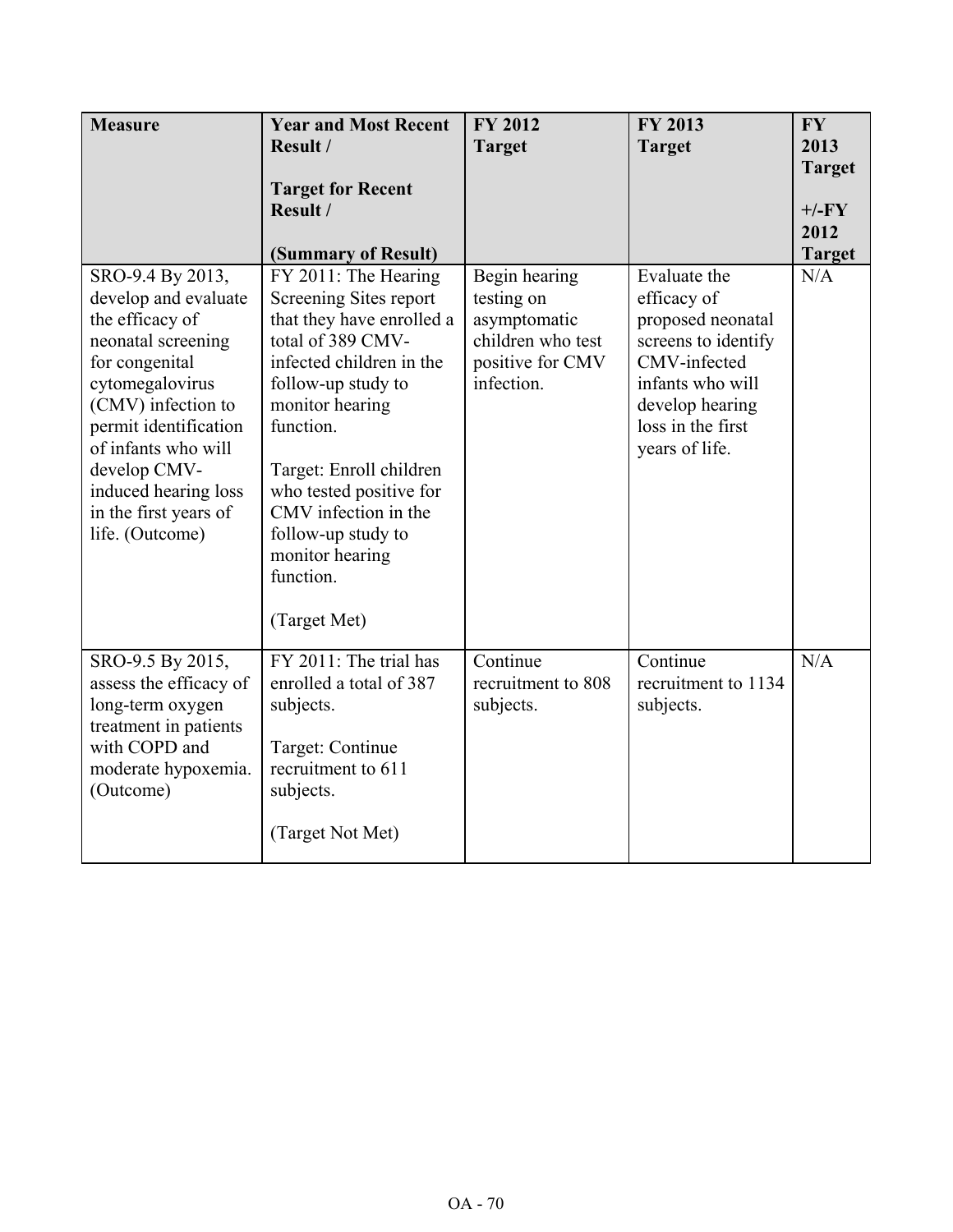| <b>Measure</b>                                                                                                                                                                                                                   | <b>Year and Most Recent</b>                                                                                                                                                                                                                                                                                                                                                                                                                                                                                                                                                                                                                                                                                 | FY 2012                                                                                                                                                                                                               | FY 2013                                                                                                                                                                       | <b>FY</b>            |
|----------------------------------------------------------------------------------------------------------------------------------------------------------------------------------------------------------------------------------|-------------------------------------------------------------------------------------------------------------------------------------------------------------------------------------------------------------------------------------------------------------------------------------------------------------------------------------------------------------------------------------------------------------------------------------------------------------------------------------------------------------------------------------------------------------------------------------------------------------------------------------------------------------------------------------------------------------|-----------------------------------------------------------------------------------------------------------------------------------------------------------------------------------------------------------------------|-------------------------------------------------------------------------------------------------------------------------------------------------------------------------------|----------------------|
|                                                                                                                                                                                                                                  | Result /                                                                                                                                                                                                                                                                                                                                                                                                                                                                                                                                                                                                                                                                                                    | <b>Target</b>                                                                                                                                                                                                         | <b>Target</b>                                                                                                                                                                 | 2013                 |
|                                                                                                                                                                                                                                  |                                                                                                                                                                                                                                                                                                                                                                                                                                                                                                                                                                                                                                                                                                             |                                                                                                                                                                                                                       |                                                                                                                                                                               | <b>Target</b>        |
|                                                                                                                                                                                                                                  | <b>Target for Recent</b>                                                                                                                                                                                                                                                                                                                                                                                                                                                                                                                                                                                                                                                                                    |                                                                                                                                                                                                                       |                                                                                                                                                                               |                      |
|                                                                                                                                                                                                                                  | Result /                                                                                                                                                                                                                                                                                                                                                                                                                                                                                                                                                                                                                                                                                                    |                                                                                                                                                                                                                       |                                                                                                                                                                               | $+/-FY$              |
|                                                                                                                                                                                                                                  |                                                                                                                                                                                                                                                                                                                                                                                                                                                                                                                                                                                                                                                                                                             |                                                                                                                                                                                                                       |                                                                                                                                                                               | 2012                 |
|                                                                                                                                                                                                                                  |                                                                                                                                                                                                                                                                                                                                                                                                                                                                                                                                                                                                                                                                                                             |                                                                                                                                                                                                                       |                                                                                                                                                                               |                      |
| CTR-1 By 2014,<br>reduce the disparity<br>between African<br>American and white<br>infants in back<br>sleeping by 50% to<br>further reduce the<br>risk of sudden infant<br>death syndrome<br>(SIDS). (Outcome<br>and Efficiency) | (Summary of Result)<br>FY 2011: A SIDS risk<br>reduction training was<br>conducted at the<br>Southeastern Region<br>Alpha Kappa Alpha<br>$(AKAs)$ , Inc.<br>Conference for 2,000<br>African American<br>community leaders in<br>Jackson, MS.<br>Community leaders<br>came from Alabama,<br>Tennessee, and<br>Mississippi to<br>participate in the<br>conference.<br>Target: Conduct a SIDS<br>risk-reduction training<br>workshop at the<br>Southeastern Region<br>Alpha Kappa Alpha,<br>Inc. Conference for<br>2,000 African American<br>community leaders,<br>community health<br>workers, and child care<br>providers from a tri-<br>state area (Mississippi,<br>Tennessee, Alabama)<br>where SIDS rates | Conduct 23 SIDS<br>risk reduction<br>activities for<br><b>African Americans</b><br>caregivers and<br>health providers<br>serving African<br>American across<br>all of the nine<br>health districts in<br>Mississippi. | Convene two<br>meetings with two<br>or more federal<br>agencies on how to<br>coordinate efforts<br>to reduce SIDS in<br>African American<br>communities<br>across the nation. | <b>Target</b><br>N/A |
|                                                                                                                                                                                                                                  | disproportionately affect<br>African Americans.                                                                                                                                                                                                                                                                                                                                                                                                                                                                                                                                                                                                                                                             |                                                                                                                                                                                                                       |                                                                                                                                                                               |                      |
|                                                                                                                                                                                                                                  | (Target Met)                                                                                                                                                                                                                                                                                                                                                                                                                                                                                                                                                                                                                                                                                                |                                                                                                                                                                                                                       |                                                                                                                                                                               |                      |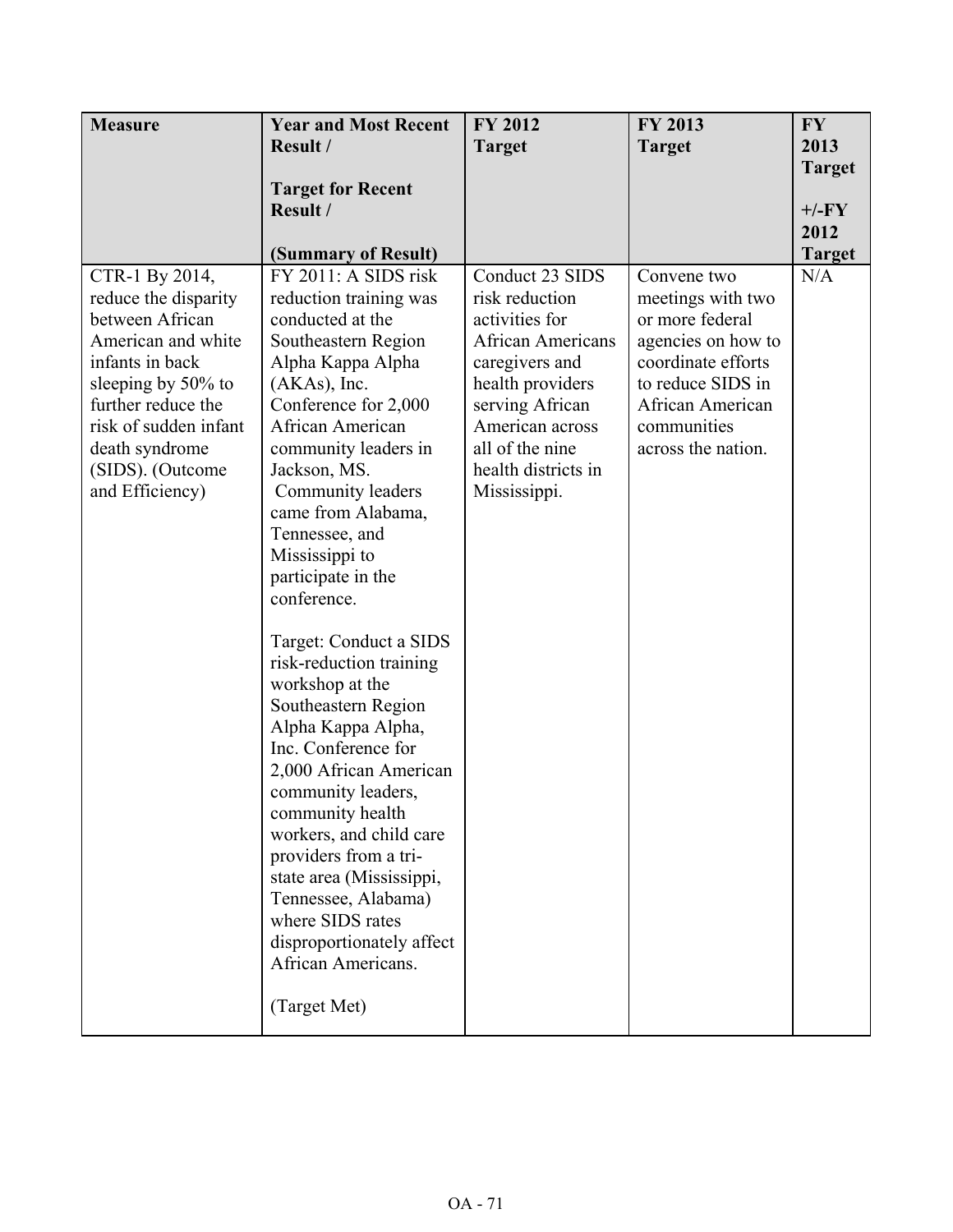| <b>Measure</b>        | <b>Year and Most Recent</b>          | <b>FY 2012</b>        | FY 2013       | <b>FY</b>     |
|-----------------------|--------------------------------------|-----------------------|---------------|---------------|
|                       | Result /                             | <b>Target</b>         | <b>Target</b> | 2013          |
|                       |                                      |                       |               | <b>Target</b> |
|                       | <b>Target for Recent</b><br>Result / |                       |               | $+/-FY$       |
|                       |                                      |                       |               | 2012          |
|                       | (Summary of Result)                  |                       |               | <b>Target</b> |
| CTR-8 By 2012,        | <b>FY 2011: NIH</b>                  | Incorporate at least  |               | N/A           |
| increase              | developed a podcast                  | one new social        |               |               |
| communication         | channel and has released             | networking            |               |               |
| efforts and enhance   | 32 episodes on topics                | technology as a       |               |               |
| centralized outreach  | spanning grant writing,              | modality for NIH      |               |               |
| strategies regarding  | submission and                       | stakeholders to       |               |               |
| extramural research   | administration.                      | obtain information    |               |               |
| funding policy,       |                                      | on new grants         |               |               |
| compliance and        | Target: Offer one NIH                | initiatives, policies |               |               |
| administration as     | Regional Seminar on                  | and/or processes.     |               |               |
| demonstrated by the   | grants writing,                      |                       |               |               |
| type and frequency of | submission and                       |                       |               |               |
| communications and    | administration that is               |                       |               |               |
| related activities.   | accessible for remote                |                       |               |               |
| (Outcome)             | viewing by applicants                |                       |               |               |
|                       | and grantees around the              |                       |               |               |
|                       | world.                               |                       |               |               |
|                       | (Target Met)                         |                       |               |               |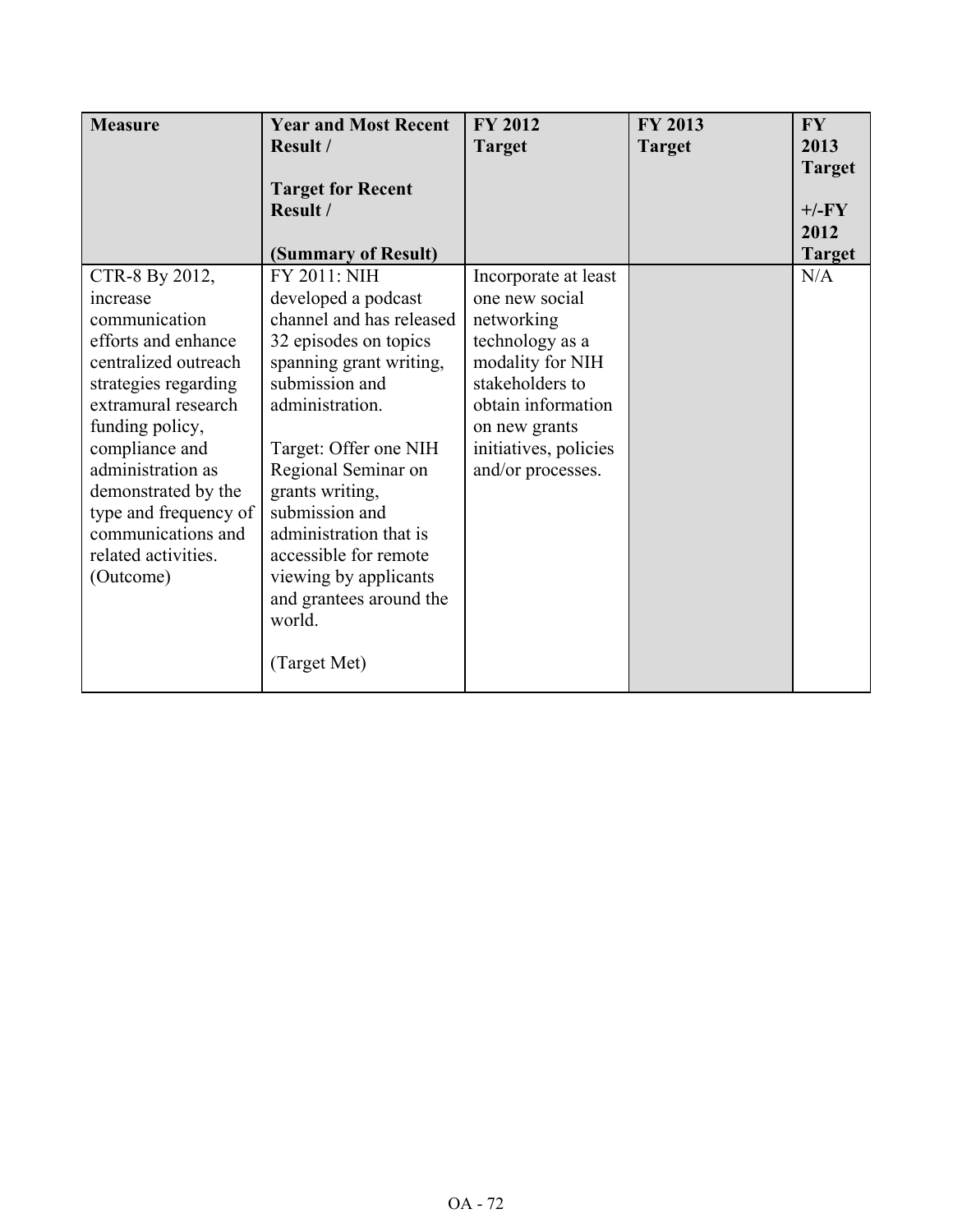| <b>Measure</b>                                                                                                                                                                                                                         | <b>Year and Most Recent</b>                                                                                                                                                                                                                                                                                                                                                                                                                                                                                                                                                                                                                                                                                                                                | FY 2012                                                                                                                                                                                                                                                                             | <b>FY 2013</b> | <b>FY</b>     |
|----------------------------------------------------------------------------------------------------------------------------------------------------------------------------------------------------------------------------------------|------------------------------------------------------------------------------------------------------------------------------------------------------------------------------------------------------------------------------------------------------------------------------------------------------------------------------------------------------------------------------------------------------------------------------------------------------------------------------------------------------------------------------------------------------------------------------------------------------------------------------------------------------------------------------------------------------------------------------------------------------------|-------------------------------------------------------------------------------------------------------------------------------------------------------------------------------------------------------------------------------------------------------------------------------------|----------------|---------------|
|                                                                                                                                                                                                                                        | Result /                                                                                                                                                                                                                                                                                                                                                                                                                                                                                                                                                                                                                                                                                                                                                   | <b>Target</b>                                                                                                                                                                                                                                                                       | <b>Target</b>  | 2013          |
|                                                                                                                                                                                                                                        |                                                                                                                                                                                                                                                                                                                                                                                                                                                                                                                                                                                                                                                                                                                                                            |                                                                                                                                                                                                                                                                                     |                | <b>Target</b> |
|                                                                                                                                                                                                                                        | <b>Target for Recent</b>                                                                                                                                                                                                                                                                                                                                                                                                                                                                                                                                                                                                                                                                                                                                   |                                                                                                                                                                                                                                                                                     |                |               |
|                                                                                                                                                                                                                                        | Result /                                                                                                                                                                                                                                                                                                                                                                                                                                                                                                                                                                                                                                                                                                                                                   |                                                                                                                                                                                                                                                                                     |                | $+/-FY$       |
|                                                                                                                                                                                                                                        |                                                                                                                                                                                                                                                                                                                                                                                                                                                                                                                                                                                                                                                                                                                                                            |                                                                                                                                                                                                                                                                                     |                | 2012          |
|                                                                                                                                                                                                                                        | (Summary of Result)                                                                                                                                                                                                                                                                                                                                                                                                                                                                                                                                                                                                                                                                                                                                        |                                                                                                                                                                                                                                                                                     |                | <b>Target</b> |
| CTR-9 By 2012,<br>increase awareness of<br>the NIH SBIR and<br><b>STTR</b> funding<br>opportunities<br>available for women-<br>owned and socially<br>and economically<br>disadvantaged small<br>business concerns<br>(SBCs). (Outcome) | FY 2011: NIH<br>conducted a free<br>webinar presentation for<br>economically<br>disadvantaged small<br>businesses for the<br><b>Kansas Biosciences</b><br>Authority and Kansas<br><b>Technology Enterprise</b><br>Corporation in<br>December 2010. About<br>60 attendees included<br>women-owned and other<br>socially and<br>economically<br>disadvantaged small<br>businesses in this<br>EPSCoR classified<br>region.<br>Target: Utilize new on-<br>line technologies to<br>provide a virtual forum<br>that targets women-<br>owned and socially and<br>economically<br>disadvantaged small<br>business researchers that<br>enables them to learn<br>about funding<br>opportunities and<br>resources available<br>through the SBIR and<br>STTR programs. | Partner with a<br>minimum of 2<br>regional groups<br>dedicated to<br>women-owned or<br>socially and<br>economically<br>disadvantaged<br>small businesses to<br>enable knowledge<br>transfer, increase<br>awareness, and<br>increase access to<br><b>SBIR/STTR</b><br>opportunities. |                | N/A           |
|                                                                                                                                                                                                                                        | (Target Met)                                                                                                                                                                                                                                                                                                                                                                                                                                                                                                                                                                                                                                                                                                                                               |                                                                                                                                                                                                                                                                                     |                |               |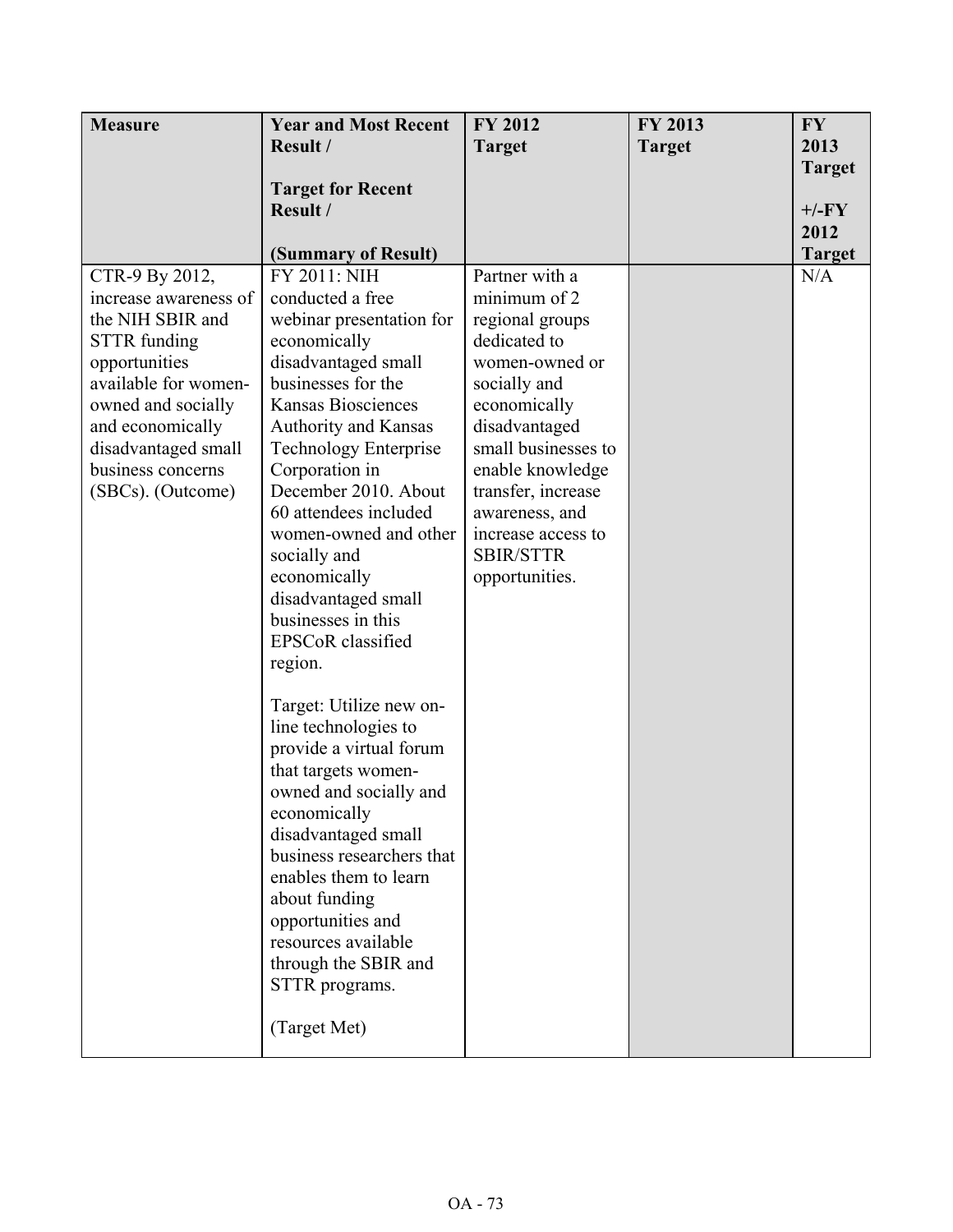| <b>Measure</b>                                                                                                                                                                       | <b>Year and Most Recent</b><br>Result /                                                                                                                                                                                                                                                                                                           | FY 2012<br><b>Target</b>                                                                                                                                                | <b>FY 2013</b><br><b>Target</b>                                                                                     | <b>FY</b><br>2013                                 |
|--------------------------------------------------------------------------------------------------------------------------------------------------------------------------------------|---------------------------------------------------------------------------------------------------------------------------------------------------------------------------------------------------------------------------------------------------------------------------------------------------------------------------------------------------|-------------------------------------------------------------------------------------------------------------------------------------------------------------------------|---------------------------------------------------------------------------------------------------------------------|---------------------------------------------------|
|                                                                                                                                                                                      | <b>Target for Recent</b><br>Result /<br>(Summary of Result)                                                                                                                                                                                                                                                                                       |                                                                                                                                                                         |                                                                                                                     | <b>Target</b><br>$+/-FY$<br>2012<br><b>Target</b> |
| CTR-10 By 2014,<br>expand the scope of<br>the Hazardous<br><b>Substances Data</b><br>Bank to include 14<br>nanomaterials.<br>(Outcome)                                               | FY 2011: The structure<br>of the Hazardous<br><b>Substances Data</b><br>Bank was modified to<br>accommodate data on<br>nanomaterials.<br>Target: Modify the<br>current Hazardous<br><b>Substances Data Bank</b><br>structure to<br>accommodate the data<br>records specification for<br>the identified range of<br>nanomaterials.<br>(Target Met) | Augment the<br>Hazardous<br><b>Substances Data</b><br>Bank with<br>comprehensive<br>records for 4<br>nanomaterials and<br>review initial<br>database<br>specifications. | Augment the<br>Hazardous<br><b>Substances Data</b><br>Bank with<br>comprehensive<br>records for 5<br>nanomaterials. | N/A                                               |
| CBRR-1.1 Provide<br>research training for<br>predoctoral trainees<br>and fellows that<br>promotes greater<br>retention and long-<br>term success in<br>research careers.<br>(Output) | FY 2011: Award rate to<br>comparison group<br>reached 12%.<br>Target: $N \ge 12\%$<br>(Target Met)                                                                                                                                                                                                                                                | $N \ge 12\%$                                                                                                                                                            | $N > 10\%$                                                                                                          | N/A                                               |
| CBRR-1.2 Provide<br>research training for<br>postdoctoral fellows<br>that promotes greater<br>retention and long-<br>term success in<br>research careers.<br>(Output)                | FY 2011: Award rate to<br>comparison group<br>reached 13% and<br>exceeded the target by<br>$1\%$ .<br>Target: $N \ge 12\%$<br>(Target Met)                                                                                                                                                                                                        | $N \ge 12\%$                                                                                                                                                            | $N > 10\%$                                                                                                          | N/A                                               |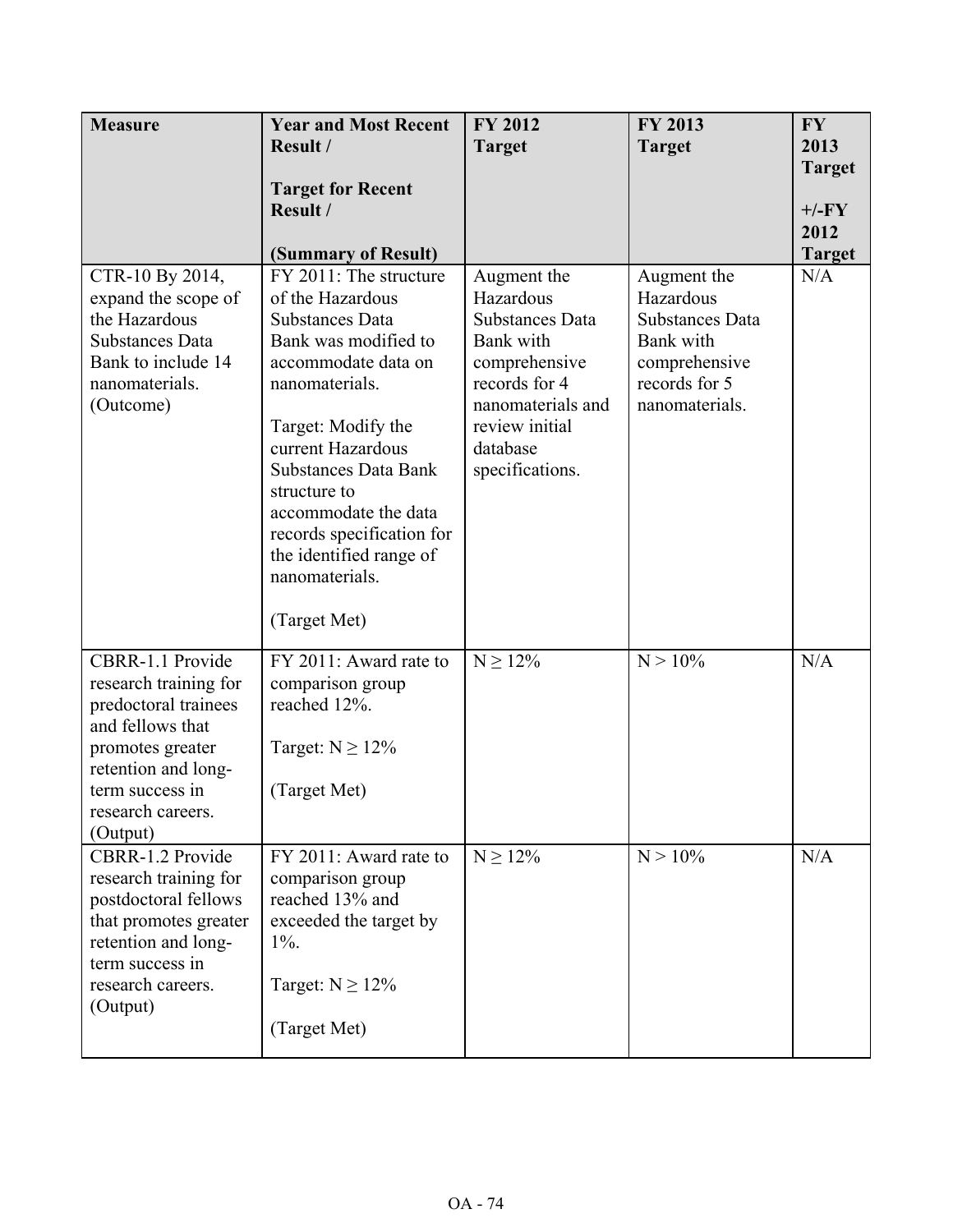| <b>Measure</b>                                                                                                                                                           | <b>Year and Most Recent</b>                                                                                                                                                                                                                                                                                                                                                                                                                                                                                                                                                                                                | FY 2012                                                                                                                                                                                                                                                                                                                                                                                                                                                                                                  | <b>FY 2013</b>                                                                                                                                                                                                                                                                                                                                                                                                                                                                       | <b>FY</b>     |
|--------------------------------------------------------------------------------------------------------------------------------------------------------------------------|----------------------------------------------------------------------------------------------------------------------------------------------------------------------------------------------------------------------------------------------------------------------------------------------------------------------------------------------------------------------------------------------------------------------------------------------------------------------------------------------------------------------------------------------------------------------------------------------------------------------------|----------------------------------------------------------------------------------------------------------------------------------------------------------------------------------------------------------------------------------------------------------------------------------------------------------------------------------------------------------------------------------------------------------------------------------------------------------------------------------------------------------|--------------------------------------------------------------------------------------------------------------------------------------------------------------------------------------------------------------------------------------------------------------------------------------------------------------------------------------------------------------------------------------------------------------------------------------------------------------------------------------|---------------|
|                                                                                                                                                                          | Result /                                                                                                                                                                                                                                                                                                                                                                                                                                                                                                                                                                                                                   | <b>Target</b>                                                                                                                                                                                                                                                                                                                                                                                                                                                                                            | <b>Target</b>                                                                                                                                                                                                                                                                                                                                                                                                                                                                        | 2013          |
|                                                                                                                                                                          |                                                                                                                                                                                                                                                                                                                                                                                                                                                                                                                                                                                                                            |                                                                                                                                                                                                                                                                                                                                                                                                                                                                                                          |                                                                                                                                                                                                                                                                                                                                                                                                                                                                                      | <b>Target</b> |
|                                                                                                                                                                          | <b>Target for Recent</b>                                                                                                                                                                                                                                                                                                                                                                                                                                                                                                                                                                                                   |                                                                                                                                                                                                                                                                                                                                                                                                                                                                                                          |                                                                                                                                                                                                                                                                                                                                                                                                                                                                                      |               |
|                                                                                                                                                                          | Result /                                                                                                                                                                                                                                                                                                                                                                                                                                                                                                                                                                                                                   |                                                                                                                                                                                                                                                                                                                                                                                                                                                                                                          |                                                                                                                                                                                                                                                                                                                                                                                                                                                                                      | $+/-FY$       |
|                                                                                                                                                                          |                                                                                                                                                                                                                                                                                                                                                                                                                                                                                                                                                                                                                            |                                                                                                                                                                                                                                                                                                                                                                                                                                                                                                          |                                                                                                                                                                                                                                                                                                                                                                                                                                                                                      | 2012          |
|                                                                                                                                                                          | (Summary of Result)                                                                                                                                                                                                                                                                                                                                                                                                                                                                                                                                                                                                        |                                                                                                                                                                                                                                                                                                                                                                                                                                                                                                          |                                                                                                                                                                                                                                                                                                                                                                                                                                                                                      | <b>Target</b> |
| <b>CBRR-2 Promote</b>                                                                                                                                                    | FY 2011: Maintained                                                                                                                                                                                                                                                                                                                                                                                                                                                                                                                                                                                                        | (Development                                                                                                                                                                                                                                                                                                                                                                                                                                                                                             | (Development                                                                                                                                                                                                                                                                                                                                                                                                                                                                         | N/A           |
| data sharing and                                                                                                                                                         | post deployment support                                                                                                                                                                                                                                                                                                                                                                                                                                                                                                                                                                                                    | [Dev]) Initiate                                                                                                                                                                                                                                                                                                                                                                                                                                                                                          | [Devl]) Initiate                                                                                                                                                                                                                                                                                                                                                                                                                                                                     |               |
| provide information                                                                                                                                                      | for GovTrip with Phase                                                                                                                                                                                                                                                                                                                                                                                                                                                                                                                                                                                                     | development of                                                                                                                                                                                                                                                                                                                                                                                                                                                                                           | development of                                                                                                                                                                                                                                                                                                                                                                                                                                                                       |               |
| in real time through                                                                                                                                                     | <b>II Travel Module</b>                                                                                                                                                                                                                                                                                                                                                                                                                                                                                                                                                                                                    | planned business                                                                                                                                                                                                                                                                                                                                                                                                                                                                                         | planned business                                                                                                                                                                                                                                                                                                                                                                                                                                                                     |               |
| the NIH Business                                                                                                                                                         | and NIH Grants                                                                                                                                                                                                                                                                                                                                                                                                                                                                                                                                                                                                             | modules to build                                                                                                                                                                                                                                                                                                                                                                                                                                                                                         | modules to build                                                                                                                                                                                                                                                                                                                                                                                                                                                                     |               |
|                                                                                                                                                                          |                                                                                                                                                                                                                                                                                                                                                                                                                                                                                                                                                                                                                            |                                                                                                                                                                                                                                                                                                                                                                                                                                                                                                          |                                                                                                                                                                                                                                                                                                                                                                                                                                                                                      |               |
|                                                                                                                                                                          |                                                                                                                                                                                                                                                                                                                                                                                                                                                                                                                                                                                                                            |                                                                                                                                                                                                                                                                                                                                                                                                                                                                                                          |                                                                                                                                                                                                                                                                                                                                                                                                                                                                                      |               |
|                                                                                                                                                                          |                                                                                                                                                                                                                                                                                                                                                                                                                                                                                                                                                                                                                            |                                                                                                                                                                                                                                                                                                                                                                                                                                                                                                          |                                                                                                                                                                                                                                                                                                                                                                                                                                                                                      |               |
|                                                                                                                                                                          |                                                                                                                                                                                                                                                                                                                                                                                                                                                                                                                                                                                                                            |                                                                                                                                                                                                                                                                                                                                                                                                                                                                                                          |                                                                                                                                                                                                                                                                                                                                                                                                                                                                                      |               |
|                                                                                                                                                                          |                                                                                                                                                                                                                                                                                                                                                                                                                                                                                                                                                                                                                            |                                                                                                                                                                                                                                                                                                                                                                                                                                                                                                          |                                                                                                                                                                                                                                                                                                                                                                                                                                                                                      |               |
|                                                                                                                                                                          |                                                                                                                                                                                                                                                                                                                                                                                                                                                                                                                                                                                                                            |                                                                                                                                                                                                                                                                                                                                                                                                                                                                                                          |                                                                                                                                                                                                                                                                                                                                                                                                                                                                                      |               |
|                                                                                                                                                                          |                                                                                                                                                                                                                                                                                                                                                                                                                                                                                                                                                                                                                            |                                                                                                                                                                                                                                                                                                                                                                                                                                                                                                          |                                                                                                                                                                                                                                                                                                                                                                                                                                                                                      |               |
|                                                                                                                                                                          |                                                                                                                                                                                                                                                                                                                                                                                                                                                                                                                                                                                                                            |                                                                                                                                                                                                                                                                                                                                                                                                                                                                                                          |                                                                                                                                                                                                                                                                                                                                                                                                                                                                                      |               |
|                                                                                                                                                                          |                                                                                                                                                                                                                                                                                                                                                                                                                                                                                                                                                                                                                            |                                                                                                                                                                                                                                                                                                                                                                                                                                                                                                          |                                                                                                                                                                                                                                                                                                                                                                                                                                                                                      |               |
|                                                                                                                                                                          |                                                                                                                                                                                                                                                                                                                                                                                                                                                                                                                                                                                                                            |                                                                                                                                                                                                                                                                                                                                                                                                                                                                                                          |                                                                                                                                                                                                                                                                                                                                                                                                                                                                                      |               |
|                                                                                                                                                                          |                                                                                                                                                                                                                                                                                                                                                                                                                                                                                                                                                                                                                            |                                                                                                                                                                                                                                                                                                                                                                                                                                                                                                          |                                                                                                                                                                                                                                                                                                                                                                                                                                                                                      |               |
|                                                                                                                                                                          |                                                                                                                                                                                                                                                                                                                                                                                                                                                                                                                                                                                                                            |                                                                                                                                                                                                                                                                                                                                                                                                                                                                                                          |                                                                                                                                                                                                                                                                                                                                                                                                                                                                                      |               |
|                                                                                                                                                                          |                                                                                                                                                                                                                                                                                                                                                                                                                                                                                                                                                                                                                            |                                                                                                                                                                                                                                                                                                                                                                                                                                                                                                          |                                                                                                                                                                                                                                                                                                                                                                                                                                                                                      |               |
|                                                                                                                                                                          |                                                                                                                                                                                                                                                                                                                                                                                                                                                                                                                                                                                                                            |                                                                                                                                                                                                                                                                                                                                                                                                                                                                                                          |                                                                                                                                                                                                                                                                                                                                                                                                                                                                                      |               |
|                                                                                                                                                                          |                                                                                                                                                                                                                                                                                                                                                                                                                                                                                                                                                                                                                            |                                                                                                                                                                                                                                                                                                                                                                                                                                                                                                          |                                                                                                                                                                                                                                                                                                                                                                                                                                                                                      |               |
|                                                                                                                                                                          |                                                                                                                                                                                                                                                                                                                                                                                                                                                                                                                                                                                                                            |                                                                                                                                                                                                                                                                                                                                                                                                                                                                                                          |                                                                                                                                                                                                                                                                                                                                                                                                                                                                                      |               |
|                                                                                                                                                                          |                                                                                                                                                                                                                                                                                                                                                                                                                                                                                                                                                                                                                            |                                                                                                                                                                                                                                                                                                                                                                                                                                                                                                          |                                                                                                                                                                                                                                                                                                                                                                                                                                                                                      |               |
|                                                                                                                                                                          |                                                                                                                                                                                                                                                                                                                                                                                                                                                                                                                                                                                                                            |                                                                                                                                                                                                                                                                                                                                                                                                                                                                                                          |                                                                                                                                                                                                                                                                                                                                                                                                                                                                                      |               |
|                                                                                                                                                                          |                                                                                                                                                                                                                                                                                                                                                                                                                                                                                                                                                                                                                            |                                                                                                                                                                                                                                                                                                                                                                                                                                                                                                          |                                                                                                                                                                                                                                                                                                                                                                                                                                                                                      |               |
|                                                                                                                                                                          |                                                                                                                                                                                                                                                                                                                                                                                                                                                                                                                                                                                                                            |                                                                                                                                                                                                                                                                                                                                                                                                                                                                                                          |                                                                                                                                                                                                                                                                                                                                                                                                                                                                                      |               |
|                                                                                                                                                                          |                                                                                                                                                                                                                                                                                                                                                                                                                                                                                                                                                                                                                            |                                                                                                                                                                                                                                                                                                                                                                                                                                                                                                          |                                                                                                                                                                                                                                                                                                                                                                                                                                                                                      |               |
|                                                                                                                                                                          |                                                                                                                                                                                                                                                                                                                                                                                                                                                                                                                                                                                                                            |                                                                                                                                                                                                                                                                                                                                                                                                                                                                                                          |                                                                                                                                                                                                                                                                                                                                                                                                                                                                                      |               |
|                                                                                                                                                                          |                                                                                                                                                                                                                                                                                                                                                                                                                                                                                                                                                                                                                            |                                                                                                                                                                                                                                                                                                                                                                                                                                                                                                          |                                                                                                                                                                                                                                                                                                                                                                                                                                                                                      |               |
|                                                                                                                                                                          |                                                                                                                                                                                                                                                                                                                                                                                                                                                                                                                                                                                                                            |                                                                                                                                                                                                                                                                                                                                                                                                                                                                                                          |                                                                                                                                                                                                                                                                                                                                                                                                                                                                                      |               |
|                                                                                                                                                                          |                                                                                                                                                                                                                                                                                                                                                                                                                                                                                                                                                                                                                            |                                                                                                                                                                                                                                                                                                                                                                                                                                                                                                          |                                                                                                                                                                                                                                                                                                                                                                                                                                                                                      |               |
|                                                                                                                                                                          |                                                                                                                                                                                                                                                                                                                                                                                                                                                                                                                                                                                                                            |                                                                                                                                                                                                                                                                                                                                                                                                                                                                                                          |                                                                                                                                                                                                                                                                                                                                                                                                                                                                                      |               |
|                                                                                                                                                                          |                                                                                                                                                                                                                                                                                                                                                                                                                                                                                                                                                                                                                            |                                                                                                                                                                                                                                                                                                                                                                                                                                                                                                          |                                                                                                                                                                                                                                                                                                                                                                                                                                                                                      |               |
|                                                                                                                                                                          |                                                                                                                                                                                                                                                                                                                                                                                                                                                                                                                                                                                                                            |                                                                                                                                                                                                                                                                                                                                                                                                                                                                                                          |                                                                                                                                                                                                                                                                                                                                                                                                                                                                                      |               |
|                                                                                                                                                                          |                                                                                                                                                                                                                                                                                                                                                                                                                                                                                                                                                                                                                            |                                                                                                                                                                                                                                                                                                                                                                                                                                                                                                          |                                                                                                                                                                                                                                                                                                                                                                                                                                                                                      |               |
|                                                                                                                                                                          |                                                                                                                                                                                                                                                                                                                                                                                                                                                                                                                                                                                                                            |                                                                                                                                                                                                                                                                                                                                                                                                                                                                                                          |                                                                                                                                                                                                                                                                                                                                                                                                                                                                                      |               |
|                                                                                                                                                                          |                                                                                                                                                                                                                                                                                                                                                                                                                                                                                                                                                                                                                            |                                                                                                                                                                                                                                                                                                                                                                                                                                                                                                          |                                                                                                                                                                                                                                                                                                                                                                                                                                                                                      |               |
| System (NBS) by<br>developing,<br>integrating,<br>deploying and<br>maintaining business<br>modules. (By FY<br>2014, the NBS will<br>be in an ongoing<br>status) (Output) | Interface Module<br>(ERA).<br>Target: (Maintenance<br>[Mat]) Maintain<br>deployed business<br>modules. * Planned -<br>GovTrip with Phase II<br><b>Travel Module</b><br>$[Dep.2010] * Planned -$<br>NIH Grants Interface<br>Module (ERA)<br>[Dep.2011]<br>(Target Met)<br>FY 2011: Deployed<br>NIH Grants Interface<br>Module (IMPAC II)<br>Target: (Deployment<br>[Dep]) Conduct priority<br>deployment activities to<br>enable user accessibility<br>and skill development<br>within 2 years from the<br>onset of integration. *<br>Planned - NIH Grants<br>Interface Module (ERA)<br>[Int.2010/Mat.2011]<br>(Target Met) | capacity and<br>functionality of the<br><b>NIH Business</b><br>System. * Planned<br>- Oracle 12i<br>Upgrade<br>[continuation from<br>Dev. start in<br>2011/Int.2013-14]<br>(Integration [Int])<br>Complete<br>integration<br>activities for full<br>functionality and<br>usability of priority<br>modules for<br>successful<br>development<br>efforts within 3<br>years of initiated<br>development.*<br>Planned - Service<br>and Supply<br><b>Activities Fund</b><br>Module<br>[Dev.2011/Dep.20]<br>12] | capacity and<br>functionality of the<br><b>NIH Business</b><br>System.* Planned -<br>Animal<br>Procurement<br>[Int.2013]<br>(Integration [Int])<br>Complete<br>integration<br>activities for full<br>functionality and<br>usability of priority<br>modules for<br>successful<br>development<br>efforts within 3<br>years of initiated<br>development.*<br>Planned - Animal<br>Procurement<br>[Dev.2013/Dep.20]<br>14]* Planned -<br>Oracle 12i Upgrade<br>[Dev.2011-<br>12/Dep.2015] |               |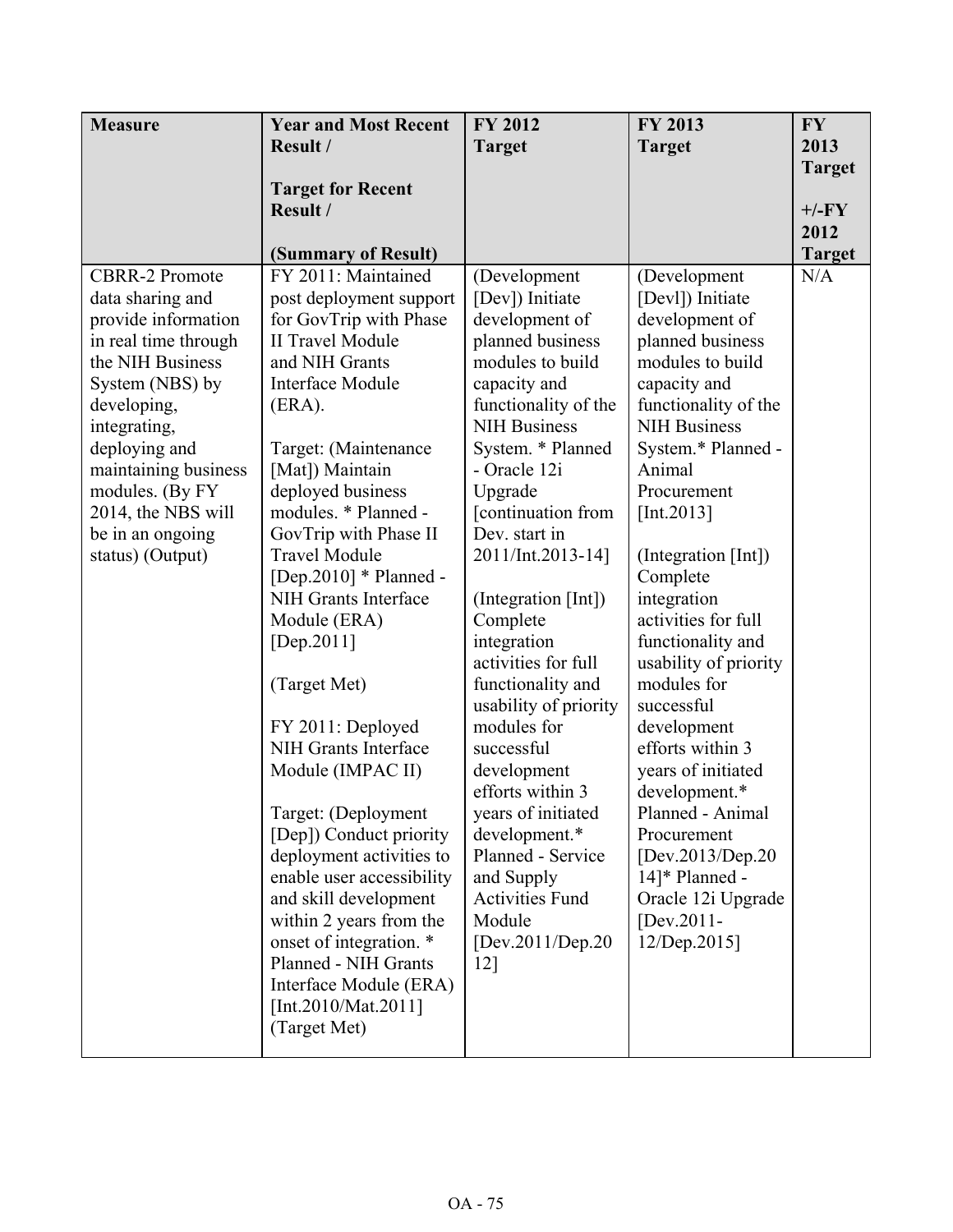| <b>Measure</b>                         | <b>Year and Most Recent</b>                            | FY 2012                              | FY 2013                  | <b>FY</b>     |
|----------------------------------------|--------------------------------------------------------|--------------------------------------|--------------------------|---------------|
|                                        | Result /                                               | <b>Target</b>                        | <b>Target</b>            | 2013          |
|                                        |                                                        |                                      |                          | <b>Target</b> |
|                                        | <b>Target for Recent</b>                               |                                      |                          |               |
|                                        | Result /                                               |                                      |                          | $+/-FY$       |
|                                        |                                                        |                                      |                          | 2012          |
|                                        | (Summary of Result)                                    |                                      |                          | <b>Target</b> |
| <b>CBRR-2 Promote</b>                  | FY 2011: Initiated                                     | (Deployment                          | (Deployment              |               |
| data sharing and                       | development of Oracle                                  | [Dep]) Conduct                       | [Dep]) Conduct           |               |
| provide information                    | Release 12 Design and                                  | priority                             | priority                 |               |
| in real time through                   | Service and Supply                                     | deployment                           | deployment               |               |
| the NIH Business                       | <b>Activities Fund Module.</b>                         | activities to enable                 | activities to enable     |               |
| System (NBS) by                        |                                                        | user accessibility                   | user accessibility       |               |
| developing,                            | Target: (Development                                   | and skill                            | and skill                |               |
| integrating,                           | [Dev]) Initiate                                        | development                          | development              |               |
| deploying and                          | development of planned                                 | within 2 years from                  | within 2 years from      |               |
| maintaining business                   | business modules to                                    | the onset of                         | the onset of             |               |
| modules. (By FY                        | build capacity and                                     | integration. *<br>Planned - Service  | integration.* No         |               |
| 2014, the NBS will<br>be in an ongoing | functionality of the NIH                               |                                      | Development              |               |
|                                        | Business System. *<br>Planned - Service and            | and Supply<br><b>Activities Fund</b> | activity for FY13        |               |
| status) (Output)                       |                                                        | Module                               | (Maintenance             |               |
| (continued)                            | <b>Supply Activities Fund</b><br>Module [Int.2012] $*$ | [Int.2012/Mat.2012]                  | [Mat]) Maintain          |               |
|                                        | Planned - Oracle 12i                                   |                                      | deployed business        |               |
|                                        | Upgrade [Int.2012]                                     |                                      | modules. * Planned       |               |
|                                        |                                                        | (Maintenance                         | - Service and            |               |
|                                        | (Target Met)                                           | [Mat]) Maintain                      | <b>Supply Activities</b> |               |
|                                        |                                                        | deployed business                    | Fund Module              |               |
|                                        |                                                        | modules. * Planned                   | [Dep.2012]               |               |
|                                        |                                                        | - Service and                        |                          |               |
|                                        |                                                        | <b>Supply Activities</b>             |                          |               |
|                                        |                                                        | Fund Module                          |                          |               |
|                                        |                                                        | [Dep.2012] $*$                       |                          |               |
|                                        |                                                        | Planned - NIH                        |                          |               |
|                                        |                                                        | Grants Interface                     |                          |               |
|                                        |                                                        | Module (ERA)                         |                          |               |
|                                        |                                                        | [Dep. 2011]                          |                          |               |
|                                        |                                                        |                                      |                          |               |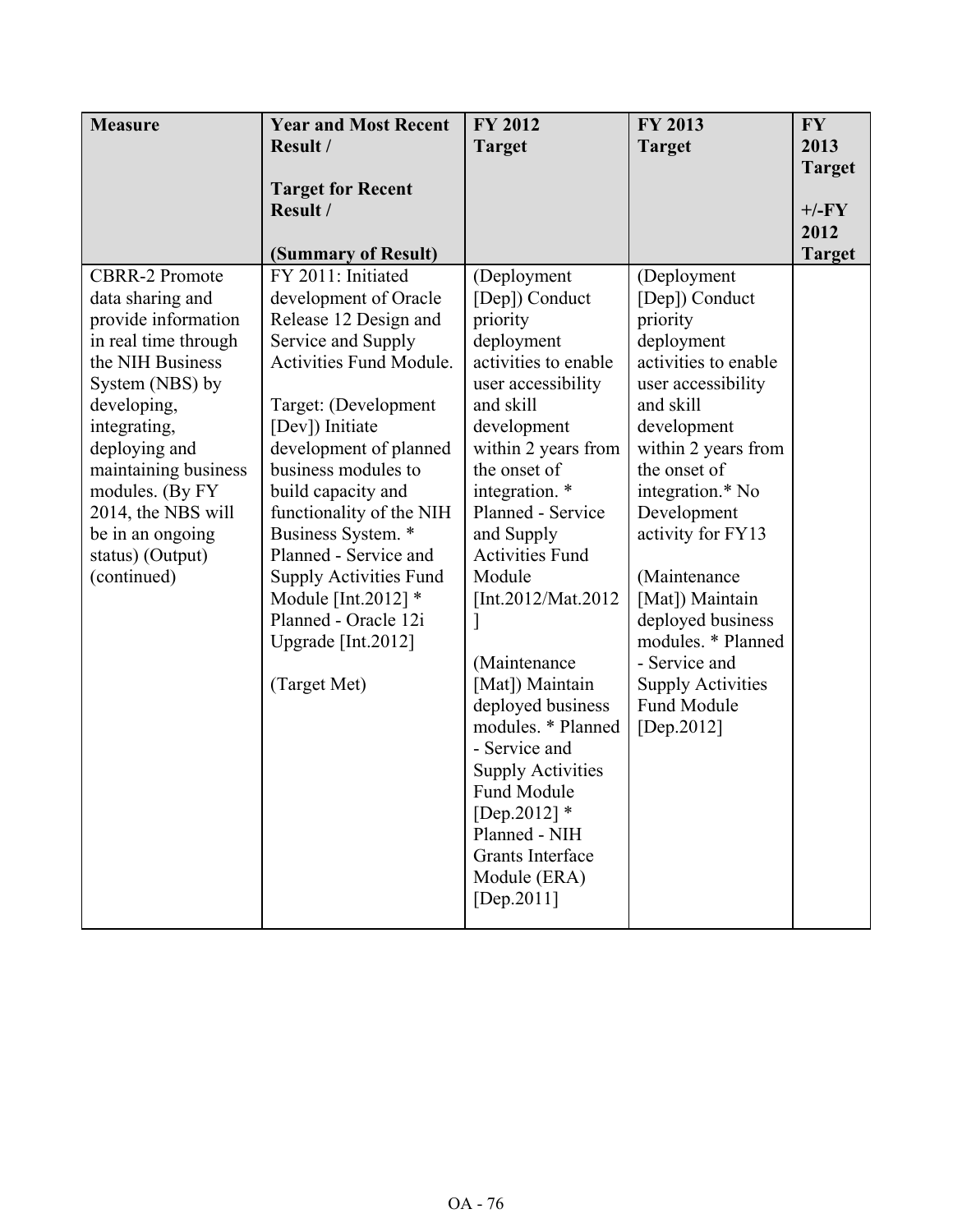| <b>Measure</b>               | <b>Year and Most Recent</b>        | <b>FY 2012</b>                 | FY 2013                                 | <b>FY</b>     |
|------------------------------|------------------------------------|--------------------------------|-----------------------------------------|---------------|
|                              | Result /                           | <b>Target</b>                  | <b>Target</b>                           | 2013          |
|                              |                                    |                                |                                         | <b>Target</b> |
|                              | <b>Target for Recent</b>           |                                |                                         |               |
|                              | Result /                           |                                |                                         | $+/-FY$       |
|                              |                                    |                                |                                         | 2012          |
|                              | (Summary of Result)                |                                |                                         | <b>Target</b> |
| CBRR-4 By 2012,              | FY 2011:                           | Complete                       |                                         | N/A           |
| provide greater              | Approximately 95% of               | development of                 |                                         |               |
| functionality and            | all grant business                 | business processes             |                                         |               |
| more streamlined             | transactions are being             | to enable the                  |                                         |               |
| processes in grants          | done electronically.               | electronic                     |                                         |               |
| administration by            |                                    | transmission of                |                                         |               |
| continuing to develop        | Target: Continue                   | grant applications             |                                         |               |
| the NIH electronic           | conversion of business             | and awards.                    |                                         |               |
| Research                     | processes: 95% of                  |                                |                                         |               |
| Administration               | business processes being           |                                |                                         |               |
| (eRA) system.<br>(Output and | done electronically by<br>FY 2011. |                                |                                         |               |
| Efficiency)                  |                                    |                                |                                         |               |
|                              | (Target Met)                       |                                |                                         |               |
|                              |                                    |                                |                                         |               |
| CBRR-6.1 By 2011,            | FY 2011: One                       |                                |                                         | N/A           |
| construct or renovate        | construction grant was             |                                |                                         |               |
| 153 biomedical               | completed on time.                 |                                |                                         |               |
| research facilities in       |                                    |                                |                                         |               |
| order to build the           | Target: Complete 1                 |                                |                                         |               |
| capacity to conduct          | facility                           |                                |                                         |               |
| the proposed                 |                                    |                                |                                         |               |
| research. (Output)           | (Target Met)                       |                                |                                         |               |
| CBRR-6.2 By 2015             | FY 2011: The reviews               |                                |                                         | N/A           |
| complete                     | were not completed                 | Conduct design<br>development. | Begin construction<br>on final research |               |
| construction/commis          | because a construction             |                                | facility.                               |               |
| sioning of 15                | site has not been                  |                                |                                         |               |
| biocontainment               | selected.                          |                                |                                         |               |
| facilities to support        |                                    |                                |                                         |               |
| biodefense and               | Target: Conduct project            |                                |                                         |               |
| emerging infectious          | programming and                    |                                |                                         |               |
| disease research             | environmental review.              |                                |                                         |               |
| needs, including             |                                    |                                |                                         |               |
| research on Category         | (Target Not Met)                   |                                |                                         |               |
| A-C Priority agents          |                                    |                                |                                         |               |
| and newly emerging           |                                    |                                |                                         |               |
| infectious diseases.         |                                    |                                |                                         |               |
| (Output)                     |                                    |                                |                                         |               |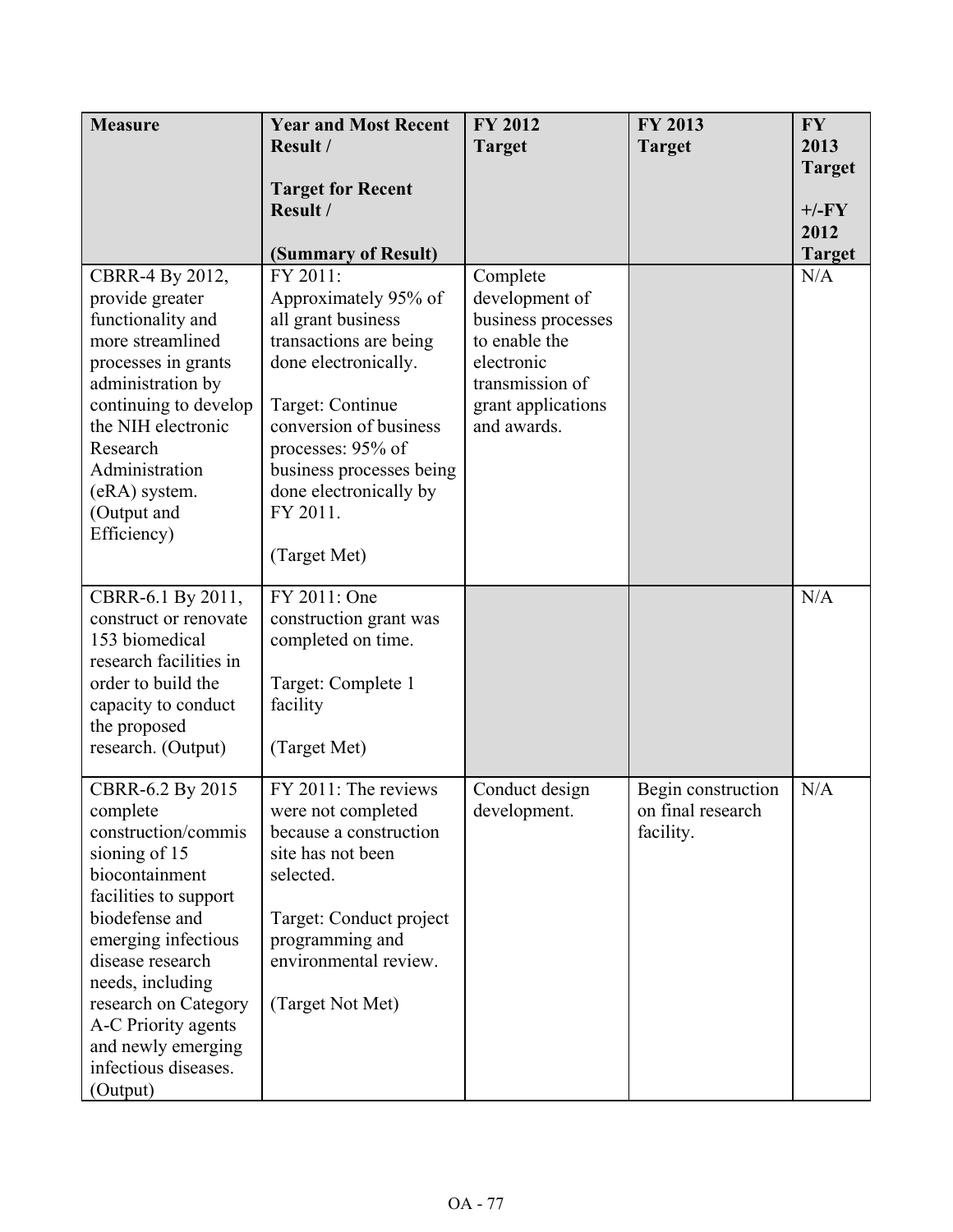| <b>Measure</b>                             | <b>Year and Most Recent</b>                 | <b>FY 2012</b>                     | FY 2013       | <b>FY</b>             |
|--------------------------------------------|---------------------------------------------|------------------------------------|---------------|-----------------------|
|                                            | Result /                                    | <b>Target</b>                      | <b>Target</b> | 2013<br><b>Target</b> |
|                                            | <b>Target for Recent</b>                    |                                    |               |                       |
|                                            | Result /                                    |                                    |               | $+/-FY$<br>2012       |
|                                            | (Summary of Result)                         |                                    |               | <b>Target</b>         |
| CBRR-8 By 2012,                            | FY 2011: 99.3% of                           | Ensure that 100%                   |               | N/A                   |
| ensure that 100% of                        | trainee appointment<br>forms were submitted | of trainee                         |               |                       |
| trainee appointment<br>forms are processed | electronically.                             | appointment forms<br>are processed |               |                       |
| electronically, to                         |                                             | electronically.                    |               |                       |
| enhance program                            | Target: Ensure that 75%                     |                                    |               |                       |
| management.                                | of trainee appointment                      |                                    |               |                       |
| (Output)                                   | forms are processed<br>electronically.      |                                    |               |                       |
|                                            |                                             |                                    |               |                       |
|                                            | (Target Exceeded)                           |                                    |               |                       |
| CBRR-9 By 2011,                            | FY 2011: NIH continues                      |                                    |               | N/A                   |
| achieve average                            | to use electronic project                   |                                    |               |                       |
| annual cost savings<br>of managing         | management tools to<br>achieve the lowest   |                                    |               |                       |
| construction grants                        | annual cost of managing                     |                                    |               |                       |
| by expanding the use                       | construction grants.                        |                                    |               |                       |
| of electronic project                      |                                             |                                    |               |                       |
| management tools<br>that enhance           | Target: Maintain the<br>process to achieve  |                                    |               |                       |
| oversight and 20 year                      | average annual cost of                      |                                    |               |                       |
| usage monitoring.                          | managing construction                       |                                    |               |                       |
| (Output)                                   | grants.                                     |                                    |               |                       |
|                                            | (Target Met)                                |                                    |               |                       |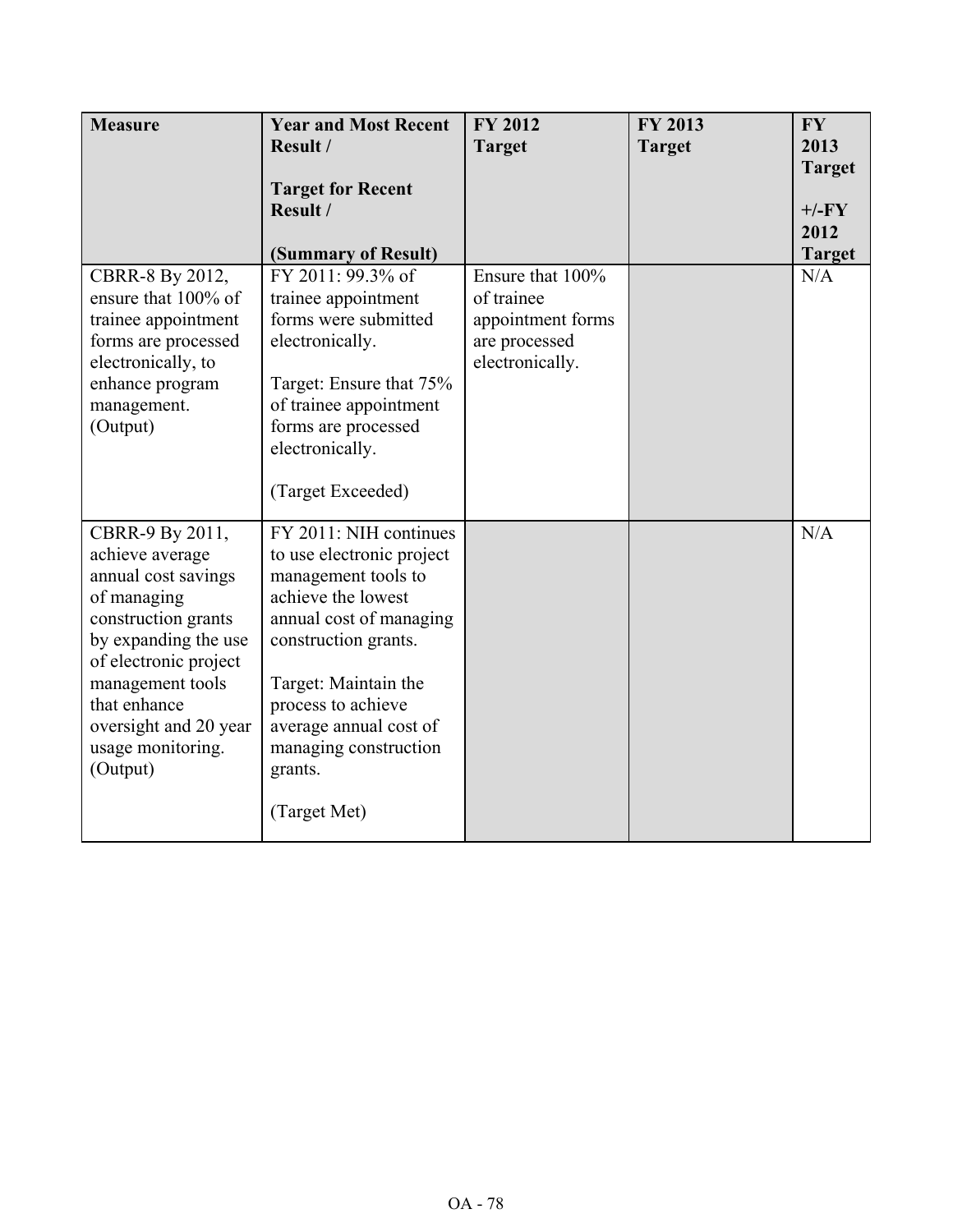| <b>Measure</b>                      | <b>Year and Most Recent</b>                   | <b>FY 2012</b>      | <b>FY 2013</b>      | <b>FY</b>            |
|-------------------------------------|-----------------------------------------------|---------------------|---------------------|----------------------|
|                                     | Result /                                      | <b>Target</b>       | <b>Target</b>       | 2013                 |
|                                     |                                               |                     |                     | <b>Target</b>        |
|                                     | <b>Target for Recent</b>                      |                     |                     |                      |
|                                     | Result /                                      |                     |                     | $+/-FY$              |
|                                     |                                               |                     |                     | 2012                 |
| CBRR-10 By 2015,                    | (Summary of Result)<br>FY 2011: NIH increased | Deposit chemical    | Establish 400       | <b>Target</b><br>N/A |
| make freely available               | the assay deposition into                     | structure and       | primary             |                      |
| to researchers the                  | PubMed to a rate greater                      | biological data for | biochemical, cell-  |                      |
| results of 300 high-                | than eight HTS assays                         | 200 new small       | based or protein-   |                      |
| throughput biological               | per month, resulting in a                     | molecule probes in  | protein interaction |                      |
| assays screened                     | total deposit of 103                          | PubChem.            | assays that can be  |                      |
| against a library of                | assays.                                       |                     | miniaturized and    |                      |
| 300,000 unique                      |                                               |                     | automated as high   |                      |
| compounds, and the                  | Target: Increase                              |                     | throughput screens  |                      |
| detailed information                | depositions of bioassays                      |                     | in the Molecular    |                      |
| on the molecular                    | in PubChem to a rate of                       |                     | Libraries Program   |                      |
| probes that are                     | five $(5)$ per month.                         |                     | (MLP) Portfolio.    |                      |
| developed through<br>that screening | (Target Exceeded)                             |                     |                     |                      |
| process. (Outcome)                  |                                               |                     |                     |                      |
| <b>CBRR-12 (Priority</b>            | FY 2012: The current                          | Reduce the fully-   |                     | N/A                  |
| Goal) By 2012,                      | cost of a fully-loaded                        | loaded cost of      |                     |                      |
| reduce the fully                    | human genome was                              | sequencing a        |                     |                      |
| loaded cost of                      | reduced to \$10,497.                          | human genome to     |                     |                      |
| sequencing a human                  |                                               | \$15,000.           |                     |                      |
| genome to \$15,000.                 | Target: Reduce the                            |                     |                     |                      |
| (Outcome and                        | fully-loaded cost of                          |                     |                     |                      |
| Efficiency)                         | sequencing a human                            |                     |                     |                      |
|                                     | genome to \$15,000.                           |                     |                     |                      |
|                                     |                                               |                     |                     |                      |
|                                     | (Target Exceeded)                             |                     |                     |                      |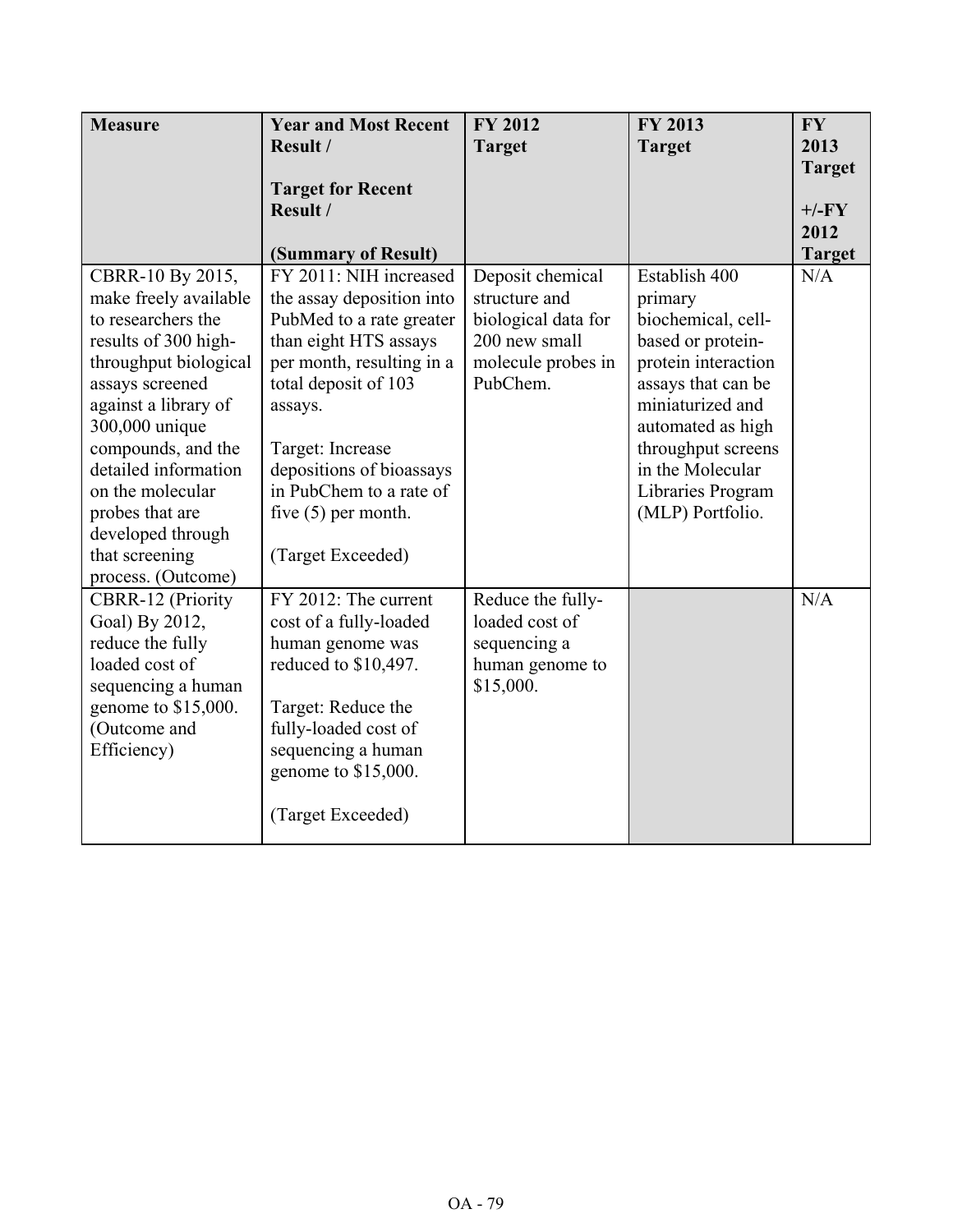| <b>Measure</b>                                                                                                                                                                                          | <b>Year and Most Recent</b><br><b>Result</b> /<br><b>Target for Recent</b><br>Result /<br>(Summary of Result)                                                                                                       | <b>FY 2012</b><br><b>Target</b>                                                        | <b>FY 2013</b><br><b>Target</b> | <b>FY</b><br>2013<br><b>Target</b><br>$+/-FY$<br>2012<br><b>Target</b> |
|---------------------------------------------------------------------------------------------------------------------------------------------------------------------------------------------------------|---------------------------------------------------------------------------------------------------------------------------------------------------------------------------------------------------------------------|----------------------------------------------------------------------------------------|---------------------------------|------------------------------------------------------------------------|
| SMHC-4 By 2012,<br>ensure NIH reports<br>tracked commercial<br>functions and cost<br>savings from<br>completed<br>commercial services<br>studies efficiently<br>and on time. (Output<br>and Efficiency) | FY 2011: Completed<br>FAIR Act Inventory and<br>Post-Competition<br>Accountability<br>reporting.<br>Target: Complete FAIR<br>Act Inventory and Post-<br>Competition<br>Accountability<br>reporting.<br>(Target Met) | Complete FAIR<br>Act Inventory and<br>Post-Competition<br>Accountability<br>reporting. |                                 | N/A                                                                    |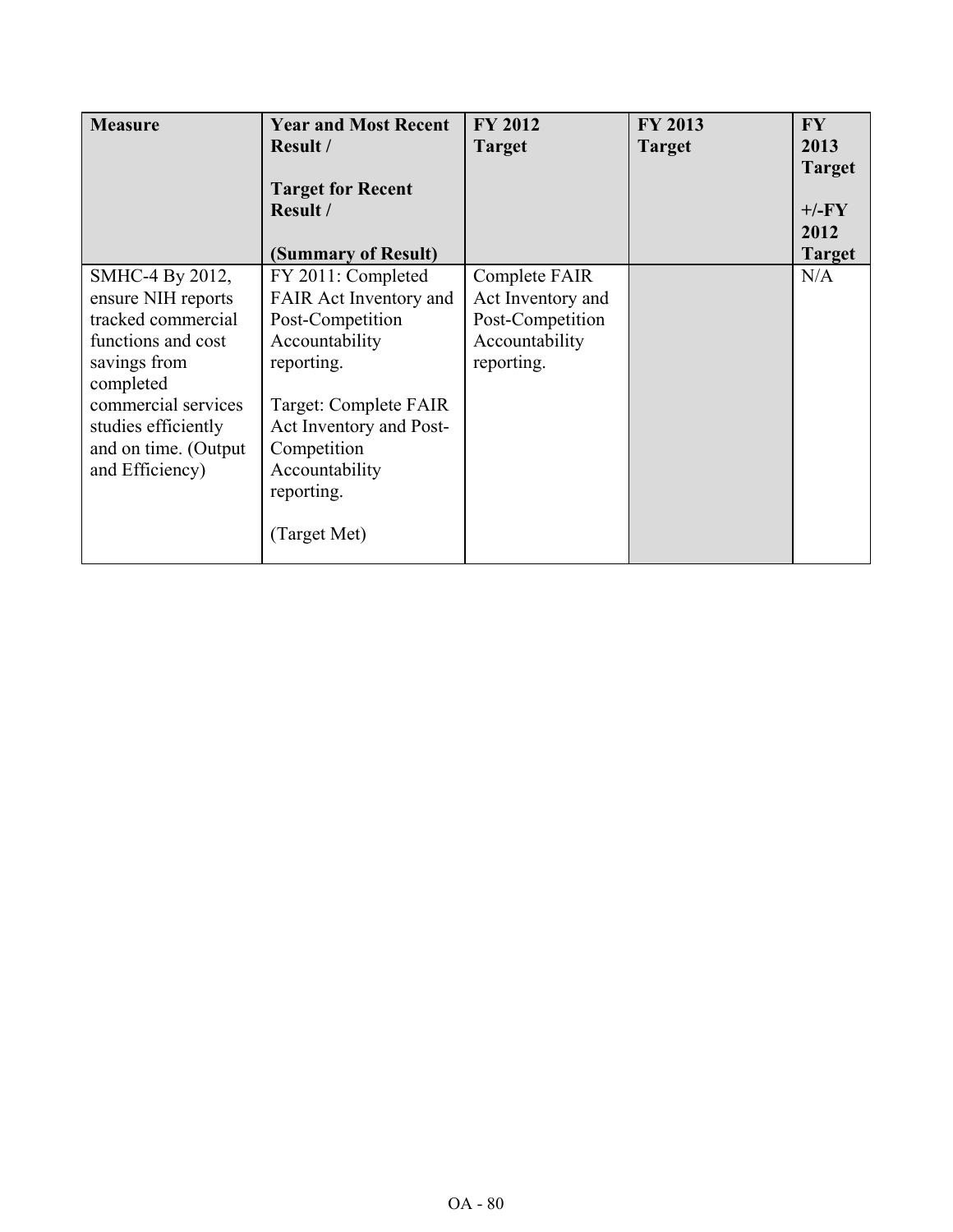| <b>Measure</b>          | <b>Year and Most Recent</b>                  | FY 2012            | FY 2013       | <b>FY</b>            |
|-------------------------|----------------------------------------------|--------------------|---------------|----------------------|
|                         | Result /                                     | <b>Target</b>      | <b>Target</b> | 2013                 |
|                         |                                              |                    |               | <b>Target</b>        |
|                         | <b>Target for Recent</b>                     |                    |               |                      |
|                         | Result /                                     |                    |               | $+/-FY$              |
|                         |                                              |                    |               | 2012                 |
| SMHC-5 By 2012,         | (Summary of Result)<br>FY 2011: Upgraded the | Determine pathway  |               | <b>Target</b><br>N/A |
| improve and monitor     | Portal technology to                         | for upgrading      |               |                      |
| the use of human        | Oracle WebCenter Suite                       | Portal technology. |               |                      |
| resource services by    | 10g platform and                             |                    |               |                      |
| providing real-time     | evaluated system                             |                    |               |                      |
| access to tools via the | performance. Monitored                       |                    |               |                      |
| NIH portal. (Output     | satisfaction and usage of                    |                    |               |                      |
| and Efficiency)         | portal community pages,                      |                    |               |                      |
|                         | portlets, and projects                       |                    |               |                      |
|                         | and improved the portal                      |                    |               |                      |
|                         | usability by<br>implementing changes         |                    |               |                      |
|                         | to the information                           |                    |               |                      |
|                         | architecture. Consulted                      |                    |               |                      |
|                         | with Content Managers                        |                    |               |                      |
|                         | to improve the HR                            |                    |               |                      |
|                         | content on the NIH                           |                    |               |                      |
|                         | Portal.                                      |                    |               |                      |
|                         |                                              |                    |               |                      |
|                         | Target: Upgrade the                          |                    |               |                      |
|                         | Portal technology to                         |                    |               |                      |
|                         | Oracle WebCenter Suite                       |                    |               |                      |
|                         | 10g platform and                             |                    |               |                      |
|                         | evaluate system<br>performance.              |                    |               |                      |
|                         |                                              |                    |               |                      |
|                         | (Target Met)                                 |                    |               |                      |
|                         |                                              |                    |               |                      |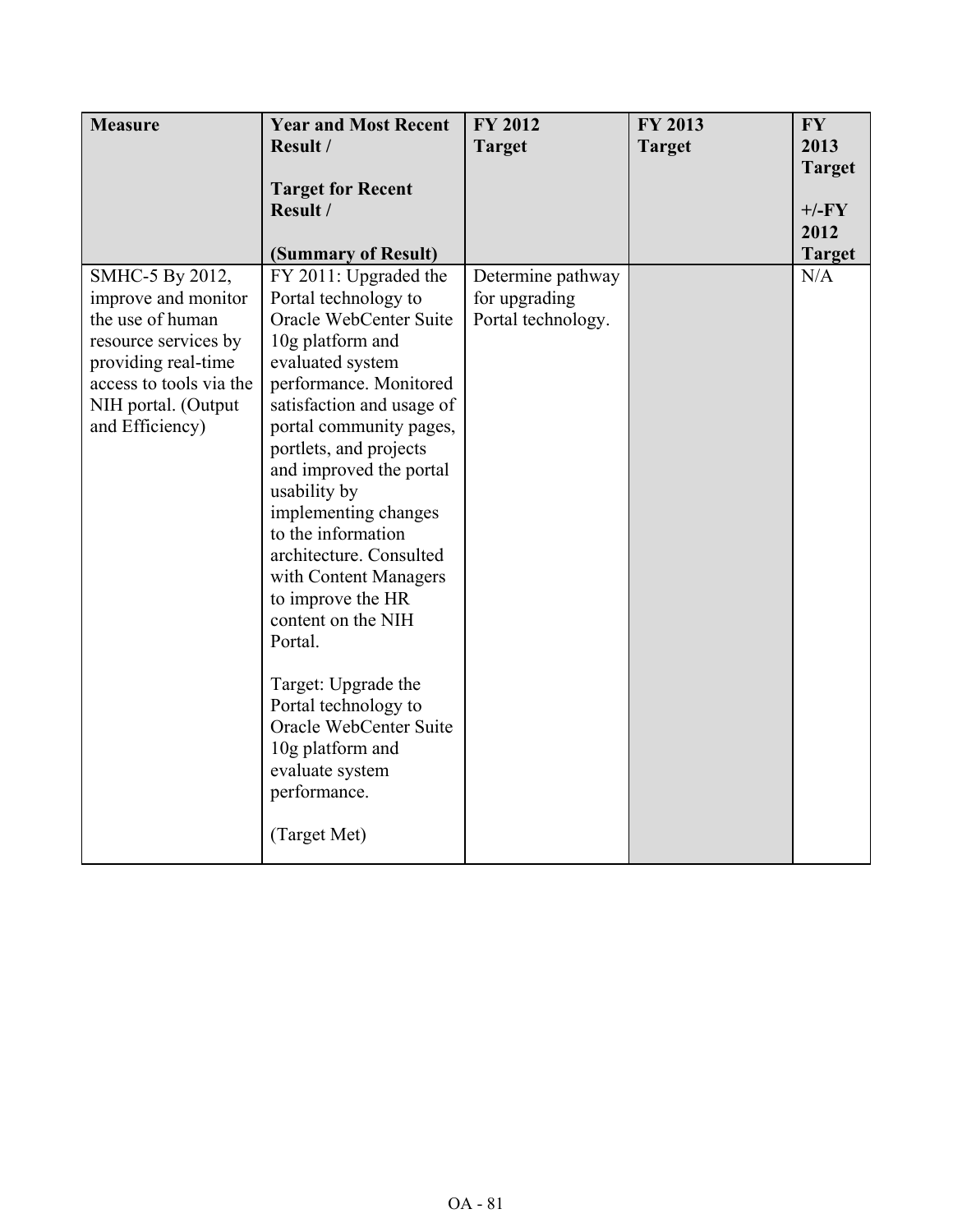| <b>Measure</b>        | <b>Year and Most Recent</b> | <b>FY 2012</b>       | <b>FY 2013</b>      | <b>FY</b>     |
|-----------------------|-----------------------------|----------------------|---------------------|---------------|
|                       | Result /                    | <b>Target</b>        | <b>Target</b>       | 2013          |
|                       |                             |                      |                     | <b>Target</b> |
|                       | <b>Target for Recent</b>    |                      |                     |               |
|                       | Result /                    |                      |                     | $+/-FY$       |
|                       |                             |                      |                     | 2012          |
|                       | (Summary of Result)         |                      |                     | <b>Target</b> |
| <b>SMHC-6 Provide</b> | FY 2011: Both the 2010      | Examine [EX] key     | Assess [AS] results | N/A           |
| opportunities for     | and 2011 versions of the    | area to enhance      | of implementation.  |               |
| enhanced leadership   | program were assessed       | leadership skills.   | *Assess results     |               |
| skills to meet the    | through evaluations         | *Study best          | from executive on-  |               |
| challenges of         | after each session, after   | practices in         | boarding program.   |               |
| workforce             | the complete program,       | supervisory          | $[IM 2012]$         |               |
| management and/or     | and 6 months after the      | training for federal |                     |               |
| individual            | fact with supervisors of    | populations and      | Implement [IM]      |               |
| advancements.         | participants. Each          | analyze NIH          | recommendation      |               |
| (Ongoing) (Output)    | session was determined      | results from the     | from prior year     |               |
|                       | to be successful, at the    | employee             | assessments.        |               |
|                       | same time as a drive to     | viewpoint survey     | *Create and         |               |
|                       | continuous                  | to determine if      | implement revised   |               |
|                       | improvement had NIH         | there are better     | supervisory         |               |
|                       | implement a variety of      | ways to implement    | training.           |               |
|                       | changes based upon          | basic mandatory      | [EX.2012/AS.2014]   |               |
|                       | lessons learned.            | training for all new |                     |               |
|                       |                             | and existing         |                     |               |
|                       | Target: Assess [AS]         | supervisors [IM      | Examine [EX] key    |               |
|                       | results of                  | 2013]                | area to enhance     |               |
|                       | implementation.             |                      | leadership skills.  |               |
|                       | *Assess results from the    |                      | *Study best         |               |
|                       | leadership development      |                      | practices in        |               |
|                       | program to prepare high     |                      | implementing and    |               |
|                       | potential leaders for top   |                      | evaluating          |               |
|                       | 5 positions. [IM.2010]      |                      | executive coaching  |               |
|                       | (Target Exceeded)           |                      | programs in the     |               |
|                       |                             |                      | federal sector. [IM |               |
|                       |                             |                      | 2014]               |               |
|                       |                             |                      |                     |               |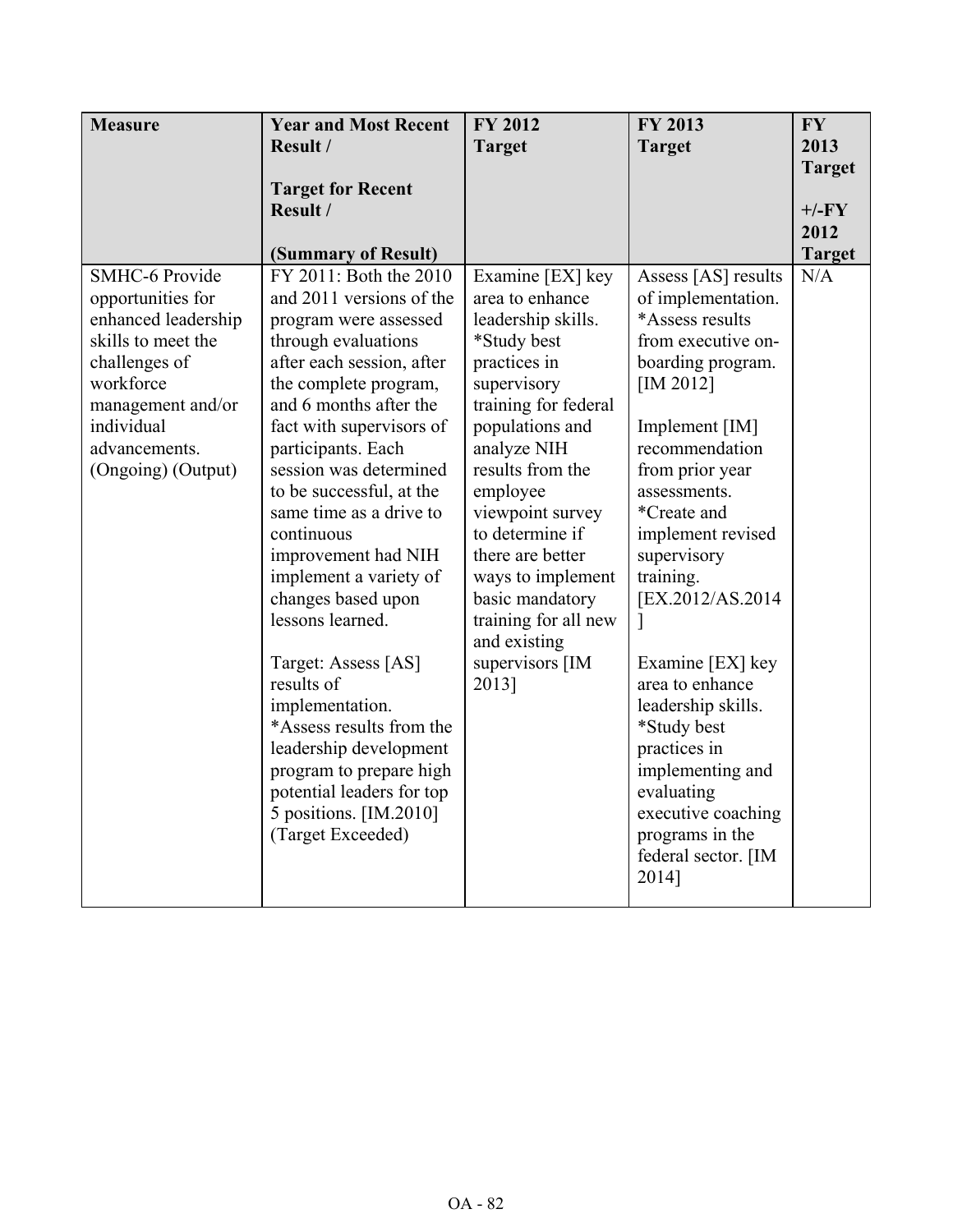| <b>Measure</b>                                                                                                    | <b>Year and Most Recent</b>                                                                                                                                                                                                                                                                                                                                                                                                                                                                                                                                                                                                                                                                                                                                | <b>FY 2012</b>                                                                                                                                                                                                        | FY 2013       | <b>FY</b>     |
|-------------------------------------------------------------------------------------------------------------------|------------------------------------------------------------------------------------------------------------------------------------------------------------------------------------------------------------------------------------------------------------------------------------------------------------------------------------------------------------------------------------------------------------------------------------------------------------------------------------------------------------------------------------------------------------------------------------------------------------------------------------------------------------------------------------------------------------------------------------------------------------|-----------------------------------------------------------------------------------------------------------------------------------------------------------------------------------------------------------------------|---------------|---------------|
|                                                                                                                   | Result /                                                                                                                                                                                                                                                                                                                                                                                                                                                                                                                                                                                                                                                                                                                                                   | <b>Target</b>                                                                                                                                                                                                         | <b>Target</b> | 2013          |
|                                                                                                                   |                                                                                                                                                                                                                                                                                                                                                                                                                                                                                                                                                                                                                                                                                                                                                            |                                                                                                                                                                                                                       |               | <b>Target</b> |
|                                                                                                                   | <b>Target for Recent</b>                                                                                                                                                                                                                                                                                                                                                                                                                                                                                                                                                                                                                                                                                                                                   |                                                                                                                                                                                                                       |               |               |
|                                                                                                                   | Result /                                                                                                                                                                                                                                                                                                                                                                                                                                                                                                                                                                                                                                                                                                                                                   |                                                                                                                                                                                                                       |               | $+/-FY$       |
|                                                                                                                   |                                                                                                                                                                                                                                                                                                                                                                                                                                                                                                                                                                                                                                                                                                                                                            |                                                                                                                                                                                                                       |               | 2012          |
|                                                                                                                   | (Summary of Result)                                                                                                                                                                                                                                                                                                                                                                                                                                                                                                                                                                                                                                                                                                                                        |                                                                                                                                                                                                                       |               | <b>Target</b> |
| opportunities for<br>enhanced leadership<br>skills to meet the<br>challenges of<br>workforce<br>management and/or | portfolio of leadership programs<br>with the launch of the Mid-Level<br>Leadership Program (MLP),<br>which offers a high-quality,<br>multifaceted, mid-level<br>leadership development<br>program. Initial feedback was so<br>strong that the first cohort of 28<br>participants was quickly                                                                                                                                                                                                                                                                                                                                                                                                                                                               | recommendation<br>from prior year<br>assessments.<br>* Create and<br>implement an<br>executive on-                                                                                                                    |               |               |
| individual                                                                                                        | followed by a second cohort of                                                                                                                                                                                                                                                                                                                                                                                                                                                                                                                                                                                                                                                                                                                             | boarding program.                                                                                                                                                                                                     |               |               |
| advancements.<br>(Ongoing) (Output)                                                                               | 28.                                                                                                                                                                                                                                                                                                                                                                                                                                                                                                                                                                                                                                                                                                                                                        | [EX.2011/AS.2013                                                                                                                                                                                                      |               |               |
| (continued)                                                                                                       | Target: Implement [IM]<br>recommendation from prior year<br>assessments.<br>*Create and implement a<br>leadership development program<br>for new supervisors and<br>individual performers preparing<br>for supervisory roles.<br>[EX.2010/AS.2012]<br>(Target Exceeded)<br>FY 2011: A study was<br>performed to identify and<br>benchmark best practices for<br>onboarding new executives at<br>the NIH. Best practices<br>gathered from this study were<br>used to develop a pilot<br>Executive Onboarding Program.<br>Target: Examine [EX] key area<br>to enhance leadership skills.<br>*Study best practices in<br>executive on-boarding to<br>determine if there are better<br>ways to orient new executives to<br>NIH. [IM.2012]<br>(Target Exceeded) | Assess [AS] results<br>of implementation.<br>* Assess results<br>from leadership<br>development<br>program for new<br>supervisors and<br>individual<br>performers<br>preparing for<br>supervisory roles.<br>[IM 2011] |               |               |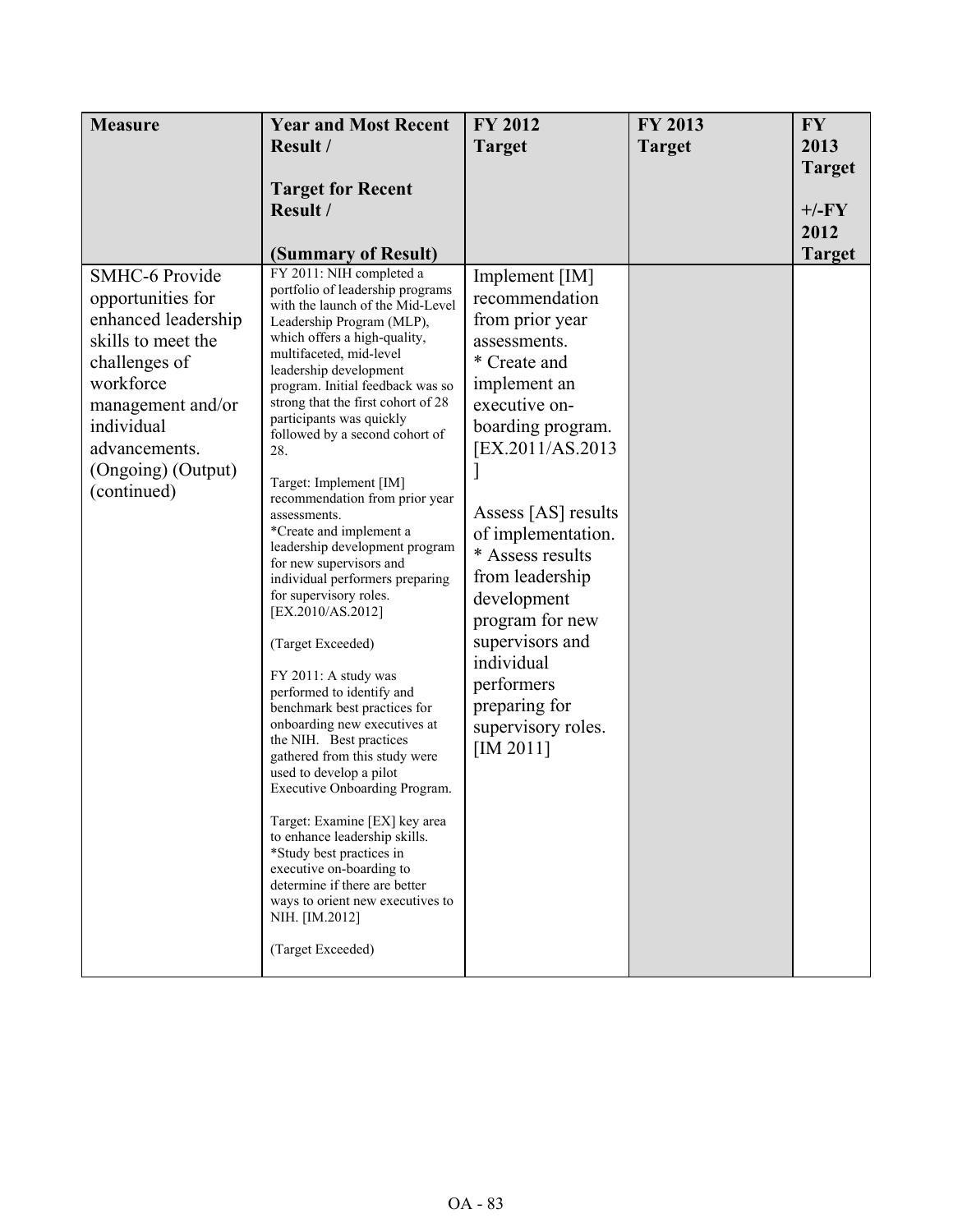| <b>Measure</b>                                                                                                                                                                   | <b>Year and Most Recent</b>                                                                                                                                                                                                                                                                                                                                                                                                                                                                                                                                                                                                                                                                                                                                                                                                                                                                                                                                                                                                                                                                                                                      | FY 2012                                                                                                                                                                                                                                                                                                                                                                                                                                                                                                                                                                                                                                                 | FY 2013       | <b>FY</b>     |
|----------------------------------------------------------------------------------------------------------------------------------------------------------------------------------|--------------------------------------------------------------------------------------------------------------------------------------------------------------------------------------------------------------------------------------------------------------------------------------------------------------------------------------------------------------------------------------------------------------------------------------------------------------------------------------------------------------------------------------------------------------------------------------------------------------------------------------------------------------------------------------------------------------------------------------------------------------------------------------------------------------------------------------------------------------------------------------------------------------------------------------------------------------------------------------------------------------------------------------------------------------------------------------------------------------------------------------------------|---------------------------------------------------------------------------------------------------------------------------------------------------------------------------------------------------------------------------------------------------------------------------------------------------------------------------------------------------------------------------------------------------------------------------------------------------------------------------------------------------------------------------------------------------------------------------------------------------------------------------------------------------------|---------------|---------------|
|                                                                                                                                                                                  | Result /                                                                                                                                                                                                                                                                                                                                                                                                                                                                                                                                                                                                                                                                                                                                                                                                                                                                                                                                                                                                                                                                                                                                         | <b>Target</b>                                                                                                                                                                                                                                                                                                                                                                                                                                                                                                                                                                                                                                           | <b>Target</b> | 2013          |
|                                                                                                                                                                                  |                                                                                                                                                                                                                                                                                                                                                                                                                                                                                                                                                                                                                                                                                                                                                                                                                                                                                                                                                                                                                                                                                                                                                  |                                                                                                                                                                                                                                                                                                                                                                                                                                                                                                                                                                                                                                                         |               | <b>Target</b> |
|                                                                                                                                                                                  | <b>Target for Recent</b>                                                                                                                                                                                                                                                                                                                                                                                                                                                                                                                                                                                                                                                                                                                                                                                                                                                                                                                                                                                                                                                                                                                         |                                                                                                                                                                                                                                                                                                                                                                                                                                                                                                                                                                                                                                                         |               |               |
|                                                                                                                                                                                  | Result /                                                                                                                                                                                                                                                                                                                                                                                                                                                                                                                                                                                                                                                                                                                                                                                                                                                                                                                                                                                                                                                                                                                                         |                                                                                                                                                                                                                                                                                                                                                                                                                                                                                                                                                                                                                                                         |               | $+/-FY$       |
|                                                                                                                                                                                  |                                                                                                                                                                                                                                                                                                                                                                                                                                                                                                                                                                                                                                                                                                                                                                                                                                                                                                                                                                                                                                                                                                                                                  |                                                                                                                                                                                                                                                                                                                                                                                                                                                                                                                                                                                                                                                         |               | 2012          |
|                                                                                                                                                                                  | (Summary of Result)                                                                                                                                                                                                                                                                                                                                                                                                                                                                                                                                                                                                                                                                                                                                                                                                                                                                                                                                                                                                                                                                                                                              |                                                                                                                                                                                                                                                                                                                                                                                                                                                                                                                                                                                                                                                         |               | <b>Target</b> |
| <b>SMHC-7 Address</b><br>diverse workforce<br>recruitment needs to<br>ascertain highly<br>qualified staff to<br>conduct or support<br>biomedical research.<br>(Ongoing) (Output) | FY 2011: NIH conducted<br>presentations about changes<br>implemented with hiring<br>reform and how to manage<br>hiring amongst the changes.<br>Currently, the NIH has a<br>presence on Facebook,<br>YouTube, Twitter, and<br>LinkedIn.<br>Global Recruitment<br>expanded its mission to<br>include Student Hiring, WRP<br>College Students with<br>Disabilities Hiring, and<br>Federal Career Intern Hiring.<br>Additional series, increased<br>recruitment in the most<br>recruited series; and<br>increased marketing resulted<br>in increased customer<br>participation.<br>Global recruitments for<br><b>Grants Management</b><br>Specialists, Administrative<br>Officers, Health Scientist<br>Administrators, IT<br>Professionals, Engineering<br>Technicians, Computer<br>Clerks, Clerical Support<br>Assistants, Biological<br>Laboratory Technicians,<br>Contract Specialists, Program<br>and Management Analysts,<br>Medical Officers, and a<br>variety of administrative<br>trainee positions.<br>Global Recruitment<br>announcements increased by<br>164%, which resulted in<br>400% increase in hires<br>through Global Recruitment. | Examine [EX] key<br>area to enhance<br>recruitment.<br>*Develop corporate<br>recruitment strategy<br>to focus on diversity<br>recruiting, student<br>recruiting, and trans-<br>NIH hiring. [IM.<br>2013/AS. 2014]<br>Implement [IM] key<br>area to enhance<br>recruitment.<br>*Implement re-<br>engineering<br>strategies for<br>existing HR policies<br>and procedures, to<br>support the 80 day<br>hiring timeline<br>instituted by<br>OPM.[EX 2011] [<br>AS 2013]<br>Assess [AS] results<br>of implementation.<br>*Results from the<br>use of Human<br>Resources<br>Classification and<br>Recruitment<br>Document System<br>(HR CARDS). [IM<br>2011] |               | N/A           |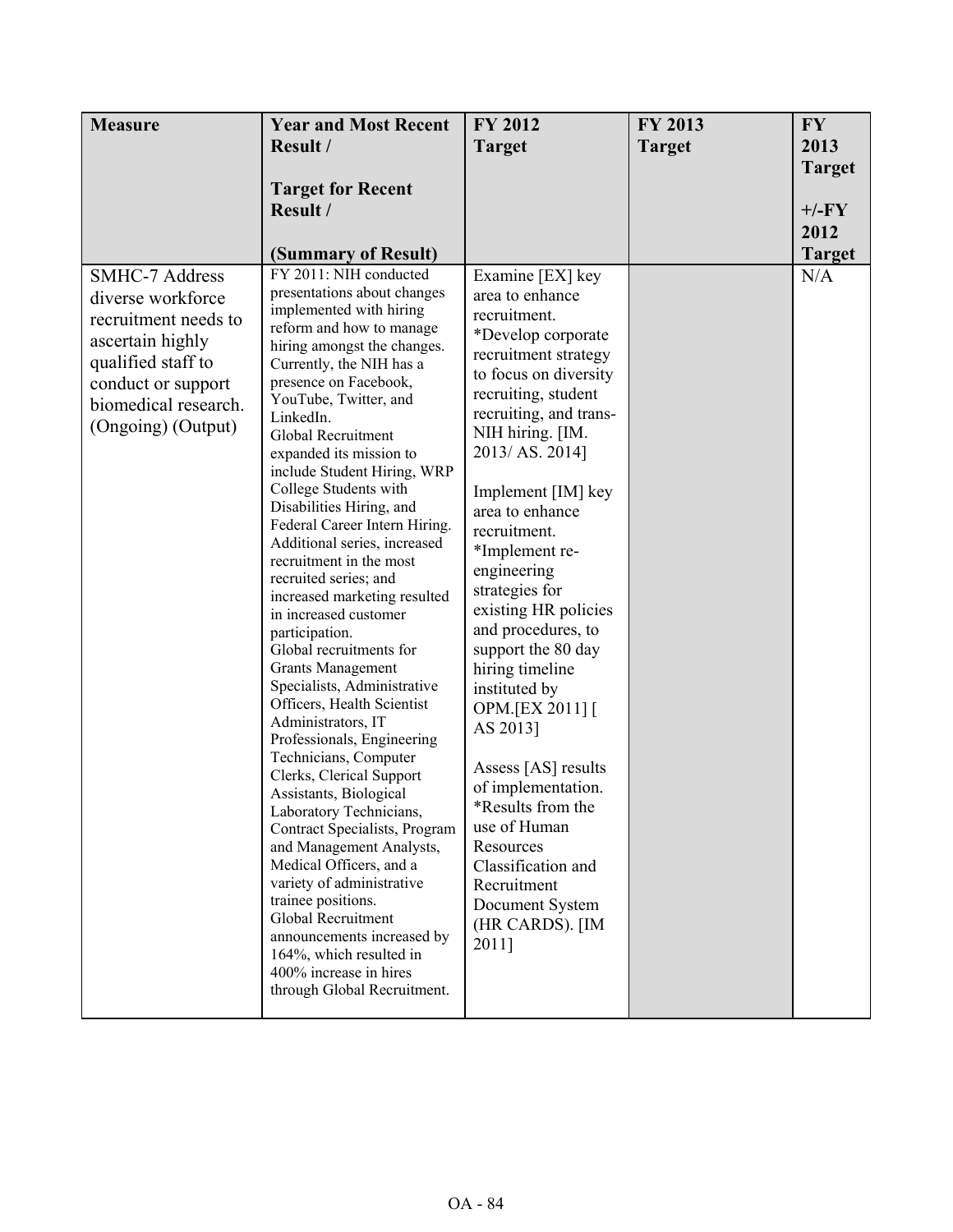| <b>Measure</b>                                                                                                                                                                                  | <b>Year and Most Recent</b>                                                                                                                                                                                                                                                                                                                                                                                                                                                                                                                                                                                                                                                                                                                                                                                                                                                                                                                                                                                                                                                                                                                                                                             | FY 2012       | FY 2013       | <b>FY</b>                                         |
|-------------------------------------------------------------------------------------------------------------------------------------------------------------------------------------------------|---------------------------------------------------------------------------------------------------------------------------------------------------------------------------------------------------------------------------------------------------------------------------------------------------------------------------------------------------------------------------------------------------------------------------------------------------------------------------------------------------------------------------------------------------------------------------------------------------------------------------------------------------------------------------------------------------------------------------------------------------------------------------------------------------------------------------------------------------------------------------------------------------------------------------------------------------------------------------------------------------------------------------------------------------------------------------------------------------------------------------------------------------------------------------------------------------------|---------------|---------------|---------------------------------------------------|
|                                                                                                                                                                                                 | Result /                                                                                                                                                                                                                                                                                                                                                                                                                                                                                                                                                                                                                                                                                                                                                                                                                                                                                                                                                                                                                                                                                                                                                                                                | <b>Target</b> | <b>Target</b> | 2013                                              |
|                                                                                                                                                                                                 | <b>Target for Recent</b><br>Result /<br>(Summary of Result)                                                                                                                                                                                                                                                                                                                                                                                                                                                                                                                                                                                                                                                                                                                                                                                                                                                                                                                                                                                                                                                                                                                                             |               |               | <b>Target</b><br>$+/-FY$<br>2012<br><b>Target</b> |
| <b>SMHC-7 Address</b><br>diverse workforce<br>recruitment needs to<br>ascertain highly<br>qualified staff to<br>conduct or support<br>biomedical research.<br>(Ongoing) (Output)<br>(continued) | Target: Assess [AS] results of<br>implementation.<br>* Results from NIH recruitment<br>brand, reengineering<br>communication plan and global<br>recruitment strategies [IM. 2010]<br>(Target Met)<br>FY 2011: NIH expanded the<br>content HR CARDS by 60% in<br>an effort to assist<br>Institutes/Centers (ICs) in<br>further streamlining the hiring<br>process. Currently, the CARDS<br>system houses close to 400 PDs.<br>Target: Implement [IM]<br>recommendation from prior year<br>assessments.<br>*Implement the incorporated<br>new position descriptions for<br>variety of disciplines<br>[EX.2010/AS.2012]<br>(Target Met)<br>FY 2011: NIH reduced the time<br>to post announcements by 66%,<br>the time to make the job offers<br>by 50%, and the time to issue a<br>certificate by 23%. NIH also<br>developed and conducted a<br>survey of hiring managers to<br>identify barriers in the hiring<br>process.<br>Target: Examine [EX] key area<br>to enhance recruitment.<br>*Enhance assessment and re-<br>engineering strategies for<br>existing HR policies and<br>procedures, to better support the<br>80 day Hiring timeline instituted<br>by OPM. [IM. 2013/ AS. 2014]<br>(Target Met) |               |               |                                                   |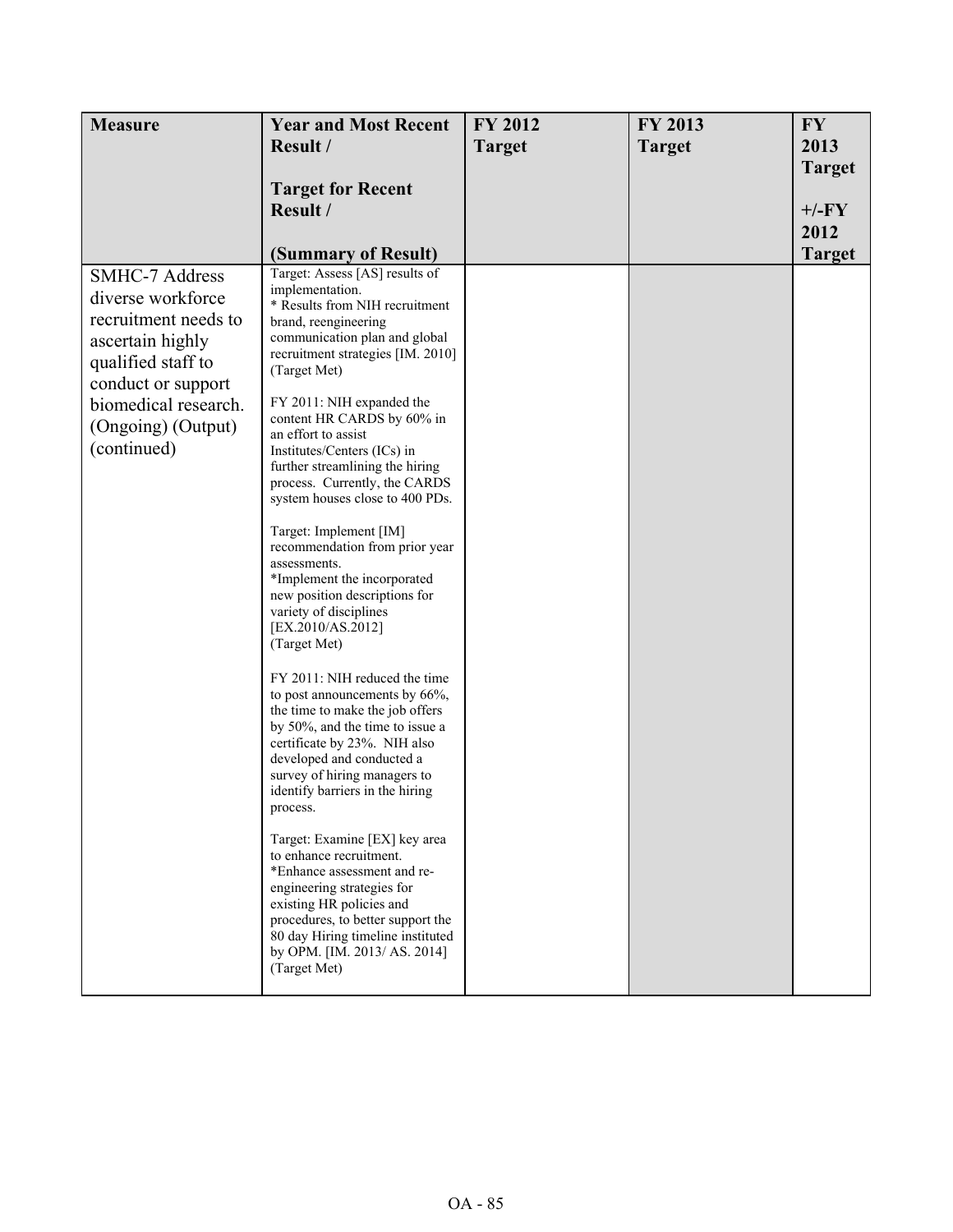| <b>Measure</b>                                                                                                                                                  | <b>Year and Most Recent</b>                                                                                                                                                                                                                                                                                                                                                                                                                                                                                                                                                                                                                                                                                                                                                                                                                                                                                                                                                                                                                               | <b>FY 2012</b>                                                                                                                                | FY 2013       | <b>FY</b>     |
|-----------------------------------------------------------------------------------------------------------------------------------------------------------------|-----------------------------------------------------------------------------------------------------------------------------------------------------------------------------------------------------------------------------------------------------------------------------------------------------------------------------------------------------------------------------------------------------------------------------------------------------------------------------------------------------------------------------------------------------------------------------------------------------------------------------------------------------------------------------------------------------------------------------------------------------------------------------------------------------------------------------------------------------------------------------------------------------------------------------------------------------------------------------------------------------------------------------------------------------------|-----------------------------------------------------------------------------------------------------------------------------------------------|---------------|---------------|
|                                                                                                                                                                 | Result /                                                                                                                                                                                                                                                                                                                                                                                                                                                                                                                                                                                                                                                                                                                                                                                                                                                                                                                                                                                                                                                  | <b>Target</b>                                                                                                                                 | <b>Target</b> | 2013          |
|                                                                                                                                                                 |                                                                                                                                                                                                                                                                                                                                                                                                                                                                                                                                                                                                                                                                                                                                                                                                                                                                                                                                                                                                                                                           |                                                                                                                                               |               | <b>Target</b> |
|                                                                                                                                                                 | <b>Target for Recent</b>                                                                                                                                                                                                                                                                                                                                                                                                                                                                                                                                                                                                                                                                                                                                                                                                                                                                                                                                                                                                                                  |                                                                                                                                               |               |               |
|                                                                                                                                                                 | Result /                                                                                                                                                                                                                                                                                                                                                                                                                                                                                                                                                                                                                                                                                                                                                                                                                                                                                                                                                                                                                                                  |                                                                                                                                               |               | $+/-FY$       |
|                                                                                                                                                                 |                                                                                                                                                                                                                                                                                                                                                                                                                                                                                                                                                                                                                                                                                                                                                                                                                                                                                                                                                                                                                                                           |                                                                                                                                               |               | 2012          |
|                                                                                                                                                                 | (Summary of Result)                                                                                                                                                                                                                                                                                                                                                                                                                                                                                                                                                                                                                                                                                                                                                                                                                                                                                                                                                                                                                                       |                                                                                                                                               |               | <b>Target</b> |
| SMHC-8 By 2012,<br>address areas to<br>facilitate retention of<br>highly qualified staff<br>to conduct or support<br>biomedical research.<br>(Ongoing) (Output) | FY 2011: Survey feedback<br>showed that 77% of<br>Institutes and Centers (IC)<br>increased their participation<br>and were interested to learn<br>more about hoteling. Overall<br>NIH still has room to expand<br>telework usage in all<br>frequency<br>categories. Planned,<br>developed, and designed<br>telework eligibility<br>determination and<br>notification process.<br>Resulting in all NIH<br>employees being notified by<br>the June legal date. Created<br>an online SharePoint site for<br>NIH Teleworker<br>Coordinators to collect<br>telework data.<br>Target: Assess [AS] results<br>of implementation.<br>*Results from telework<br>communication plan<br>implementation.[IM.2010]<br>(Target Met)<br>FY 2011: NIH identified the<br>elements necessary to collect<br>data on the telework program<br>and established a<br>methodology to collect data.<br>Target: Implement [IM]<br>recommendation from prior<br>year assessments.<br>*Implement program to<br>monitor telework<br>participation<br>[EX.2010/AS.2012]<br>(Target Met) | Assess [AS] results<br>of implementation<br>*Results from<br>implemented<br>telework study<br>participation<br>program [EX 2010<br>/ IM 2011] |               | N/A           |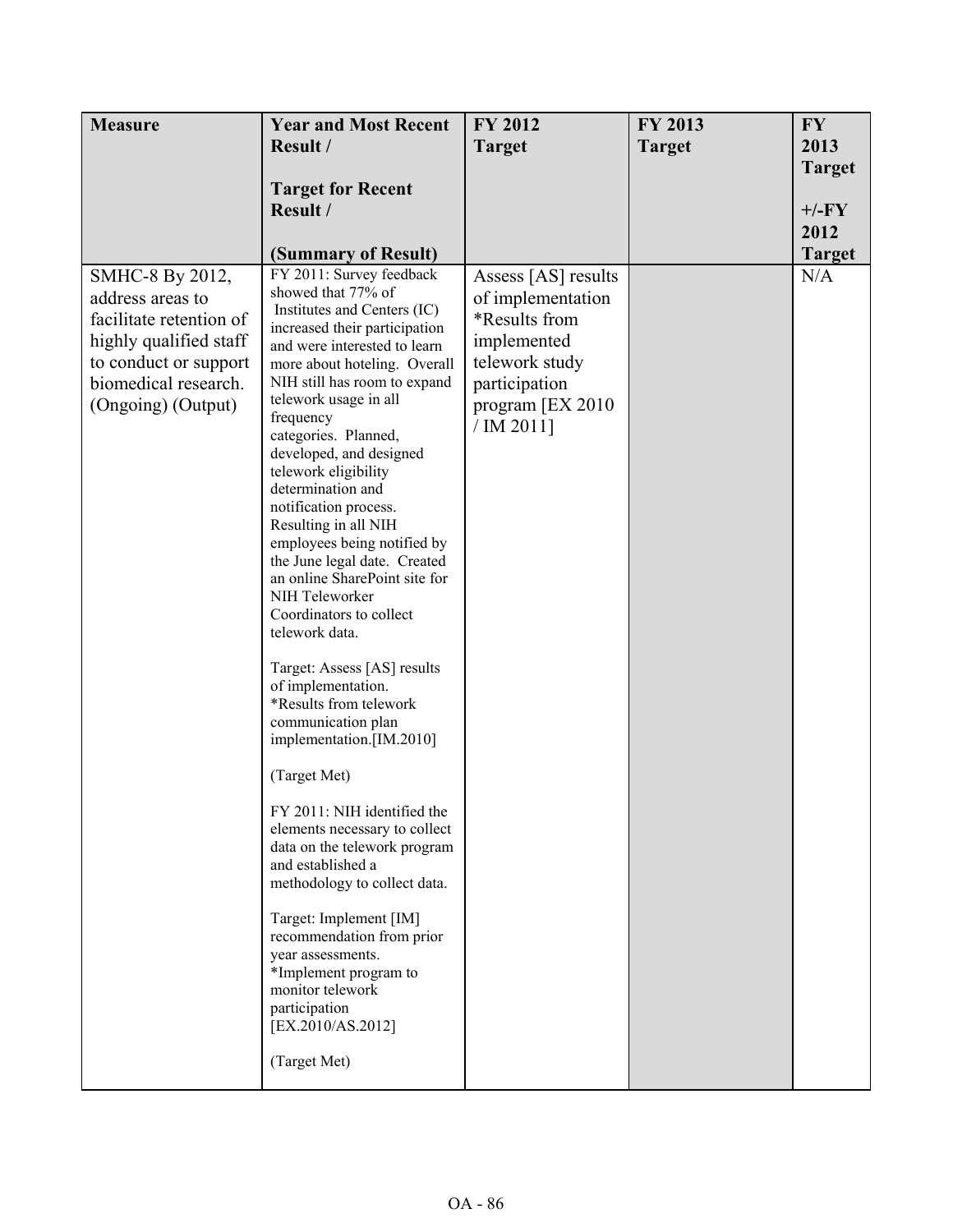| <b>Measure</b>                                                                                                                                                                                        | <b>Year and Most Recent</b><br>Result /<br><b>Target for Recent</b><br>Result /<br>(Summary of Result)                                                                                                                                                                                                            | <b>FY 2012</b><br><b>Target</b>                                                                | FY 2013<br><b>Target</b>                                                                                    | <b>FY</b><br>2013<br><b>Target</b><br>$+/-FY$<br>2012<br><b>Target</b> |
|-------------------------------------------------------------------------------------------------------------------------------------------------------------------------------------------------------|-------------------------------------------------------------------------------------------------------------------------------------------------------------------------------------------------------------------------------------------------------------------------------------------------------------------|------------------------------------------------------------------------------------------------|-------------------------------------------------------------------------------------------------------------|------------------------------------------------------------------------|
| POI-2 Utilize<br>performance-based<br>contracting (PBC).<br>(ongoing) (Output)                                                                                                                        | FY 2011: The NIH<br>awarded 37% of eligible<br>service contracting<br>dollars employing the<br>performance-based<br>contracting principle,<br>which was below the<br>target of 47%.<br>Target: Obligate the FY<br>2011 OMB/OFPP goal<br>of eligible service<br>contracting dollars to<br>PBC.<br>(Target Not Met) | Obligate the FY<br>2012 OMB/OFPP<br>goal of eligible<br>service contracting<br>dollars to PBC. | Obligate the $\overline{FY}$<br>2013 OMB/OFPP<br>goal of eligible<br>service contracting<br>dollars to PBC. | N/A                                                                    |
| POI-6.1 Improve<br>facility conditions in<br>order to reach and<br>maintain a Condition<br>Index (CI) weighted<br>average of 85 or<br>above (CIwa $\geq$ 85).<br>(Ongoing) (Output<br>and Efficiency) | FY 2011: The condition<br>of the facilities in the<br>portfolio reached a<br>Clwa of 73.8 using the<br>existing calculation<br>methodology or 73.4<br>under the revised<br>methodology. $5$<br>Target: $Clwa = 73.8$<br>(Target Met)                                                                              | CIwa = $75.9^6$<br>Previous Target:<br>76.3                                                    | $Clwa = 78.9$<br>Previous Target<br>79.3                                                                    | N/A                                                                    |

ı

<sup>&</sup>lt;sup>5</sup> Every year, the Condition Index Sustainment and Improvement Plan (CISIP) is done in June and updated in August. The CISIP also includes figures for CIwa, but the CIwa data given in CISIP doesn't include parking structures whereas GPRA data had been including parking structures up until this report. This FY2011 CIwa represents the first time that the GPRA data hadn't included parking structures.

 $<sup>6</sup>$  NIH has revised the FY2012 and FY 2013 targets to reflect a change in the way the CI figure is calculated. The new calculation methodology</sup> enables NIH to provide consistent results across multiple facility condition reports.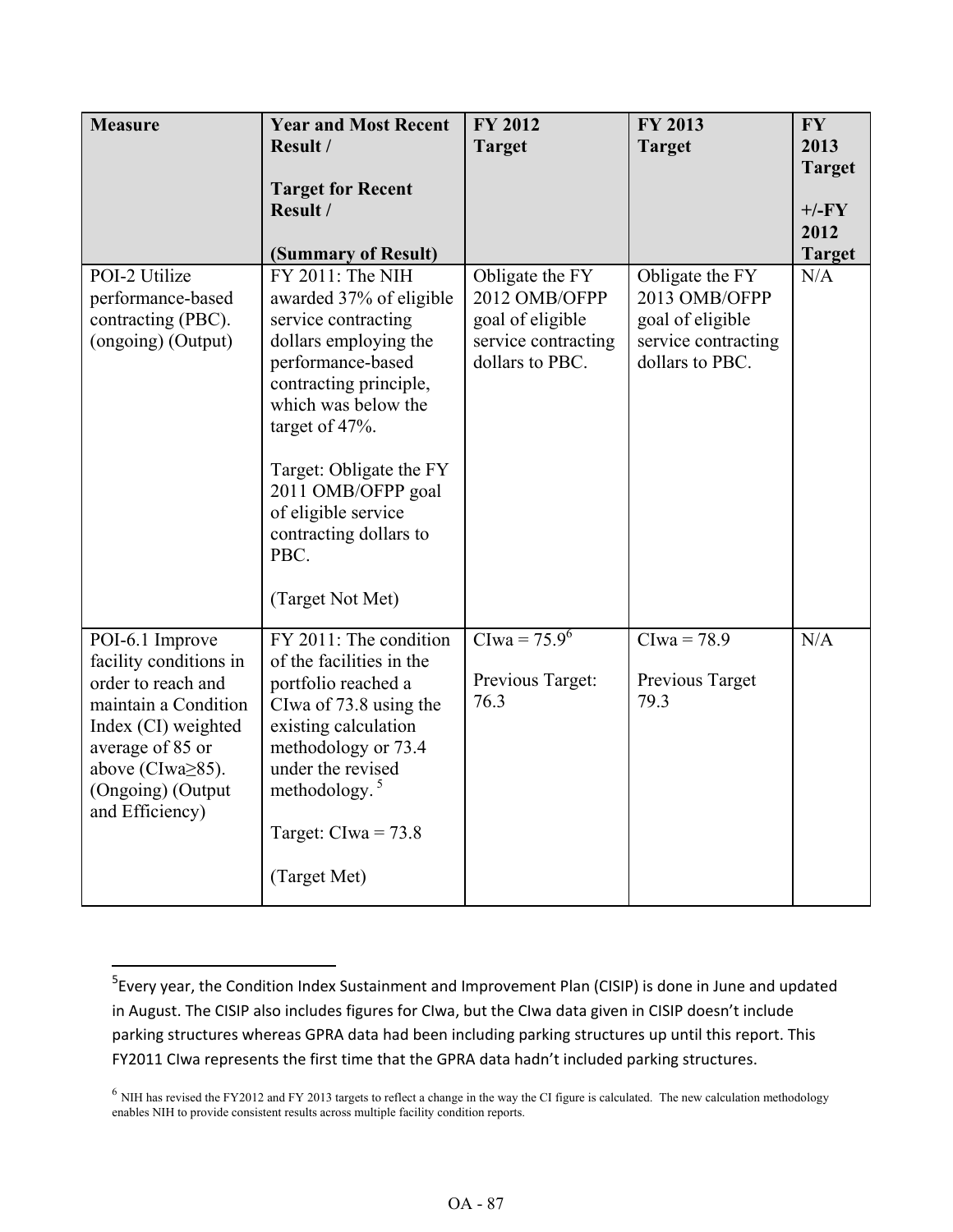| <b>Measure</b>                                                                                                                                                                                                                                          | <b>Year and Most Recent</b><br>Result /<br><b>Target for Recent</b><br>Result /                                                                                                                                                                              | <b>FY 2012</b><br><b>Target</b>                            | FY 2013<br><b>Target</b>                   | <b>FY</b><br>2013<br><b>Target</b><br>$+/-FY$ |
|---------------------------------------------------------------------------------------------------------------------------------------------------------------------------------------------------------------------------------------------------------|--------------------------------------------------------------------------------------------------------------------------------------------------------------------------------------------------------------------------------------------------------------|------------------------------------------------------------|--------------------------------------------|-----------------------------------------------|
|                                                                                                                                                                                                                                                         | (Summary of Result)                                                                                                                                                                                                                                          |                                                            |                                            | 2012<br><b>Target</b>                         |
| POI-6.2 By 2017,<br>maintain the annual<br>condition of<br>buildings and<br>facilities portfolio so<br>that no less than $95\%$<br>of occupied gross<br>square feet (GSF)<br>will have a CI greater<br>than 65. (Ongoing)<br>(Output and<br>Efficiency) | FY 2011: The FY11<br>target of $72.6\%$ was Not<br>Met. 72.0% of the<br>occupied space reached<br>a $CI > 65$ using the<br>existing calculation<br>methodology or 68.6<br>under the revised<br>methodology.<br>Target: Target = $72.6\%$<br>(Target Not Met) | Target = $69.6\%$ <sup>2</sup><br>Previous Target:<br>73.0 | $Clwa = 69.6%$<br>Previous Target:<br>74.0 | N/A                                           |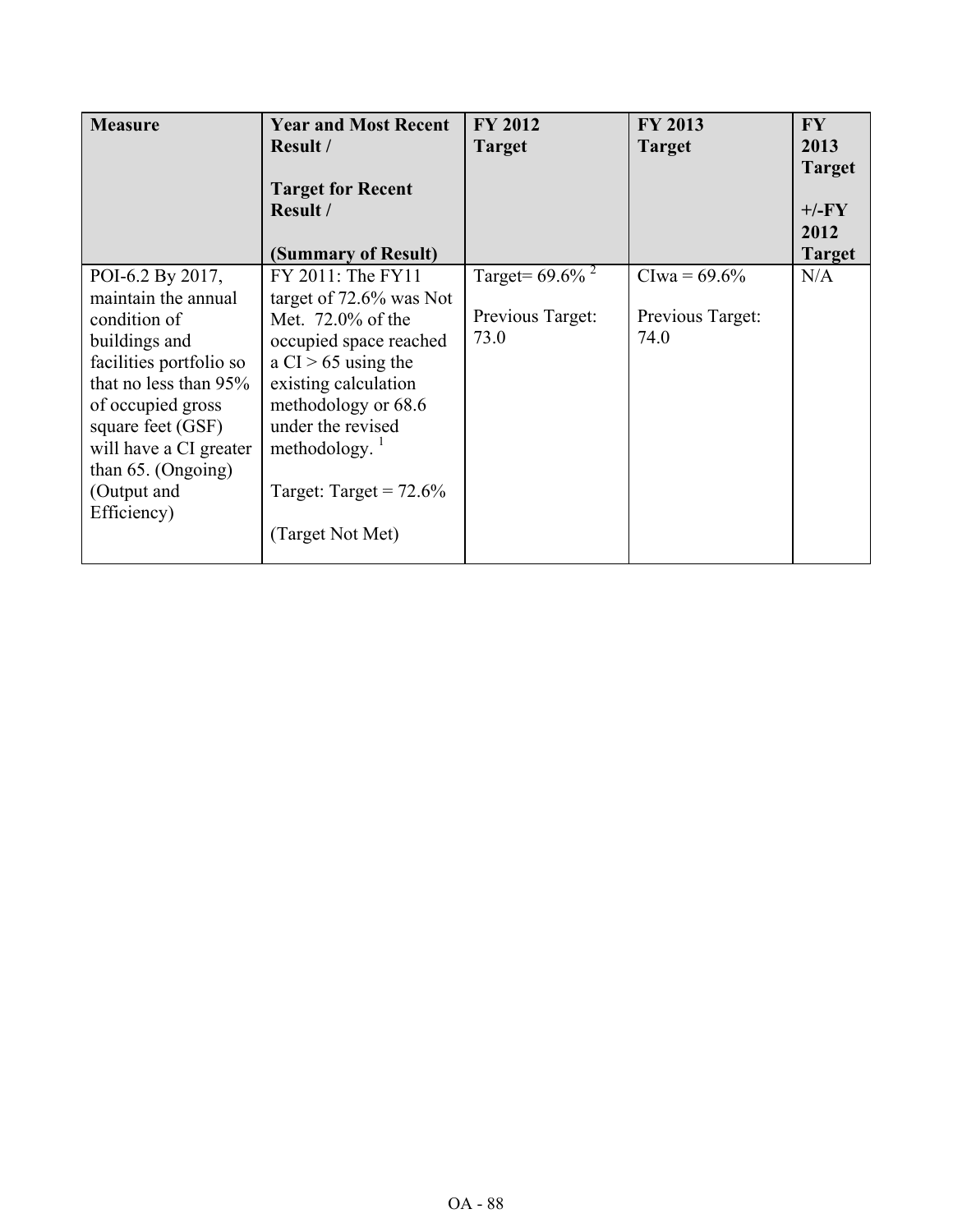| <b>Measure</b>                             | <b>Year and Most Recent</b>                                                                                                                                                                      | FY 2012             | FY 2013                | <b>FY</b>     |
|--------------------------------------------|--------------------------------------------------------------------------------------------------------------------------------------------------------------------------------------------------|---------------------|------------------------|---------------|
|                                            | Result /                                                                                                                                                                                         | <b>Target</b>       | <b>Target</b>          | 2013          |
|                                            |                                                                                                                                                                                                  |                     |                        | <b>Target</b> |
|                                            | <b>Target for Recent</b>                                                                                                                                                                         |                     |                        |               |
|                                            | Result /                                                                                                                                                                                         |                     |                        | $+/-FY$       |
|                                            |                                                                                                                                                                                                  |                     |                        | 2012          |
|                                            | (Summary of Result)                                                                                                                                                                              |                     |                        | <b>Target</b> |
| POI-7.1 Manage all                         | FY 2011: One (1) of the                                                                                                                                                                          | (2012RA)12          | (2013 RA) 4            | N/A           |
| Buildings and                              | seven (7) active projects                                                                                                                                                                        | active Recovery     | <b>Active Recovery</b> |               |
| Facilities (B&F) line                      | was completed within<br>budget, one (1) shifted                                                                                                                                                  | Act funded projects | Act projects           |               |
| item projects so it is<br>completed within | to the Recovery Act                                                                                                                                                                              | 8 active projects   | 6 Active Projects      |               |
| 100% of the final                          | Program, one (1) had                                                                                                                                                                             |                     |                        |               |
| approved project                           | budget impacts and four                                                                                                                                                                          |                     |                        |               |
| cost. (Ongoing)                            | $(4)$ were on track to                                                                                                                                                                           |                     |                        |               |
| (Output)                                   | meet goals.                                                                                                                                                                                      |                     |                        |               |
|                                            |                                                                                                                                                                                                  |                     |                        |               |
|                                            | Target: 7 active projects                                                                                                                                                                        |                     |                        |               |
|                                            | (Target Not Met)                                                                                                                                                                                 |                     |                        |               |
|                                            | FY 2011: 23 Recovery<br>Act funded projects<br>were active. Seven (7)<br>projects were completed<br>within budget, two $(2)$<br>had minor schedule<br>delays and fourteen (14)<br>were on track. |                     |                        |               |
|                                            | Target: (2011 RA) 23<br>active Recovery Act<br>funded projects                                                                                                                                   |                     |                        |               |
|                                            | (Target Met)                                                                                                                                                                                     |                     |                        |               |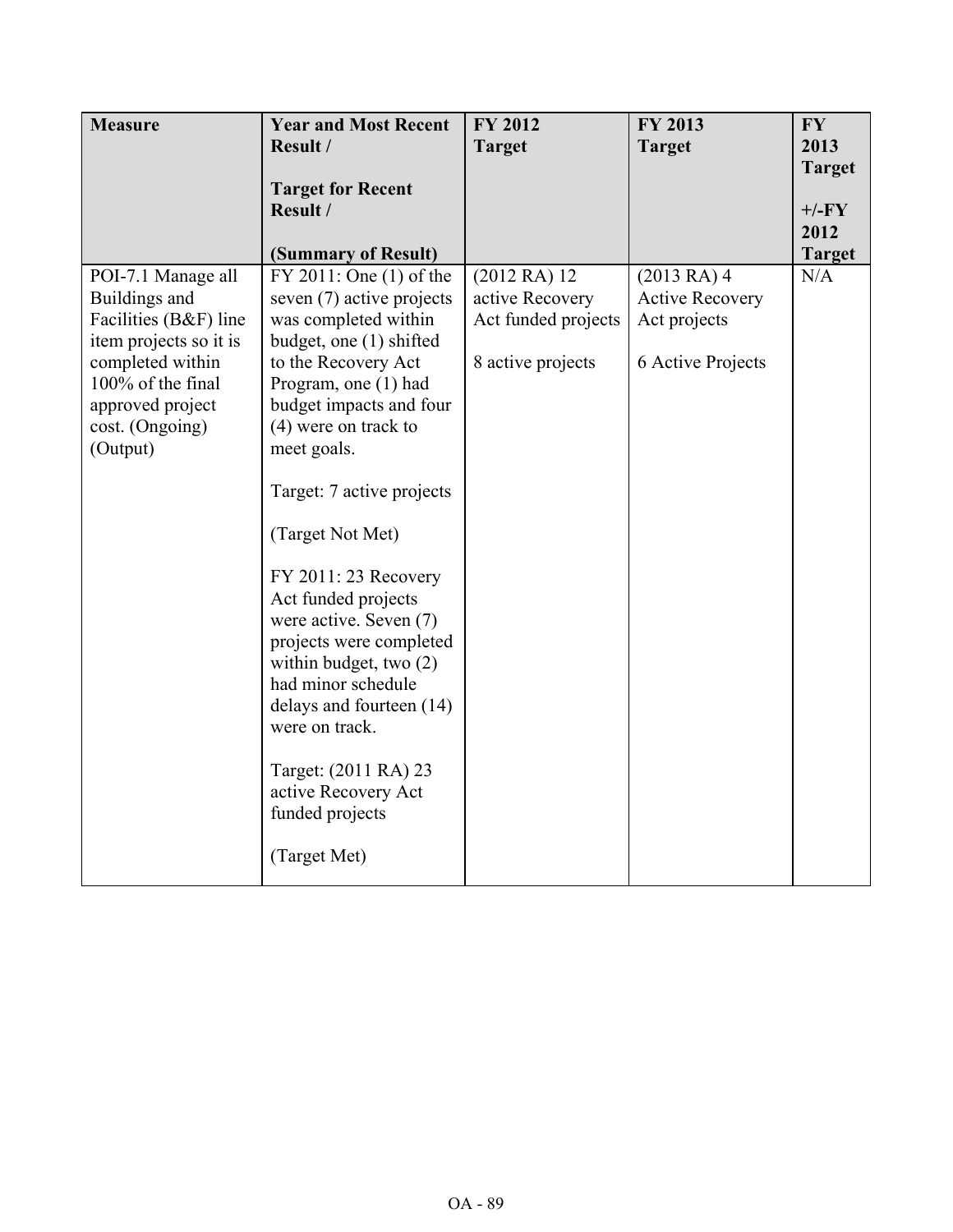| <b>Measure</b>      | <b>Year and Most Recent</b>   | <b>FY 2012</b>      | <b>FY 2013</b>         | <b>FY</b>     |
|---------------------|-------------------------------|---------------------|------------------------|---------------|
|                     | Result /                      | <b>Target</b>       | <b>Target</b>          | 2013          |
|                     |                               |                     |                        | <b>Target</b> |
|                     | <b>Target for Recent</b>      |                     |                        |               |
|                     | Result /                      |                     |                        | $+/-FY$       |
|                     |                               |                     |                        | 2012          |
|                     | (Summary of Result)           |                     |                        | <b>Target</b> |
| POI-7.2 Manage      | FY 2011: One (1) of the       | (2012RA)12          | (2013RA)4              | N/A           |
| design and          | seven (7) active projects     | active Recovery     | <b>Active Recovery</b> |               |
| construction of     | were completed within         | Act funded projects | Act funded             |               |
| capital facility    | budget, one(1) shifted to     | / $10\% \le 1$      | Projects               |               |
| projects funded by  | the Recovery Act              |                     |                        |               |
| B&F so that no more | Program and four $(4)$        | 8 active projects / | 6 Active Projects      |               |
| than 10% of the     | were on track to meet         | $10\% < 1$          |                        |               |
| projects may        | the goal.                     |                     |                        |               |
| incorporate plus or |                               |                     |                        |               |
| minus $10\%$        | Target: 7 active projects     |                     |                        |               |
| adjustments of the  | / $10\% \le 1$                |                     |                        |               |
| approved scope.     |                               |                     |                        |               |
| (Ongoing) (Output)  | (Target Not Met)              |                     |                        |               |
|                     |                               |                     |                        |               |
|                     | FY 2011: 23 Recovery          |                     |                        |               |
|                     | Act funded projects           |                     |                        |               |
|                     | were managed. Six (6)         |                     |                        |               |
|                     | projects were completed       |                     |                        |               |
|                     | without scope variances       |                     |                        |               |
|                     | and sixteen (16)              |                     |                        |               |
|                     | included less than a 10%      |                     |                        |               |
|                     | variance.                     |                     |                        |               |
|                     | Target: (2011 RA) 23          |                     |                        |               |
|                     | active Recovery Act           |                     |                        |               |
|                     | funded projects / $10\% \leq$ |                     |                        |               |
|                     | 1                             |                     |                        |               |
|                     |                               |                     |                        |               |
|                     | (Target Met)                  |                     |                        |               |
|                     |                               |                     |                        |               |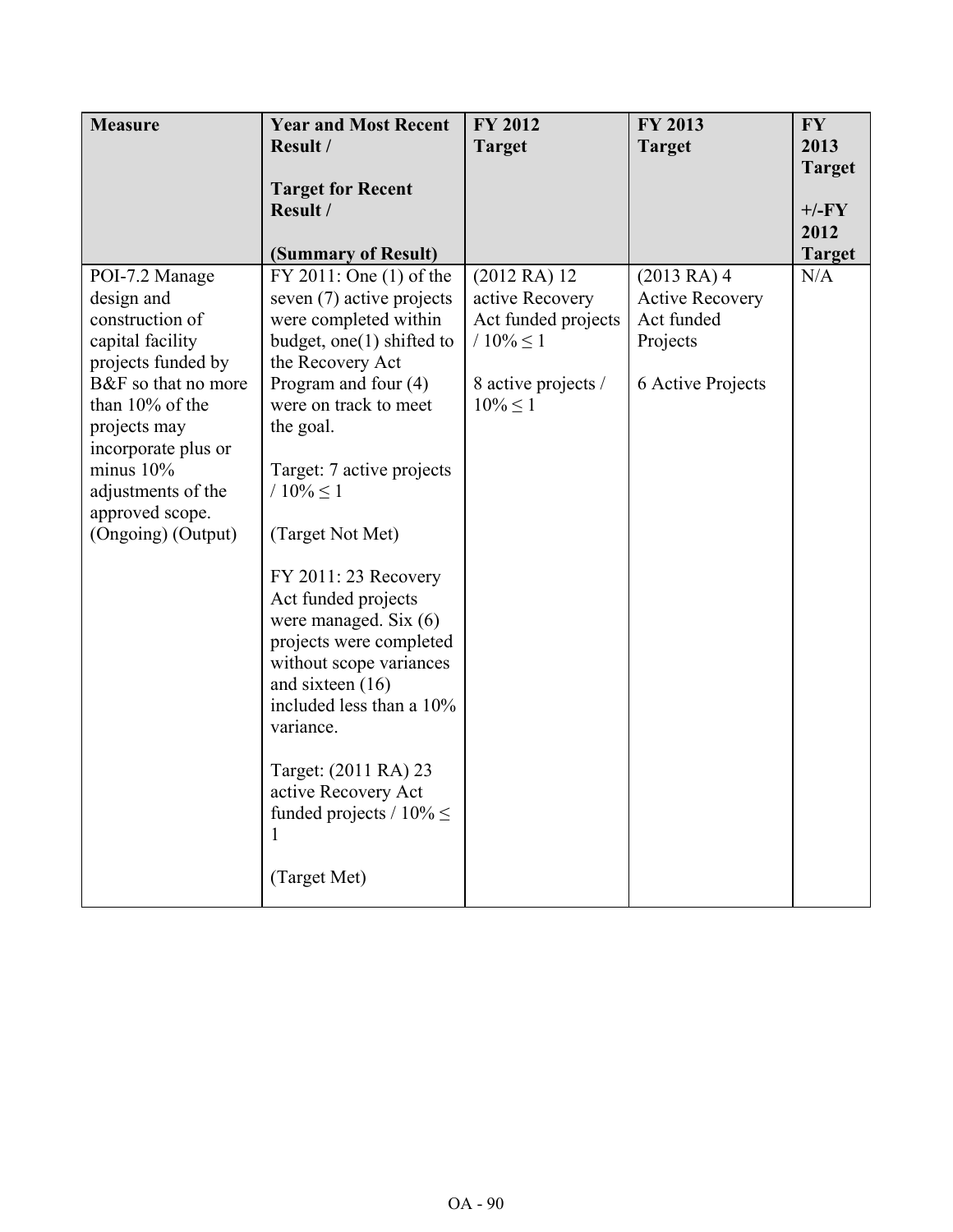| <b>Measure</b>         | <b>Year and Most Recent</b> | FY 2012           | FY 2013           | <b>FY</b>     |
|------------------------|-----------------------------|-------------------|-------------------|---------------|
|                        | Result /                    | <b>Target</b>     | <b>Target</b>     | 2013          |
|                        |                             |                   |                   | <b>Target</b> |
|                        | <b>Target for Recent</b>    |                   |                   |               |
|                        | Result /                    |                   |                   | $+/-FY$       |
|                        |                             |                   |                   | 2012          |
|                        | (Summary of Result)         |                   |                   | <b>Target</b> |
| POI-8.1 By 2013,       | FY 2011: 100% of            | (2012RA) Ensure   | $(2013RA)$ Ensure | N/A           |
| ensure that 100% of    | projects under              | that 100% of 50   | that 100% of 79   |               |
| grantees have met all  | construction have           | grantees have met | grantees have met |               |
| construction           | approved design and         | all construction  | all construction  |               |
| requirements,          | construction documents      | requirements.     | requirements.     |               |
| including NIH          | and ensured the Notice      |                   |                   |               |
| approved design and    | of Federal Interest has     |                   |                   |               |
| construction           | been recorded.              |                   |                   |               |
| documents that         |                             |                   |                   |               |
| ensures proposed       | Target: (2011 RA)           |                   |                   |               |
| research in the space  | Ensure that 100% of 18      |                   |                   |               |
| is feasible, and       | grantees have met all       |                   |                   |               |
| ensures that grantees  | construction                |                   |                   |               |
| will take action to    | requirements.               |                   |                   |               |
| file or record a       |                             |                   |                   |               |
| Notice of Federal      | (Target Met)                |                   |                   |               |
| Interest that ensures  |                             |                   |                   |               |
| grantees cannot lease, |                             |                   |                   |               |
| sell or mortgage       |                             |                   |                   |               |
| property without NIH   |                             |                   |                   |               |
| approval. (Output)     |                             |                   |                   |               |
| POI-8.2 By 2015,       | FY 2011: 100% of the        | 95% of 177        | 95% of 219        | N/A           |
| report the percent of  | extramural construction     | projects are in   | projects are in   |               |
| extramural             | projects were in            | compliance.       | compliance.       |               |
| construction projects  | compliance with the         |                   |                   |               |
| that are in            | post award 20 year          |                   |                   |               |
| compliance with the    | usage requirement.          |                   |                   |               |
| post award 20 year     |                             |                   |                   |               |
| usage requirement to   | Target: 95% of 182          |                   |                   |               |
| conduct research.      | projects are in             |                   |                   |               |
| (Output)               | compliance.                 |                   |                   |               |
|                        | (Target Met)                |                   |                   |               |
|                        |                             |                   |                   |               |